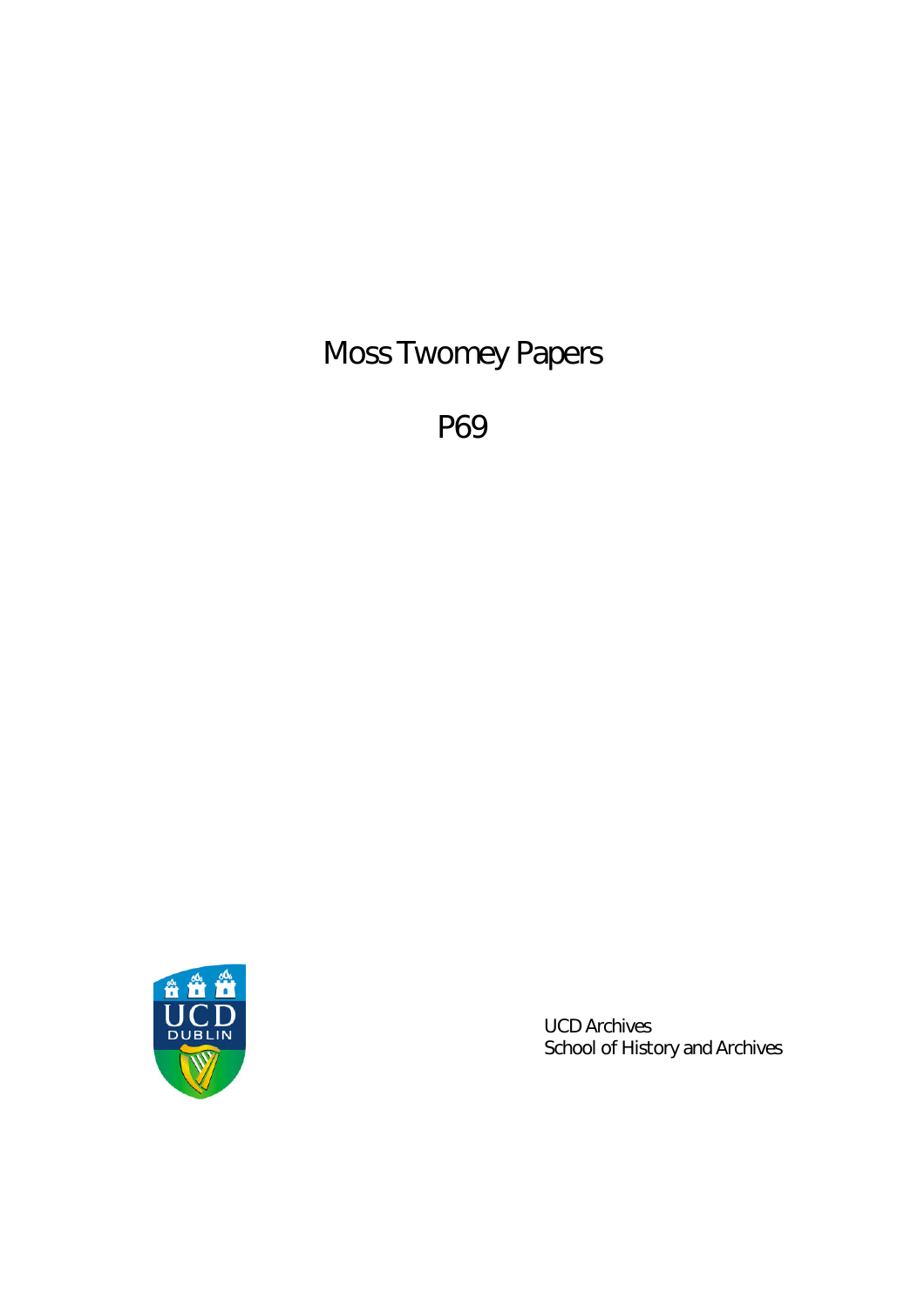archives @ucd.ie www.ucd.ie/archives  $T + 353$  1 716 7555 F + 353 1 716 1146 © 1992 University College Dublin. All rights reserved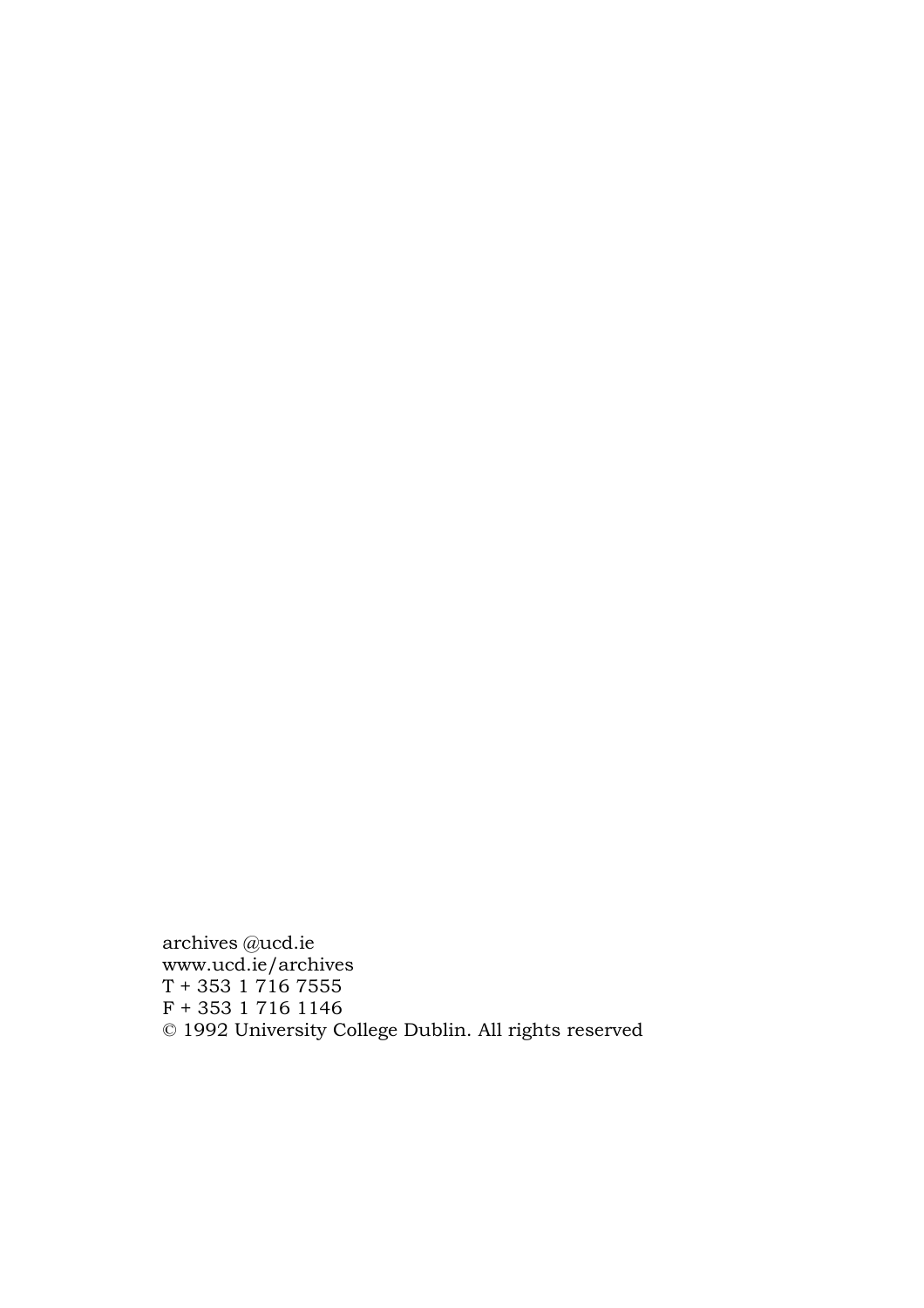# I. CHIEF OF STAFF A. Orders and Directives, 1922-26 1 B. Communications with Government and Army i. With Government and GHQ Departments, 1922-26 a. Minister for Defence 2 b. Assistant Chief of Staff 3 c. Adjutant General 3 d. Quartermaster General 4 e. Director of Intelligence 5 f. Director of Organisation 6 g. Director of Engineering 7 h. Director of Publicity 7 j. Director of Signalling and the B k. Director of Communications 9 ii. With Army Units, 1922-25 a. Dublin 1 Brigade 9 b. Dublin 2 Brigade 11 c. Midland Division 11 d. 1 Southern Division 12 e. 3 Southern Division 13 f. Western Command 15 g. 2 Western Division 15 h. 3 Western Division 16 j. 16 and 4 Western Division k. Northern Command/4 Northern Division 16 l. Belfast Brigade 17 m. Britain, Scotland and U.S. 17 **iii.** General and Unsorted Communications, 1922-33 18 iv. Chief of Staff's Occasional Correspondence 27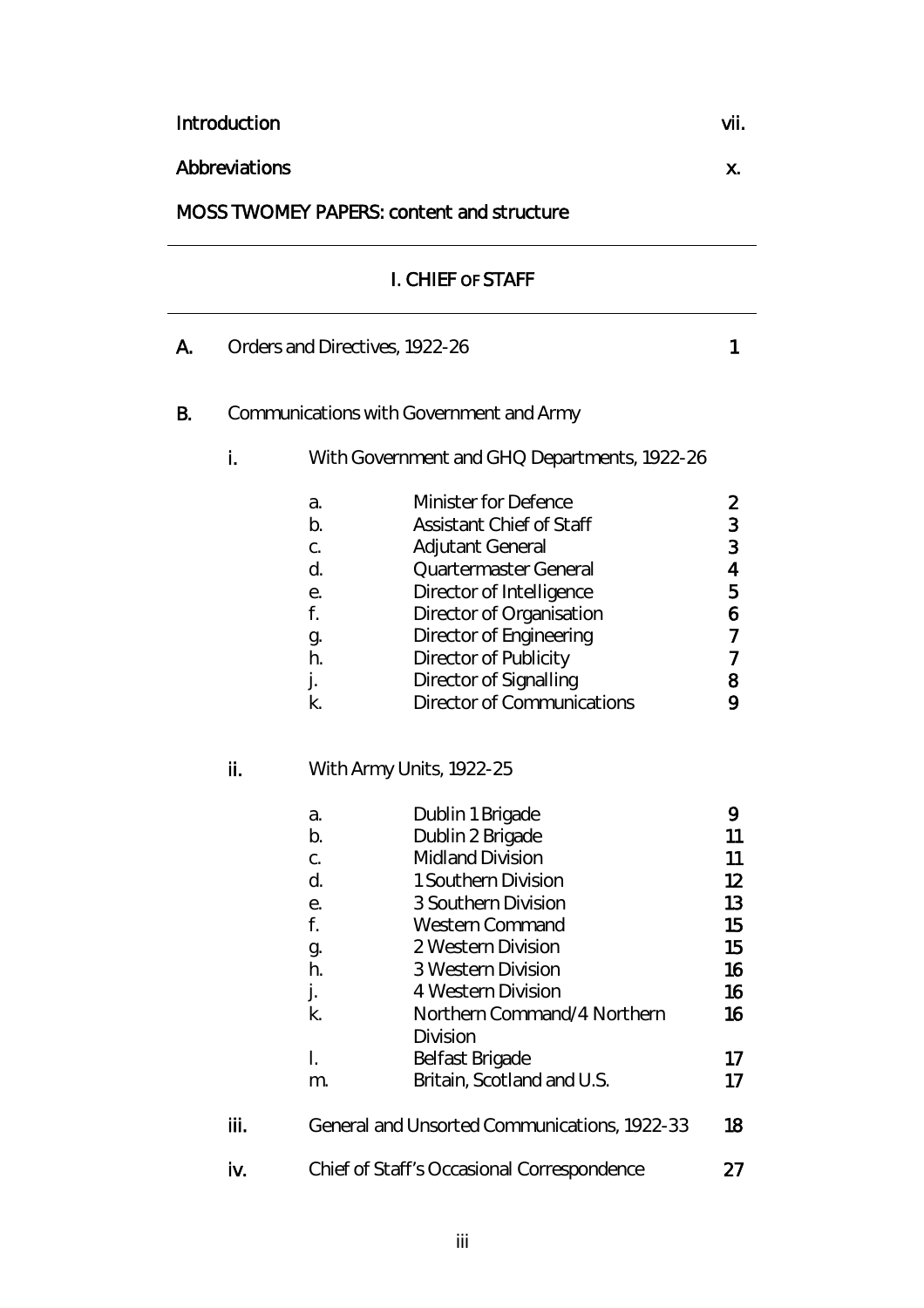| C. | Communications with Related Organisations, 1923-28 |                                              |    |
|----|----------------------------------------------------|----------------------------------------------|----|
|    | i.                                                 | Sinn Féin                                    | 30 |
|    | ii.                                                | Irish Republican Prisoners' Dependents' Fund | 31 |
|    | iii.                                               | <b>White Cross</b>                           | 31 |
|    | iv.                                                | Cumann na mBan                               | 32 |
| D. | Post Records, 1923-32                              |                                              | 32 |
| E. | History of the I.R.A., 1927                        |                                              | 33 |
|    |                                                    |                                              |    |

# II. ADJUTANT GENERAL

| А.        |                                         |                                                    | Orders and Directives, 1922-27                                                                                                                                                                                                                              | 34                                                 |
|-----------|-----------------------------------------|----------------------------------------------------|-------------------------------------------------------------------------------------------------------------------------------------------------------------------------------------------------------------------------------------------------------------|----------------------------------------------------|
| <b>B.</b> | Communications with Government and Army |                                                    |                                                                                                                                                                                                                                                             |                                                    |
|           | i.                                      |                                                    | With Government and GHQ Departments, 1922-26                                                                                                                                                                                                                |                                                    |
|           |                                         | a.<br>b.<br>C.<br>d.<br>е.<br>f.                   | <b>Acting President</b><br>Chief of Staff<br><b>Director of Finance</b><br>Director of Publicity<br><b>Purchases Department</b><br>Other GHQ Departments                                                                                                    | 35<br>35<br>36<br>36<br>37<br>37                   |
|           | ii.                                     | a.<br>b.<br>C.<br>d.<br>е.<br>f.<br>g.<br>h.<br>j. | With Army Units, 1922-25-[32]<br>Dublin 1 and 2 Brigades<br><b>Midland Division</b><br><b>Eastern Division</b><br>Southern Command<br>1, 2 and 3 Southern Divisions<br>1 Western Division<br>2 Western Division<br>3 Western Division<br>4 Western Division | 38<br>39<br>40<br>40<br>41<br>43<br>44<br>45<br>45 |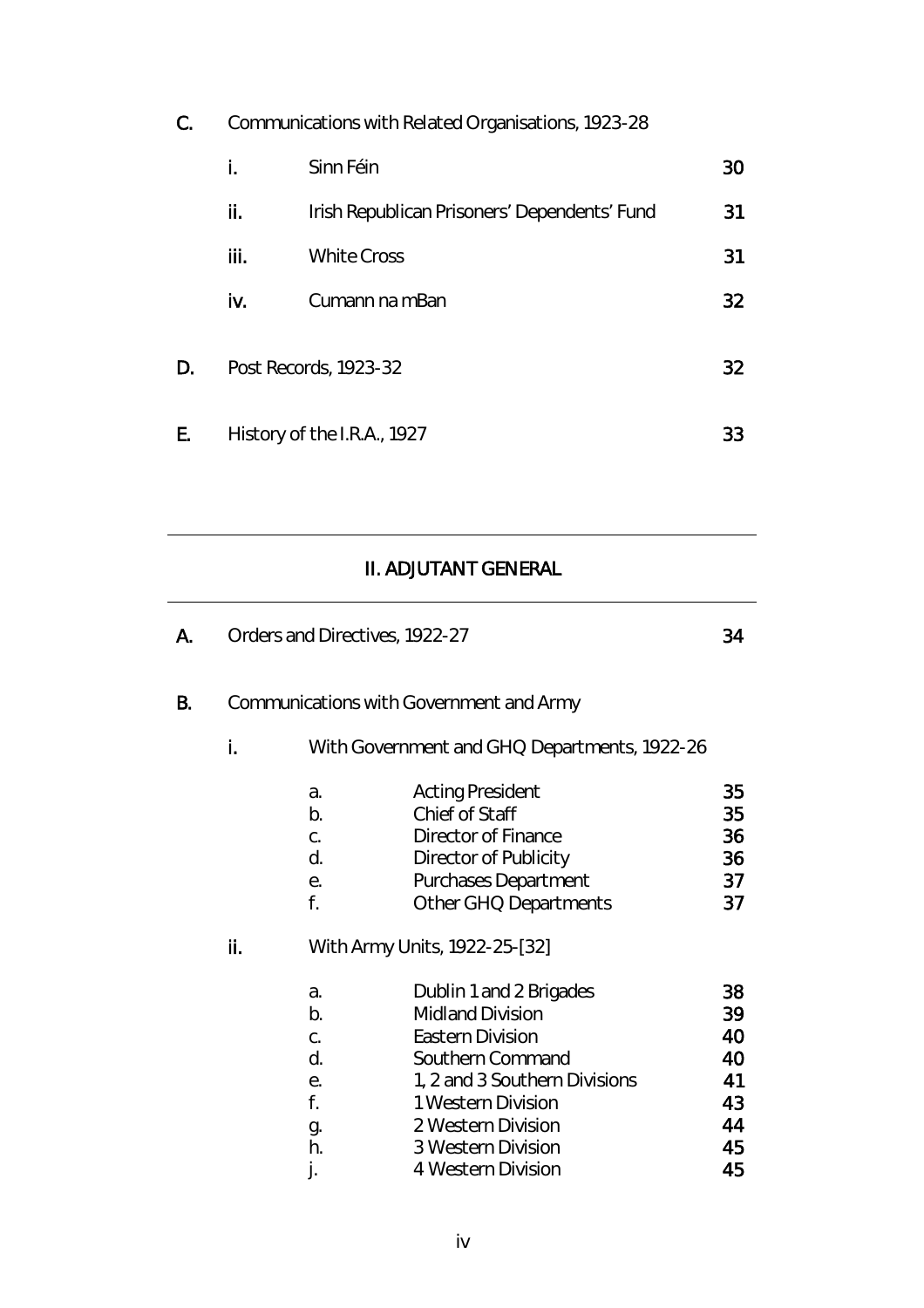|    | ii.                                       | With Army Units, 1922-25-[32] contd    |                                                                                                                            |                            |
|----|-------------------------------------------|----------------------------------------|----------------------------------------------------------------------------------------------------------------------------|----------------------------|
|    |                                           | k.<br>$\overline{L}$<br>m.<br>n.<br>0. | Limerick Brigades<br><b>North Clare Battalion</b><br>Northern and Eastern Command<br>4 Northern Division<br><b>Britain</b> | 46<br>47<br>47<br>47<br>48 |
|    | iii.                                      |                                        | Consolidated Communications, 1924-25                                                                                       | 49                         |
|    | iv.                                       |                                        | General and Unsorted Communications, 1922-32                                                                               | 53                         |
| C. |                                           |                                        | Executions, Casualties and the Roll of Honour                                                                              | 58                         |
| D. | Foreign Reserve List, 1925-27             |                                        |                                                                                                                            | 60                         |
| Ε. | Communications with Related Organisations |                                        |                                                                                                                            |                            |
|    | İ.                                        | IRPDF, 1923-24                         |                                                                                                                            | 62                         |
|    | ii.                                       | Irish White Cross, 1926                |                                                                                                                            | 63                         |
| F. |                                           | Postal Records, 1925-31                |                                                                                                                            | 63                         |
| G. | Financial Records, 1925-27                |                                        | 64                                                                                                                         |                            |
|    |                                           |                                        |                                                                                                                            |                            |

| Ш.  | EXECUTIVE, ARMY COUNCIL AND GENERAL ARMY<br>CONVENTIONS, 1922-33 | 64 |
|-----|------------------------------------------------------------------|----|
| IV. | MINISTER FOR HOME AFFAIRS, 1922-24                               | 68 |
| V.  | DIRECTOR OF INTELLIGENCE, 1922-32                                | 69 |
| VI. | DIRECTOR OF PUBLICITY, 1922-24-[31]                              | 73 |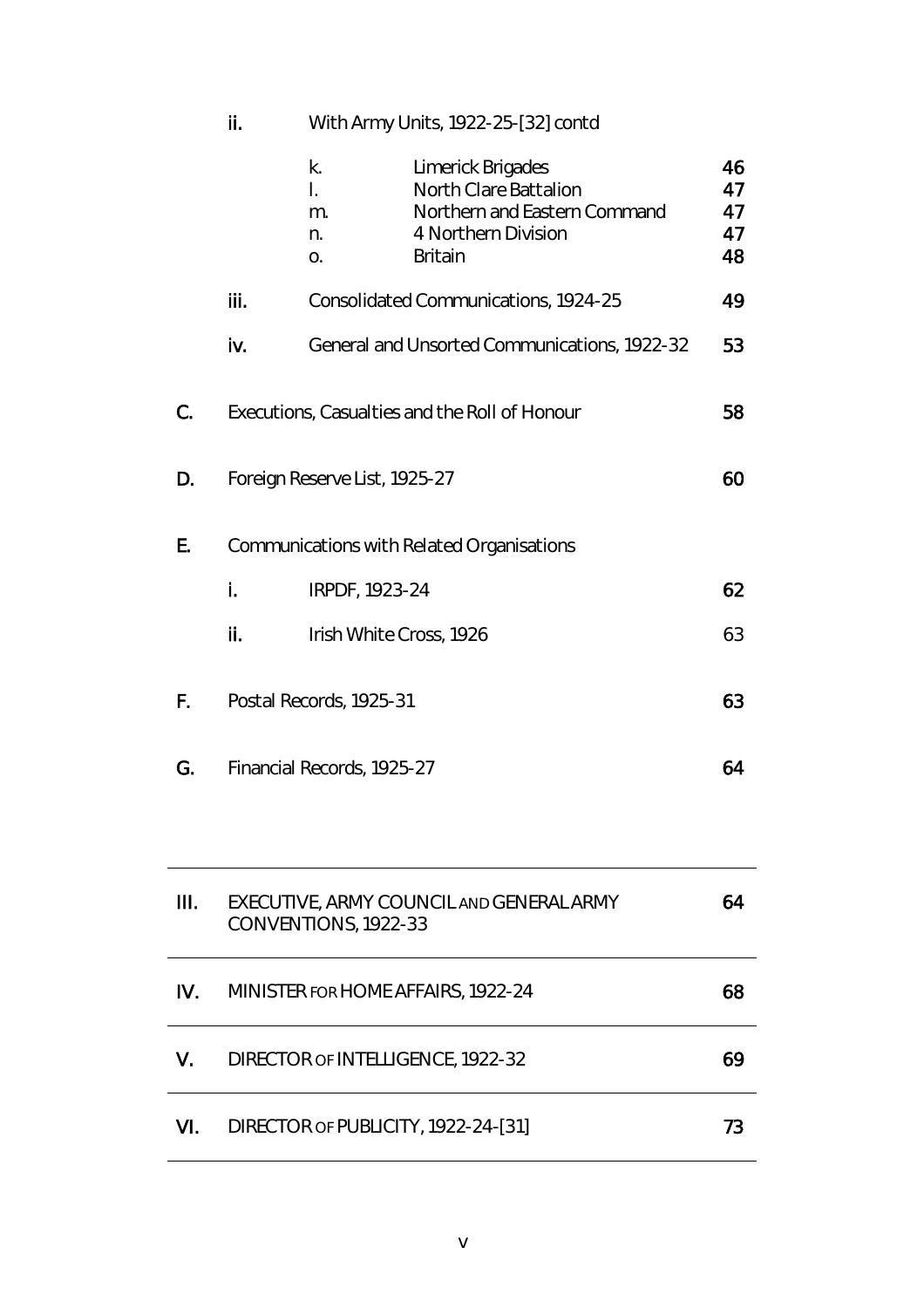| VII.  | 75<br>QUARTERMASTER GENERAL, 1922-24              |                                                                                                                 |                |
|-------|---------------------------------------------------|-----------------------------------------------------------------------------------------------------------------|----------------|
| VIII. | <b>DIRECTOR OF PURCHASES</b><br>78                |                                                                                                                 |                |
| IX.   | DEPARTMENT OF COMMUNICATIONS, 1925-27<br>78       |                                                                                                                 |                |
| Χ.    | DEPARTMENT OF FINANCE AND ACCOUNTS, 1924-27<br>78 |                                                                                                                 |                |
| XI.   | 79<br>COMMISSION ON DISCIPLINE, 1924              |                                                                                                                 |                |
| XII.  | 79<br><b>MOSS TWOMEY, 1925-32</b>                 |                                                                                                                 |                |
| XIII. | <b>RELATED ORGANISATIONS</b>                      |                                                                                                                 |                |
|       | А.<br><b>B.</b><br>C.                             | Republican Press Ltd., 1929-36<br>Irish Volunteer Students' Aid Committee, 1924<br>Boycott British League, 1932 | 80<br>83<br>83 |
| XIV.  | <b>PRINTED MATTER</b>                             |                                                                                                                 |                |
|       | А.<br>В.<br>C.                                    | Handbills, 1922-25<br>Press cuttings, 1923<br>Serial publications, 1915-31                                      | 84<br>85<br>85 |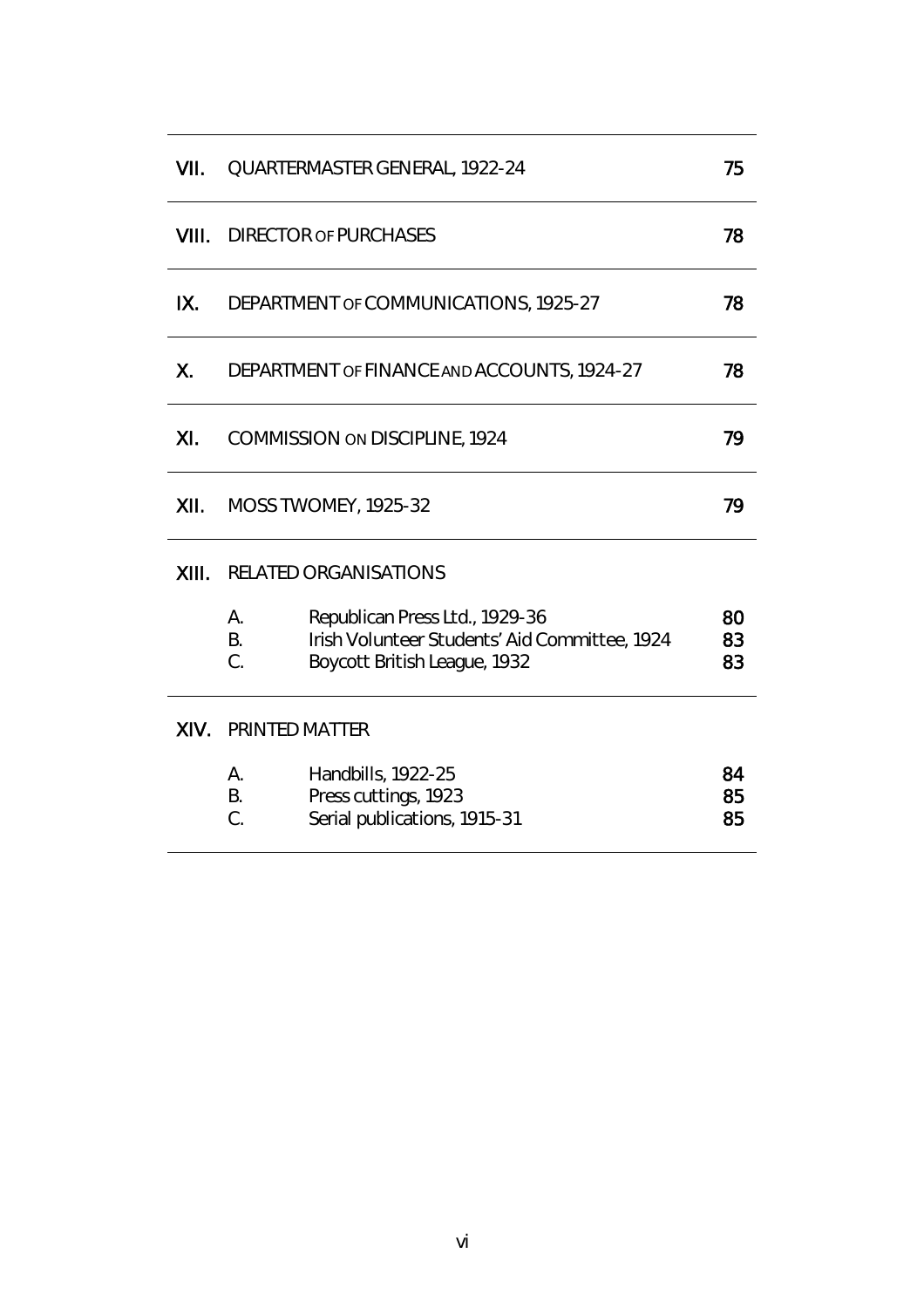# Introduction

- The Moss Twomey Papers were donated to University College Dublin by Fr Maurice Twomey in August 1984.
- The collection consists largely of IRA general headquarters archives for the period 1922-36, though the overwhelming bulk of the papers comprises the archives of the Chief of Staff and Adjutant General, 1922-26. Later material, particularly after 1932, is generally associated with sympathetic organisations such as the Republican Press [P69/224-245].
- The structure of the archives of the C/S and A/G are very similar and consist of organic files falling into two main categories: communications with other headquarters departments and occasionally with government ministers such as the President and Minister for Defence; and communications with army units. This material forms the core of the collection, documenting the policy, and the operational and organisational condition of the IRA, both nationally and locally, from the later stages of the civil war onwards.
- Besides the communications between the C/S and A/G and other headquarters officers, a more limited amount of the archives of these other officers' departments also survives, primarily of the Director of Intelligence [P69/189-199] and the Quartermaster General [P69/206- 216].
- It is difficult to draw distinctions either in terms of organisation, quantity or content between the archives of the two main departments. They are entirely complementary. Communications between both the C/S and A/G and other departments self-evidently concern the specific responsibilities of those departments. And if it is possible to draw any distinction between the communications of the C/S and A/G with army units, it would be based upon the fact that the A/G exercises certain clear functions: in relation to transfers, discipline, communications, medical services, liaison with the civilian population, support for prisoners' dependants, keeping the C/S informed on strengths, personnel, health, discipline, and morale. These responsibilities are heavily reflected in the A/G's communications with units as well as in other material within the archives of the A/G's department.
- For example, material relating to the general problem of volunteers emigrating will be found in those files dealing with the Foreign Reserve List [P69/167-192] for which the A/G is responsible; as well as in communications with units, seeking to establish with local officers the service histories and *bona fides* of men who had emigrated and were claiming republican antecedents with sympathetic organisations abroad.
- It is more difficult to isolate emphases in the C/S's communications with units, concerned as they are with all aspects of the army. But a strong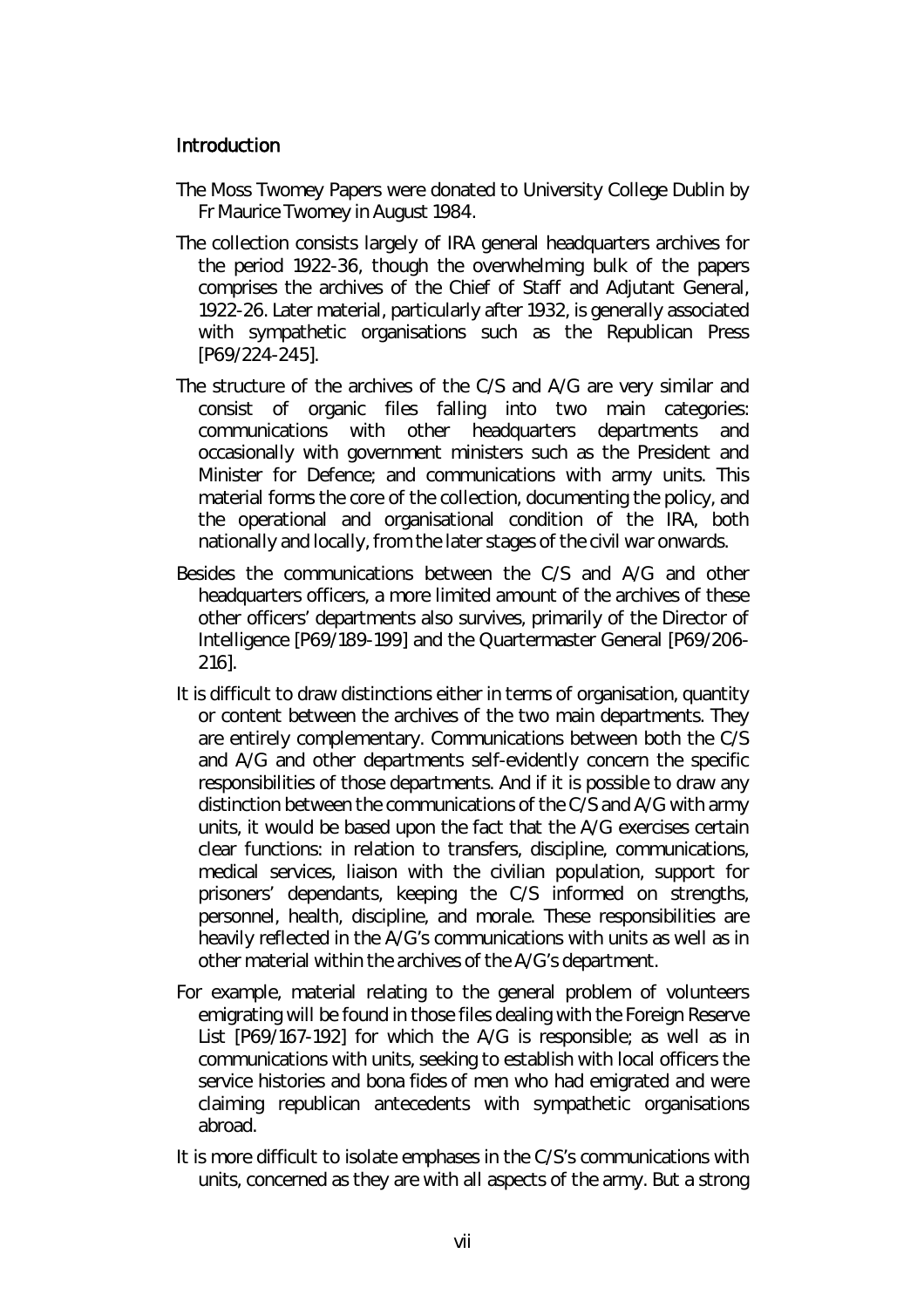focus of interest in this material will be actual reports of operations, most probably detailed reports on individual operations rather than the weekly and fortnightly summaries of operations regularly submitted by most units.

- The organisation of both the C/S and A/G's archives is relatively straightforward. In both cases, besides the files of communications with other officers and units, there is an amount of general and unsorted communications [P69/38-55, 143-158]. It is a safe assumption that this material was simply not absorbed into the more structured files as a result of contraction of the organisation and inevitable slippage in administration. Its description as general and unsorted should not be taken as a qualitative assessment. Extremely valuable is to be found in the unsorted communications of both officers. To take only one example, one file [P69/40] contains communications between the C/S and Ernie O'Malley, Acting Assistant Chief of Staff, including extensive reports by O'Malley in September 1922 on the military situation throughout the country.
- The C/S's occasional correspondence [P69/55-61] is more in the nature of reasonably isolated subject files, while the A/G's consolidated communications [P69/122-142] would appear to represent a change in filing practice within that department which lasted for one year only, 1924-5.
- Relatively little reorganisation of files has taken place in processing the collection. Arrangement by and large reflects discernible original filing practice. Individual files have been rationalised internally to facilitate their use; but such reorganisation was limited to re-establishing chronological order. As with all organic files, the earliest documents are at the back of the file and chronology is in reverse.
- The collection as it was accessioned was very much as it had been 'dumped' during the period of its creation and use. The majority of files consist of a number of sections dumped at various times. Each of these sections will have a title sheet indicating the date of dumping and usually containing an original reference number. Consolidated files were stored in heavy manila envelopes, the labels of which have been retained.
- There is very limited but, where it occurs, very dramatic evidence of previous access to the collection. The presence of thoroughly rusted paper clips and pins was pervasive. In consulting a limited number of files, someone had adopted the effective, if rather drastic expedient of drawing what would appear to have been a very sharp blade through the top left hand corner of the complete contents of each file, removing a couple of hundred rusty attachments at one fell swoop. Fortunately, very little text, usually confined to reference numbers, has been lost where this occurs.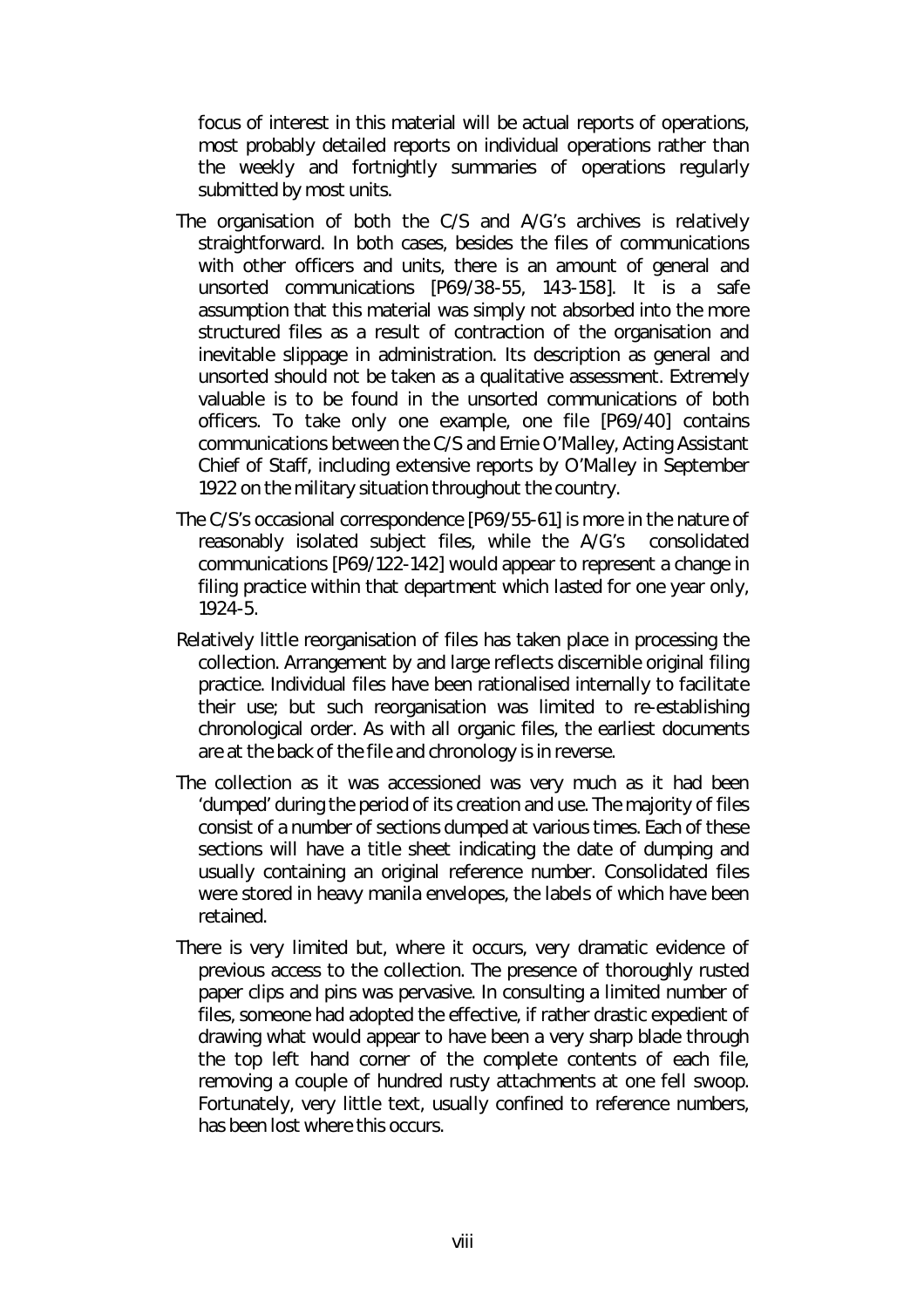- The provenance of the collection would appear to be reasonably straightforward. The papers were almost certainly stored for a period in the basement of 24 Upper O'Connell Street, the tobacconist and confectionery run by Twomey until the early 1960s. Custody would appear to have passed naturally to Twomey's son, Fr Maurice Twomey, on his death in 1978. Given its uncertain existence as the working records of an underground military organisation, the collection is in surprisingly good physical condition.
- Twomey's presence throughout the collection is very significant; though he rarely appears in his later role as Chief of Staff [but see P69/185]. Inspection reports from Twomey to the then C/S are regular and frequent {*eg* P69/47, 108, 112, 113]; some files contain policy material from him [*eg* P69/146]; and one file consists entirely of communications between him and the A/G [P69/144]. In addition, there is a limited amount of semi-personal material in the collection [P69/221-223].
- A word of caution is necessary about dating. A practice was adopted in 1926 and continued into 1927, of deliberately misdating documents, presumably to mislead government intelligence in the event of the material being captured. The initiative would appear to have originated with the Director of Intelligence but never gained universal usage. This results in the rather self-defeating circumstance of documents dated 1923 or 1924 by the sender being stamped 1926 or 1927 by the recipient. Where deliberate misdating has occurred, attention has been drawn to it in description. Examples of the practice are to be found at P69/12, 39, 41, 167, 171, 193.
- The research value of the collection is very much centred on the military campaign from late 1922, and later attempts to preserve some form to the army in the post-war period in the face of the gradual drift abroad. But it is not without substantial interest for political developments throughout this period: the emergence of Fianna Fáil and proposals to secure republican unity for the 1927 general election campaign [*eg* P69/48]; the 1932 [P69/52] and 1933 [P69/55] election campaigns and the army's assessment of Fianna Fáil's failure to implement republican policies in government [*eg* P69/186]. These are specific indications of subjects on which substantially more documentation is to be found in the collection.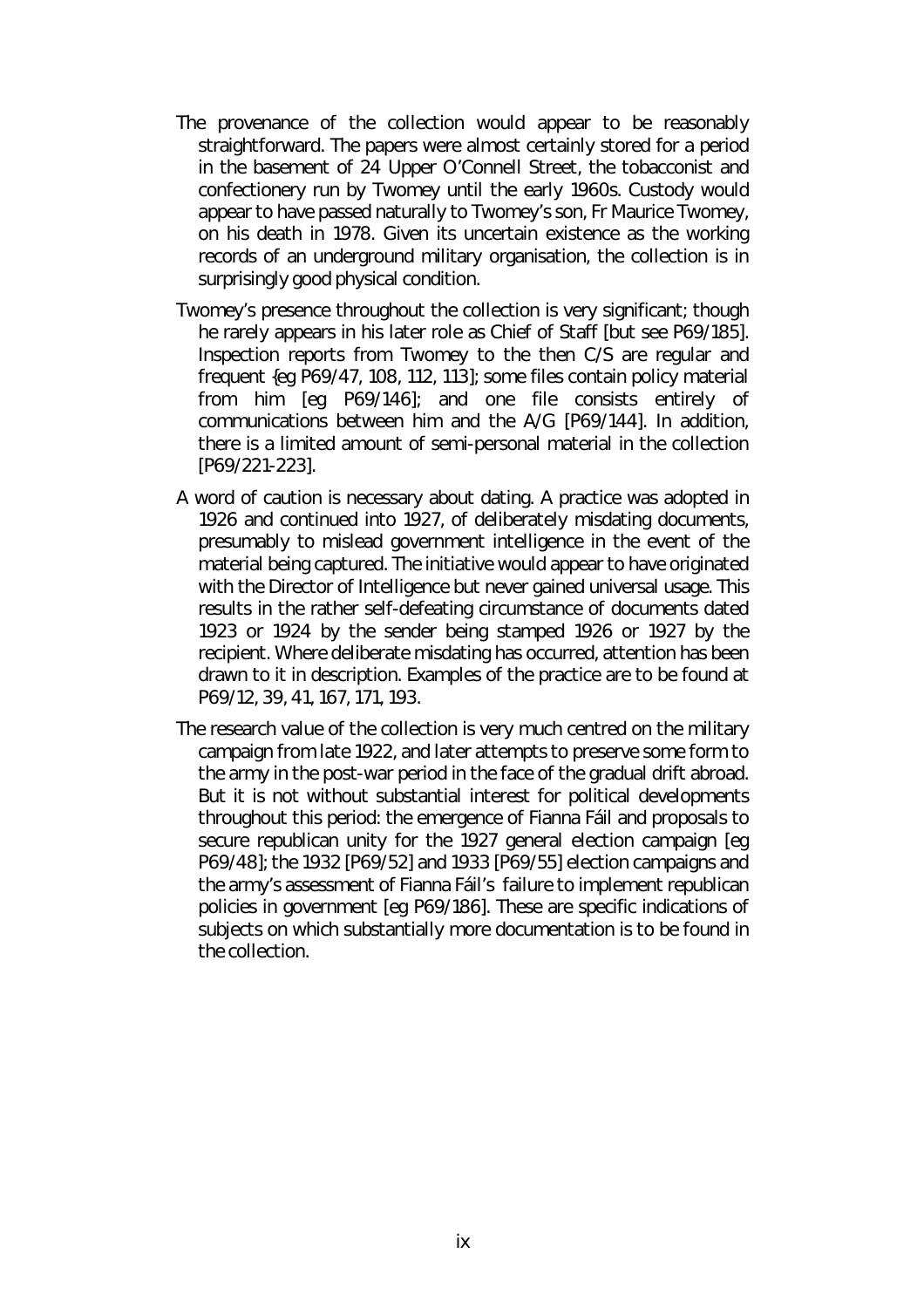# Abbreviations

The following abbreviations will be found in common usage in the papers and in this list, though they may be extended in the list when they first occur. Less common abbreviations will be extended on each occasion they occur within the list.

| AAC/S        | <b>Acting Assistant Chief of Staff</b>                            |
|--------------|-------------------------------------------------------------------|
| <b>AARIR</b> | American Association for the recognition of the Irish<br>Republic |
| A/G          | <b>Adjutant General</b>                                           |
| C/S          | Chief of Staff                                                    |
| D/COMMS      | <b>Director of Communications</b>                                 |
| D/E          | Director of Engineering                                           |
| D/F          | <b>Director of Finance</b>                                        |
| D/I          | Director of Intelligence                                          |
| D/MS         | <b>Director of Medical Services</b>                               |
| D/P          | Director of Publicity                                             |
| D/S          | <b>Director of Signalling</b>                                     |
| <b>GHQ</b>   | <b>General Headquarters</b>                                       |
| <b>IRPDF</b> | Irish Republican Prisoners' Dependents' Fund                      |
| M/D          | Minister for Defence                                              |
| O/C          | <b>Officer Commanding</b>                                         |
| O i/c        | Officer in Charge                                                 |
| QMG          | Quartermaster General                                             |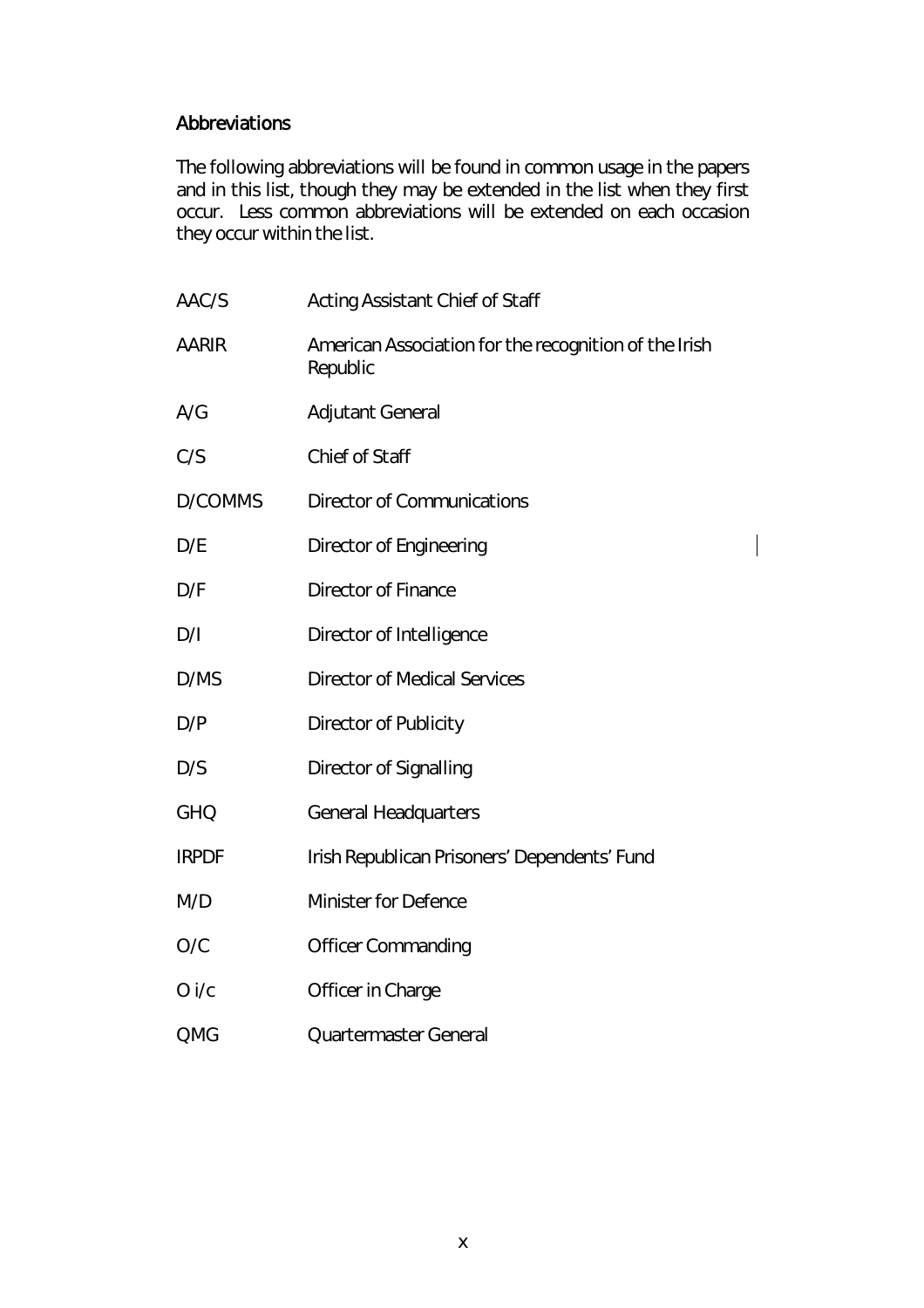# **I. CHIEF OF STAFF**

#### **A. Orders and Directives, 1922-26**

**1** July-December 1922 Original handwritten file copies of *General Orders 1-13* (July-December 1922) and *Operation* **Orders 1-9** (July-August 1922). General Orders and supplementary notes refer to organizational matters, the discipline of troops and relations with the civilian population. Operation Orders cover the logistics of the campaign. [Originally kept in a lever arch file]. 27pp

**2** July 1922-March 1923 File containing copy incomplete series of memoranda and orders from the C/S to O/Cs

Commands, Divisions and Independent Brigades. Includes *Operation Orders* (July 1922-January 1923), *General Orders* (July 1922-March 1923) and *Memos 1-11* (August 1922-March 1923) dealing with all aspects of the campaign including operations, reprisals, relations with the Civic Guards and the civilian population, intelligence, the destruction of newspapers, the treatment of prisoners, and reaction to peace moves. The file also contains copies of *Routine Orders 1* and *4* and copies of other occasional directives mainly concerning the compilation and submission of reports and diaries of operations, and the maintenance and dumping of records (September 1922- January 1923). 100pp

**3** January-July 1923; File entitled *Miscellaneous* January 1925-April 1926 *Copies (Spare) of General* **Orders, Memos etc.** containing signed and unsigned copies of

orders, mainly from the C/S, but including some from the A/G, to O/Cs, Commands, Divisions and Independent Brigades. Orders concern the Foreign Reserve List, the emigration of officers and volunteers, and opportunities for employment in France; negotiations with the Free State authorities and the cessation of resistance; the reorganising of Sinn Féin and the Fianna; the safeguarding of munitions and documents; recruitment and the disposition of inactive or unattached senior officers; and the organization of employment bureau at battalion level. 55pp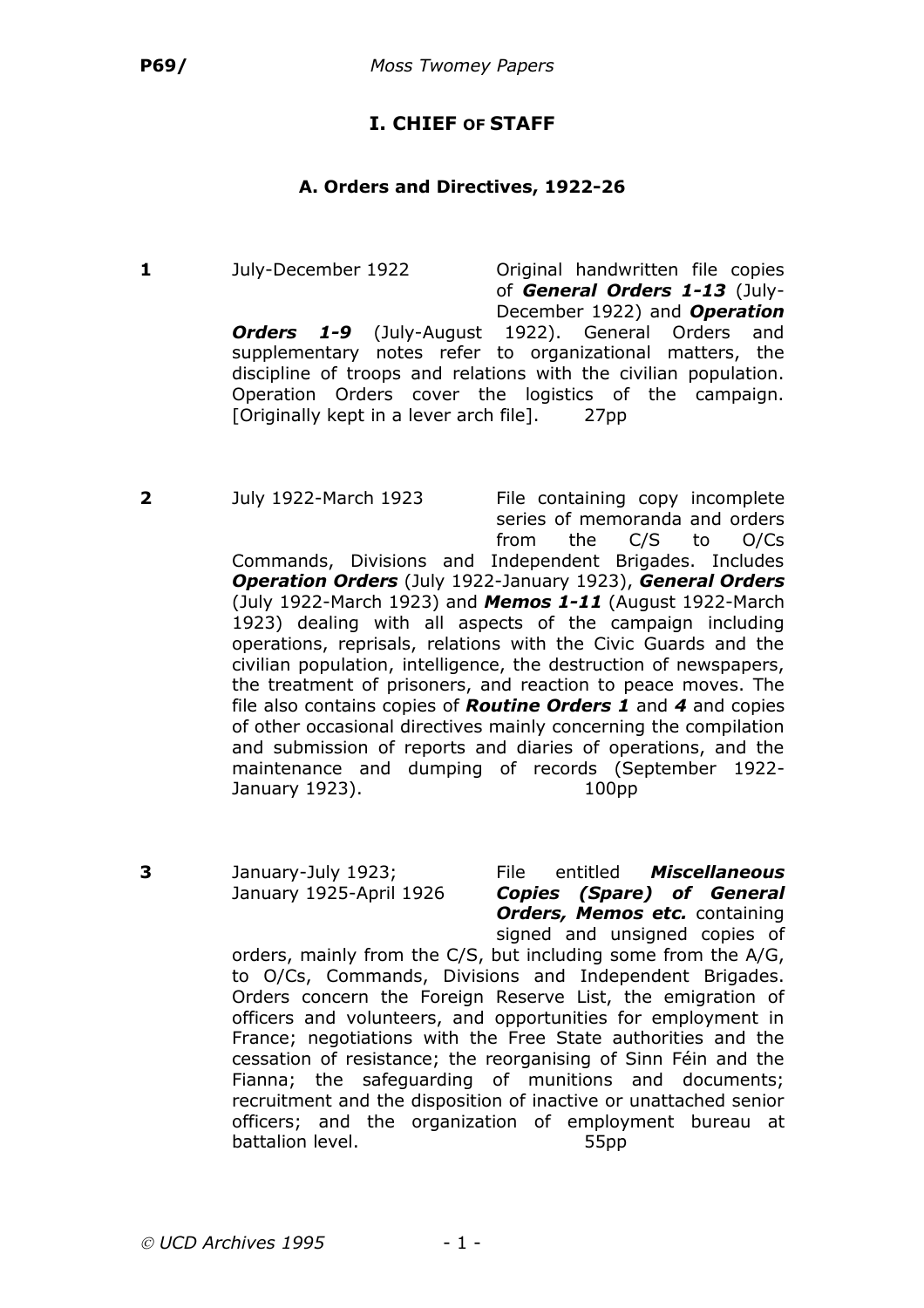#### **4** April-July 1923 Copies of *General Orders, Special Army Orders* and *Orders of the Day.*

Orders mainly concern the enactment of the cease fire and dump arms orders, with directions, for example, for the supervision and checking of dumps. Included is a handwritten draft by Frank Aiken of a Special Army Order concerning the suspension of offensive operations (27 April 1923, 1p) 10pp

**5** February-July 1925 Copies of *General Orders and*

**Directives.** Mainly directives to

GHQ Departments informing them of the details of reorganization and the scope and names of reorganized units. Other directives to independent units and members of GHQ Staff concern the submission of reports; training; the safeguarding of documents and munitions; and the attitude to be adopted by volunteers to Free State and Northern Ireland parliaments and courts.

35pp

### **B. Communications with Government and Army**

#### **i. With Government and GHQ Departments, 1922-6**

#### **a. Minister for Defence**

**6** March-October 1925 Communications between the C/S and M/D on all matters affecting the administration of

the army including the relationship of the M/D with the Army Council with particular reference to responsibility for army affairs. Also includes financial material relating to debts and the settlement of accounts, such as copy letter from the C/S to the M/D confirming the amount to be paid to Ernie O'Malley to enable him to go abroad to recuperate (19 June 1925, 1p); details of allowances to full-time officers and estimates of expenditure of GHQ Departments; material relating to the abolition of the Finance and Accounts Branch and the redistribution of its responsibilities (May 1925, 5 items). Non-financial material includes a report from [Moss Twomey], Inspection Officer, to the M/D on the political situation and Sinn Féin organization in Northern Ireland (20 May 1925, 4pp); Defence memo listing the powers and responsibilities of the individual members of the General Staff (March 1925); and

material relating to the Fianna, recruiting, and republican

prisoners in British jails. 91pp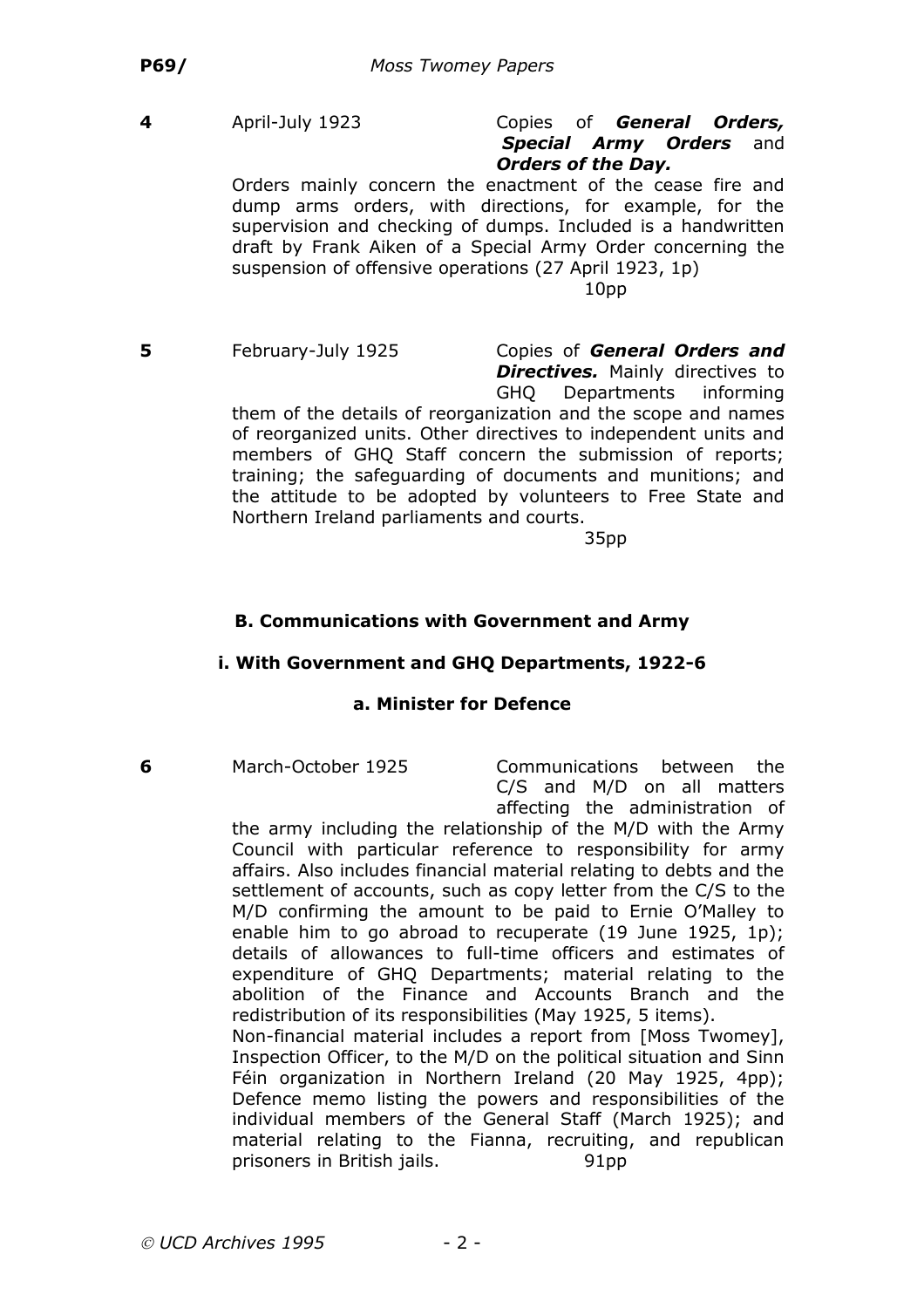# **b. Assistant Chief of Staff**

**7** January 1923 Note from Ernie O'Malley, Assistant Chief of Staff, Hospital Wing, Mountjoy Jail, to the C/S

(9 January 1923). He has been informed that he is to be tried and wishes to know the position with regard to taking legal advice.

'If I do not hear from you I will refuse to recognise their court. As I may be removed from here and this may be the last chance I may have of writing to you I would like to be remembered to the members of the staff and my comrades. Another bit of lead won't do me any harm'.

Communications between the C/S and other staff officers concerning publicising O'Malley's position and taking hostages in case of his impending execution; and copy letters from the C/S to O'Malley (10 items).

O'Malley to the C/S:

'For myself I have not the slightest doubt as to what the outcome of the trial will be and I have been expecting it but I thought I might get the time to be physically fit' (10 January 1923, 3pp). 'They are going to try an invalid to frighten him and I rather think they know I have faced death too often to be afraid of it now. I give their Army Council the credit of doing this to produce an effect rather than by reason of their personal hatred' (14 January 1923, 3pp). 13 items

# **c***.* **Adjutant General**

**8** August 1924-July 1925 Communications between the C/S and the A/G on organizational and operational matters including:

arrangements for meetings and for tours of inspection of divisions and brigades; copies of reports from divisions, brigades and battalions, forwarded to the C/S by the A/G;

disciplinary matters and the holding of inquiries and courts martial, including that of Frank Barrett;

the resignation and appointment of officers; applications from volunteers for permits to leave Ireland, and the problem of volunteers leaving without permission;

territorial reorganization and reassignment of units; the revised scheme of organization (January, April 1925); the proposed General Army Convention (April 1925);

the treatment of anti-treaty prisoners as criminals by the Free State authorities; cases of hardship of ex-prisoners; the work of the IRPDF and the reconstruction committee;

the selection of army men as candidates for election; reaction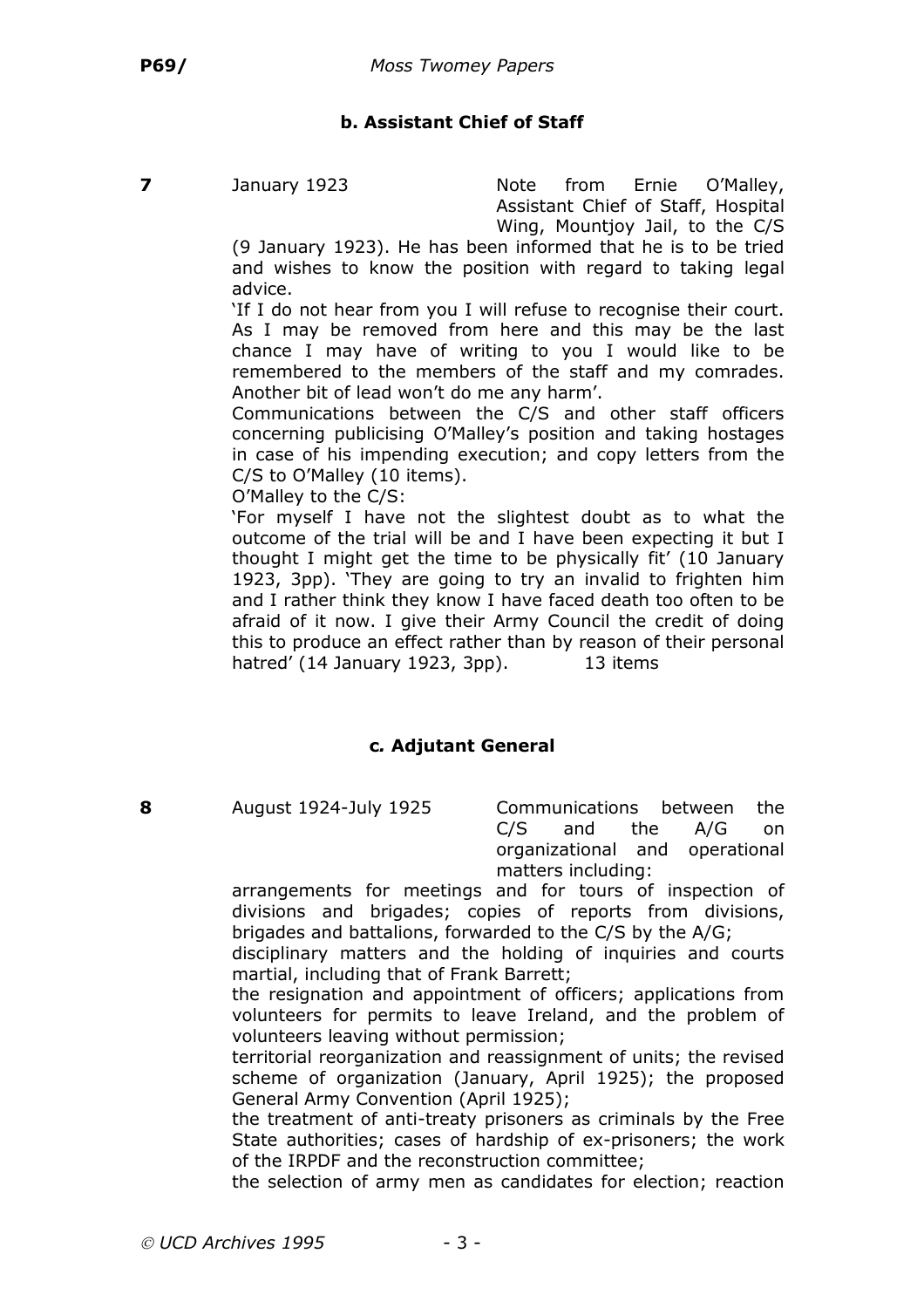**8 contd** to the selection of Oscar Traynor as a Sinn Féin candidate after he had given an undertaking to the Free State authorities as a condition of his release from prison; the question of volunteers as members of Dáil Éireann and county councils;

routine financial matters and monthly grants;

copy of the A/G's report on Britain and material relating to club organization there (November 1924, 6pp).

[File originally dumped in five separate sections, overlapping in subject and chronology; contents rearranged in simple chronological order]. 354pp

# **d. Quartermaster General**

**9** September-October 1922; Communications between the December 1922-April 1923 C/S and the QMG. Those for the earlier period relate mainly to logistical matters including the

importation and distribution of arms and ammunition; the testing of grenades, the construction of armoured cars and the manufacture of trench mortars; but also include material relating to arrangements for inspections, financial matters, and attempts to withdraw money from Land Bank accounts.

Material from the later period, after the appointment of a new QMG, relate much more to financial matters with the new QMG's attempts to finalise his predecessor's accounts, and include regular financial reports and statements as well as general reports on the operation of munitions and chemicals departments; occasional reports such as statements of material imported and distributed; communications concerning the possibility of bringing in arms by sea, including landing by submarine and meeting a steamer on the New York-Cobh route; and references to communications from [Seán] Moylan referring, inter alia, to the situation in the U.S.

144pp

**10** June 1923-September 1925 Communications between the C/S and the QMG mainly concerning financial matters, arms, and the procurement of military, engineering, and arms manuals and publications.

Includes communications with four successive QMGs during the period, concerning aspects of divisional and brigade accounts and accounting procedures, items of divisional and brigade expenditure, and QMG departmental expenditure; lists of monthly grants and allowances; communications between the QMG and divisional and brigade quartermasters concerning expenditure; reports from the QMG to the C/S, in tabular form, of arms held by divisions and brigades; handwritten list of arms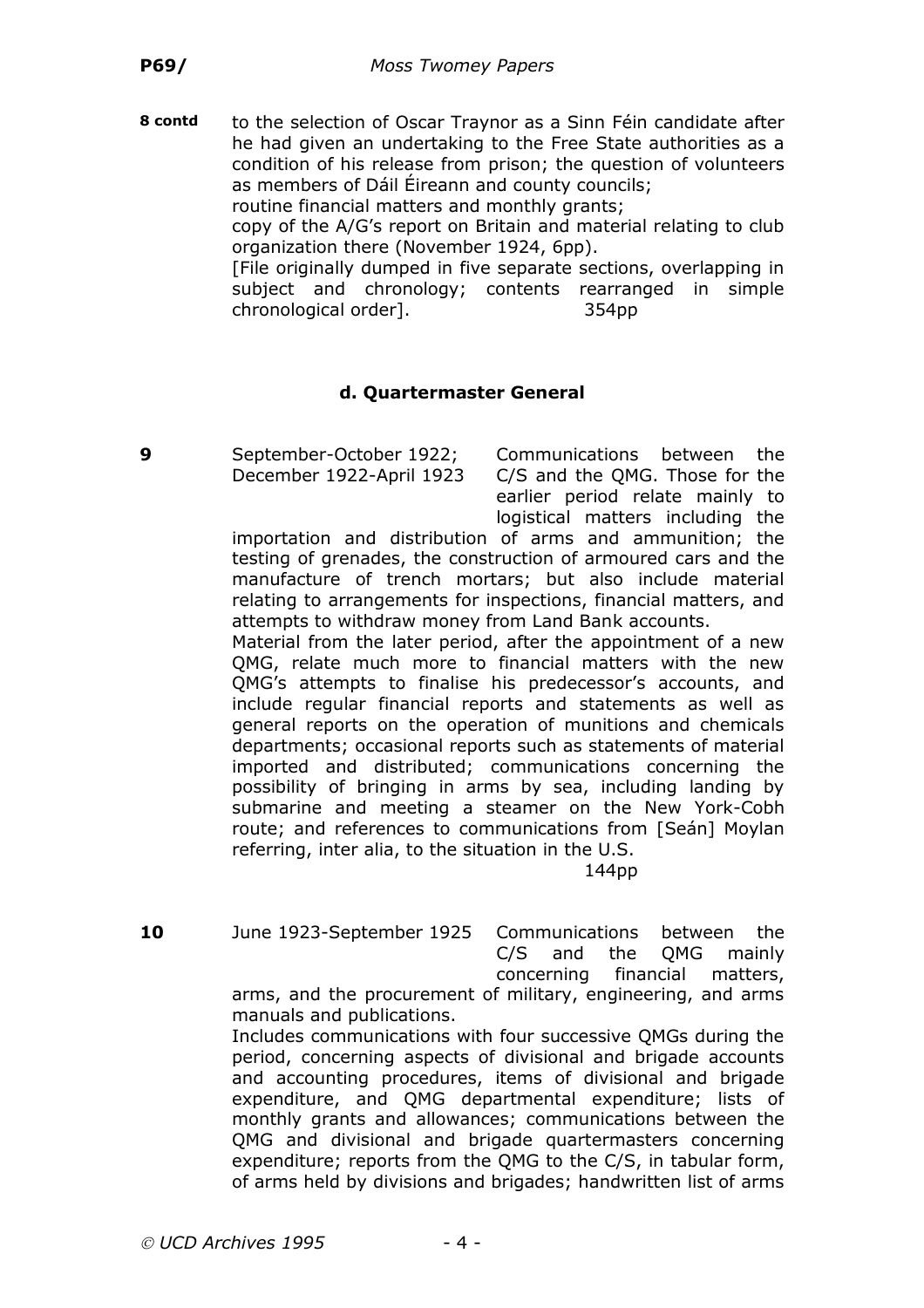**10 contd** in the QMG Department's control (July 1923, 1p); copies of QMG mema on training, army debts, and the duties of divisional and brigade quartermasters; communications concerning the ordering and stocking of books by the QMG and lists of books received from Britain; report from the QMG on organization in Britain (January 1925, 3pp); letters of resignation and appointment. 196pp

### **e. Director of Intelligence**

**11** July 1922-July 1923; Mixed file of material consisting

January-November 1924 mainly of communications between the C/S and D/I, but also containing other intelligence

material, such as the A/G's communications from the Acting D/I, added at a later date. These consist of extensive summaries and extracts from reports, mainly from 2 Southern and 1 Western Divisions on all aspects of the military campaign in those areas.

C/S communications from the D/I contain intelligence relating to:

government courts, revenue, police and army, with personal details on judges, income tax officers, civil servants, intelligence and army officers, as well as information concerning buildings such as bonded warehouses and army and police posts and strengths;

the organization and morale of republican prisoners, transfers from one jail to another, and the prospective release of prisoners; lists of sentenced men;

information received from informants on anticipated enemy action, particularly sweeps, and on the interrogation of captured volunteers and information given by them.

Includes general Department of Intelligence reports on the general state of the intelligence service throughout the country and copies of departmental communications to divisions and brigades, as well as copies of some captured documents.

Also includes reports on the Free State Army mutiny (March-May 1924, *c.*20pp) containing a strict injunction from the C/S to the D/I not to attend a formal meeting with Joe McGrath TD, a meeting arranged by 'Darby'.

Other copy communications from the C/S include comment on developments generally as well as suggestions and instructions on intelligence activities, the behaviour and discipline of prisoners, attacks on newspaper premises, and the use of invisible ink and carrier pigeons for intelligence purposes.

301pp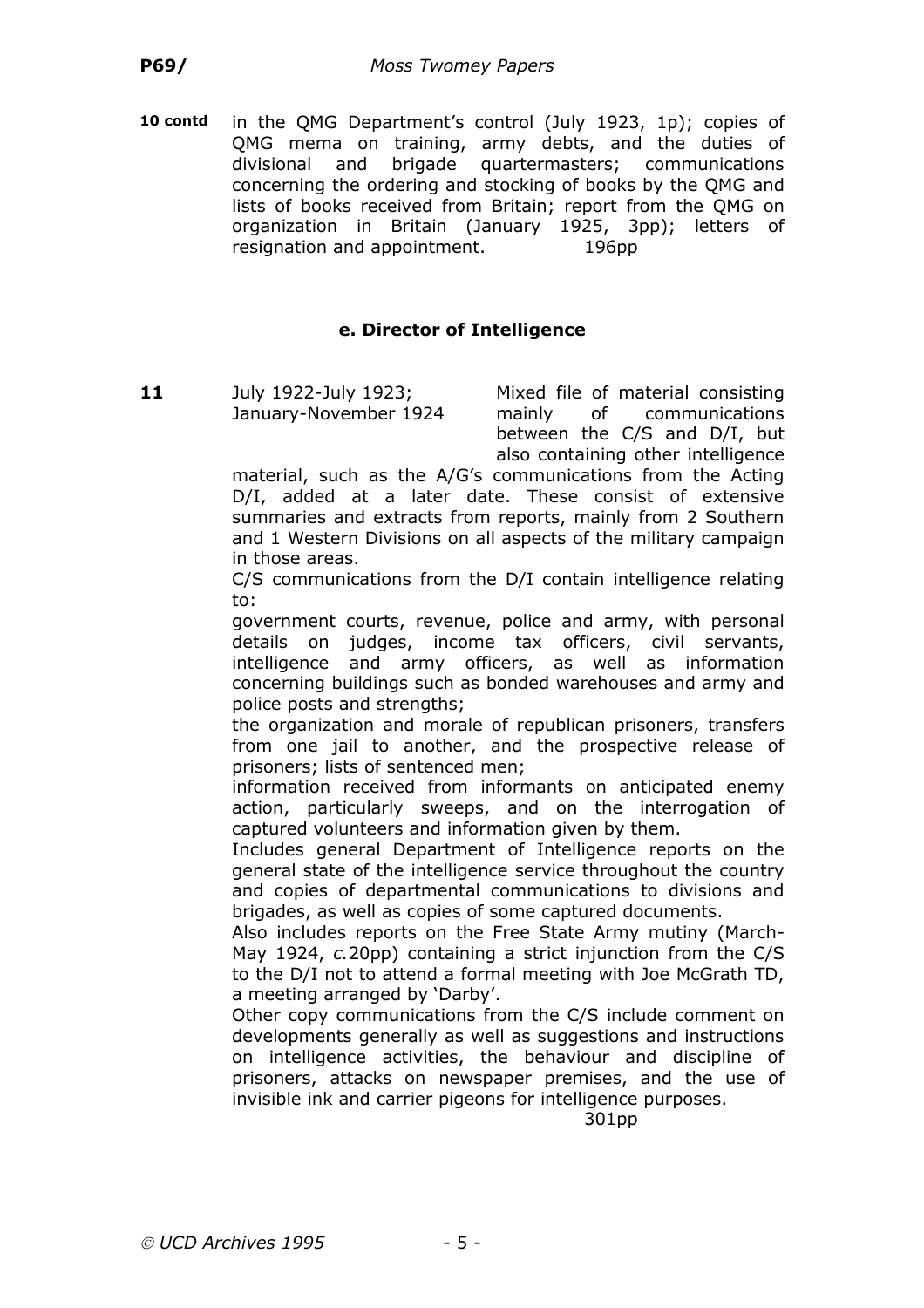**12** February-August 1926 File of communications between the C/S and D/I, mainly of a routine nature relating to

intelligence gathering. Included are copies of Intelligence Department circulars and mema to unit intelligence officers on matters such as recruitment of influential well-placed sympathisers; enquiries about the *bona fides* of individual men and women; a list of arms at various locations in the U.K. (March 1926, 1p); a list of people prohibited from entering Northern Ireland (1p); notes on Free State intelligence activities since 1922 (July 1926, 2pp); communications concerning jail releases and escapes, extracts from letters from prisoners in Maryboro Prison (July 1926, 4pp) and copy of an A/G memo on the treatment of prisoners in Free State jails (February 1926, 2pp).

[Researchers should note unreliability in dating arising from the apparently deliberate subterfuge of dating 1926 documents as 1923] 69pp

# **f. Director of Organization**

**13** August 1922-April 1923 Communications between the

C/S and the Acting D/O concerning concerning organizational matters including: the procurement of maps; lists of commands, divisions and brigades throughout the country with details of staffs and occasional statistics of strengths; the ratification of appointments of staff officers; circulars from the Department of Organization to the O/Cs of divisions concerning the submission of regular reports; South Wexford Brigade general report (January 1923, 4pp); material relating to the reorganization of areas, particularly Ulster, to the formation of a Civilian Auxiliary Corps, a scheme for establishing a prison, and the reorganization of the Fianna. [The label on this packet of documents indicated that it contained material from a number of different GHQ officers; but it consists almost exclusively of the above. Very occasional other communications include circulars and instructions from the Directors of Munitions, Chemicals, Communications, and Medical Services]. 167pp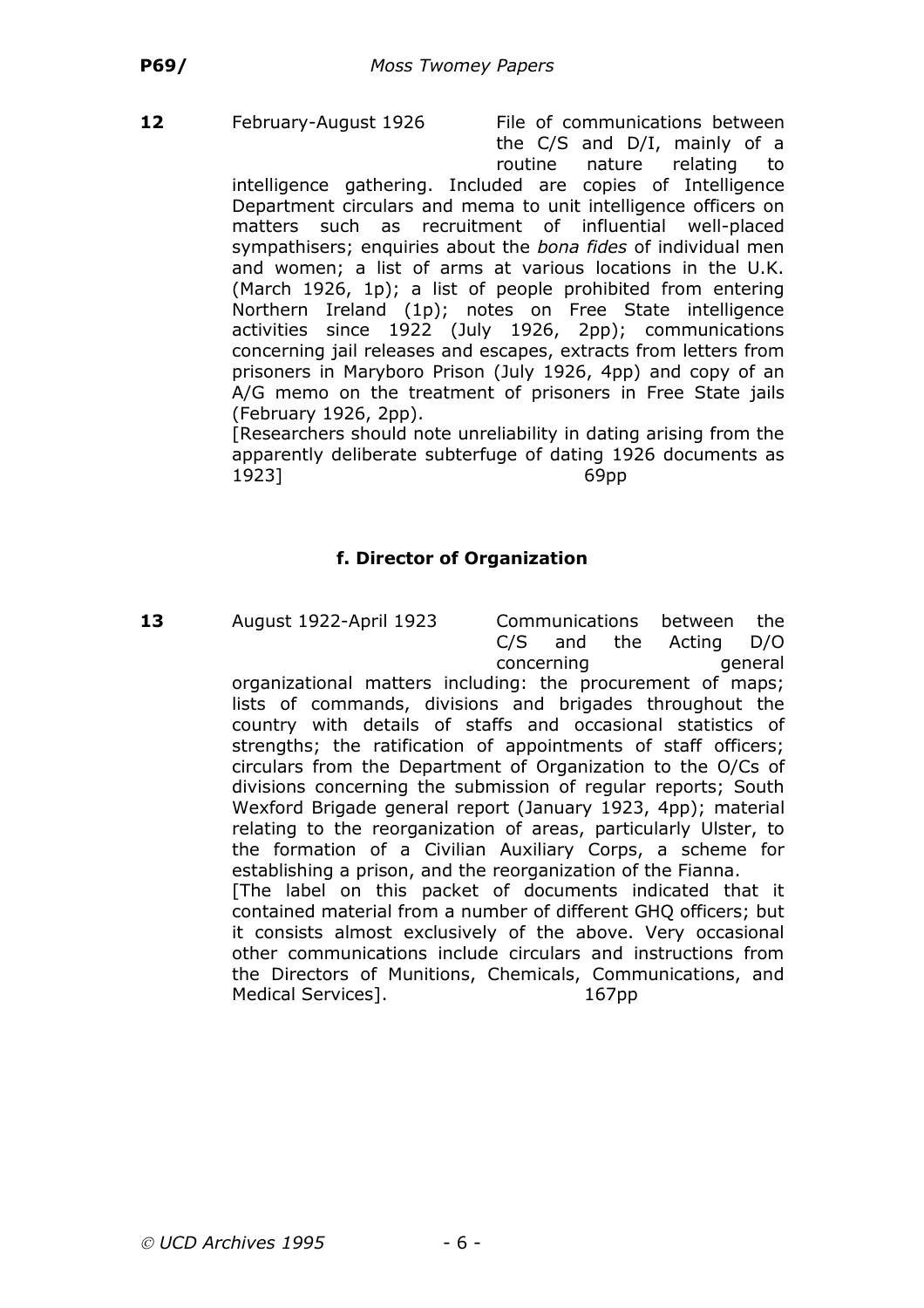# **g. Director of Engineering**

**14** July 1922-February 1923; Communications mainly between August 1924- the C/S and the D/E, covering September 1925 the period indicated but concentrated overwhelmingly between September 1922 and

February 1923. Also included in the earlier material are some communications between the A/G and the D/E. Communications consist largely of reports on engineering matters, principally the destruction of bridges and railway lines, the manufacture and laying of mines, the disruption of enemy communication routes, the blocking of roads, mine attacks on armoured cars, and the availability of explosives and trained men.

Reports are of various kinds including reports direct from the D/E to the C/S, usually consisting of extracts from communications from command and divisional Engineering Inspectors, particularly from the Western and Southern Divisions; direct reports from Command Field Engineering Inspectors to the C/S on organization, staff, explosives and operations, and the extent of Free State Army posts in the area; copies of Engineering Orders and other directives issued by the D/E to Divisional Engineers, and of mema on mining and other engineering subjects issued by the C/S to divisional O/Cs; and some specific communications on engineering subjects direct between the C/S and units. Also included are occasional reports on the Engineering Department HQ, including a report of a raid, seizure of all records and capture of the D/E by the Free State Army (27 January 1923, 3pp).

The latter material is largely of a routine nature concerning training and the procurement of maps and handbooks; but also contains material relating to the appointment of a D/E, and copies of memo on engineering organization (4 November 1924, 2pp) and training (4 November 1924, 2pp).

195pp

# **h. Director of Publicity**

**15** September 1923- **Routine Routine** communications

November 1924 between the C/S and D/P, and C/S copies of general publicity and potentially newsworthy material forwarded by the D/P. Communications concern the organization of publicity at divisional level and co-operation in this regard between the military and political organizations. Copies of articles by Mary MacSwiney on the 'pitiful promise' of the Treaty as stepping-stone (22 January 1924, 3pp), on Sinn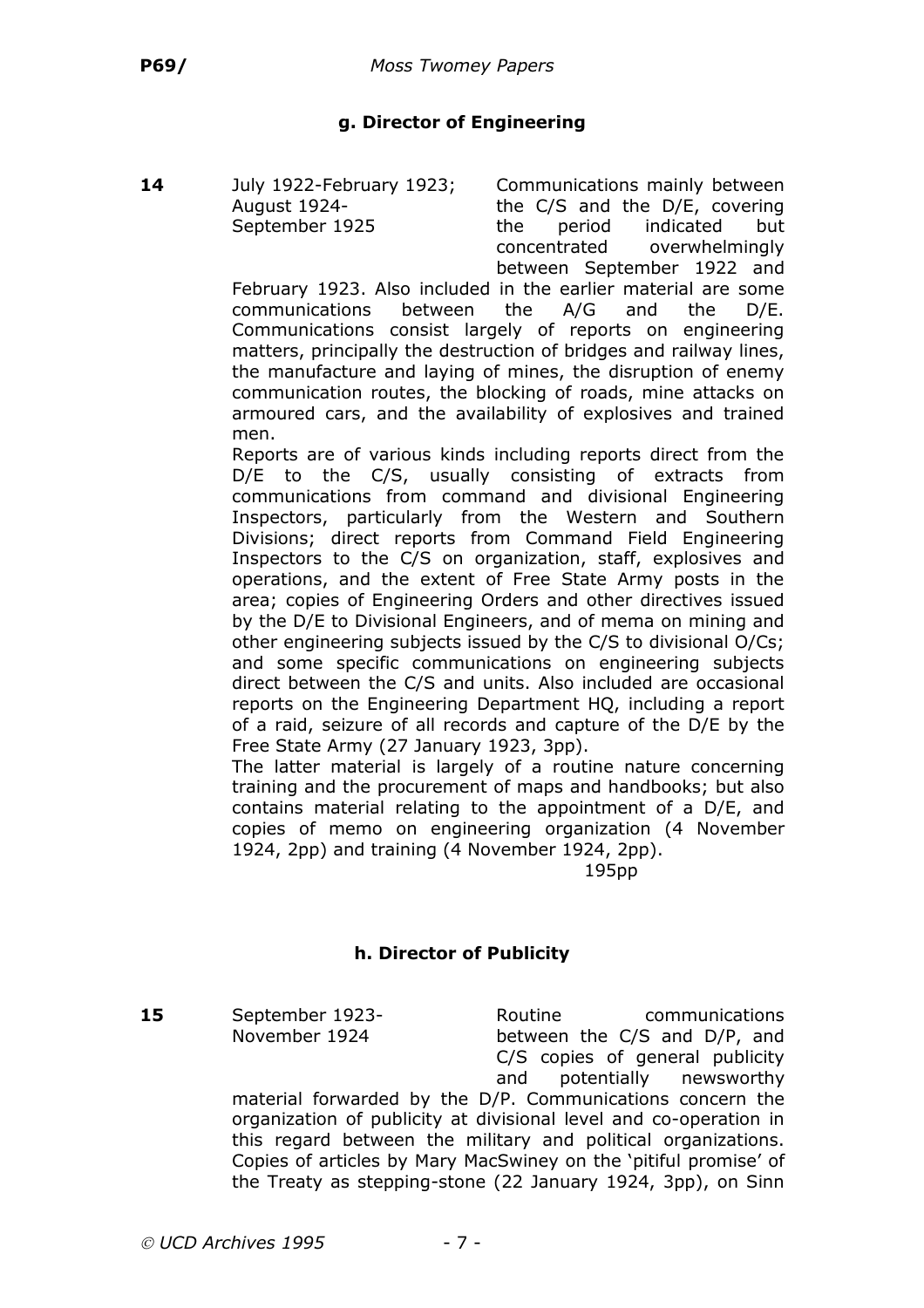**15 contd** Féin and the future (10 December 1923, 2pp) and proposals for peace (9pp). Material concerning general prison conditions; handwritten lists of prisoners in the isolation hospital and general military hospital, the Curragh, and details of individual cases of ill-treatment of sick and wounded prisoners (17pp). 87pp

**16** October- November 1923 **Hunger strikes:** C/S copies of propaganda and other material relating to the hunger strikes, mainly generated by the Publicity Department, including press releases on the treatment of prisoners, and on their health and conditions; summaries of reports from within the prisons, particularly Mountjoy, on the ill-treatment of prisoners and on prison conditions (September 1923, 3pp); summaries of the service records of 7 prominent hunger strikers including Ernie

> TD. 2 communications from the C/S to the hunger strikers, urging them to have 'the strength to see it through to the end in a manner becoming to Volunteers of the Irish Republican Army' (19, 20 November 1923, 1p each). 21pp

O'Malley, Major General Kilroy, Tom Derrig and Daniel Corkery

**17** February-July 1924 Communications between the C/S and the D/P mainly relating to the composition of the Dan

Breen Testimonial Committee and the involvement of Free State sympathisers; responsibility for the murder of unarmed British soldiers at Cobh and the Government's attempt to blame republicans; transcripts of statements from **Hansard** (April 1924)) concerning Irish affairs and Dominion implications of the Treaty of Lausanne; suggestions for articles for **Sinn Féin**; the continued failure of the Government to release prisoners and the ill-treatment of those still in custody; brief description by the D/P of meetings with Liam Deasy and John Devoy (29 July 1924, 2pp) 43pp

# **j. Director of Signalling**

18 [January]-July 1922- Communications between the April 1923 C/S and the D/S on communications matters generally, including the procurement of wireless equipment, the interception of enemy wireless messages, and the state of signalling organization in specific areas. Also includes copies of orders and circulars sent to brigade signals officers concerning signalling attachments to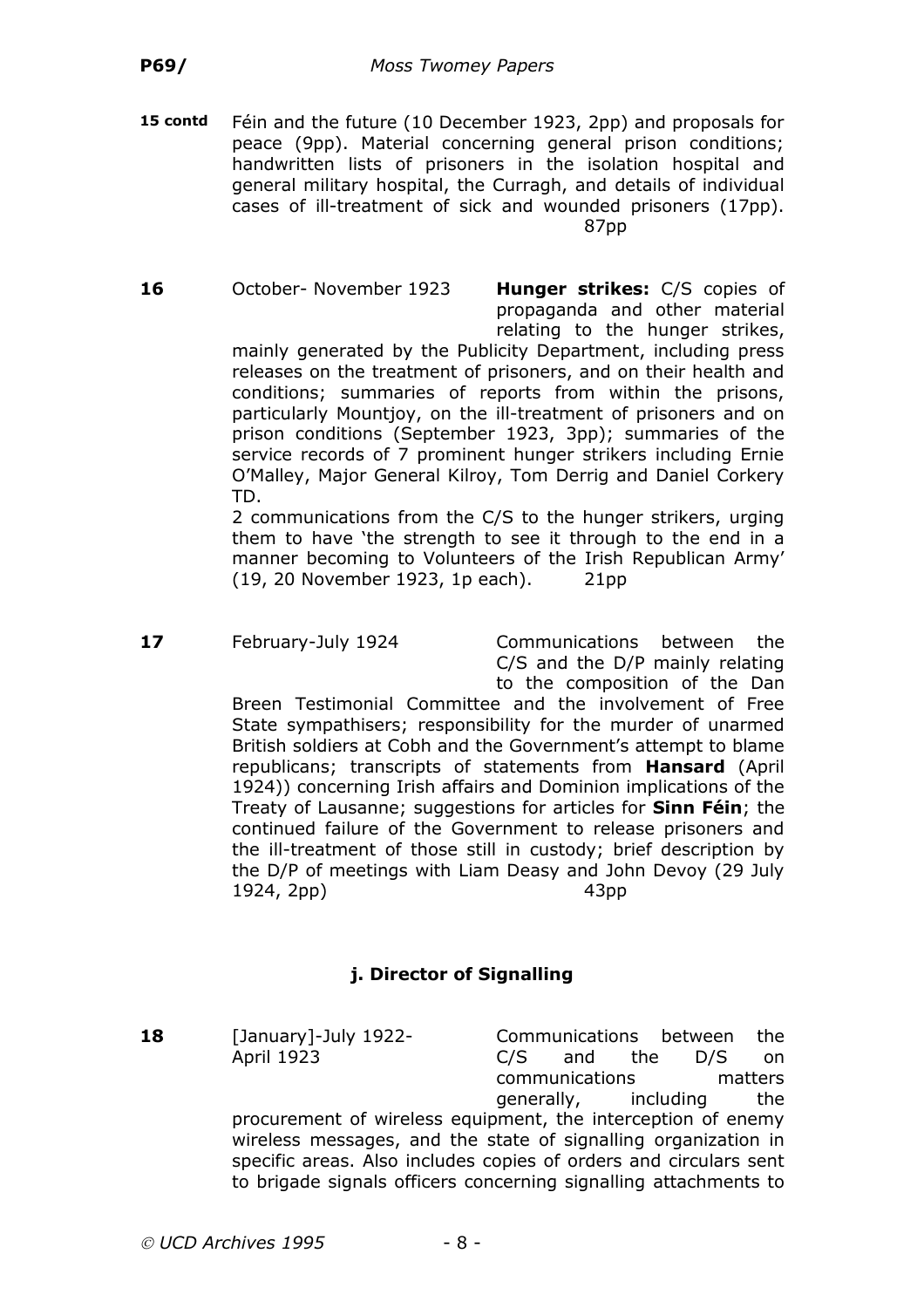**9 contd** active service units and the duties of signals sections; and communications between the Signalling Department and divisions concerning the appointment of Divisional Signalling Officers and the proper organization of signals sections in each division; report from S Ua Maoldomhnaigh, D/Comms, Field GHQ, Clonmel, to the A/G concerning communications organization in the divisions (19 July 1922, 4pp); copy report from Assistant D/Comms to the A/G on communications in 1, 2 and 4 Western Divisions (3 November 1922, 2pp).

71pp

#### **k. Director of Communications**

**19** January-April 1923 Communications between the C/S and the Director of Communications concerning communication matters generally, including routes; covering

addresses; arrangements for despatches and the timing of deliveries; with occasional reports on railway operations with details of sympathetic railway workers and the strengths and positions of government troops along lines, particularly the Great Northern.

Also included are some communications between the C/S and the General Secretariat for the Director of Foreign Communications mainly concerning tampering with messages *en route* to Britain. 34pp

#### **ii. Communications with Army units, 1922-5**

#### **a. Dublin 1 Brigade**

**20** November 1922- Communications mainly between November 1925 the C/S and 1 Brigade officers, but also including some communications between the

A/G and the brigade on organizational and operational matters, and 3 subject-specific file sections detailed below. The file consists of 8 sections dumped at various times and a minimum amount of reorganization has taken place.

General communications include reports on operations such as raids on post offices; the burning of houses; attacks on Free State Army positions; with casualty lists and typescript weekly or fortnightly summaries of operations. Occasional lengthier reports on individual operations are included such as a handwritten report from O/C 1 Brigade to the C/S on the capture of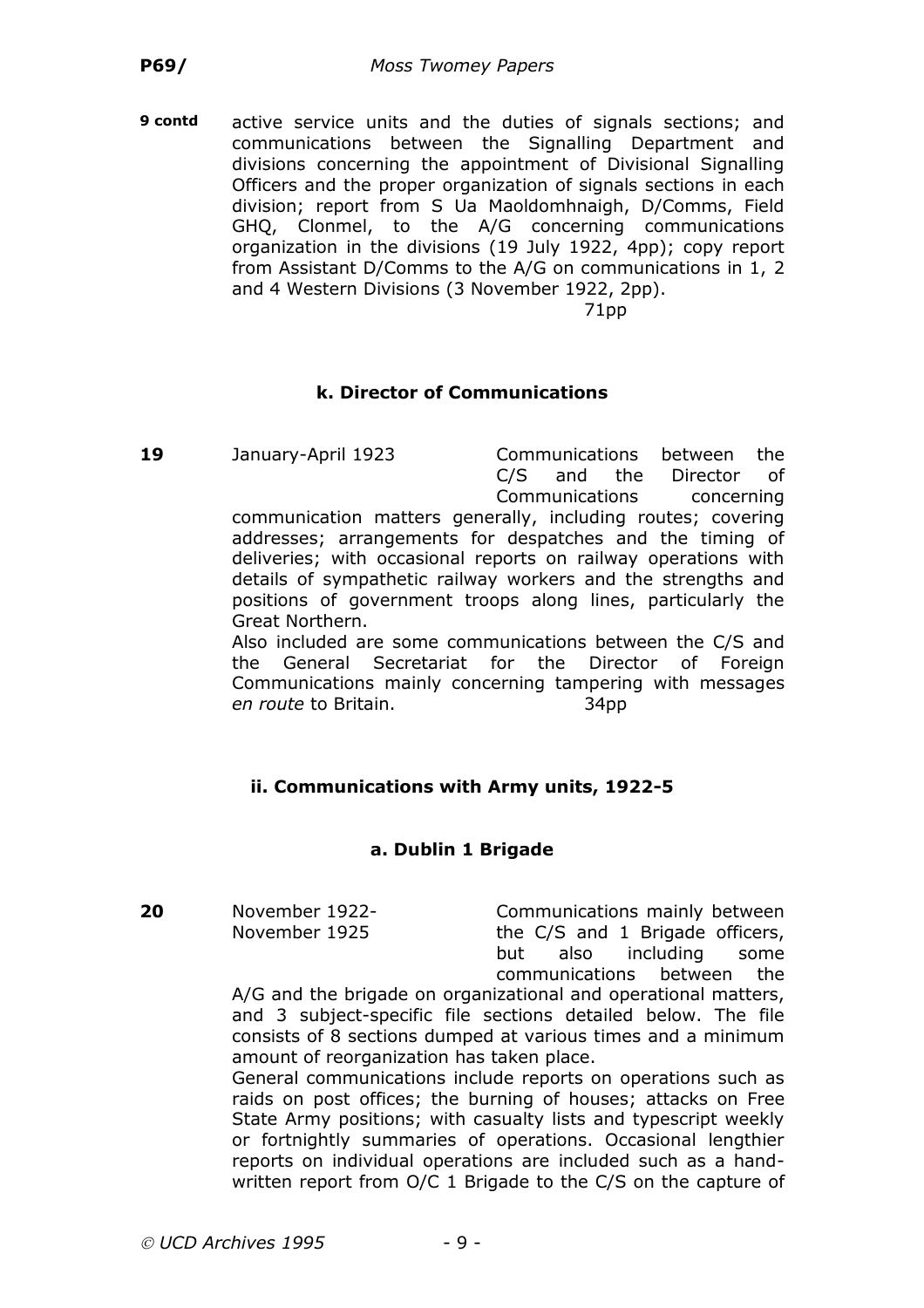**20 contd** Dundalk Town on 13 August 1922 (November 1922, 5pp). After the ceasefire and dump arms Orders (May 1923), communications are more generally concerned with organizational and administrative matters, though reference is made to breaches of the orders, the activities of the 'murder gang' and the arrests and prosecution of volunteers. Other matters referred to include the work of the IRPDF within the brigade; the payment of funeral expenses and legal costs in connection with inquests; resignations and appointments to brigade, battalion and company staffs; political matters such as the status of previously-interned teachers; anniversary demonstrations and commemorative events; Fianna organization and Sinn Féin clubs; courts martial; the cases of officers and volunteers who have signed forms of undertaking to secure release; recruiting, training and a revised scheme of organization; with occasional short inspection reports on brigade and battalion councils.

File sub-sections relate to:-

**Courtmartial of Oscar Traynor:** documents concerning Traynor's appeal against the decision of a courtmartial that he was 'guilty of a technical breach of discipline' in contravening General Order 8 directing prisoners to refuse to sign any form of undertaking as a condition of release from custody (February-September 1924).

**Republican Defence Corps:** documents relating to the formation of a corps within Dublin 1 Brigade 'for the purpose of fusing together all that was best in the brigade with the object of supporting you [C/S] in keeping the Army intact'; the activities of the corps in commandeering arms and ammunition from the QMG stores without authority; and their reaction to the C/S order to disband (March-October 1924).

**Dublin Brigade elections:** documents relating to the decision to fill staff positions by election with the results of such elections, records of officers elected and ratification by the C/S of their appointment (August 1924-January 1925).

531pp

**21** February 1924 Handwritten copies of 2 letters from the C/S to Oscar Traynor [former O/C Dublin 1 Brigade]

(11 February 1924, 1p) and to the present O/C Dublin 1 Brigade (11 February 1924, 1p), concerning the findings of a court martial that Traynor was guilty of a technical breach of General Order 8, though 'he did nothing which would tarnish his honour as an officer'. Traynor is ordered to rejoin the ranks. 2 items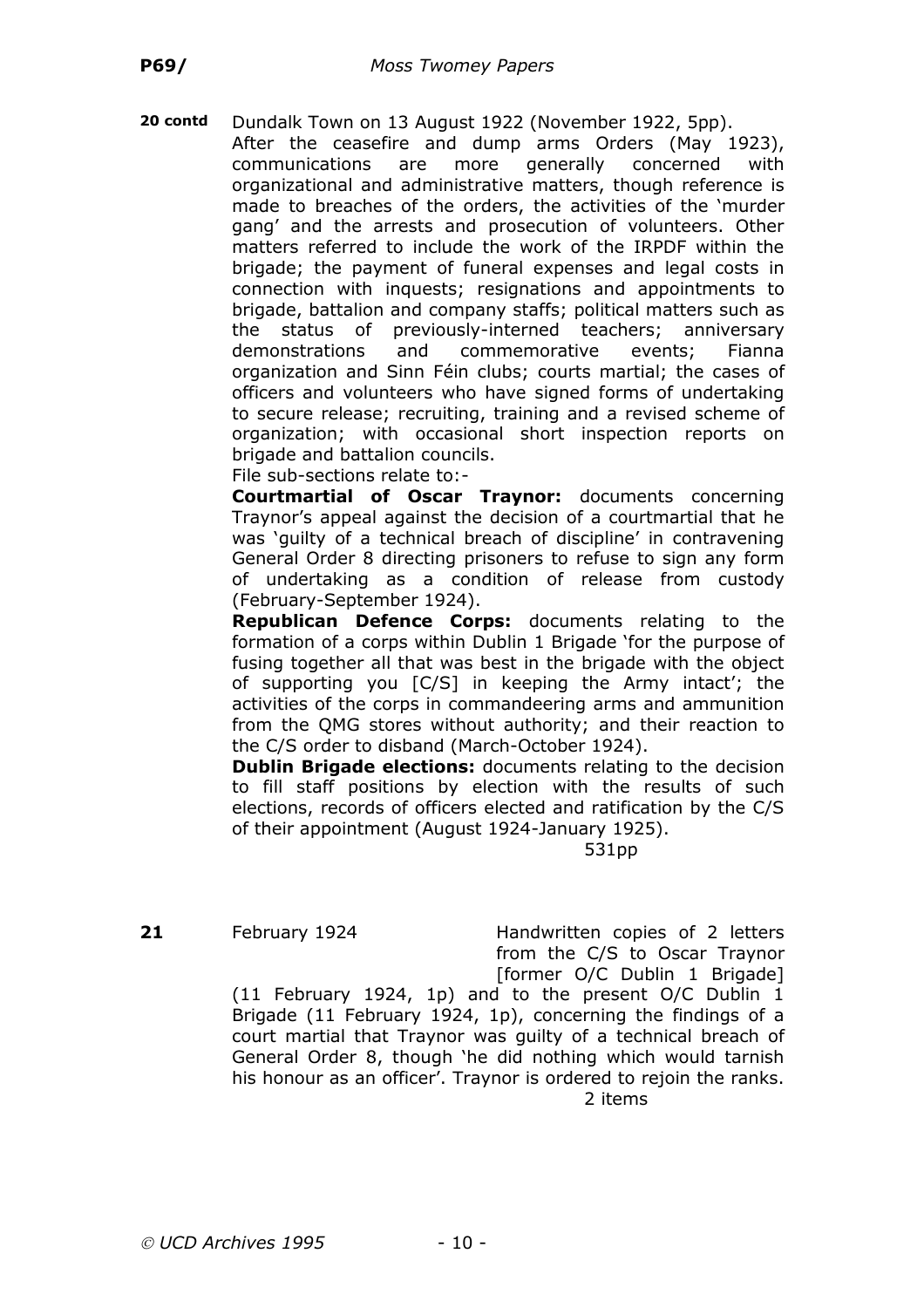# **b. Dublin 2 Brigade**

**22** November 1922- File of communications between October 1925 **the C/S and Dublin 2 Brigade** officers, but including some communications between the

A/G's Department and the Brigade, dumped in 4 sections, the largest containing documents relating to the period November 1922–August 1923.

This early section contains regular reports on operations, mainly the disruption of government communications lines; lists of houses destroyed in the Brigade area (March 1923, 4pp); list of brigade members killed and executed in both wars (July 1923, 1p), as well as communications concerning cases of hardship and the progress of implementation of the Dump Arms Order.

Later communications are less regular and more routine and concern the appointment of staff; inspections and the general state of organization; routine financial matters; discipline and courts martial; and the reinstatement of volunteers released from prison. Included is a report from Moss Twomey to the C/S on a Brigade Council (30 March 1925, 2pp).

215pp

# **c***.* **Midland Division**

**23** October 1923- Communications between the November 1925 C/S and the Divisional O/C and Adjutant concerning general divisional operations and

organization. Includes inspection reports on individual brigades such as reports on 2, 3 and 4 Brigades (25 February 1925, 17pp); particulars of the houses of government sympathisers burned; raids and seizure of documents by government forces; material relating to a scheme by the O/C Division for the establishment of republican courts and the enforcement of criminal law; the resignation of officers; disciplinary matters including breaches of the ceasefire order; the adjustment of internal and external divisional boundaries; and occasional reports on the general situation in the division with strengths of IRA and government forces. 192pp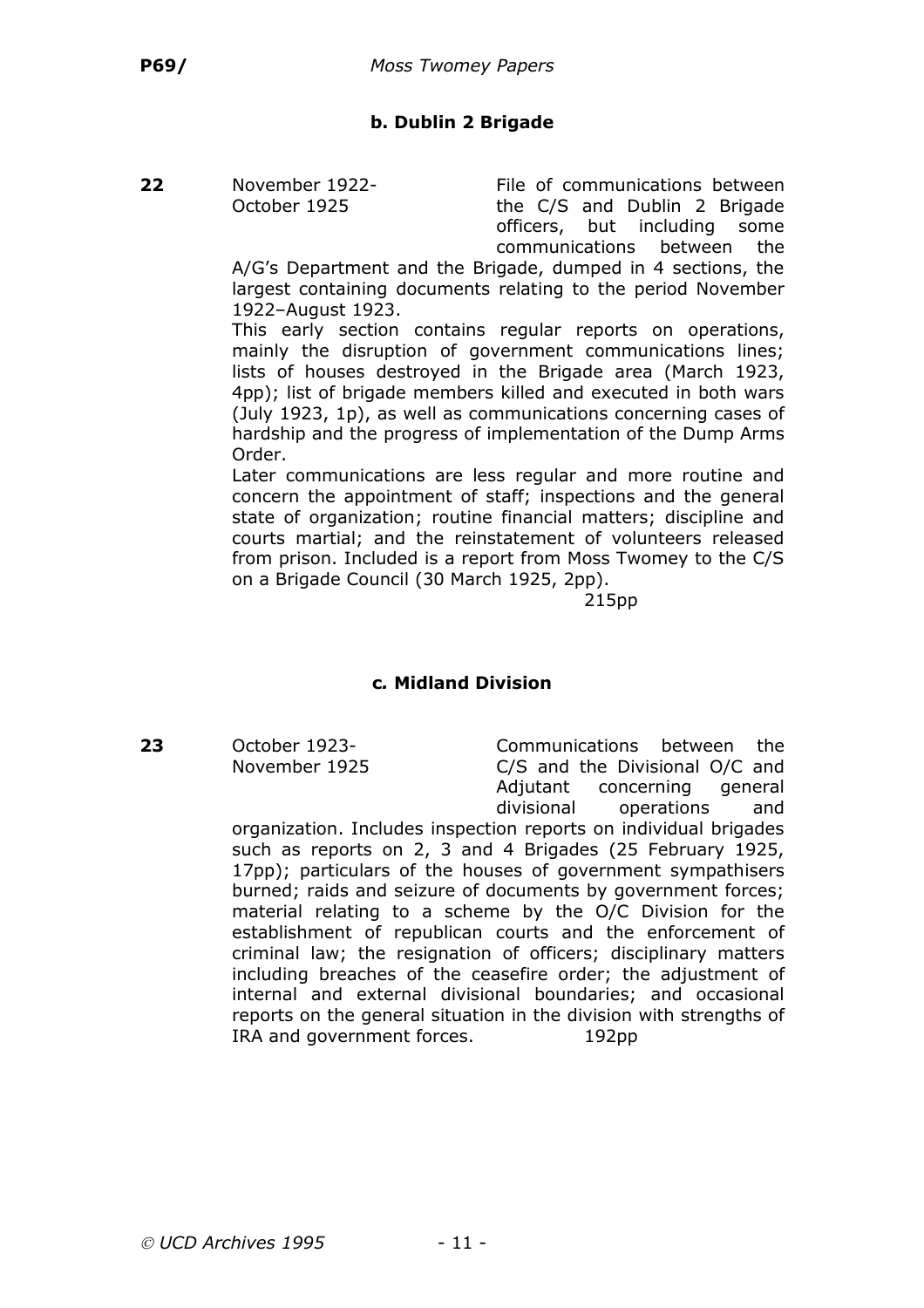# **d. 1 Southern Division**

**24** 2 July-7 August 1922 Communications mainly between the C/S, Field GHQ, New Barracks, Limerick, and later Old

Barracks, Fermoy, and Liam Deasy, O/C 1 Southern Division, relating almost exclusively to operations in East Limerick, in and around Kilmallock, Bruff and Bruree. Communications consist of regular and detailed reports from the Divisional O/C, as well as copies of reports from divisional staff to the O/C, forwarded to the C/S.

Reports contain details of Free State Army attempts to retake Kilmallock; Free State Army strengths, positions and activities; descriptions of engagements with information on casualties and copies of occasional documents captured on enemy soldiers; requests for reinforcements, munitions and food; reports of road and bridge blocking; and occasional lists of members of active service units. Besides East Limerick, the file contains less frequent reports relating to Waterford and Mid-Limerick, including the evacuation of Limerick City (21 July 1922) and coastal landings by Free State troops in Kerry.

Also included is a communication from the C/S to the Q/M Cork 1 Brigade, concerning arrangements with Liam Aherne, O/C London, to secure an aeroplane, for which Q/M Cork 1 Brigade should procure £1,000 (7 August 1922, 1p).

235pp

**25** July 1922-March 1923 Communications between the C/S, Field GHQ, and the O/C and Adjutant, I Southern Division.

Consists largely of summary reports of activities, as well as copies of reports from brigades to O/C Division, forwarded to the C/S. Reports relate to engagements, round-ups, destruction of bridges and roads, sniping enemy posts, reprisals, house searches and other Free State Army activities. Reports relate largely to the activities of Kerry 1 and 2 Brigades.

Included are: copies of divisional orders and proclamations; reports from O/C Division to the C/S on engagements at Bantry and Macroom (30 August, 1 September 1922); copies of statements from men alleging assault by government troops; copies of documents taken from captured soldiers; some tabular reports of IRA and enemy strengths; copy reports from O/C, operations, on attacks on Kenmare and Killorglin (September 1922, 4pp, 3pp); short handwritten reports from Tom Barry (December 1922, 3 items).

Also included are communications from the C/S to O/C, Division on occasional matters such as freeing staff to establish a presence in Britain in the event of war with the British being resumed; the development of mortars and the difficulty of procuring armour plating for armoured cars; suggestions for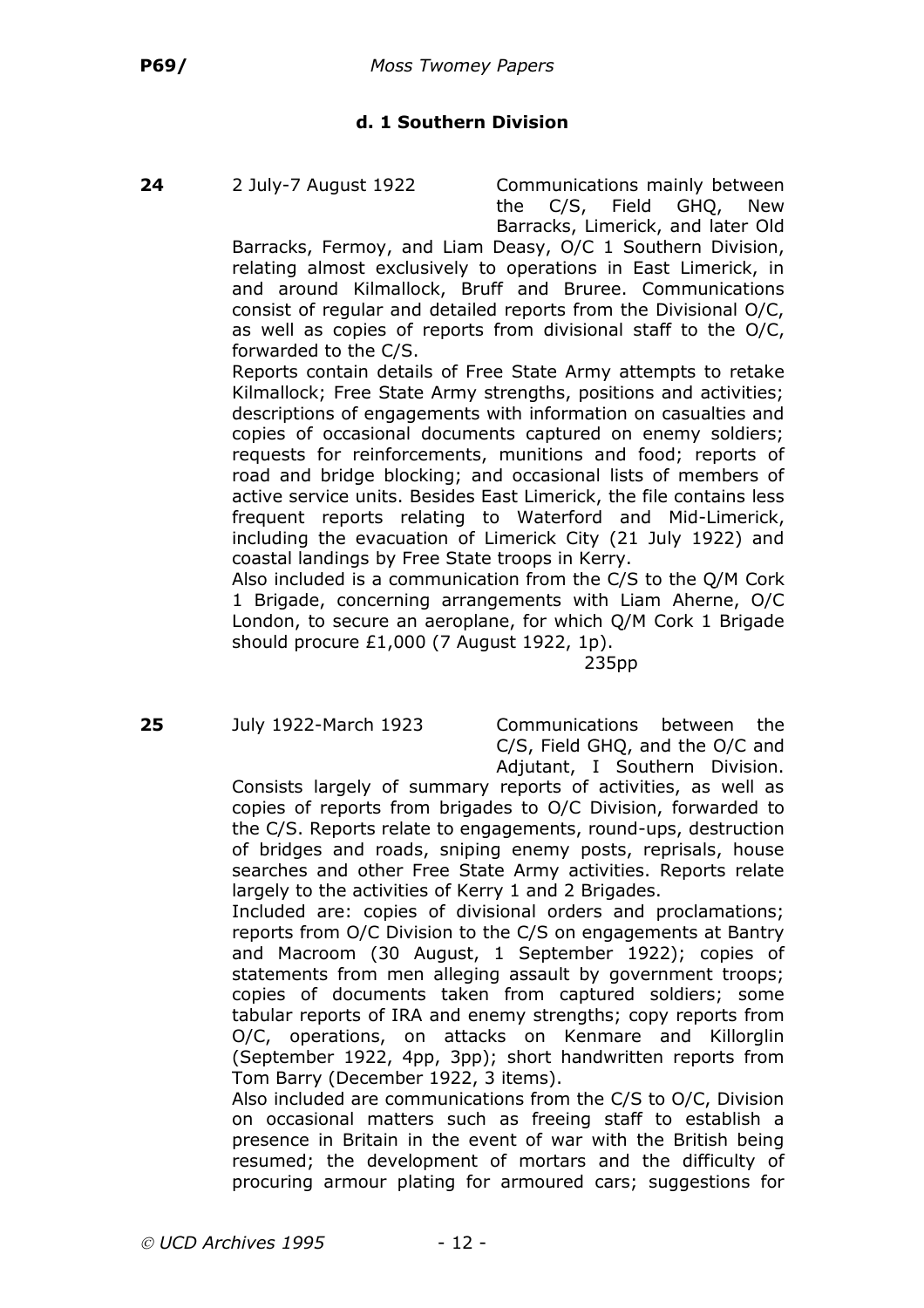- **25 contd** lines of military action and steps to be taken to counteract anticipated enemy sweeps. 309pp
- **26** January-April 1923 Communications mainly between the C/S and the O/C and Adjutant, 1 Southern Division. Includes copies of activity reports from battalions, mainly in the Cork Brigade; reports from Kerry 1 Brigade on the murder of republicans; tables of enemy strengths and positions occupied; list of military posts in West Cork. 66pp
- **27** March 1923-October 1925 Communications between the C/S and 1 Southern Division, dumped in 5 separate consignments, August 1923–March 1925, with further material

added at a later date. Includes brief handwritten and typescript activity reports; reports on Free State Army activity in the post-Truce period, including the arrests of volunteers and their deaths in custody; reports and correspondence concerning problems faced by the IRA, including unofficial robberies by volunteers and the compulsion to emigrate, with applications for permits; material relating to compliance with the truce and the dump arms order, the struggle by republican prisoners in Cork City jails to obtain prisoner of war status, and the reorganization of parts of the division into independent units. Also includes some financial material including occasional statements of account and expenditure. Most of the divisional material originated from Tom Crofts, O/C Division. 229pp

# **e. 3 Southern Division**

**28** 30 June-7 August 1922 **Limerick**: material relating to attempts at negotiation between the IRA and Free State forces in

the city, the outbreak and progress of fighting, and the evacuation of the city by the IRA. Included are:

Handwritten and typescript documents containing proposals for an agreement between General Liam Lynch, C/S, Executive Forces, and Commandant General Seán Hannigan, as a basis for avoiding conflict. Intelligence reports on Free State troop deployment and activities including laying mines, occupying buildings and erecting barricades. Correspondence between Liam Lynch and S O'Meara, Mayor of Limerick, pointing out Free State breaches of the agreement; concerning the return of commandeered goods to local traders, and the early closure of public houses as a move to assist public order.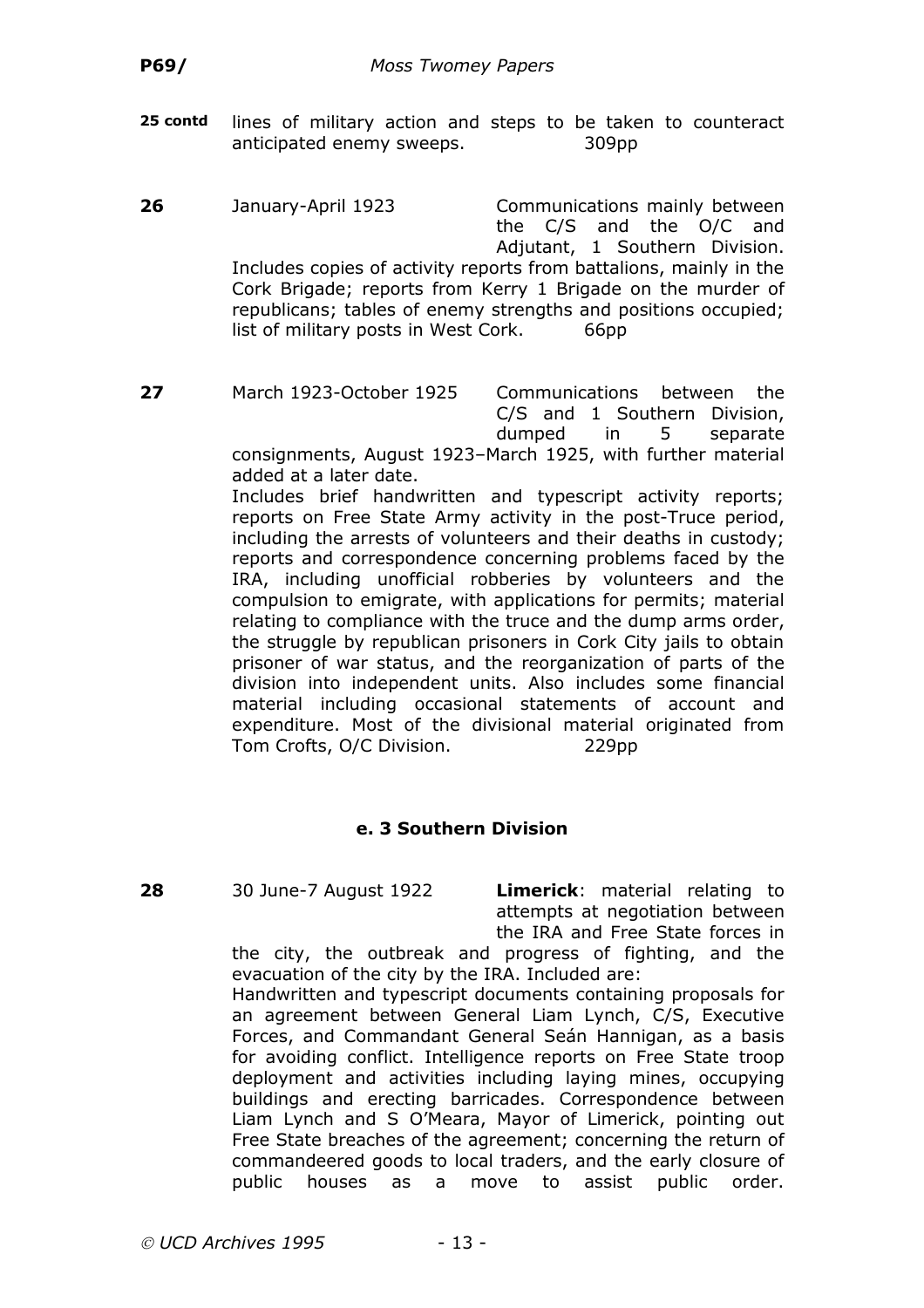**28 contd** Communications, mainly between S Hyde, Assistant D/I, and O/Cs Operations, GHQ and Limerick, concerning general intelligence and operational matters.

Letter from Commandant General D A MacManus to Liam Lynch, C/S, Executive Forces, New Barracks, Limerick (5 July 1922, 2pp). MacManus has just arrived from Dublin with definite instructions from GHQ, to find that Commandant Generals Hannigan and Brennan have been discussing terms of agreement with Lynch. He has instructed that no such agreement can be entered into and no further meetings are to take place. He reserves full liberty of action.

Material relating to the development and progress of military action in the city including tabular reports on IRA and government troop numbers, positions and equipment; regular daily and twelve-hourly situation reports from Hyde to the C/S, Field GHQ, Fermoy, itemising engagements, describing operations in detail, urgently requesting reinforcements and ammunition, and giving details of fatalities, wounded and prisoners.

O/C 1 Southern Division, to C/S, Field GHQ, Fermoy, concerning military arrangements for the evacuation of the city (20 July 1922, 1p).

Copies of intercepted Free State military wireless messages.

Copies and synopses of reports on the military situation countrywide, including Ennis, Kilkenny, Galway and Waterford, particularly from 2 Southern and Western Divisions.

248pp

**29** July 1922-August 1924; Communications mainly between January-October 1925 the C/S and O/C 3 Southern Division, and O/Cs Brigades. Includes material relating to

Divisional Medical Services including copy scheme of organization (July 1922, 6pp); reports from O/C Division and from Inspection Officers, on the general state of brigade organization and on individual brigades including reports on Laois and Offaly Brigades (February 1925, 18pp); reports from the Divisional Engineer on the state of engineering organization and operations; reports on Divisional Council meetings; material relating to Divisional expenditure and debts, statements of account and monthly grants; communications relating to enforcement of the ceasefire and dump arms orders, post-civil war reorganization, the resignation of officers, and cases of hardship among dependants.

156pp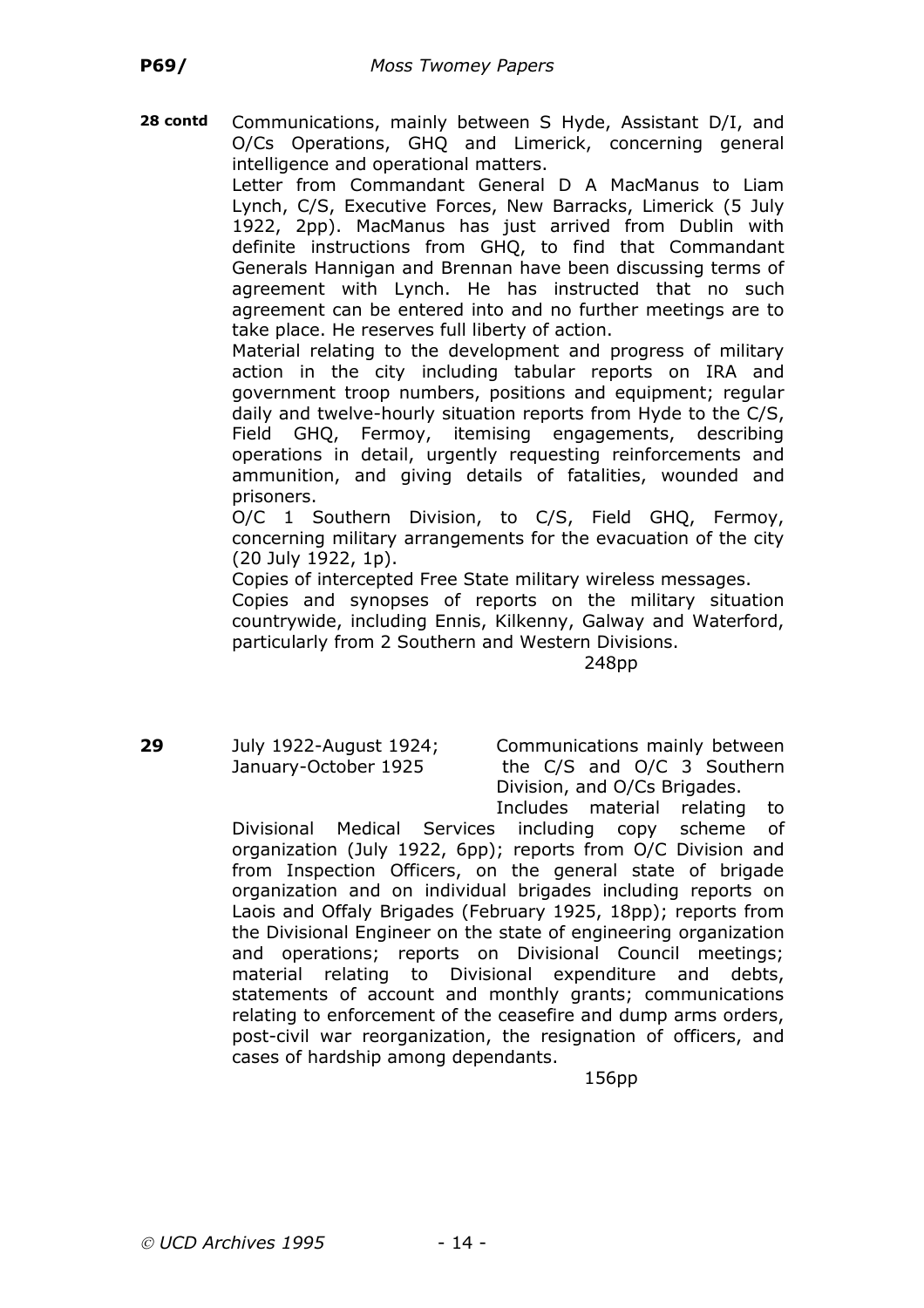### **f. Western Command**

**30** [November 1922]- Communications between the February-July 1923 C/S and Seán Hyde, O/C Western Command. Consists mainly of regular reports

originating at divisional level concerning organization and operations, with intelligence on enemy strengths and activities such as round ups. Reports are in both narrative and tabular form. Included are minutes of a Western Command staff meeting (9 May 1923, 3pp); copies of communications between O/C Command, and O/Cs Divisions; copies of 2 Western Division Council minutes and reports (April-May 1923, 3 items) and Midland Division reports; communications between the C/S and the Assistant C/S commenting upon the content of reports; copies of brigade reports, particularly 5 Brigade, 4 Western Division, and Tirconaill Brigade; some communications from other Command officers, such as the Publicity Officer and Adjutant, mainly to the C/S but with occasional communications to the A/G.

After the winding up of the Western Command structure (8 June 1923) in order to make Command officers available to Divisions, communications are between the C/S and O/Cs Divisions direct. 236pp

**31** January 1923 Communications between the C/S and the Western Command Adjutant, mainly concerning lines of communication and the lack of response from the Command to GHQ despatches. Includes a summary of messages (November 1922–January 1923) supplied to the newly appointed Command O/C; reports from the Command Adjutant on the difficulties of organization after the arrest of the previous O/C (24 November 1922) and the absence of guidance from GHQ; a report on Divisional Councils and a report on a Command meeting (22 November 1922, 5pp).

36pp

#### **g. 2 Western Division**

**32** August 1922-May 1923; Communications between the

February 1925 C/S, A/G and the O/C 2 Western Division, concerning organization and operational matters.

Includes reports on military actions and engagements; copy of a report from S O'Callaghan, Field Engineering Inspector, Western Command, on brigade organization within the Division (9 August 1922, 2pp); copies of instructions issued by Field HQ, 2 Western, to all divisional officers and brigades.

43pp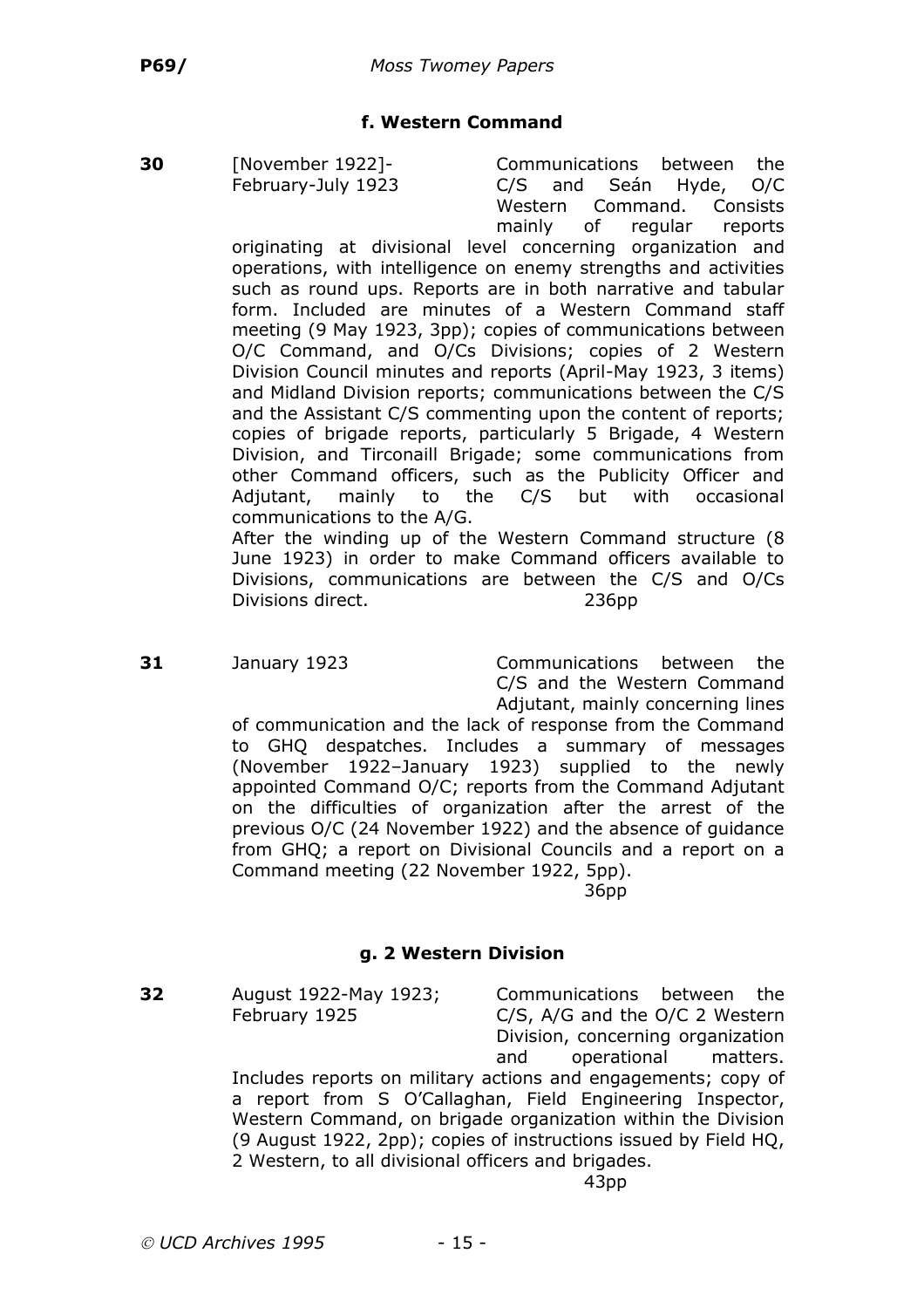# **h. 3 Western Division**

**33** July 1922-March 1923; Communications between the March 1925 C/S and O/C 3 Western Division, consisting mainly of reports to the C/S on organizational and operational matters at brigade level, including engagements with Free State troops, the capture of enemy posts and armaments, and the capture and death of IRA officers and volunteers. 50pp

# **j. 4 Western Division**

**34** September 1923- Communications between the October 1925 C/S and O/C 4 Western Division, concerning organizational and operational matters including

reorganization of the division; reports from meetings of divisional staff; intelligence gathering; co-operation between the IRA and IRPDF; elections; the appointment of officers and transfer of staff; financial matters including assistance to the families of officers and volunteers and payments to traders who had supplied the division during the civil war; and the implementation of orders and directives. Also includes copies of reports from Inspection Officers on the Division and subsequent correspondence between the C/S and the Divisional O/C concerning deficiencies in organization.

158pp

# **k. Northern Command/4 Northern Division**

**35** August 1922- Communications between the November 1925 C/S and Command and Divisional O/Cs and the Divisional Adjutant. Early communications include

monthly and weekly activity reports with details of organization and finances, returns of strengths, reports on engagements, the dumping of arms, and publicity and propaganda. Material for the civil war period originates largely from the Louth and Monaghan areas. Included are handwritten reports from Frank Aiken on organization; and after Aiken's appointment as O/C Northern Command and Deputy C/S in January 1923, communications between him and Northern Command officers concerning organization and activities.

Material from late 1923 concerns hungerstrikes; the condition and circumstances of released prisoners; the reorganization of the area with the abolition of the Command structure and the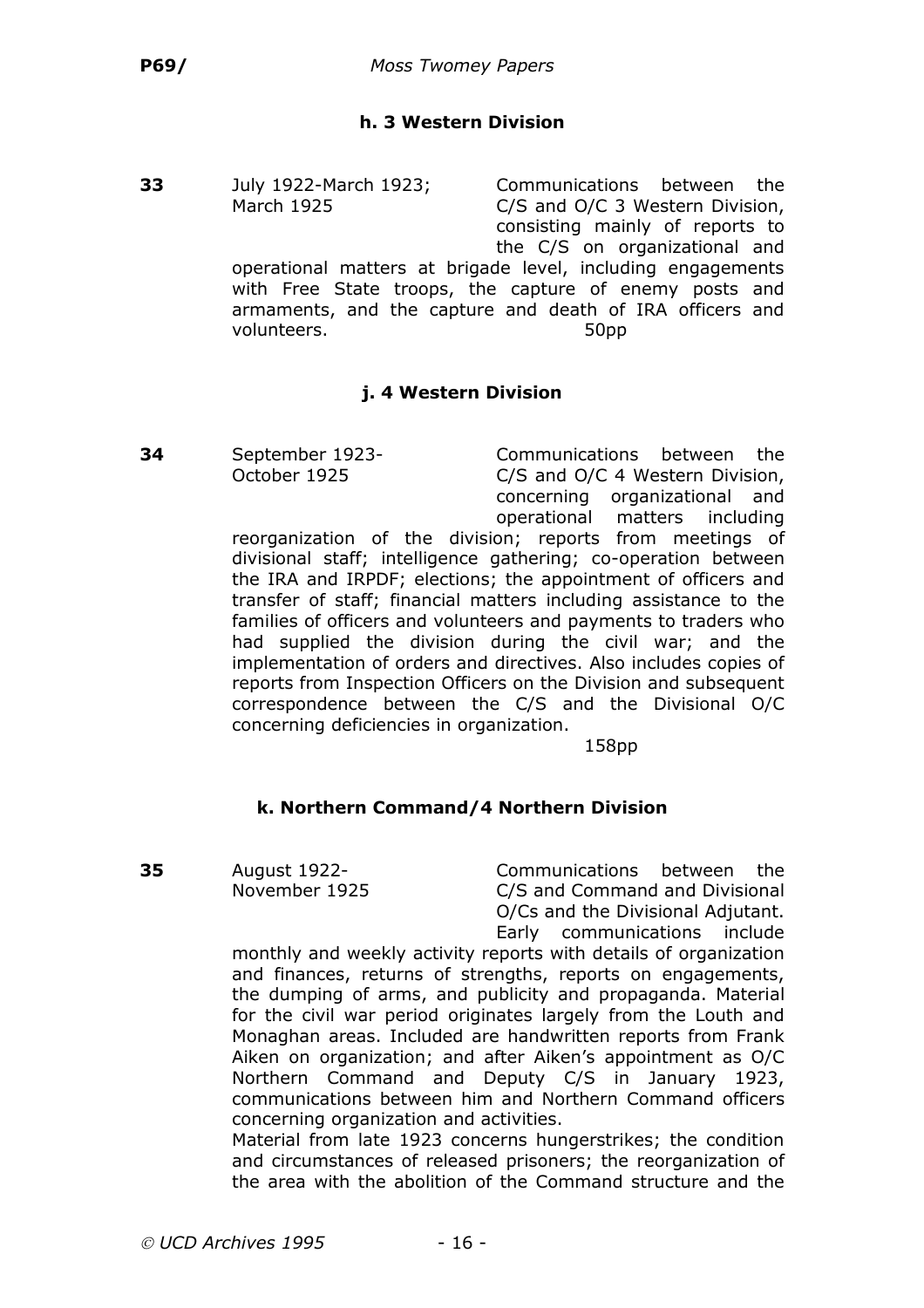**35 contd** establishment of independent units; occasional reports on staff and council meetings with details of strengths, such as a report on a 4 Northern Division Council from Commandant Moss Twomey (March 1925, 3pp); and material relating generally to the maintenance of organization and training.

File consists of material dumped in 9 separate packets, with later material added; and includes small packets for the Tyrone and Belfast Brigades. 312pp

# **l. Belfast Brigade**

**36** April 1923-August 1925 Communications between the C/S and the Belfast Brigade, mainly the Brigade O/C.

Includes short regular reports on the state of organization and strength with reference to the particular difficulty of organising in specific areas such as County Derry; communications with prisoners in jails; the establishment of lines of communication; the appointment of officers; territorial reorganization and arrangements for inspections; financial matters, mainly the payment of funeral expenses, but also the question of financial irregularity and subsequent courtmartial.

File also includes reports from Inspection Officers and from Seán MacBride, Director of Finance, on brigade organization and specific aspects of the northern situation (February 1924, 8pp; April 1924, 2pp & 2pp; May 1924, 5pp; November 1924, 5pp; May 1925, 11pp); copy of a report of a Court of Inquiry into the loss of a cache of arms in Belfast (December 1924, 3pp); and occasional communications between general staff officers on aspects of the situation in the north and the general organizational position. 209pp

# **m. Britain, Scotland and the U.S.**

**37** March 1923- October 1925 Communications between the C/S and O/C Britain. Includes reports on prisoners in British

jails and correspondence concerning individual prisoners; reports on levels of recruitment, standards of training, and general operational and financial matters.

Communications between the C/S and O/C Scottish Brigade, mainly concerning organizational matters; reports from O/C Britain, on the courtmarital of the O/C and Q/M, Scottish Brigade for the misappropriation of funds.

Communications, mainly between the C/S and Seán Moylan representative of the IRA in the US (June 1923- ), and Liam Pedlar, Military Attaché to the Legation of the Republic of Ireland in the US (September 1924- ); includes Pedlar's formal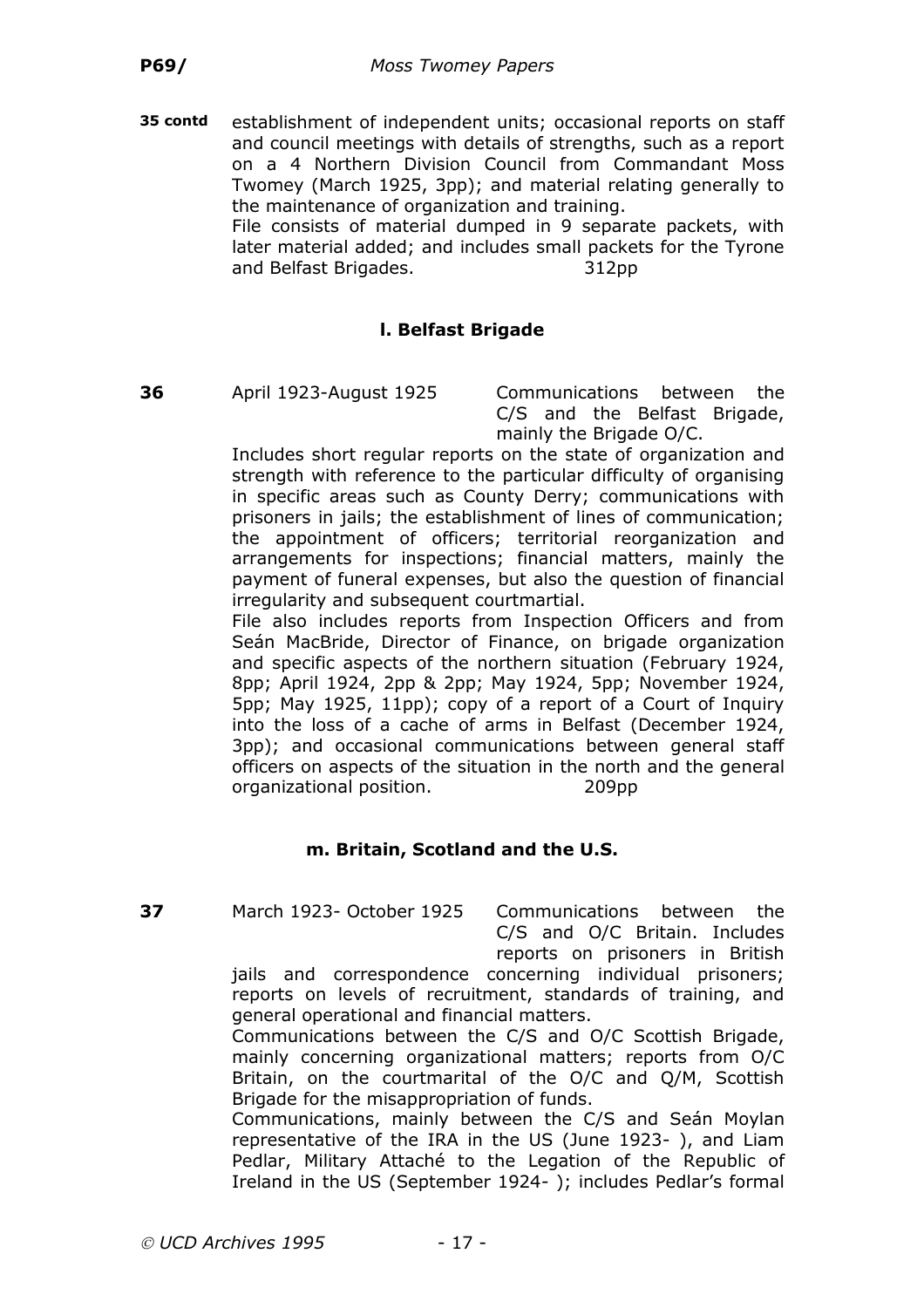**37 contd** letter of appointment and instructions, signed by Eamon de Valera, president, and Frank Aiken, Minister for Defence (1 September 1924, 3pp); communications mainly concern requests for information on armaments and military training and attempts to procure training manuals; Clan na Gael fundraising; the organization of Irish clubs; co-operation with the AARIR; the emigration of veterans to the US and the problem of men arriving without IRA permits to leave Ireland; misinformation in the US on affairs in Ireland; copies of receipts for donations. File also includes material relating to the possibilities of employment for veterans in France.

250pp

### **iii. General and unsorted communications, 1922-33**

**38** July-August 1922 Packet of C/S communications with the O/C Dublin Brigade [Oscar Traynor], the Acting

Assistant C/S [Ernie O'Malley] and other GHQ officers, mainly the A/G [Conn Ua Maoldomhnaigh]. Included are reports from Traynor mainly relating to operations in and around Blessington; reports from O'Malley on organization in Northern and Eastern Commands; with copy reports from the C/S, Field GHQ, Clonmel, to both Traynor and O'Malley on the state of the country generally. Also included are copies from the A/G of his instructions to divisions on such matters as the treatment of prisoners. 101pp

**39** July 1922-November 1926 C/S unfilled or dissociated communications with units and with GHQ officers.

> Communications with units are generally earlier in date and are routine in nature, referring to the state of organization in each area; and to matters such as the service records and credentials of men who had gone abroad.

> Financial records include communications with O i/c, Finance and Accounts; monthly statements of account for the whole army (November 1925-April 1926, 5pp); and some financial statements for the C/S Department.

> Also included is some intelligence material; occasional copy documents relating to meetings of the Executive and General Army Convention, and to meetings of the IRPDF; handwritten and typescript reports from the Inspecting Officer [Commandant Moss Twomey] to the C/S, especially relating to the release of prisoners, the redevelopment of released men, and the general state of organization (December 1923-July 1924, 11pp); copy note to E O'M [Ernie O'Malley], glad to hear of an improvement in his health and enclosing a contribution to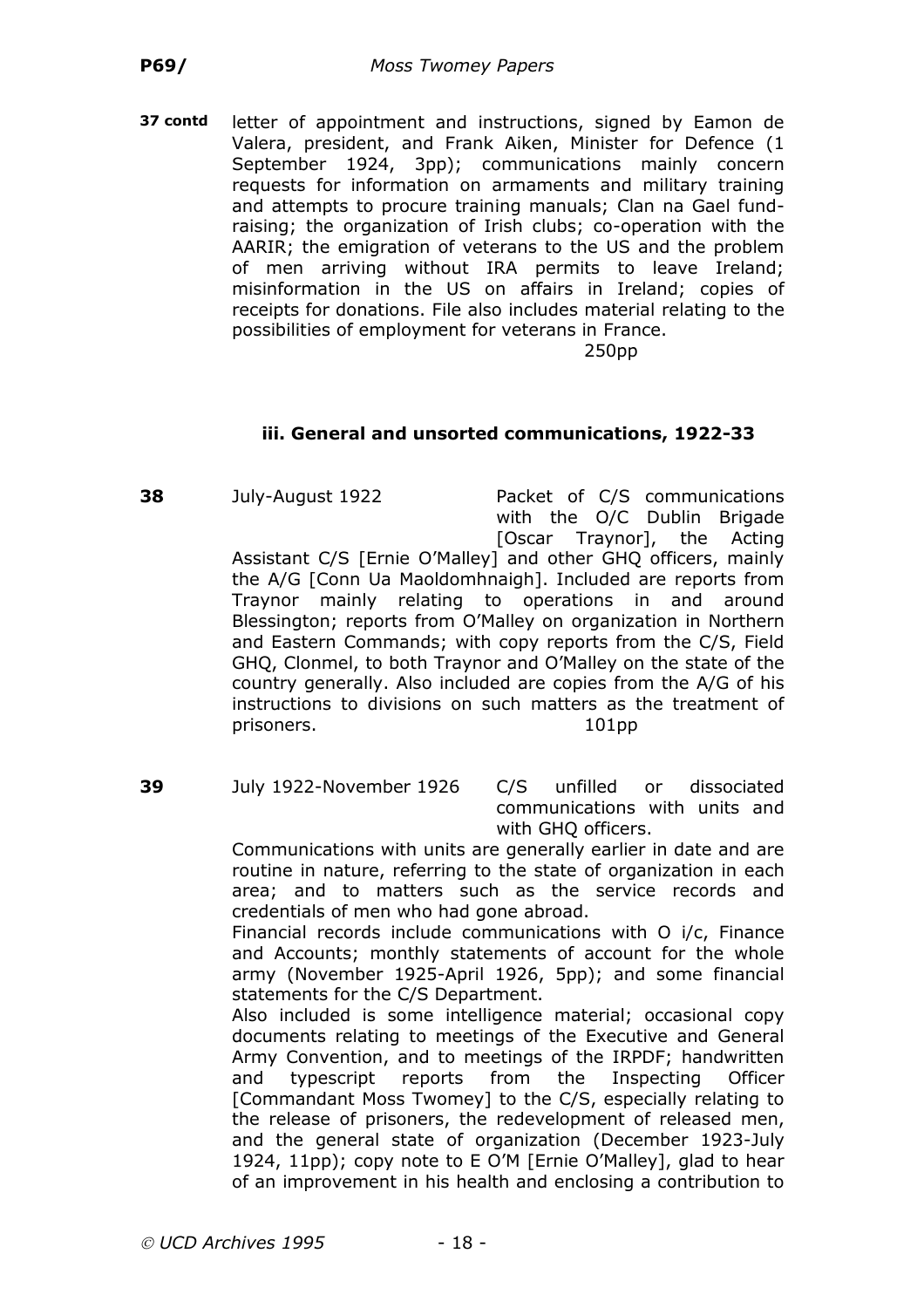**39 contd** the expense of living abroad (31 May 1926, 1p); typescript memo from Frank Barrett, O/C 1 Western Division, to the C/S and Deputy C/S, 'My ideas on the situation now', considering action to be taken in the light of current developments, particularly the offer of an amnesty and calls for peace from Liam Deasy (11 February 1923, 3pp). [Researchers should note unreliability in dating arising from the

apparently deliberate subterfuge of dating 1926 documents as 1923]. 143pp

**40** August-September 1922 Communications between the C/S and Divisional O/Cs and Adjutants concerning operational

and organizational matters and including summaries of brigade reports.

Communications between the C/S and Ernie O'Malley, Acting Assistant C/S, Field HQ, Northern and Eastern Command, mainly concerning aspects of Command operations including summaries of Dublin Brigade reports but also containing comment on military and political developments throughout the country. Reports from O'Malley tend to be extensive (e.g. 22 September 1922, 7pp; 24 September 1922, 5pp) and include reference to command and brigade staff appointments, strengths, munitions, propaganda, communications, as well as more occasional matters such as the necessity to relocate GHQ to Dublin, co-operation with the Western Divisions, and peace moves. Included is a copy of a communication from Cormac Ua D[alaigh?], I Northern Division, to O'Malley (early September 1922, 2pp) detailing the difficulties of the position in Donegal and requesting urgent financial and military assistance. Handwritten letter from Austin Stack to the C/S (September 1922, 3pp) concerning a joint IRA/Republican Party delegation to the US for fundraising and propaganda purposes.

157pp

**41** January 1923- C/S general communications, November 1925; mainly with the A/G but also with June 1926-February 1927 other GHQ staff officers, and with O/Cs and staff, divisions, brigades and independent units.

Main topics of the communications are courts martial and disciplinary proceedings against volunteers for offences such as signing undertakings to secure release from custody; applications for financial assistance to ease hardship, for medical treatment, and to assist in emigration; and applications for loans and grants from the Reconstruction Committee of the IRPDF.

Individual documents include copy reports of the A/G's representative on the Reconstruction Committee and Political Prisoners' Committee of the IRPDF (May 1922, 6pp, 2pp); copy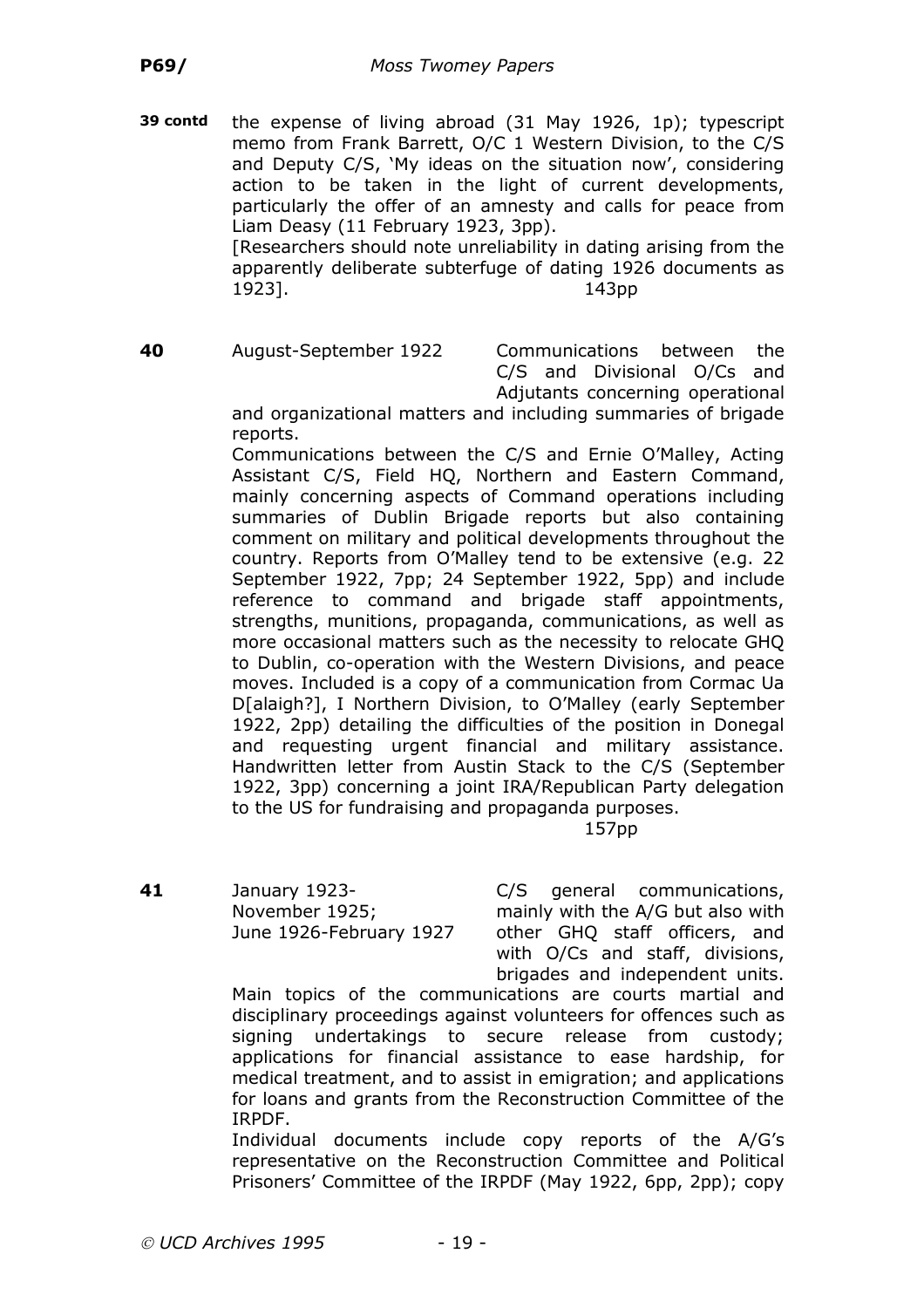**41 contd** list of raids and arrests of volunteers, 1 August–15 September 1922 (2pp); and correspondence with Norbert O'Connor, 4 New Brighton, Monkstown, County Dublin, concerning aspects of his brother Rory's will commented upon by the press, in particular unexpended Dáil Éireann funds held by Rory O'Connor, stipulated in his will to be handed over to the Free State government (October 1924, 5 items).

> Also includes some original general orders and special memoranda from the C/S and coded messages.

> [Researchers should note irregularities in the dating of some documents arising from the apparently deliberate practice of misdating documents in 1926 and 1927 as 1923 and 1924 respectively].

In envelope marked 'File of Minister Home Affairs 1923'.

278pp

**42** February-April 1923 Structured packet of 9 files units, arranged and originally numbered as follows:

- M 2 & 3 Southern Divisions
- N 1 Western & 3 Fastern Divisions
- O 3 Western Division
- P 4 Western & Midland Divisions
- R 4 Northern Division
- S Dublin 1 Brigade
- T Dublin 2 Brigade
- U Reminders to divisions of nonacknowledgement of communications XYZ Miscellaneous

Communications from units [M-T] consist mainly of regular and reasonably extensive summaries of operations and activity reports. These centre around disruption of government communications by blowing up bridges and railway lines, trenching roads, cutting telephone wires, raiding post offices and seizing mail; the implementation of GO 17 relating to reprisals for the execution of volunteers; the capture or surrender of men; and operations by Free State forces.

Included is a letter from Moss Twomey for the C/S, to O/C Dublin 1 Brigade, concerning the removal from their present location to safe storage of parcels of his own and the A/G's records (28 March 1923, 1p).

Section U consists largely of reminders sent, with copies of some of the relevant communications not acknowledged. Section XYZ includes a letter from Mary MacSwiney (13 February 1923, 2pp) mainly concerning lack of money in the South. 'There is a general feeling of despondence due partly to L.D. [Liam Deasy], partly to fear of further compromise, largely to want of money'.

Also includes correspondence with Molly Childers who wishes to pass over papers including Four Courts accounts and correspondence between de Valera and Mulcahy aimed at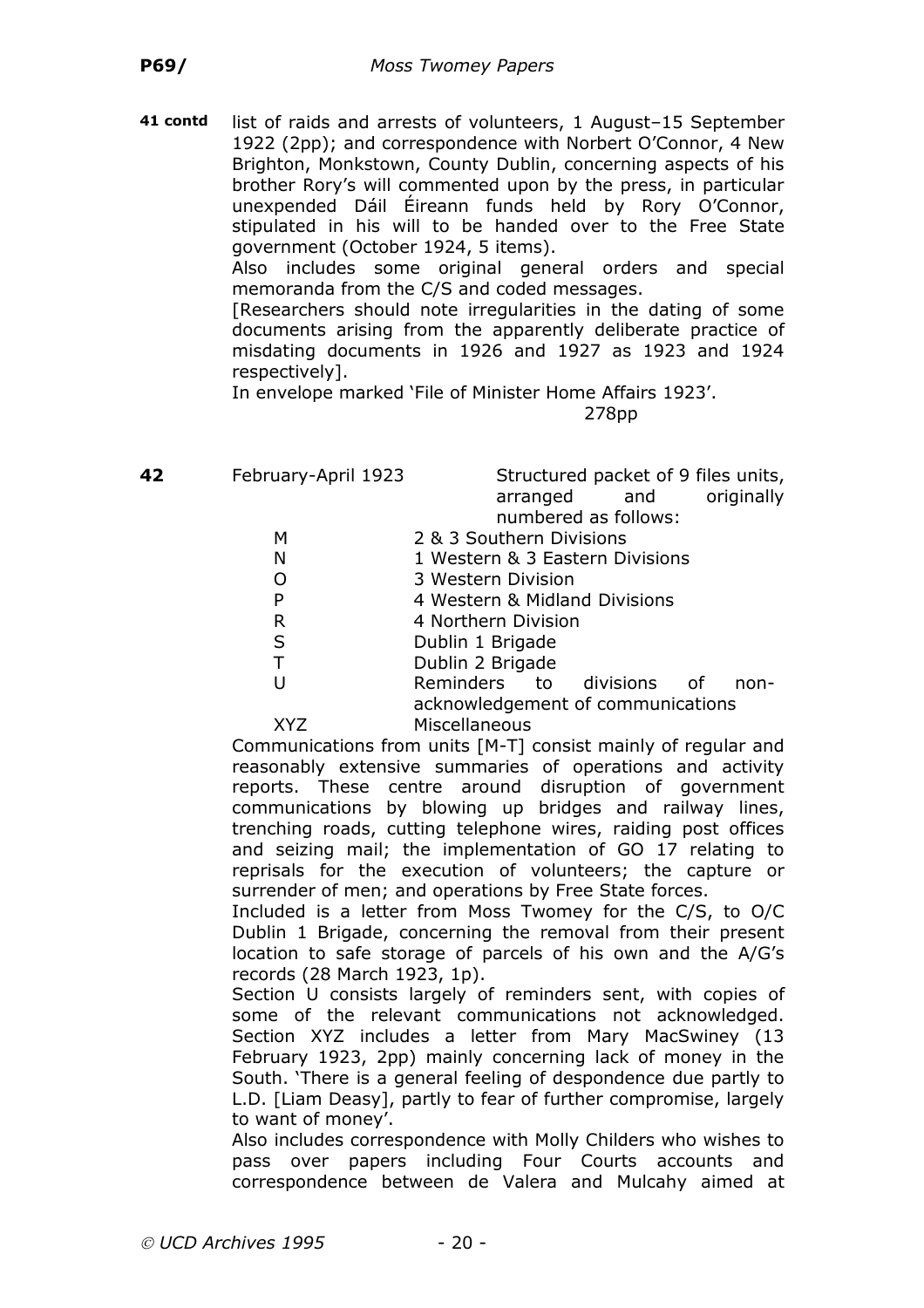**42 contd** preventing a split in the movement (February-April 1923, *c.* 10 items). 242pp

#### **43** March 1923-December 1924 **Communications to and from various officers–especially officers released from prison**

**and unattached:** file of this title containing communications between the C/S and released officers concerning such matters as formal notification of release; applications for permission to emigrate or to travel internally on personal business; the difficulties of released men securing employment; personal appeals for urgent financial assistance; ideas and suggestions regarding organization and training.

Also contains some communications from officers still in prison concerning discipline and organization among prisoners, and the incidence of signing forms of undertaking to secure release. Included are:

report by Seamus O'Donovan [Director of Chemicals], A Wing, Mountjoy Jail, on his capture and the intimidation of prisoners into signing forms of undertaking by threat of capital punishment (27 March 1923, 2pp);

handwritten report from Tom Barry, O/C Cork 3 Brigade, 1 Southern Division, concerning events in the south and the significance of the hungerstrikes (21 November 1923, 3pp);

correspondence with Seamus Robinson [member of the Army Executive] concerning the Army Mutiny and responsibility for the attack on the vacating British soldiers at Cobh (March-April 1924, 3 items);

correspondence with P J Mullins, Galway, concerning the plight of ex-prisoner students at UCG, unable to continue their resumed studies due to lack of funds (April 1924, 3 items);

correspondence with Peadar O'Donnell mainly concerning industrial reconstruction projects in fish and wool distribution, and propaganda activities in Northern Ireland (June 1924, 5 items);

correspondence with Joe Griffin [former Director of Intelligence] concerning the desirability of postponing the All Ireland football final on account of the high proportion of Kerry players imprisoned (June 1924, 3 items).

189pp

**44** [September 1923]- Unsorted packet of January-May 1926 communications between the C/S and local officers, with occasional communications with

other general staff officers concerning matters arising. These include financial matters such as an enquiry into the expenditure of cash in 1 Western Division in 1922 (December 1924-March 1926, *c.*20 items); money allegedly due to Dan Breen TD by the IRA (September 1924–March 1926, *c.*10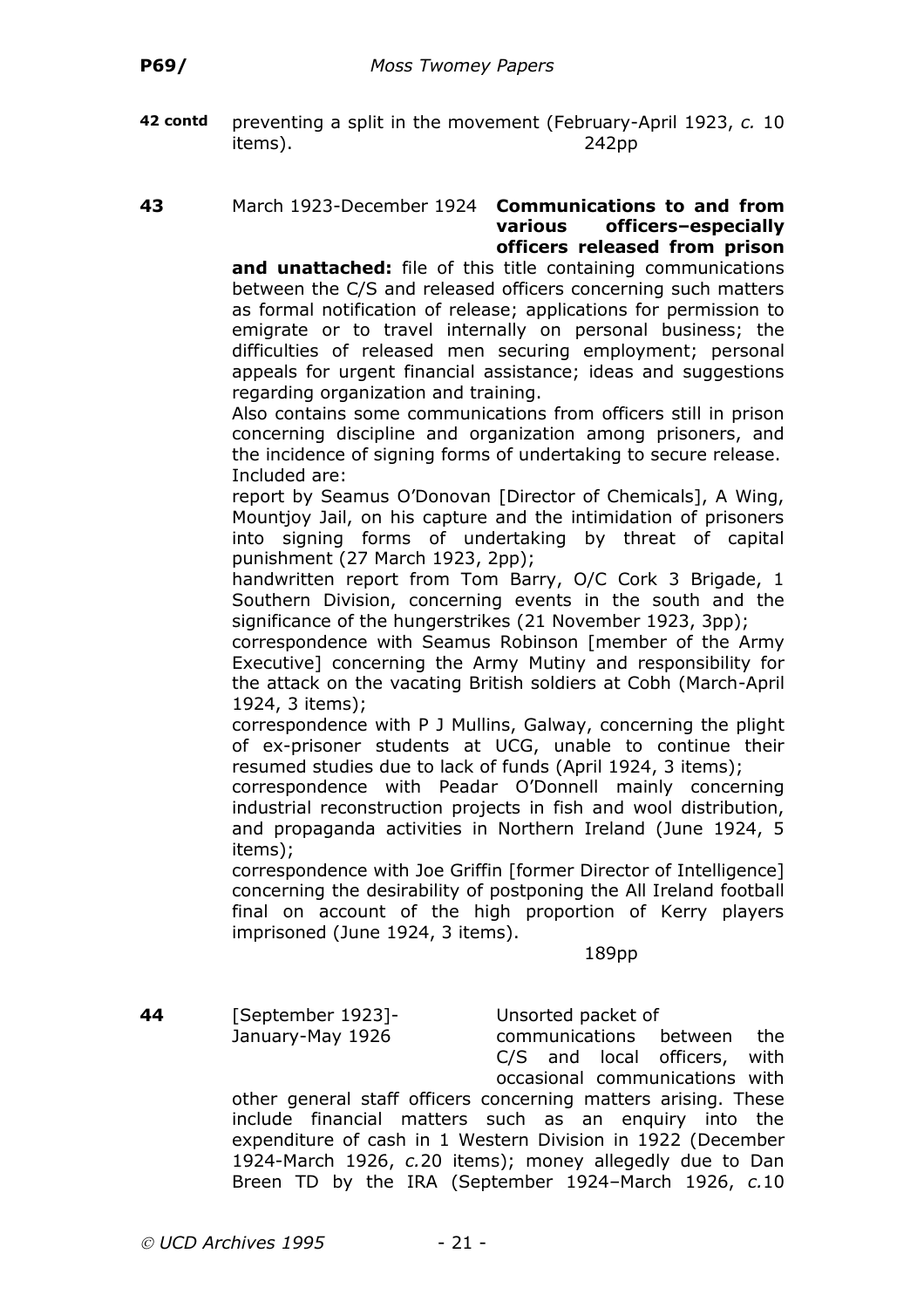**44 contd** items); the possible institution of legal proceedings by Dublin County Council to recover rates collected in 1921-2 and used for IRA purposes; as well as more routine financial matters such as IRPDF payments to released prisoners.

> Other issues include the arrest and harassment of men and the cases of individual prisoners; the production and distribution of *An tOglach;* resignations of officers, mainly to emigrate, and the appointment of replacements; commemoration ceremonies; and the general state of organization.

> The earlier material consists mainly of reports on organization in Scotland (September 1923, 6pp) and in Britain (November 1924, 4pp).

> [Researchers should note that dating of some items is unreliable, 1923 being used routinely for 1926].

376pp

**45** November-December 1923 Copy letter notebook of Frank Aiken, C/S. Includes copy letters to the D/F, D/I, to the O/C Prisoners, Mountjoy [Conn Ua Maoldhomhnaigh] and Kilmainham, and to Ernie O'Malley. Letters concern mainly the progress and cessation of hunger strikes and attempts to have sick prisoners released. 27pp

**46** [1922]- **Staff meeting reports/plans/** July 1924-July 1925 **suggestions.**

Mixed packet of this title containing:

minutes of *c.*10 staff meetings. Minutes are brief, usually comprising one page. Occasional ancillary documents include Moss Twomey's notes for one meeting (27 January 1925) and a report (14 January 1925) on the C/S Department for another (July 1924-July 1925); unconnected documents relating to army organization and reorganization with material from various sources including revised schemes of organization, draft constitution and rules, and letter from Moss Twomey to the C/S (10 November 1924, 2pp) questioning the present direction and lack of policy (1922-4);

plans in support of military action, particularly relating to a planned escape from Maryboro' Prison (September 1924); plans of Finner Camp, Sligo (*sic*) and of Athlone; and a report on Wexford County with reference to its military significance (September 1924-March 1925);

letter from [Robert Barton?] Glendalough House, Annamoe, County Wicklow, enclosing British Air Ministry printed material on entry to the Royal Air Force Cadet College. 'The various trades are set out in para 16, and if enough boys could be got who would be above suspicion they could each specialise in a different trade' (7 items). 79pp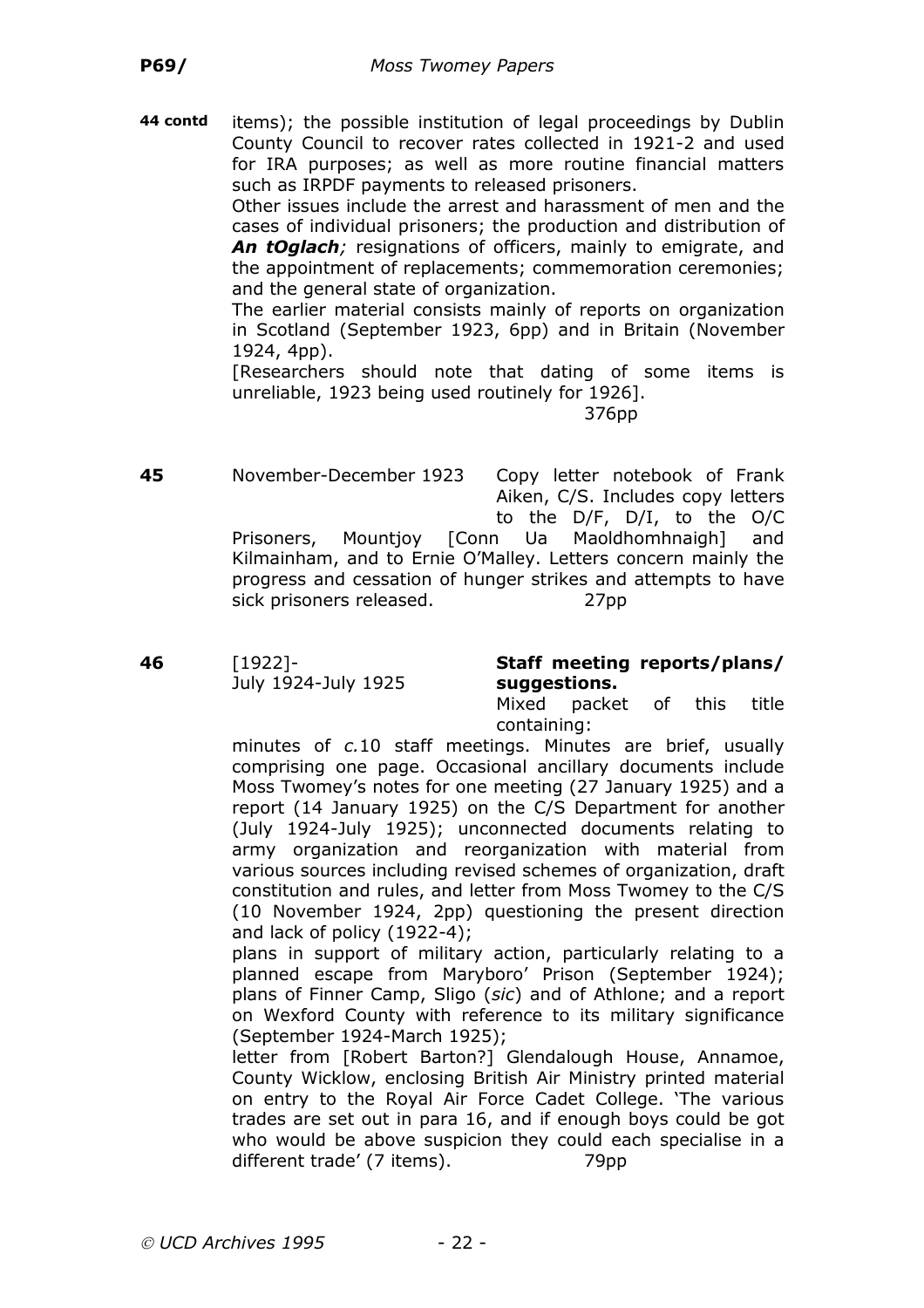**47** [1925]-January 1926- Packet of routine February 1927 communications between the C/S and O/Cs and Adjutants of units, and with staff officers, on organizational matters.

Includes reports from Northern Ireland, Britain and Scotland relating to the general state of organization in those areas and, in the case of Scotland, dissatisfaction with the O/C; communications with units generally concerning discipline and courts martial, the appointment of officers, arrangements for visits and inspections, with occasional brief reports from both local and inspection officers on organization; occasional reports from volunteers on the circumstances of their arrests, requested and submitted after their release from custody.

Communications with other staff officers including the QMG, D/I and D/E, usually concern suggestions for improvements in organization and communications, and routine financial matters including a statement of the amount received from the Dáil and through the Army Council, November 1925–September 1926 (2pp).

3 documents falling outside the general date range of the packet are a copy report on the General Army Convention, November 1925 (6pp); reports from MT [Moss Twomey], Inspection Officer, on Northern Ireland with particular reference to Tyrone and Derry (May 1925, 11pp); and handwritten material from S MacC concerning the Milesian Legion, its objects, constitution and policy. 249pp

**48** February-June 1927 Communications mainly between the C/S and O/Cs brigades and independent units on general

organizational matters such as the submission of reports; morale in units; support for prisoners' dependents; the question of volunteers accepting bail; the holding of commemorative events and relations with other organizations such as the 1916 Club.

Also includes communications with other GHQ officers such as the QMG on the maintenance and safeguarding of arms dumps; with the Officer in Charge, Finance and Accounts, on basic financial matters, with copies of some monthly Army Council financial statements and general statements of account; communications with HS, mostly in code, on intelligence and operational matters. Cuttings from *Honesty* containing articles by Dr Patrick McCartan calling for republican unity and a coalition of Sinn Féin, Fianna Fáil, Clann Éireann and Labour (26 February–19 March 1927, 4 items) and a handwritten letter from McCartan to 'A Chara', referring to 'our conversation of last Sunday', again on the subject of a republican coalition to include anti-government pro-Treatyites (early March 1927, 5pp). 'You confound propaganda with Revolution. It seems to me you are all convinced that a Republic in this generation is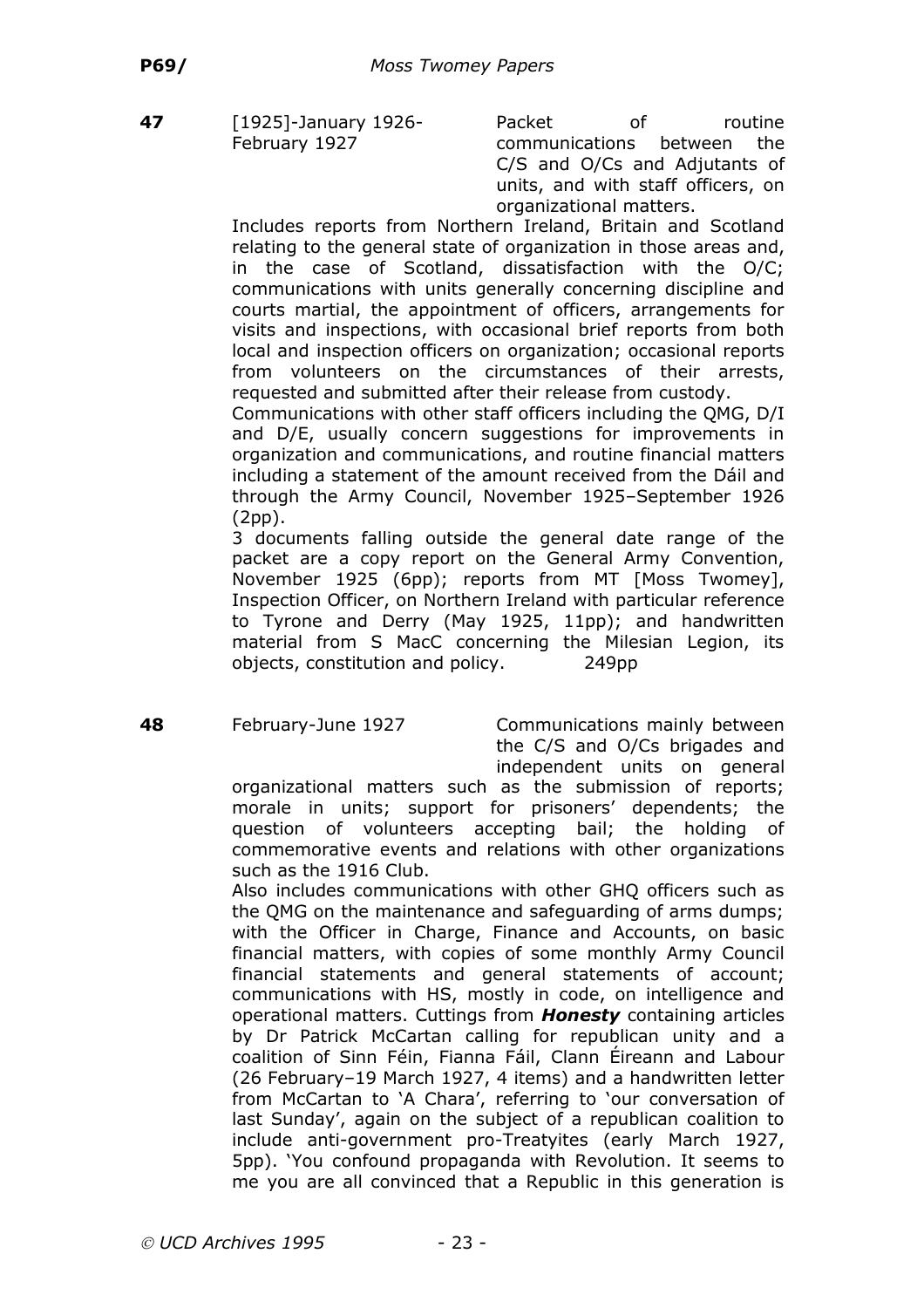- **48 contd** out of the question & hence your minds are unconsciously saturated with ideas of propaganda while you are not even thinking in terms of revolution. You are getting a mentality similar to that known in America as the parlour socialist'. Material relating to attempts to secure republican unity in the period preceding the June 1927 general election including minutes of Army Council and general army meetings (April 1927); Army Council proposals for co-operation among republicans before and after the election and correspondence with Fianna Fáil on the proposals (May 1927, 7 items); handwritten memo from Staff Captain Wilson for consideration by the Army Council on the future direction of policy in relation to the army (*c.*May 1927, 6pp); copies of the constitutions of pan-republican organizations, the National Defence Association of Ulster (3pp) and the Anti-Imperialist League/Association (May 1927, 6pp). 350pp
- **49** July-October 1927 Occasional copy communications from the C/S to GHQ staff officers concerning the appointment and transfer of staff officers and routine financial matters. 8 items
- **50** July-December 1927 Occasional communications between the C/S and O/Cs brigades and battalions, mostly on routine matters such as arrangements for inspections, possible revision of the scheme of organization, disciplinary matters, government intelligence activity and arrangements for publicity. Included is a copy communication to those officers likely to be arrested after the passing of the Public Safety Act, urging precautions. 30pp
- **51** January-December 1931 Unfiled or dissociated C/S communications with the Dublin Brigade O/C and with other GHQ

officers, mainly concerning training. Includes a copy of a communiqué to each unit commander containing the outline of a programme for training recruits and for holding training camps (January 1931, 4pp); notes containing general suggestions for the content of [*An Phoblacht*?]; more routine communications concerning recruiting, parading, general financial matters and intelligence gathering. 37pp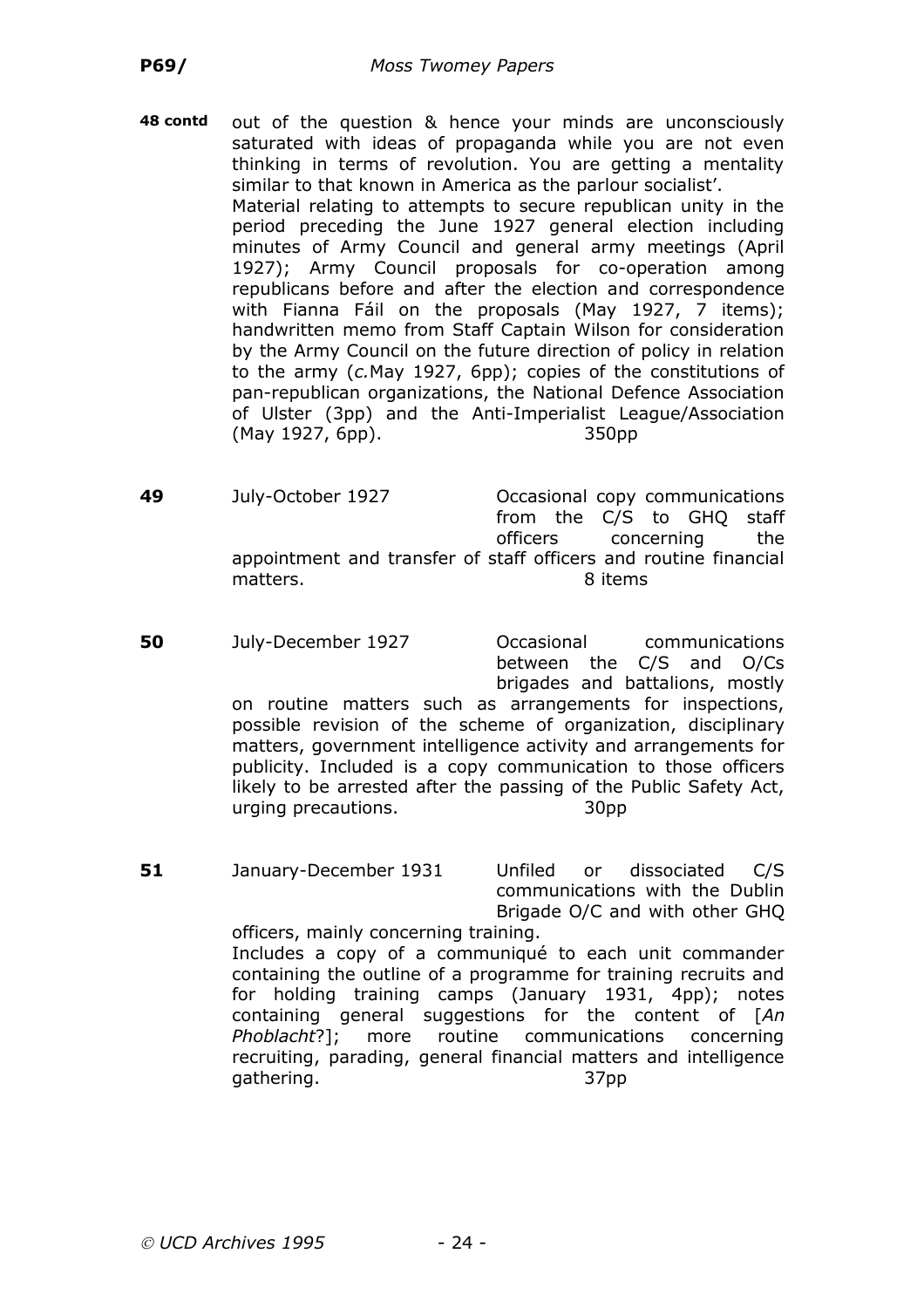**52** [September 1931]- Packet of C/S general April-August 1932 communications mainly concerning routine matters such as requests for assistance in

securing employment or relief from victimisation, and the official attitude to men applying for Military Service Pensions; communications with the QMG on clearing old army debts; communications concerning the state of the Reserve List; occasional communications with local commanders on organization, recruitment, relations with the Fianna Fáil organization and the possibility of republican unity in the light of Fianna Fáil being in government; communications with O/Cs, 1 and 2 Areas, Ulster, on the situation in Northern Ireland generally and in Belfast especially, including prisoners in Crumlin Road Jail and attacks on Catholic premises;

communications with the O/C, North Mayo Brigade, concerning the service record of a former volunteer now resident in the US and the political sympathies of the Mayo football team on a visit to the US (September 1931–May 1932, 13 items); some technical material relating to munitions; communications with sympathetic organizations including Cumann na mBan; correspondence with LS Gogan, Assistant Keeper of Antiquities, National Museum of Ireland, concerning the Digby or Offaly Cauldron seized by the IRA in 1922 from the home of Lord Digby to prevent its export to England, which it now intends to present to the Museum;

correspondence with Count Plunkett (December 1931–May 1932, 9 items) concerning co-operation with Fianna Fáil in the general election and the overwhelming wish of IRA supporters 'to have Cosgrave put out' … 'I believe we can throughout this election maintain our organization intact, and that those volunteers who may wish to take part can work as units in each area, and thereby discipline and control can be retained. In this way too we can prevent our position from being misunderstood now or in the future' [Twomey to Plunkett] … 'we must leave the road without obstruction for the men who are turning on their tracks' [Plunkett to Twomey];

communications with Tom Barry (May-July 1932, 10 items) including a report on a series of meetings, 15-17 July 1932, (3pp) between Twomey and Barry at one of which Barry was accompanied by Frank Aiken and Twomey by Seán MacBride and George Gilmore, the meeting concerning the raising of a new defence force by the government which the IRA might join. 'Immediately Barry opened up about the necessity for forming a military organization under the Free State Ministry for Defence, pleading the necessity for a large military organization to meet the crisis with the British … Aiken said very little and offered no information as to his plans in regard to the new force, except to say they intended launching it very soon'.

279pp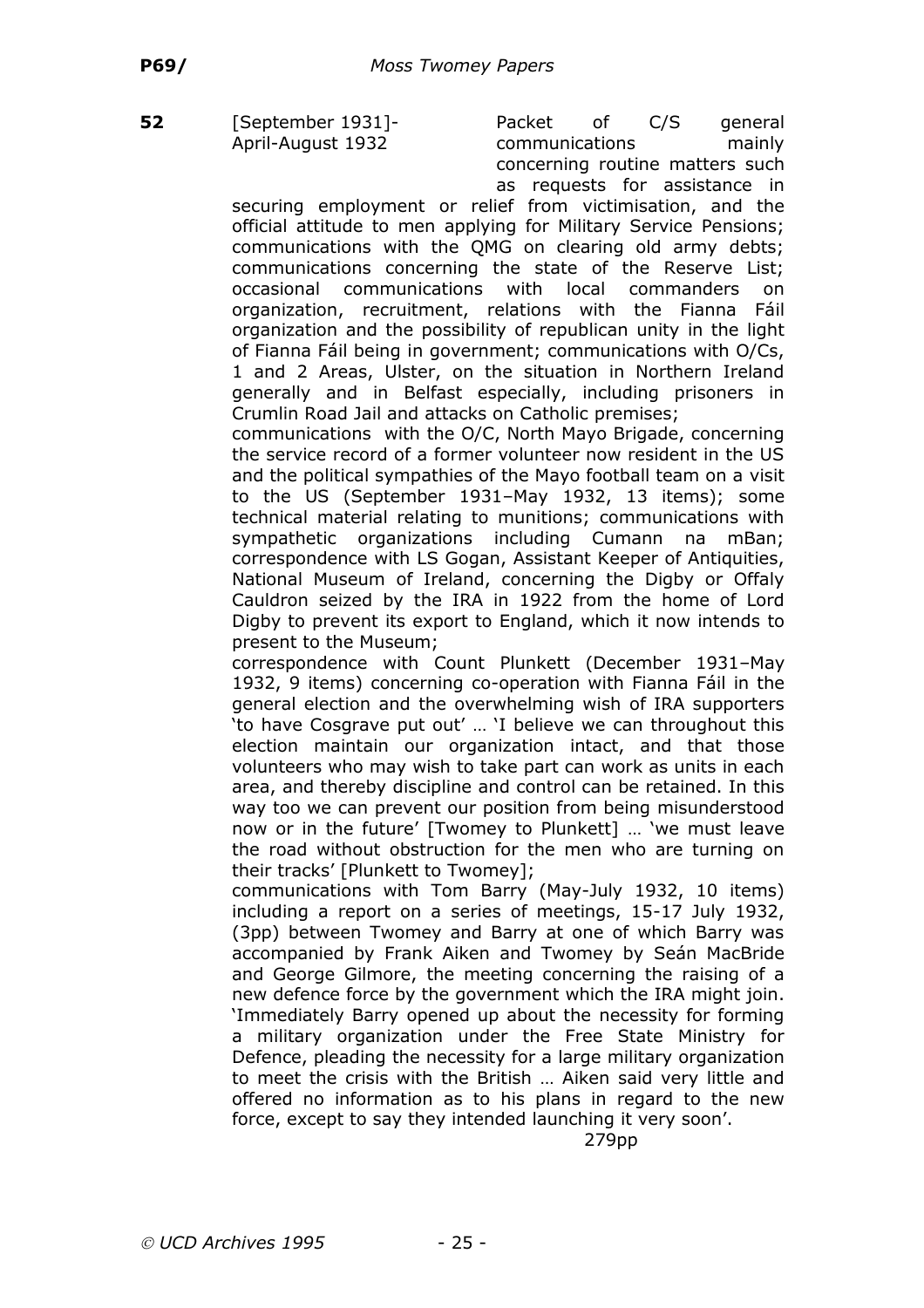**53** March 1932-May 1933 Packet of C/S routine communications including with local O/Cs on specific matters

such as disputes over jurisdiction or authority, disagreements with the public statements of local clergy, and the cases of individual prisoners; but also containing policy material and some semi-personal correspondence on matters such as relations with the Fianna Fáil government. Included are:

Typescript memo by an unidentified author, prepared for the General Army Convention, on co-operation with the Fianna Fáil government, Fianna Fáil's likely policy in government on the oath and the land question, Fianna Fáil proposals that the IRA hand over its arms after the removal of the oath, and the political and military future of the IRA (March 1932, 4pp);

handwritten letter from George Gilmore to the Chairman of the Army Council explaining his reasons for resigning from the Army Council and the Executi. 'I believe that practically all the Republican and anti-F S feeling in the country is hopelessly pro-Dev, and that Fianna Fáil are going to hold the field for a long time to come …' (September 1932, 2pp);

copy of the clár for the General Army Convention, March 1933 (14pp); handwritten letter from Tom Barry on the threatened seizure and sale of farms in West Cork and on the activities of the United Farmers' Association, a Fianna Fáil-influenced organization (22 March 1933, 4pp);

material concerning the policy and general management of *An* **Phoblacht**, its economic problems and attempts to reorganize the paper on more economic lines leading to editorial disagreements. Letter from Proinsias Ó Riáin [Frank Ryan] to Moss Twomey (February 1933, 3pp) giving a personal explanation of his reason for resigning the editorship, and correspondence with Hannah Sheehy-Skeffington concerning her position as Assistant Editor in the wake of Ryan's resignation, the appointment of Seán MacBride as Acting Editor, and her own subsequent resignation (April 1933, 7 items).

Other correspondents include Mary MacSwiney on matters generally affecting Sinn Féin and developments in Cork (*c.*12 items). More routine matters include appeals for assistance in employment and victimisation matters and the general direction and features of the Boycott British Campaign.

380pp

**54** April-December 1932 Packet of C/S general communications. Includes material relating to the possible recovery of money seized by Free State forces in 1922; personal requests for assistance and intervention, mainly from victimised civil servants and former local government employees; occasional reports from various areas on general organization and activities, and specific local issues and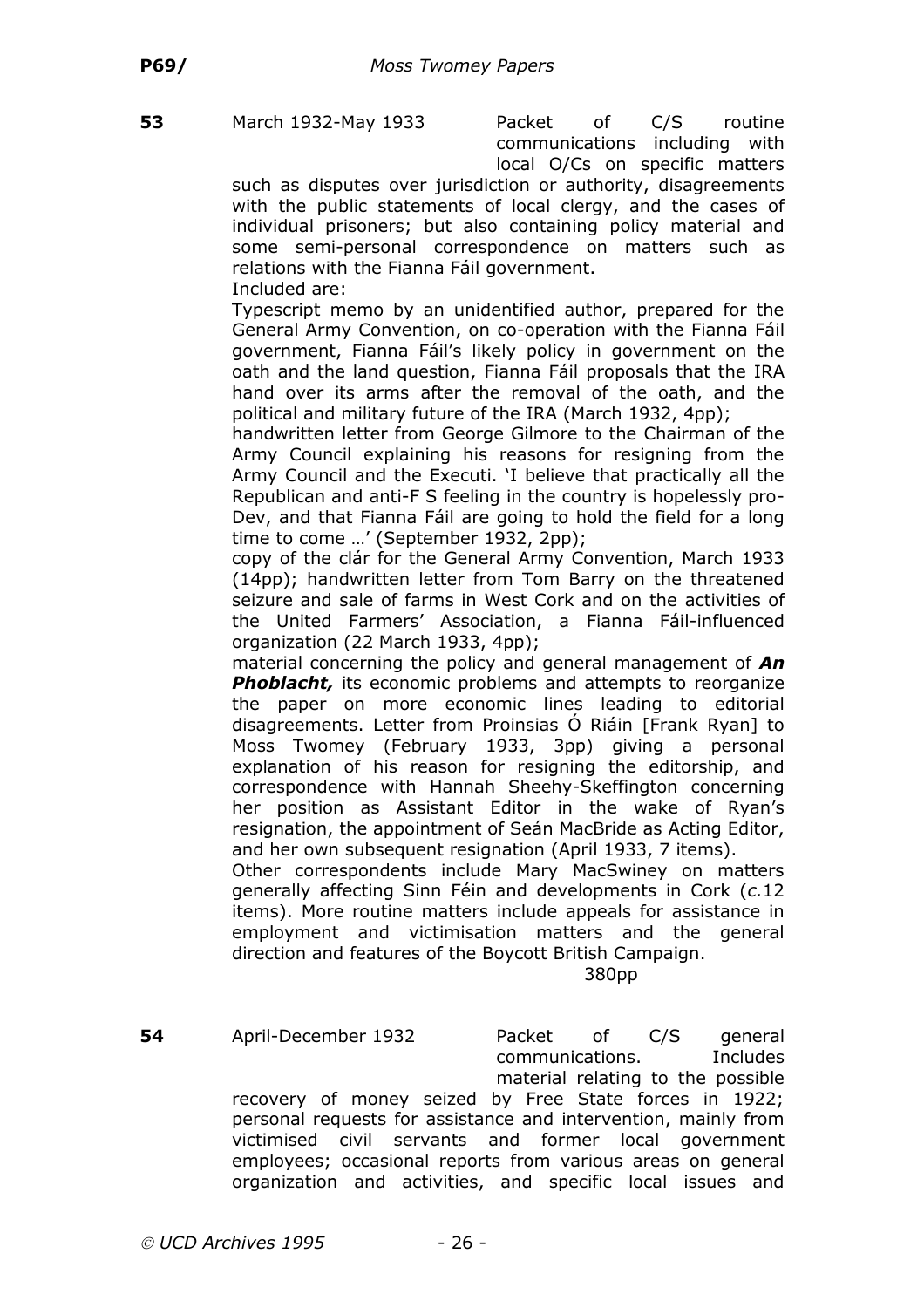**54 contd** problems such as efforts by former officers in the south to mobilise support for Fianna Fáil among IRA veterans; notes marked 'very secret' on the personal background, careers and political outlook of senior officials of the Department of Finance (October 1932, 2pp); letter from G N Count Plunkett concerning a request from J P Walshe, Department of External Affairs, for any known details on the circumstances in which his son, Joseph Plunkett, lodged documents with the Swiss Government in 1915 (26 November 1932, 1p); press cuttings concerning the IRA. 267pp

**55** October 1932-February 1932 Packet of C/S routine communications mainly concerning requests for assistance in securing employment; obtaining pensions under the Military Service Pensions Act 1932; and in furthering projects such as the construction of a creamery. Other matters include the economic viability of *An Phoblacht*, with notes on administrative and production costs; and co-operation with Fianna Fáil in the forthcoming general election campaign in the Dundalk area. 64pp

## **iv. Chief of Staff's occasional correspondence, 1922-30**

**56** November 1922-August 1924 C/S occasional correspondence including: correspondence with the Honorary Secretaries,

Cumann na mBan, mainly concerning that organization's criticism of IRA policy and operations, specifically destruction of property and the exposure of women and children to danger; and Cumann na mBan organization in Athlone (December 1922–October 1923, 12 items).

Copy letter from the C/S, for the Army Council, to Thomas Johnson, Chairman, Irish Parliamentary Labour Party, pointing out that 'The continued participation of your Party in the Proceedings of this illegal parliament can only be construed by us as intentional co-operation with enemy forces in the murder of our soldiers, a great proportion of whom are drawn from the ranks of Labour' (28 November 1922, 1p); reply from the officers of the National Executive of the Labour Party to Liam Lynch, Chief of Staff, IRA, pointing out that the Parliamentary Labour Party is responsible to the National Executive of the Labour Party and to no other organization (5 December 1922,  $1<sub>p</sub>$ .

Correspondence with Dorothy Macardle, Frankfort House, Dartry, Dublin, concerning the writing, publication and reaction to her book, *Tragedies of Kery,* dealing with 'road-side murders of unarmed prisoners' during the Civil War. Includes a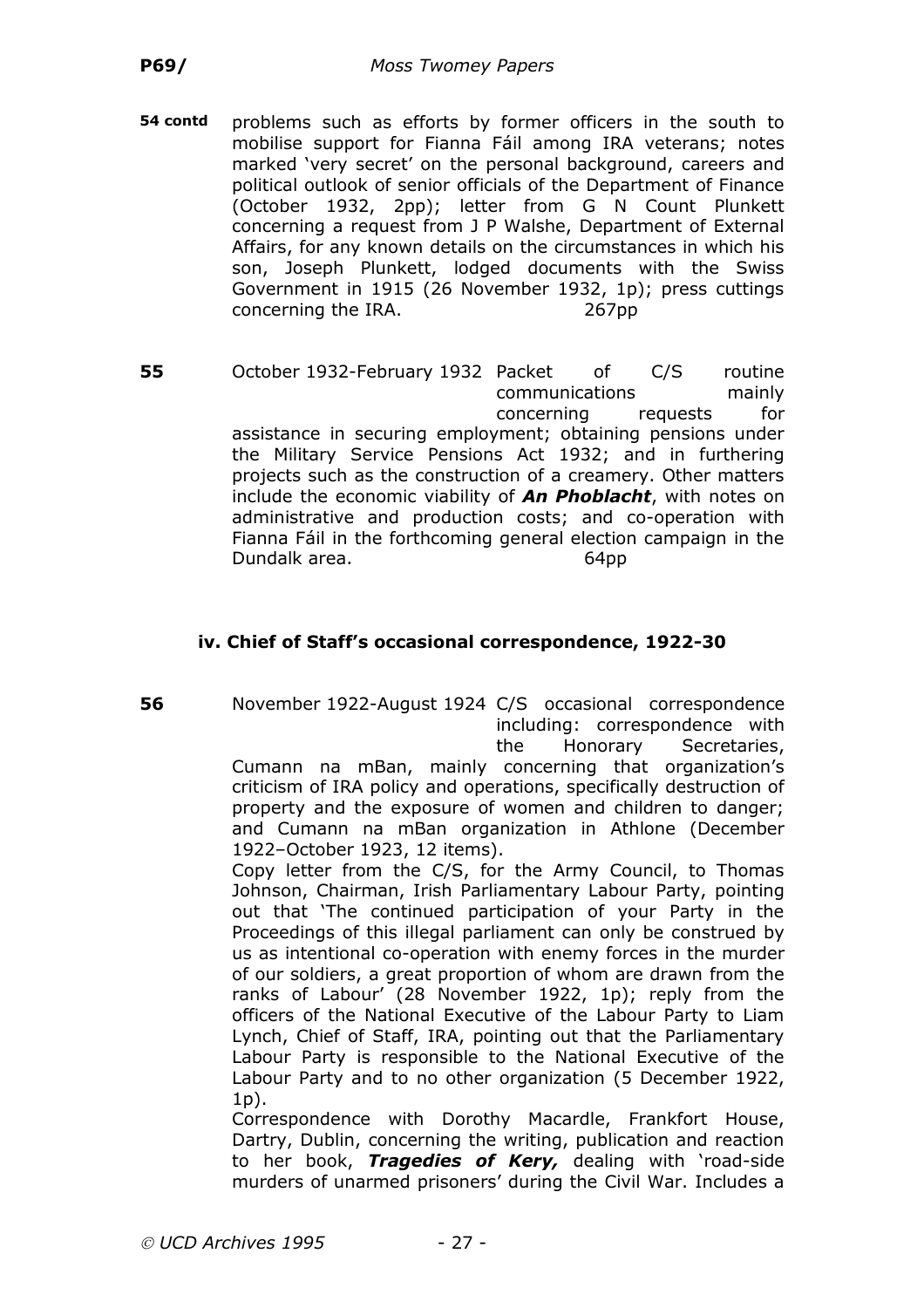**56 contd** copy handwritten letter from Frank Aiken, C/S, to Miss Macardle (3 June 1924, 2pp) returning the manuscript of her book and making suggestions for a foreword (May-August 1924, 10 items).

> Correspondence with Ella Young, Stella Maris, Harold's Cross Road, Dublin, concerning the production, promotion and distribution of *Leabhar na hAiserighe* [The Book of the Resurrection], a memorial to those who had died for the Republic since 1916 (May-August 1924, 8 items).

> Copy material concerning the arrest, trial and execution of Erskine Childers (November 1922, 5 items).

> Copy material relating to the defence of prisoners before Free State courts with specific reference to the engagement of counsel and recognition of the court (November 1922–January 1923, 8 items). 50pp

**57** February-July 1923 **Seizure of arms dump at St Enda's College:** material relating to the Court of Inquiry

into the seizure of arms by the Free State authorities at St Enda's College Rathfarnham. Includes correspondence between the C/S and Acting QMG concerning the circumstances of the raid; material relating to the establishment, procedure and terms of reference of the Court of Inquiry; censored copy of the minutes of the first sitting of the court; supplementary statements by witnesses; summary of the court's findings; communications between the C/S and O/C Dublin Brigade concerning the findings. 27pp

**58** February-July 1923 **Limerick Jail peace moves:** material concerning proposals for peace drawn up by Seán

McLoughlin, a leading republican in Limerick Jail, presented initially to the jail commandant and then to Major General Brennan (3 February 1923, 2pp), involving the release of four men on parole 'to proceed to our leaders outside' to urge an end to the war, with the suspension of the execution of prisoners by the government while the process was underway.

Includes a letter from Con Moloney, Deputy C/S, to Seán Fitzpatrick, Adjutant, 2 Southern Division, a prisoner in Limerick Jail and one of the twelve signatories to McLoughlin's proposals; 'I cannot see that this proposed action can lead anywhere (February 1923, 1p).

Handwritten copy of a letter from McLoughlin to Liam Deasy (9 February 1923, 6pp) concerning his own proposals and seeking verification of Deasy's alleged unconditional surrender.

Letter from Seán Fitzpatrick to Moloney concerning headquarters reaction to the McLoughlin proposals (9 February 1923, 1p); 'We have given away no principle – neither have we jeopardised the position in any way'. 22pp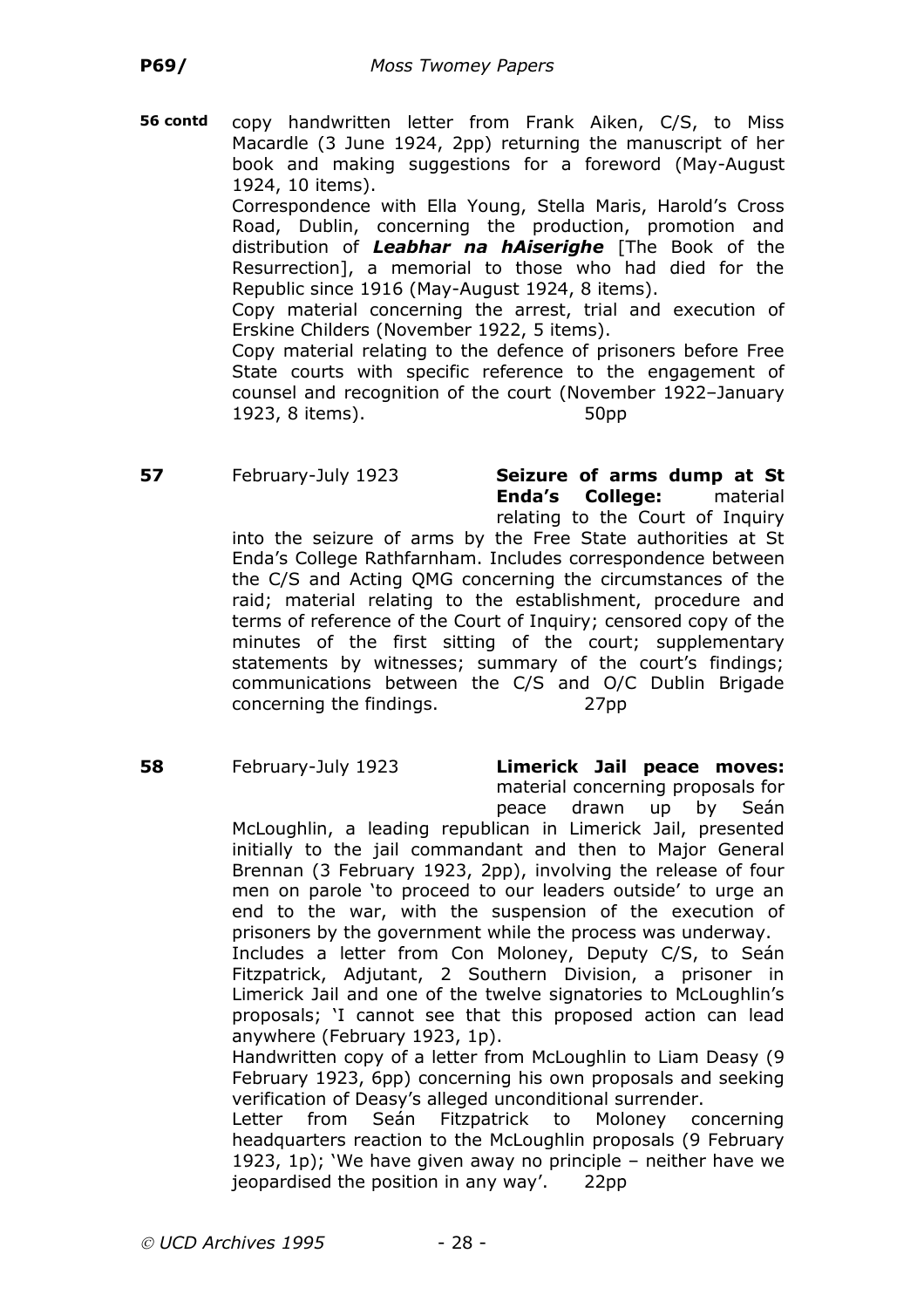**59** September-October 1924 **Connaught Rangers Mutiny:** [April-July 1925] Incomplete handwritten and typescript copies of an account of the Connaught Rangers

mutiny in the Punjab on 28 June 1920, by Stephen Lally, 'Ringleader of the Mutiny'; the account is given in the context of intelligence reports from Lally, now in the Free State Army and stationed at Renmore Barracks, Galway, to the O/C Galway Battalion, and the bona fides of another former Ranger now also stationed at Renmore (September-October 1924). The packet also contains unconnected and fragmentary routine

communications, mainly between the C/S and Captain Hodge, Dublin (April-July 1925, 9 items). 49pp

**60** September 1927- **Seán MacBride:** packet entitled January 1928 'miscellaneous' consisting largely of material relating to suggestions for challenging the validity of the Public Safety Act through an action for a writ of habeas corpus in the case of Seán MacBride; includes communications between the C/S and P J Little and Mrs MacBride (October 1927, 5 items). The packet also contains material relating to the medical expenses of Seán O'Carroll,

> Castleconnel (September 1927, 8 items). 17pp

**61** 1930 **Joe McGarrity:** memorandum from McGarrity, Seattle Hotel, New York, to 'Dear Chief',

containing very general remarks as to how the republican cause might be progressed in Ireland. 'Without any military knowledge or experience, I take the liberty of jotting down a few of the things I think it is possible for the men at home to do even with the most limited resources'. He touches mainly on propaganda and civilian organization (13 September 1930, 4pp).

Copy typescript report [from McGarrity?] to the Chairman and Executive of the Clan na Gael Organization, marked 'Copy for Army Council', on the state of the organization, based on a tour of the country. Report consists largely of strictures on the poor state of organization and lack of appreciation of the value of publicity (11 December 1930, 4pp).

Copy typescript memorandum on the organization of publicity among Irish-Americans [December 1930] (2pp).

3 items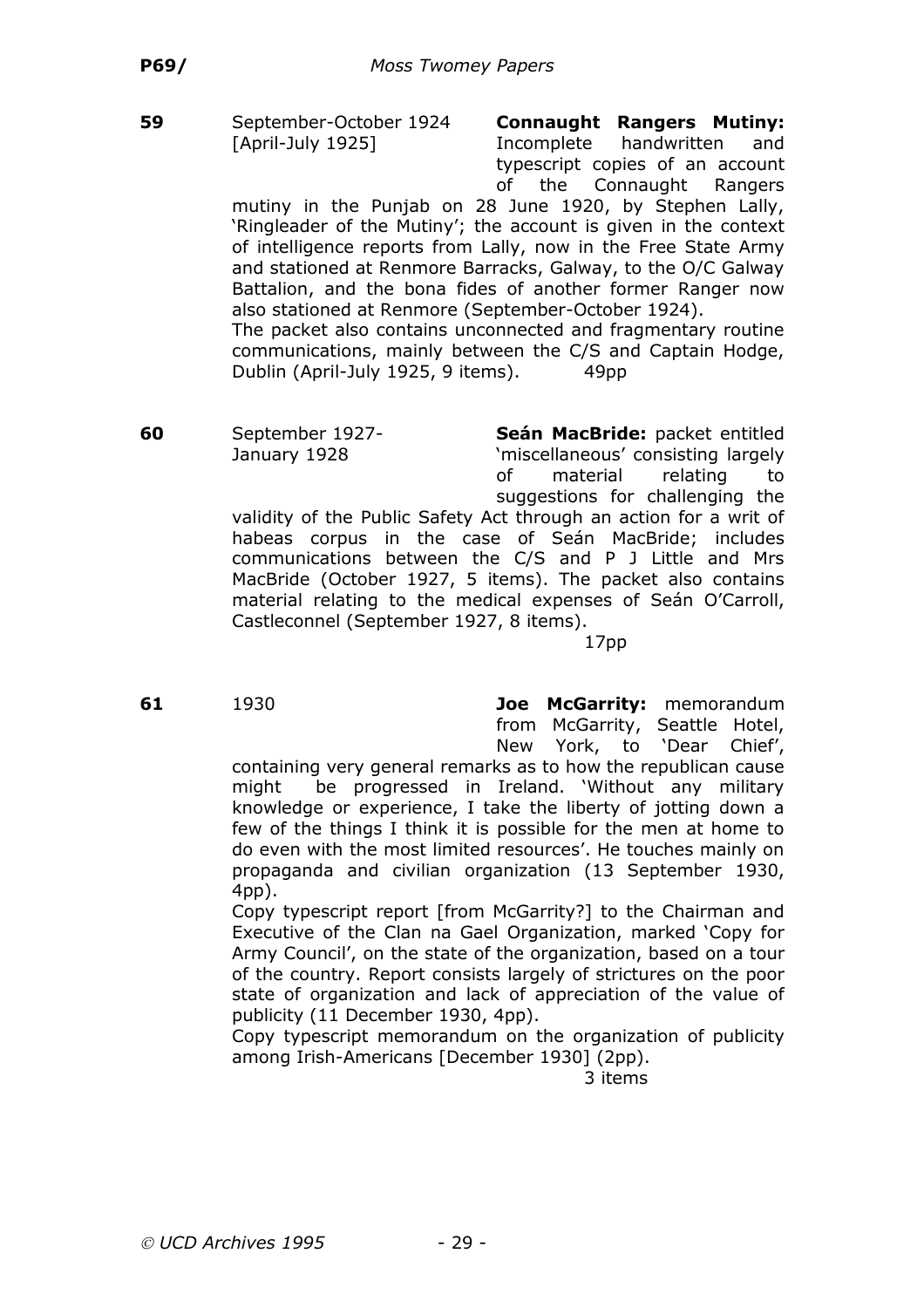## **C. Communications with related organizations, 1923-28**

#### **i. Sinn Féin**

**62** August 1923- Packet of communications December 1925 between the C/S and the Honorary Secretary and the Director of Organization, Sinn

Féin, mainly concerning political matters such as elections, party organization, fundraising and commemorative ceremonies.

Includes documents relating to meetings of and policy statements issued by the Northern Advisory Committee set up by the Standing Committee, mainly relating to elections in Northern Ireland.

Material relating to the work of the National Press Fund and the Irish Republican Press Company towards establishing 'Daily and other Newspapers in the Republican interest', including correspondence with Robert Brennan, Secretary to the Fund, mainly concerning organization and fundraising.

Communications with Mary MacSwiney, Director of Publicity, on matters such as suggestions for a scheme of lectures and the work of a policy committee on the constitution.

Also includes a report from a S MacC, Dublin, relating to a conversation with the Commissioner of Police in Derry around the time of the October 1923 election, mainly concerning the significance of the Irish flag but containing other occasional reference. 'The Free State authorities kept Belfast informed of the Chief's movements up to the time of our leaving Sligo. They were not in direct touch with the Police in Derry but were in direct touch with the Belfast authorities' (December 1924, 11pp). 141pp

**63** August-November 1927 Occasional correspondence between the C/S, A/G and the Honorary Secretary, Sinn Féin,

and internal IRA communications concerning Sinn Féin. Includes letter from M Campbell to the C/S (19 August 1927, 1p) concerning his attendance at meetings of the Organization and Standing Committees of Sinn Féin and concern expressed within Sinn Féin that confidential information relating to the organization might be passed to Fianna Fáil through that organization's members on the IRA Army Council to which Campbell reported. Letter from the A/G to Austin Stack, Honorary Secretary, Sinn Féin, concerning advance arrangements in London to cater for possible forcible deportations from Ireland under the Public Safety Act after the general election (6 September 1927, 1p). Also includes copies of routine Sinn Féin circulars on organizational matters.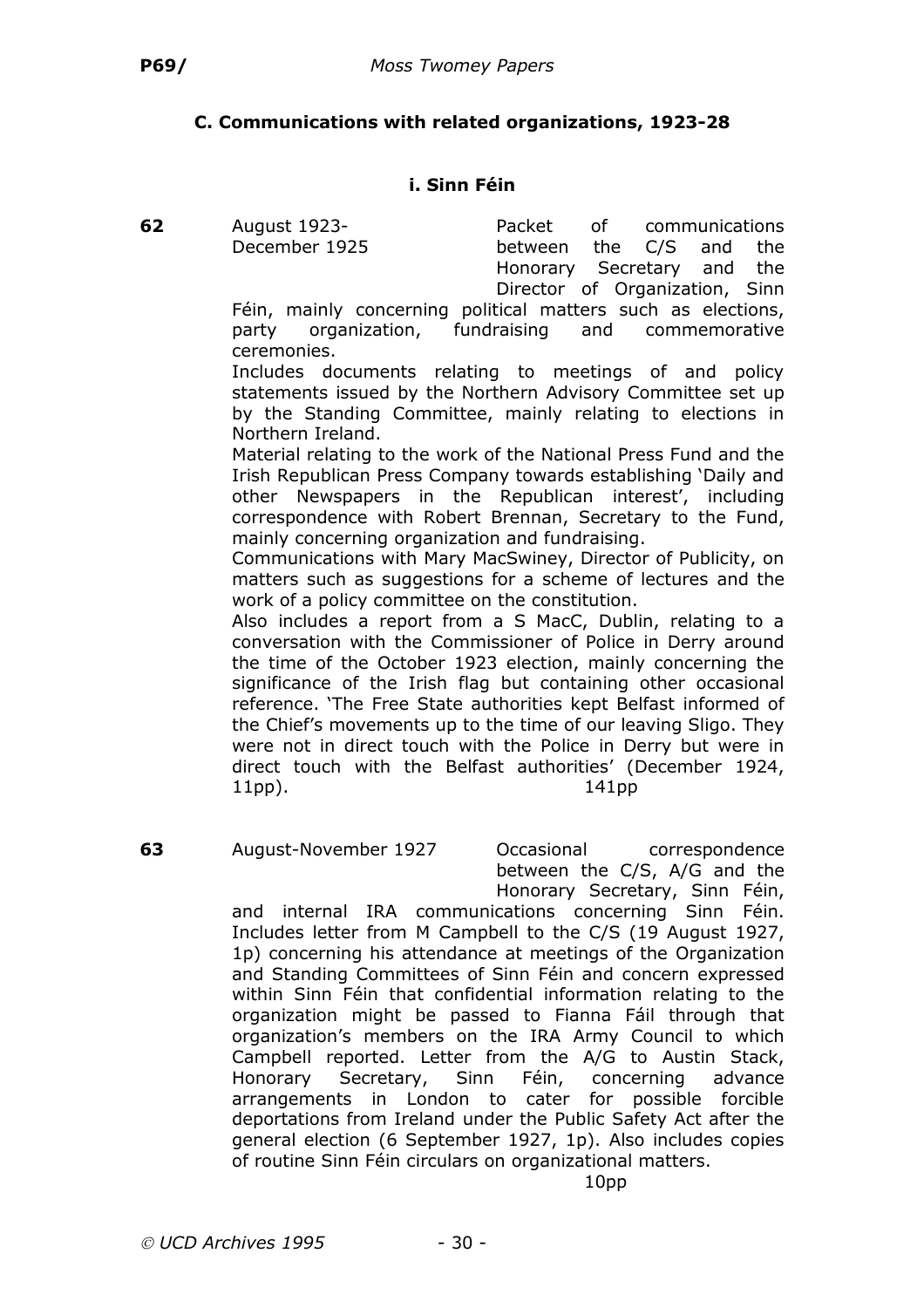# **ii. Irish Republican Prisoners' Dependents' Fund**

**64** July 1923-December 1924 C/S copies of minutes of the Executive Committee of the IRPDF, including financial statement and secretary's reports on organization at command, divisional and committee level; and fundraising and the distribution of relief. Also includes details of funds raised abroad, particularly in the US, and material relating to the establishment of the Reconstruction Committee of the IRPDF. Correspondence between the C/S and Caitlin de Barra, Secretary, concerning individual case of hardship.

#### 152pp

**65** May 1924; Copy letter from Caitlin de Barra, December 1924- Secretary, IRPDF Mansion February 1925 House, Dublin, to the Secretary, Irish Relief Mission, New York; confirms the recall from the US

of Mrs Clarke and Miss Comerford, leaving Miss Brady to carry on; outlines the decrease in monies coming from the US and the consequent decision of the Executive that they can no longer be responsible for released prisoners; examines the general situation with regard to the re-employment of released men; and urges approaches to the AARIR for assistance in the Relief Drive (13 May 1924, 3pp).

Copy undated report on regional organization giving details of finances and collections, levels of co-operation with Sinn Féin and the IRA, the degree of re-employment of released prisoners, and numbers of prisoners (*c.* May 1924, 5pp).

Copy minutes of 7 meetings of the Executive Committee (3 December 1924-25 February 1925, 12pp).

22pp

## **iii. White Cross**

**66** December 1926- Communications mainly between January 1928 **the C/S** and Maud Gonne MacBride, White Cross, with related documentation

concerning the general admissibility of applications for maintenance for persons suffering from metal disorders.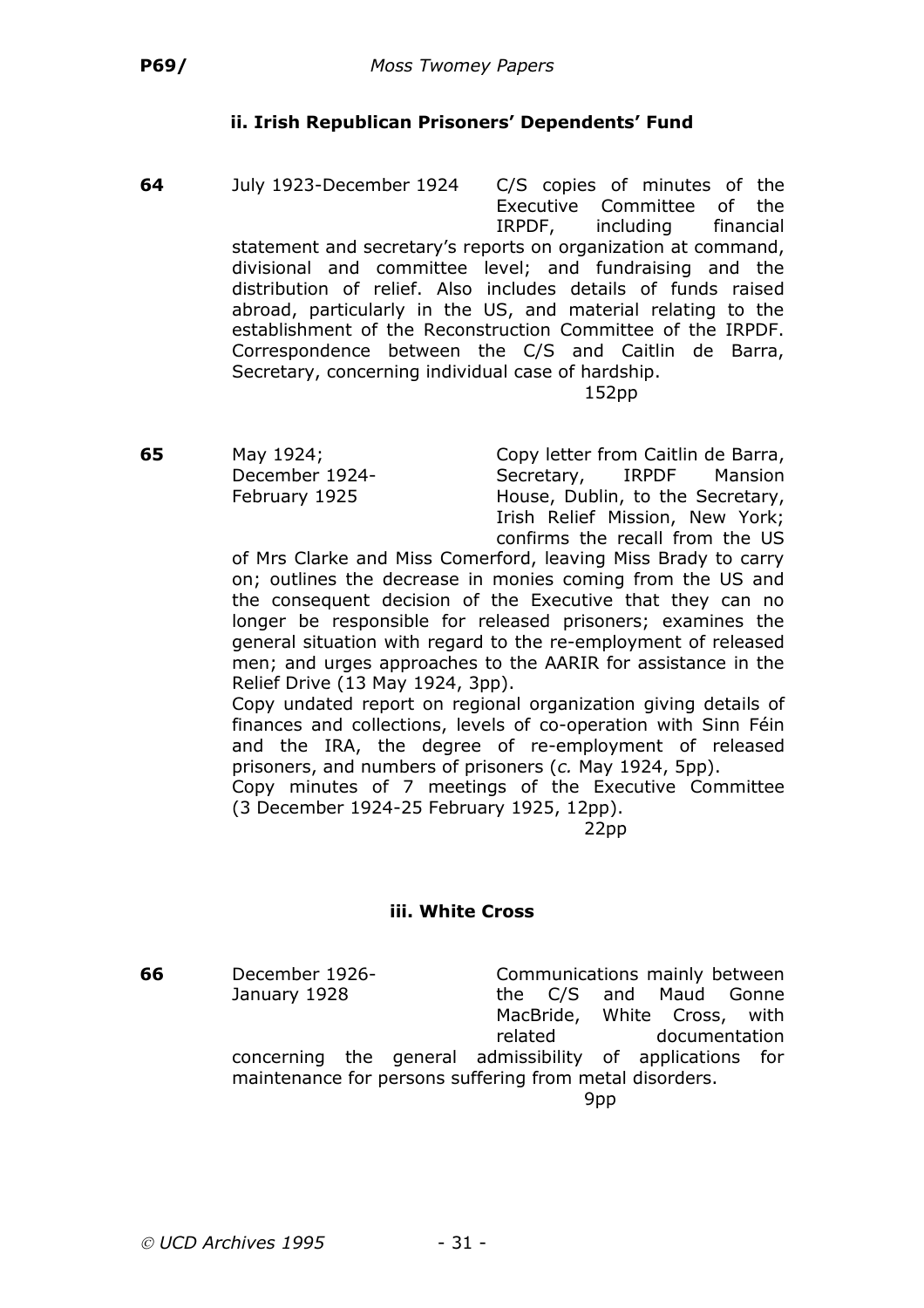#### **iv. Cumann na mBan**

**67** September-December 1927 Correspondence between the

C/S, A/G and members of the Cumann na mBan Executive mainly concerning Cumann na mBan activities. Includes copy letter from the C/S to the President, Cumann na mBan, denying any approval by the Army Council of the attempts by Fianna Fáil to form an alternative government, despite rumours to the contrary (7 September 1927, 1p); and correspondence concerning the actions of Cumann na mBan members in issuing 'an anonymous circular' [a pamphlet issued by 'Ghosts'] to those on the panel of jurors for the forthcoming Central Criminal Court. The A/G takes exception to 'the making of anything in the nature of futile threats. If any statement in connection with prisoners were to be made, our view is that the Political Prisoners' Committee is the proper body to issue it' (30 November 1927, 1p). 6 items

#### **D. Post records, 1923-32**

**68** December 1923-April 1925 Notebook recording the sending of general orders and memoranda by the C/S and A/G. Includes an indication of subject and date sent. Also includes a record of questionnaires sent to released GHQ officers. 12pp

**69** 1926-31 2 hardcover notebooks marked respectively **C/S No 1 File** and **C/S No 2 File** recording outward communications. Record consists of reference number of communication, date, to whom sent, and a very brief oneline description of content, often simply cross-referenced to a previous communication. No 1 File records communications with units, including Britain, the US, New Zealand and Australia; No 2 File records communications with other staff officers, headquarters departments and republican political organizations. 23X17X1.5 cms

**70** 1926-31 Communications record book listing communications received by the C/S from units and GHQ departments. Recorded is date of communication, sender, a brief one-line description of content, and date of acknowledgement. Dates given are earliest and latest generally; communications from individual units usually cover a much shorter period. 31x20x1.5 cms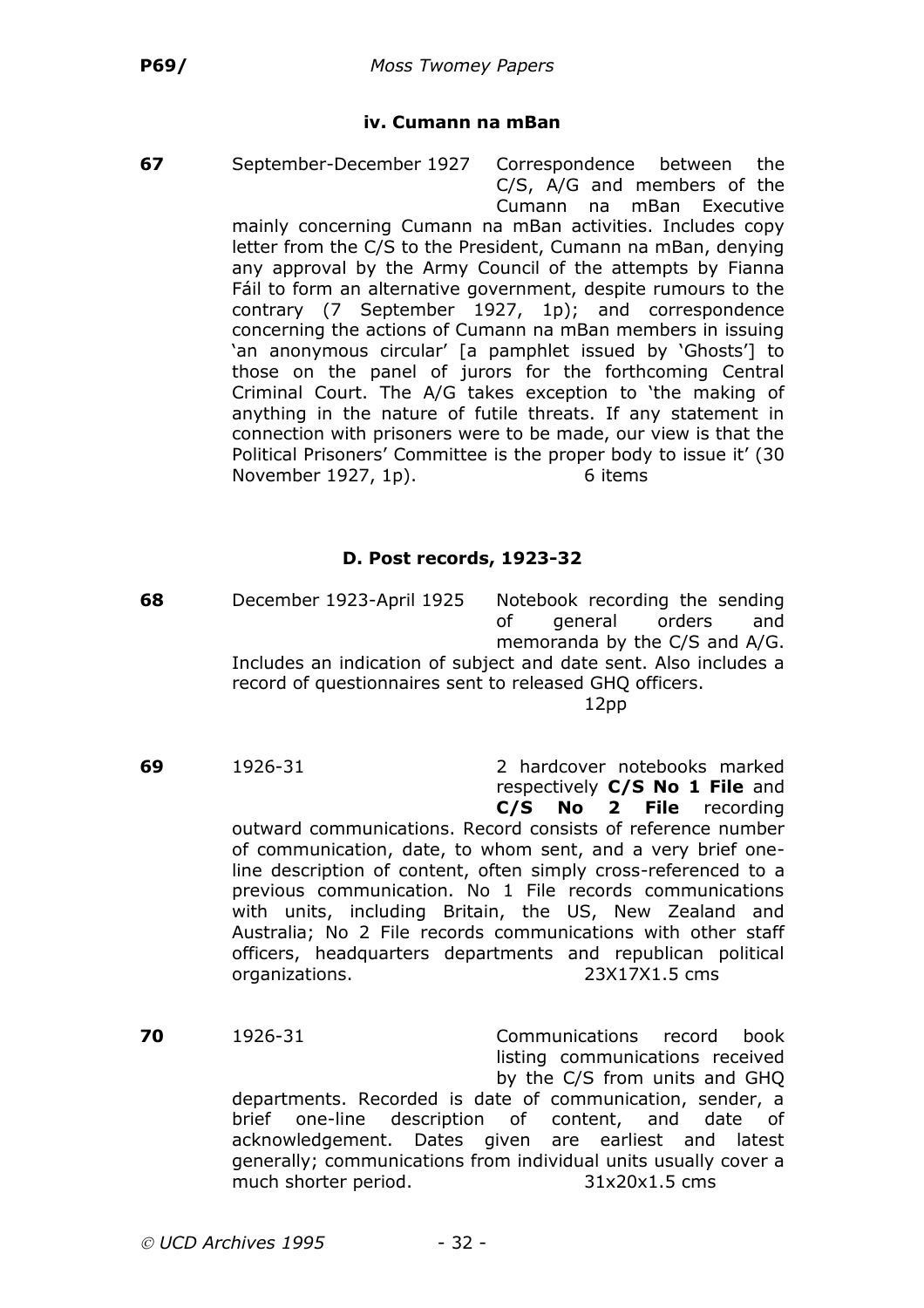**71** May 1931-November 1932 Loose leaf record of inward and outward communications, arranged by correspondents which are mainly brigades, battalions and companies, GHQ departments and republican organizations. Includes a brief synopsis of content, date, and reference number for outward communications. In envelope marked 'No.46. Manchester Dispute loose leaves.

17.7.33'. 25x20x0.5cms

# **E. History of the I R A, 1927**

**72** 1927 **C/S** file of memoranda dealing with the history and development of the republican

movement and the present political situation. Included are: Copy memo from the A/G to the C/S entitled 'General outline of the present movement' (August 1927, 12pp) dealing generally with developments in the independence and republican movements from 1916 until the vote of confidence in the government in August 1927. Copy memo on the condition of the Irish labour movement (*c.* August 1927, 4pp) in the context of the national struggle since 1916, how the movement should be galvanised and integrated with the republican movement.

Letter from the A/G to the C/S (18 August 1927, 2pp) enclosing and commenting upon the suggested heads (1p) of a memo on the general history of the revolutionary movement in Ireland; and lists (2pp) of textual material, bills, reports and official publications required for the preparation of the suggested memo.

Memo [by the C/S?] containing suggested heads of Sinn Féin policy (25 August 1927, 2pp). 28pp

**73** 1920s **Reference** material relating generally to proposals to compile a history of the IRA. Includes:

Copy of 'Regulations governing the setting up and functioning of a commission for the purpose of compiling an official record of the history of the Irish Republican Army' (5pp) including terms of reference and plan of procedure.

Short typescript account of events, 1913-23 (9pp).

Handwritten notes on the Irish Volunteers, 1916-19 (8pp).

Typescript chronology of events, January-June 1922 (4pp).

Typescript text of an interview with the C/S mainly relating to the history and organization of the IRA (January 1927, 8pp).

Typescript notes on the duties of the C/S (2pp).

Typescript notes on the GAA and its social and political significance (2pp).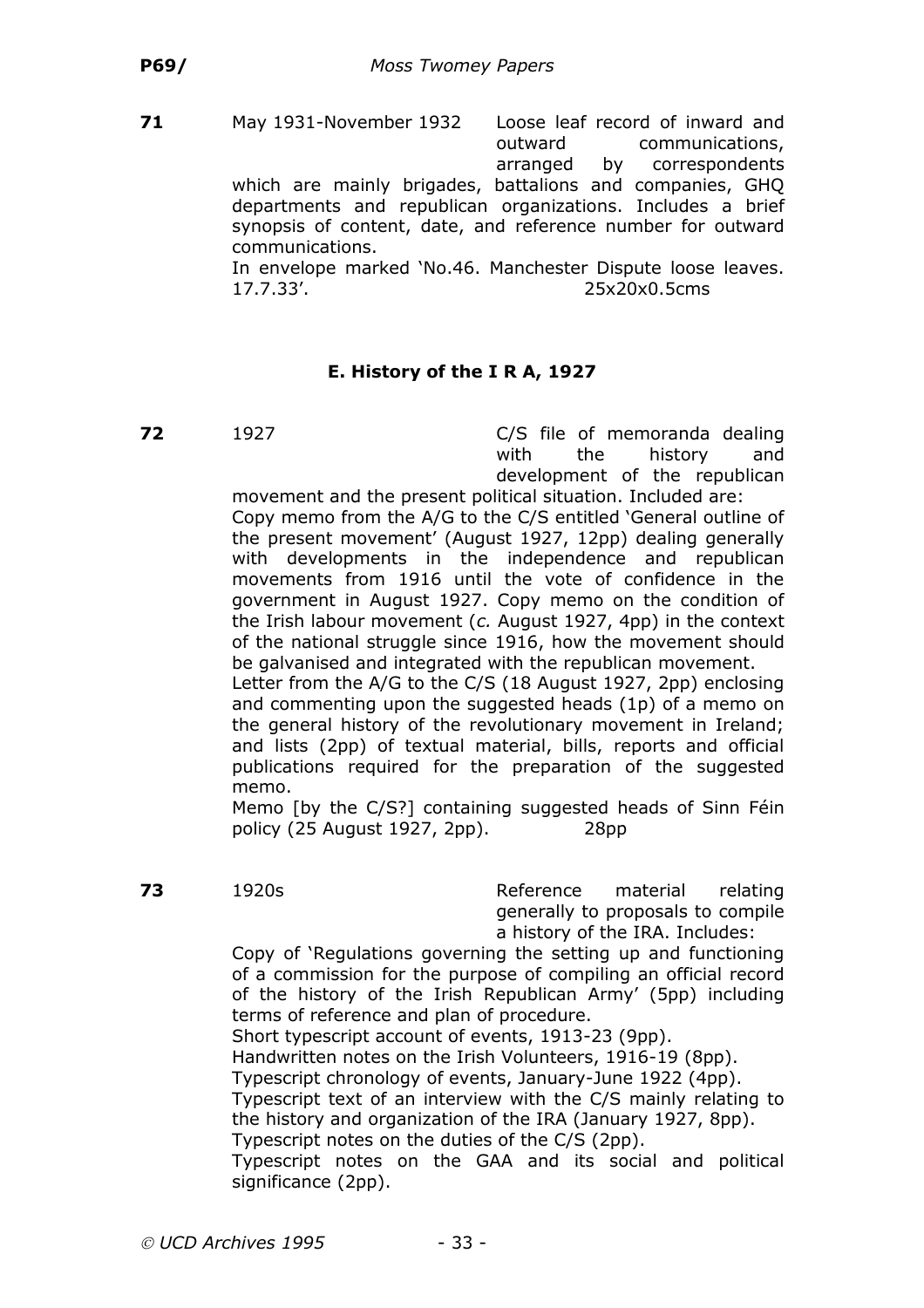**73 contd** Handwritten chronology of events relating to land agitation after 1850 but particularly 1879-82.

76pp

# **II. ADJUTANT GENERAL**

## **A. Orders and Directives, 1922-7**

**74** July 1922-March 1923 File copies of directives and circulars from the A/G's Department to O/Cs Divisions

and Independent Brigades mainly concerning organization and operational matters including the regular submission of reports; the taking and treatment of prisoners; the discipline of troops and their conduct towards civilians; protection of documents; organization of jail escapes; precautions against spies; dumping of arms; and the reorganization of Sinn Féin. Also included are copies of 2 **Official Bulletins** (20 September

1922, 6pp; 24 October 1922, 3pp) and 2 **Special Bulletins** (24 February 1923, 3pp; 5 March 1923, 5pp) issued by the A/G's Department. Bulletins contain news of the progress of the war with comment upon the general military situation and upon specific actions and developments such as the capture by the IRA of Kenmare and peace moves by prisoners in some jails.

175pp

**75** 1923-7 **A/G's incomplete file of copies of** orders and memoranda issued to the O/Cs Divisions. Brigades and Independent Units, mainly by the A/G and C/S but occasionally by other GHQ officers such as the QMG and D/I. Earlier reports concern operational matters such as the submission of reports and the duties of divisional quartermasters; but the majority concern aspects of the drawing-up and administration of the reserve list. 73pp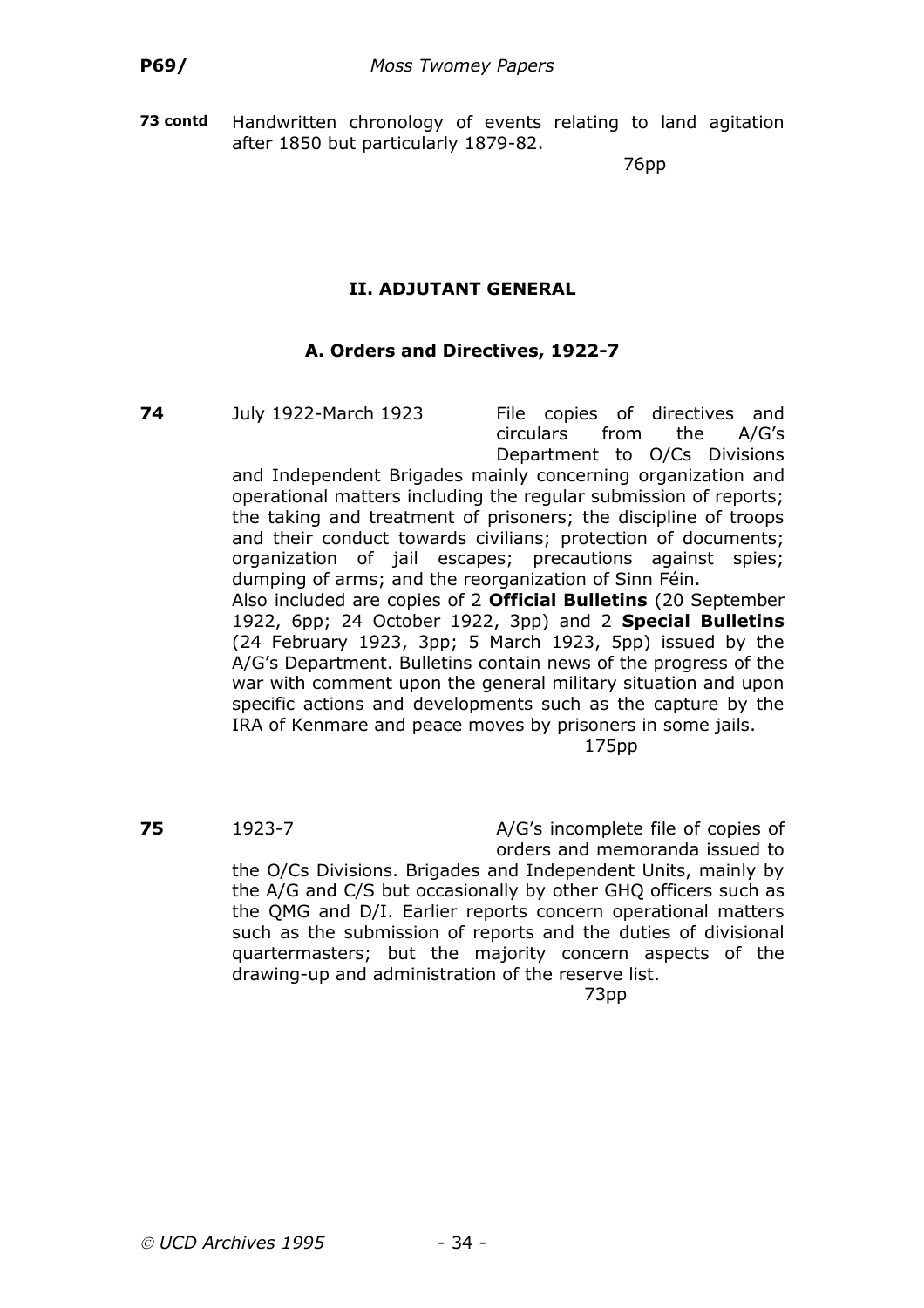# **B. Communications with Government and Army**

## **i. With Government and GHQ Departments, 1922-6**

## **a. Acting President**

**76** November 1923-April 1924 Communications between the A/G and Padraig O Ruithleis [P J Ruttledge], Acting President, mainly concerning relations between the Army and Sinn Féin particularly at local level. Includes reports from O/C Civil Organization to the A/G concerning lack of co-operation and instruction from Sinn Féin clubs. Also includes communications concerning individual cases of hardship; copies of statements by the Acting President on the hunger strikes; legal opinion on compensation to relatives of men killed by Free State forces; and material relating to recognition of Free State courts and the possibility of released men taking legal action for assault while in prison. 79pp

# **b. Chief of Staff**

**77** July-December 1922 File of communications between the A/G and the C/S containing two separate packets (July-

November 1922, July-December 1922). Many of the communications in the first packet are handwritten by Commandant Twomey, even those signed by Liam Lynch, while most of those in the second packet are from Ernie O'Malley, Acting Assistant C/S, HQ, Northern and Eastern Command.

Communications concern operational and organizational matters including specific operations, fatalities, casualties and arrests; military policy such as the destruction of roads and railways; political organization including Republican Clubs, the general promotion of the republican cause and the countering of enemy propaganda. Included is a report from Moss Twomey to the C/S summarising the situation in Dublin (3 July 1922, 3pp); copy report from the A/G to the C/S on the general military situation and peace moves (August 1922, 2pp); and occasional operational and activity reports such as report on the capture of Clifden by 4 Western Division (November 1922, 7pp) and reports from 1 Eastern Division, Dublin 1 and 2 Brigades and 1 and 2 Northern Divisions (September-October 1922, 26pp). Also included are copy synopses of reports from the A/G to the AAC/S; copies of occasional reports from GHQ officers to the A/G and of communications to O/Cs Divisions on operational matters. 217pp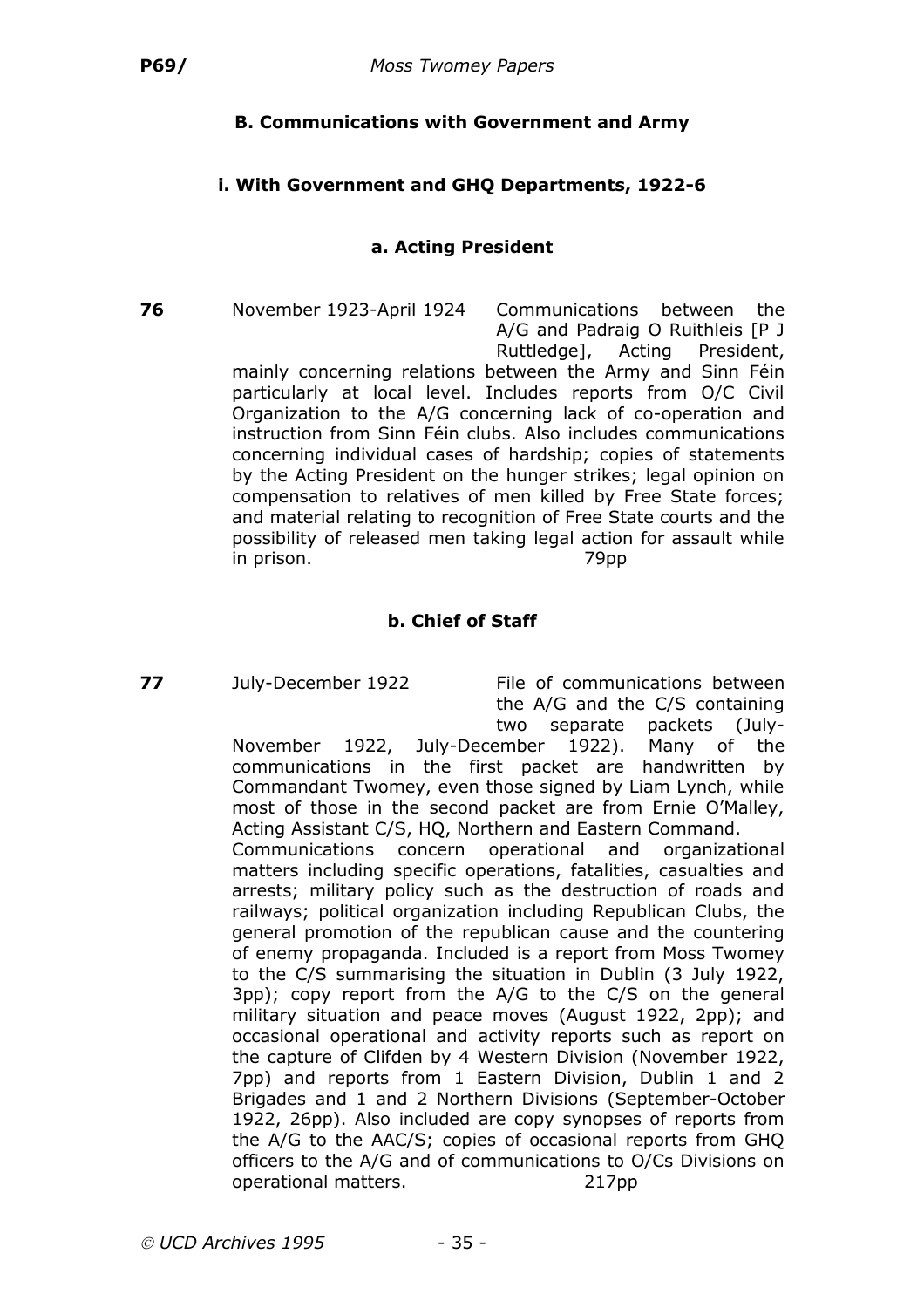# **c. Director of Finance**

**78** November 1923-April 1924 Communications with the D/F concerning the financial administration of the A/G's Department with balance sheets and receipts for payments made. Expenditure is usually associated with legal costs, funerals, travelling, stationery, and billeting for officers visiting Dublin. Communications between the A/G and D/F usually concerns general and particular aspects of expenditure. 30pp

## **d. Director of Publicity**

**79** July 1922-February 1923 Communications between the A/G and members of the Publicity Department consisting

> mainly of material for publication and copies of published material. Includes a series of **Official Bulletins** (12 items, *c.* 3-4pp each) consisting of concise reports on the situation in each divisional and command area. Later reports tend to be more extensive and to be signed by the A/G.

> Articles and extracts from reports for publication; copy memo from the A/G to the D/P on the nature of a newspaper to be published (August 1922, 1p); copy of a report on organization in the Publicity Department (30 November 1922, 4pp) from Seán de Burca, D/P, to the Acting A/G, together with a statement of weekly departmental expenditure; A/G's copy of a memo on Army publicity from D/Army Publicity to O/Cs all divisions; some Cumann na mBan Publicity Department material; copies of communiqués and bulletins.

> Also includes *c.*12 communiques between the C/S and D/P mainly relating to the general situation and the content and distribution of *An Phoblacht*; the issuing of instructions to the Dublin press to publish IRA and Republican Government communiqués; with a letter from Staff Captain Erskine Childers, Publicity Department, to Liam Lynch, C/S, concerning publicity organization in Cork and the suspension of publicity and printing work after a raid (6 October 1922, 3pp). 'As an alternative for me personally I have offered the O/C 1 S[outhern] Div[ision] to do any military or staff work that I might be thought useful for. The operations interest me very much and I have been able to offer a few private criticisms to the O/C which he thinks useful – merely the observations of an older man among the crowd who has had military experience.'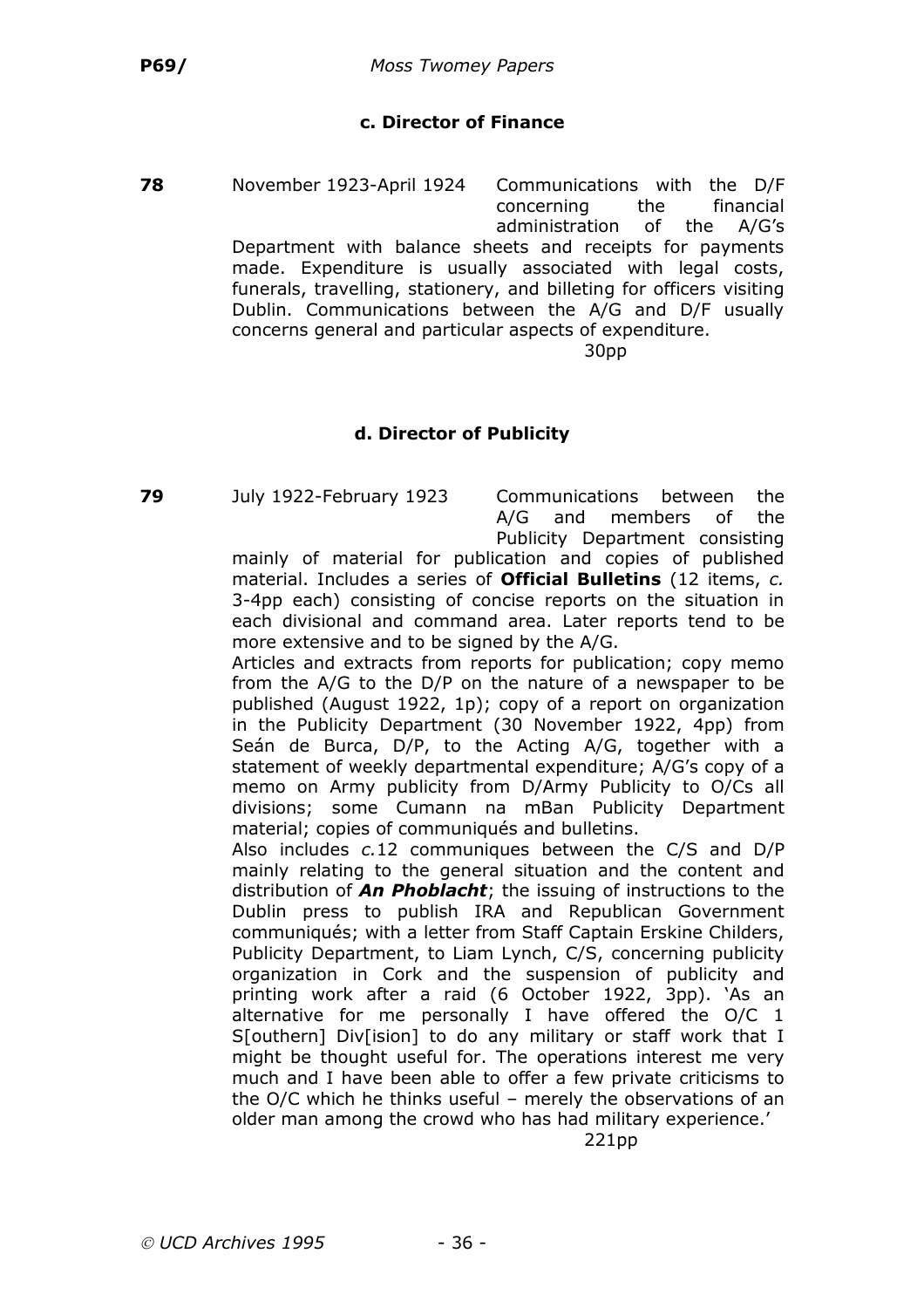### **e. Purchases Department**

**80** [1923]-1925-6 **Court of Inquiry into the Purchases Department:** communications between the A/G and members of the Court of Inquiry into the affairs of the Purchases Department enclosing copies of correspondence and financial statements relating to the failure of attempted arms transactions in Germany (1922-3), the specific subject of the inquiry. Letter from Ambrose, Britain, to the C/S (18 February 1926, 1p) commenting upon the documents and giving an account of his own knowledge of events.

33pp

## **f. Other GHQ Departments**

**81** October 1923-April 1924 Communications between the

A/G and other GHQ officers, particularly the Director of

Employment, Director of Organization Sinn Féin, and the Director of Medical Services, concerning the post-war position in the country with specific reference to particular areas and subjects.

Includes: correspondence with former officers concerning courts of inquiry into their giving undertakings as conditions for their release from internment contrary to General Order 8, including correspondence with Simon Donnelly, former Chief of Police, and report of proceedings of his courtmartial (January-February 1924, 8 items); and correspondence with Leo Henderson, former Director of Training (January-February 1924, 7 items).

5 letters from Mary MacSwiney to the A/G (January 1924) concerning the political and military situation generally, including a lengthy letter (24 January 1924, 4pp) analysing the position both in Cork and nationally.

Correspondence with the Director of the Employment Bureau concerning the position with regard to the reinstatement of released prisoners with particular reference to former railway employees; the work of employment committees; and possible employment to be gained in reconstruction being financed by awards under the Malicious Injuries Act.

Correspondence with the D/O Sinn Féin concerning the reorganization of Sinn Féin cumainn; and Inspection Officer's reports on Limerick (February 1924, 2pp) and Kerry (March 1924, 4pp).

Also includes short reports from a variety of sources on morale and organization in various parts of the country.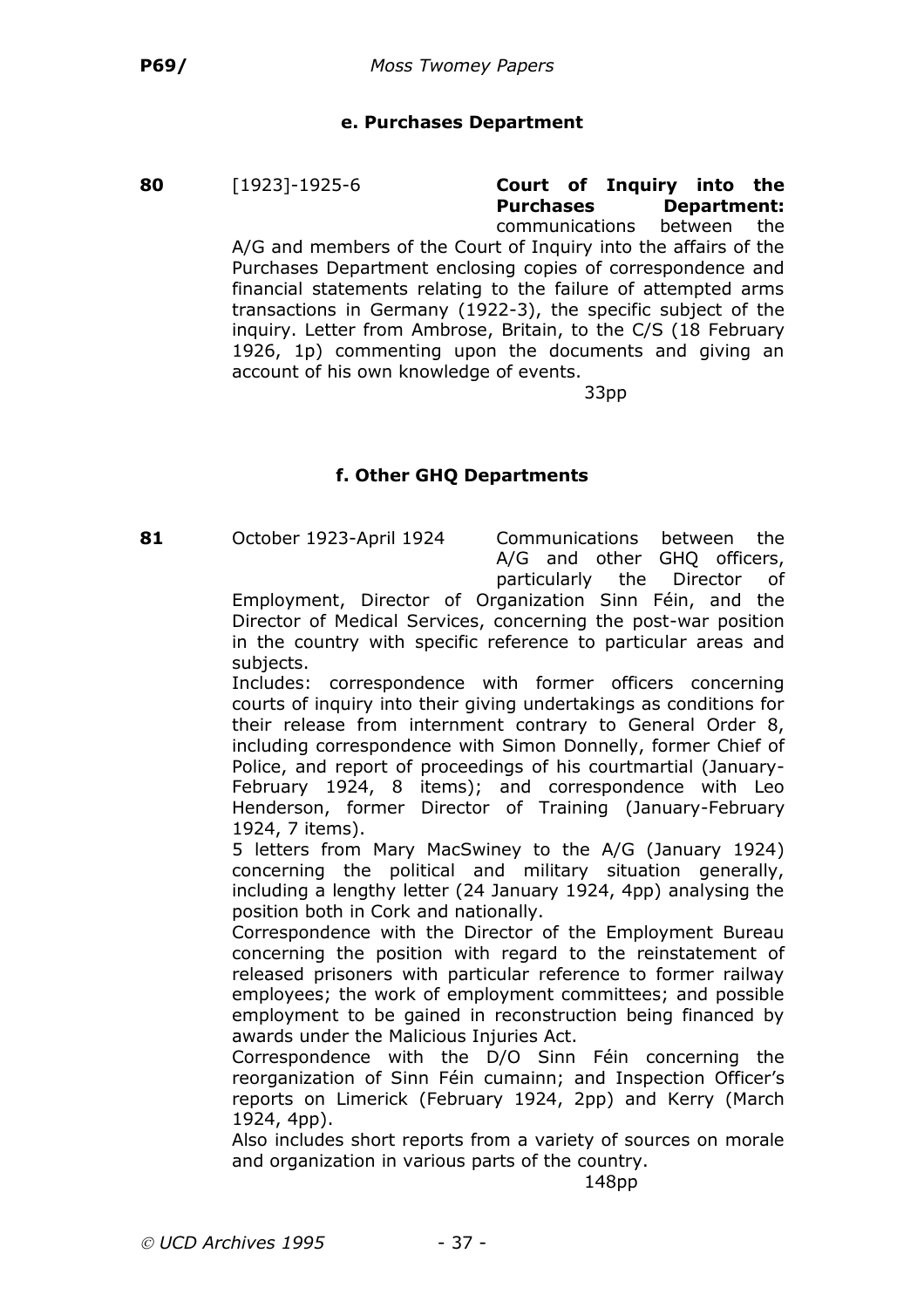# **ii. Communications with Army units, 1922-5, [1932]**

#### **a. Dublin 1 and 2 Brigades**

**82** October 1923- **Dublin 1 and 2 Brigades:** February 1924 communications mainly between the A/G and brigade O/Cs. Included are returns from O/C

Dublin 1 Brigade of service histories of a number of men including Seán Russell, Frank Henderson, Barney Mellowes, Gerald Boland and Seán Burke; communications concerning IRPDF matters in the Dublin area including the dissolution of the 2 Battalion Area Committee of the IRPDF on foot of allegations of irregularities; and communications concerning the organization of fundraising events without the sanction of the IRPDF. Also contains some material relating to the organization of the brigades including an organization report from the Adjutant, Dublin 1 Brigade (5 February 1924, 4pp). 79pp

**83** December 1923- **Dublin 2 Brigade:** January 1925 communications between the A/G and the Adjutant and O/C Dublin 2 Brigade, mainly consisting of reports on council and staff meetings; general organizational matters; inspection reports on battalions; copies of battalion officers' reports and analyses of numerical strength of battalions; training and communications; staffing,

> recruitment, expulsions and the reinstatement of released prisoners; discipline and courts martial; fundraising, parades and meetings, and commemorative events; the organization of Sinn Féin clubs. Reports from brigade are usually monthly, from battalions fortnightly. Reports are either narrative or on standard report forms.

Included are copies of detailed replies from the A/G commenting upon reports. 177pp

**84** December 1923-May 1924 **Dublin 2 Brigade:** tabular reports on the brigade giving details of brigade and battalion councils and battalion strengths on a monthly basis.

7pp

**85** January-March 1924 **Dublin 1 Brigade:** tabular reports on the brigade giving details of brigade councils and battalion strengths, on a monthly basis.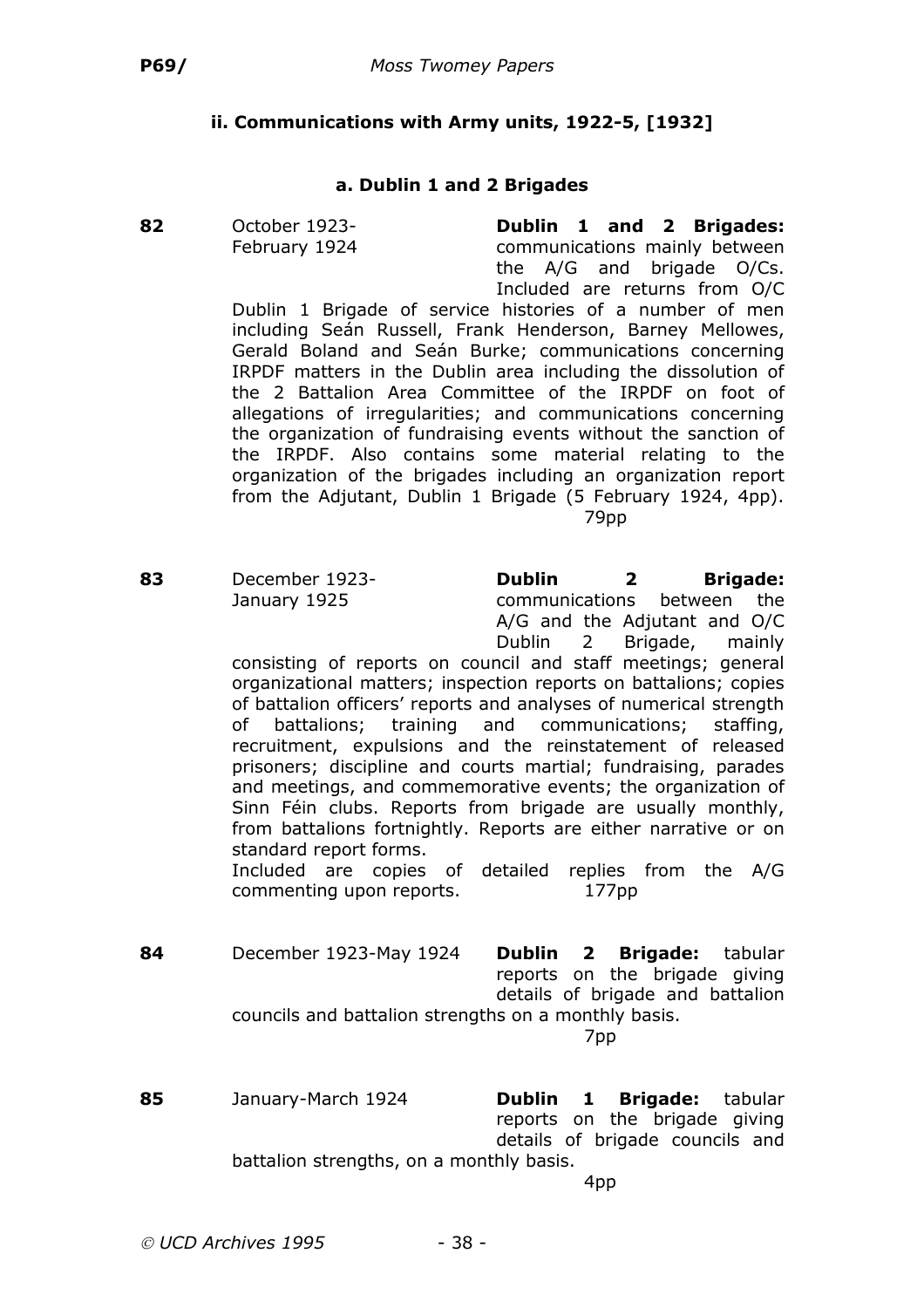**86** April 1924-February 1925 **Dublin 1 Brigade:** communications between the A/G and the brigade adjutant consisting of monthly reports on brigade council and staff meetings and battalion reorganization and staffing. Other matters reported include IRPDF activities; the reinstatement of released prisoners; political organization; the employment situation; discipline and funding. 60pp

**87** February 1925 **Dublin 1 Brigade:** first page only of a report from the C/S to the A/G of meetings of Dublin 1 Brigade staff and council. Report deals mainly with the court martial of two former brigade officers. 1p

## **b. Midland Division**

**88** October 1923-April 1924 Communications between the A/G and the Adjutant and Commandant, Midland Division, consisting mainly of reports from divisional officers on general organization and activities; service records of men from the division on hunger strike; funeral expenses of men killed in action and financial support for their families.

- **89** November-December 1923 Communications between the -[January 1925] A/G and the Adjutant, Midland Division, consisting largely of 4 organizational reports from division (November 1923, 4pp; December 1923, 6pp; November 1924, 4pp; January 1925, 3pp) mainly concerned with staffing and the numerical strengths of brigades and battalions. 28pp
- **90** December 1923- Communications between the September 1924 A/G and the Adjutant, Midland Division, consisting largely of regular monthly reports on councils; the general state of organization; staffing, morale and training; the inspection and maintenance of arms dumps; emigration and unemployment; and the work of Sinn Féin clubs. 52pp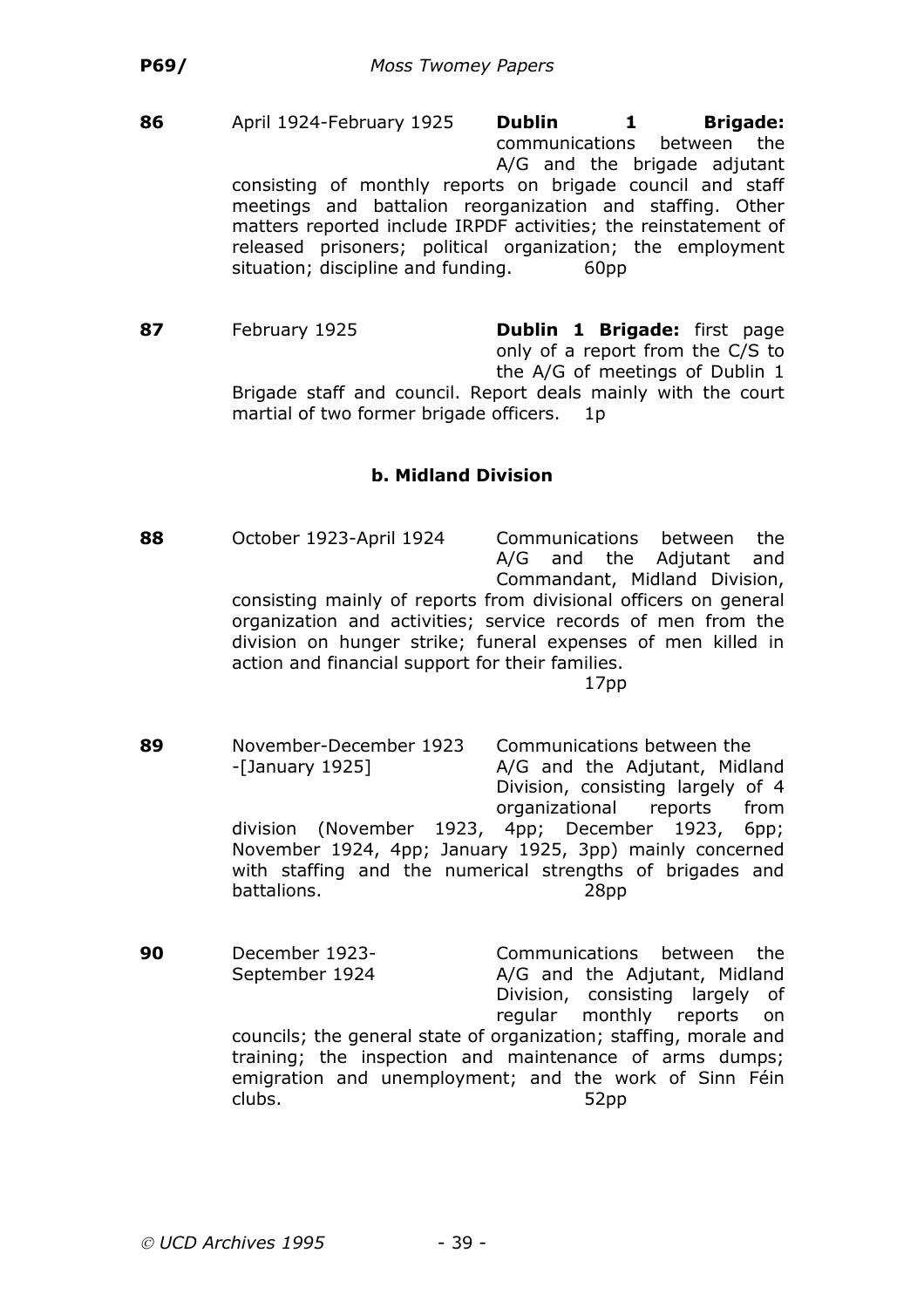## **c***.* **3 Eastern Division**

**91** October 1923-February 1924 Communications between the A/G and the Adjutant and O/C, 3 Eastern Division. Includes a report on the service records of men from the division on hunger strike; a report on the organizational position in the Wicklow area (1p) and monthly divisional report for December (2pp); and a note on staffing in the division.

13pp

#### **d. Southern Command**

**92** [July]-November 1922- File consisting mainly of short March 1923 activity reports from brigade adjutants within Southern Command, with brief

descriptions of operations including ambushes, the disruption of roads, railways and telegraph lines, and attacks on permanent Free State positions. Reports are most regularly from the Cork and Kerry brigades.

More occasional and substantial documents include a report on a Waterford Brigade council (3 August 1922, 2pp) with tabular details (8pp) of battalion strengths within the brigade, the names of officers, and the companies comprising each battalion; activity reports for August-October 1922 for the Waterford and West Limerick Brigades (29 December 1922, 12pp); and lists of men arrested and wounded in 1 Southern Division (4 January 1923, 8pp).

Included in the file are communications between the A/G and the C/S, sometimes concerning matters within the Command such as a report from the A/G to the C/S of 2 Southern Division council (4 December 1922, 7pp), but more often of a general operational nature.

Also included is a typescript copy of de Valera's statement of principles on which the war should continue (8 February 1923, 5pp), together with a copy of the Minister for Home Affairs' comments (9 February 1923, 2pp); material concerning peace moves including the A/G's memo to O/Cs commands, divisions and independent brigades on the policy to be adopted towards local approaches by Free State forces; and communications with the Neutral IRA Men's Association (February-March 1923, *c.*12 items). 340pp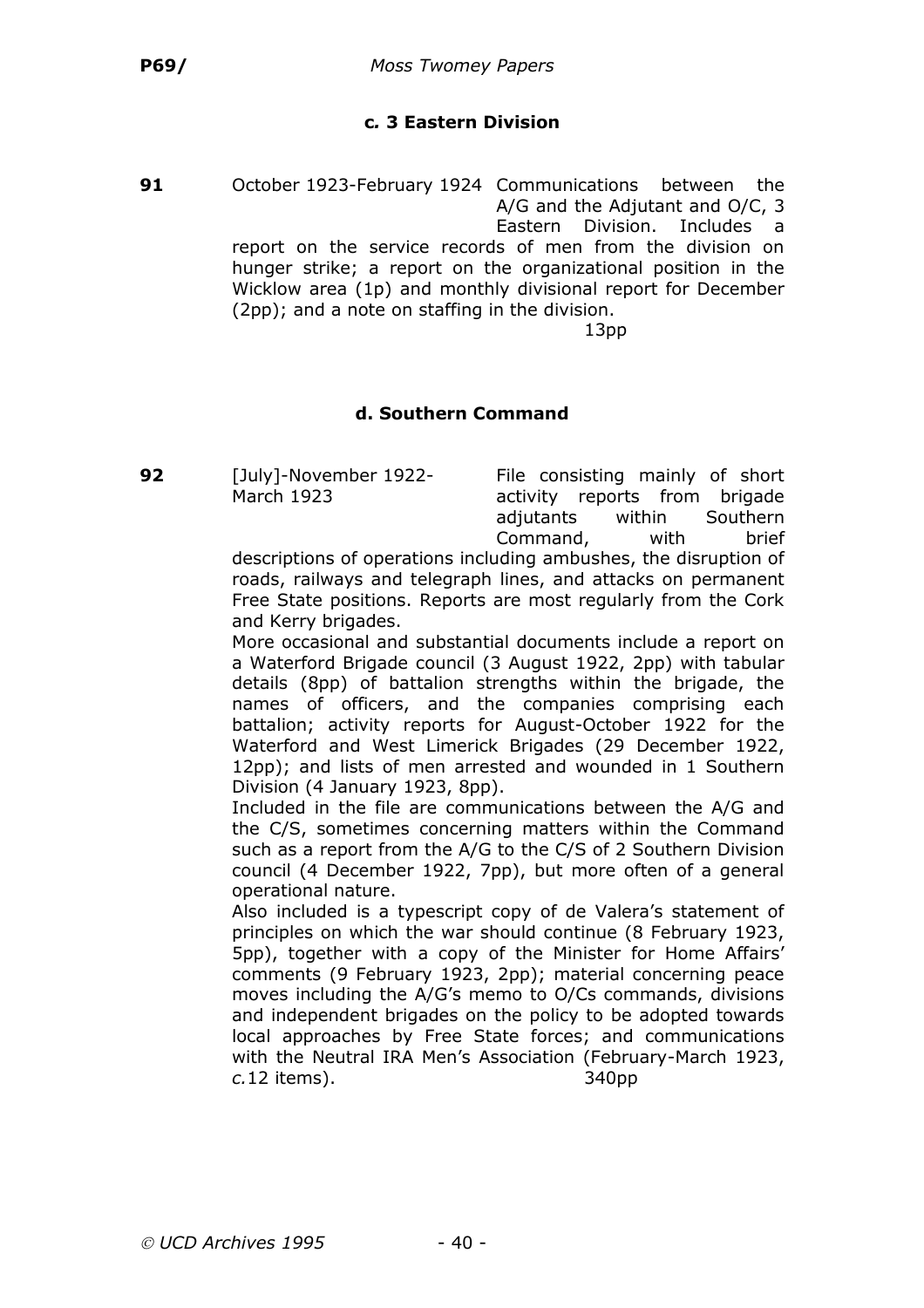# **e. 1, 2 and 3 Southern Divisions**

**93** July 1922-March 1923 File marked 'Includes operations in Munster, July-August 1922. Other mixed materials'. Consists

mainly of regular reports from 1 and 2 Southern Divisions on engagements with Free State forces in Limerick, Cork, Kerry and Waterford.

Material relating to fighting in Limerick City including handwritten draft of an agreement on the terms of a ceasefire and lists of IRA and Free State positions and strengths (July 1922); reports on fighting in Bruree, County Limerick with details of numbers captured and wounded on both sides; handwritten report from the Adjutant, 1 Southern Division, on the action at Beal na mBlath in which Michael Collins was mortally wounded (24 August 1922, 2pp); copy letter from the C/S to the A/G (8 August 1922, 1p). 'The Clan has forwarded 19,000 dollars to us as first instalment and are whole heartedly with us'; 2 letters from Ernie O'Malley, Hospital Wing, Mountjoy Jail, to the A/G requesting news of 'scraps' and giving information on morale and the ill-treatment of prisoners (21 February 1923, 2pp; 28 February 1923, 3pp); handwritten statement [by his mother?] concerning the lack of medical treatment given to O'Malley by Dr Henry Barniville [Consulting Surgeon, Free State Army] (3pp).

Most of the file consists of direct communications to the A/G but also includes copies for information sent to him by the C/S. Besides the reports from 1 and 2 Southern Divisions, there are Inspecting Officers reports on the Kerry Brigades (*c.* November 1922, 8pp); report from the Director of Engineering on his department (August 1922, 3pp); brief reports on Dublin 2 Brigade (March 1923) and on the A/G's own department (*c.* March 1923, 5pp). Other occasional matters include the proposed formation of a cavalry corps.

292pp

**94** July-November 1922 **3 Southern Division:** A/G's copies of reports on operations and the general situation in the

division, from the Divisional Adjutant (July 1922, 3pp) and an Inspecting Officer (October 1922, 7pp); synopsis of brigade diaries and reports on operations; lists of prisoners, losses and gains of arms and ammunition, lists of divisional and brigade staffs and enemy posts and strengths; copies of divisional orders and memoranda. 62pp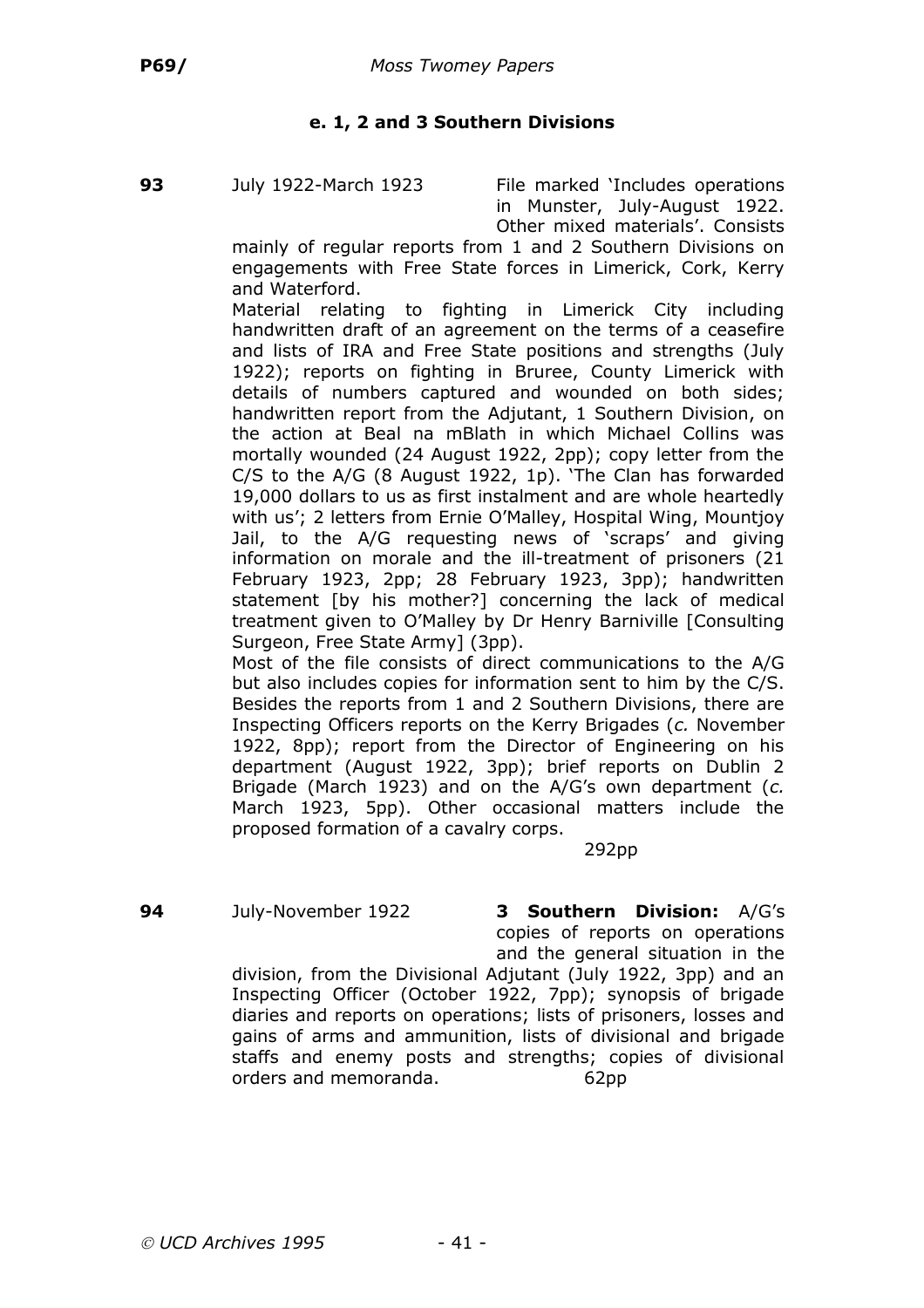**95** March-July 1923 **1 and 2 Southern Divisions:** communications between the A/G and divisional adjutants,

predominantly 1 Southern Division, including brief irregular reports from division; occasional copies of brigade reports, communications concerning the dumping of arms and the disbursement of medical expenses; report of the shooting dead of a volunteer at Tallow, County Waterford, and solicitor's report on the subsequent military enquiry (July 1923, 5 items); copy report on the deaths of republican prisoners at Ballyseedy Cross including the statement of Stephen Fuller, the survivor of the mine explosion (May 1923, 4pp); tabular return of arms in 1 Southern Division. 46pp

**96** November 1923-March 1924 **1 Southern Division:** communications between the A/G and Divisional Adjutant mainly concerning released prisoners. Included is correspondence concerning the dismissal of officers who signed a form of undertaking to secure their release; a list of men in prison and men released; an employment report detailing attempts to have released men reinstated in their previous employment; and a report on IRPDF work in the division. Also includes some communications from O/Cs brigades to the Divisional Adjutant, forwarded by him to the A/G.

24pp

**97** November 1923-April 1924 **3 Southern Division:** communications between the A/G and the O/C, 3 Southern Division, mainly concerning expenditure on funerals and volunteers' dependents; routine matters such as the holding of meetings; and possible reorganization of the division. Includes lists (8pp) of men in jail with details of their service records. 35pp

**98** February-March 1924 **2 Southern Division:** communications between the A/G and the Divisional Adjutant mainly concerning charges of murder against men in the division. Includes correspondence between the O/C, 2 Southern Division, and the solicitor for the men in the case, together with a statement of the circumstances of the case. 18pp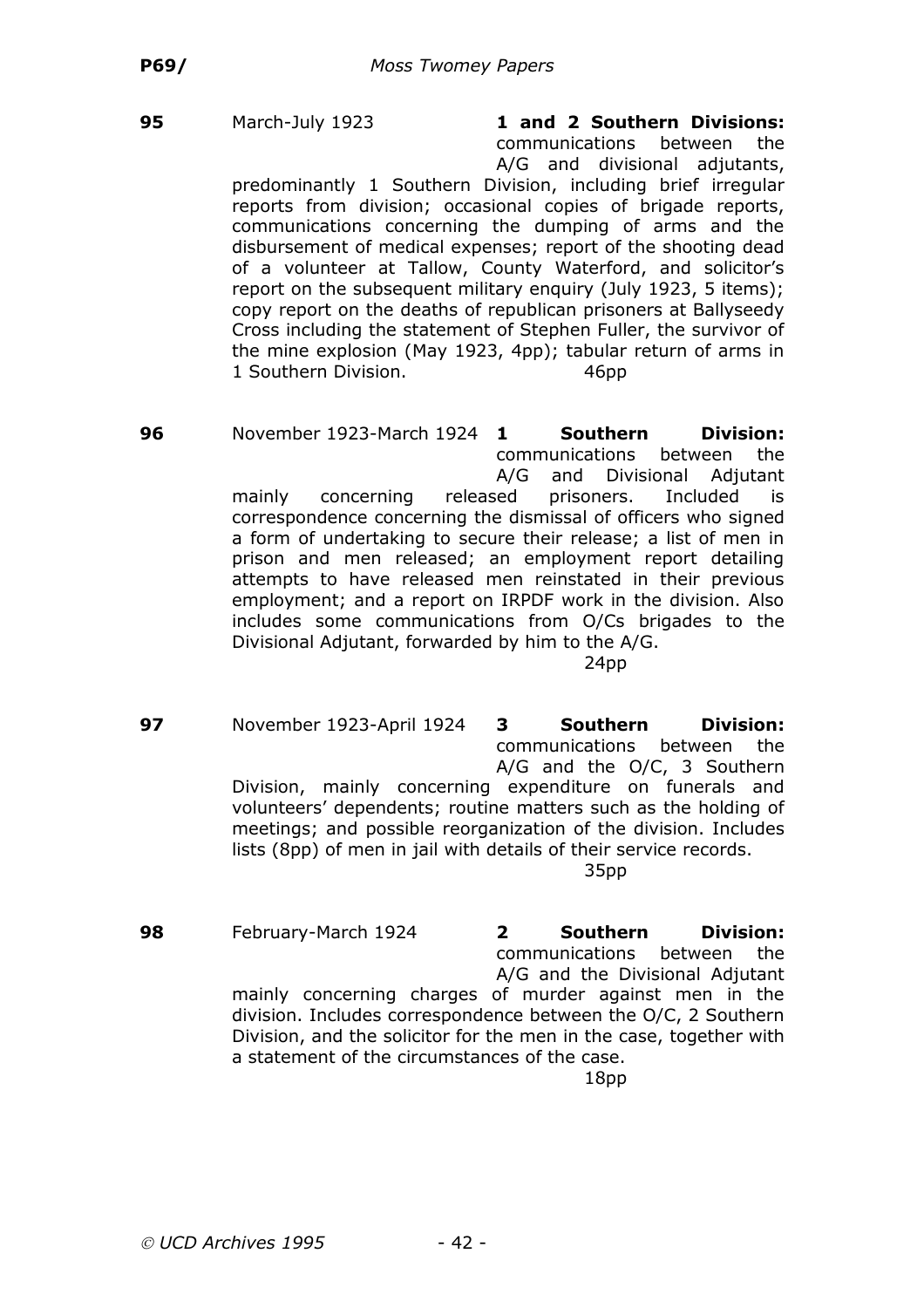**99** February 1924- **3 Southern Division:** file January 1925 **consisting** largely of communications between the A/G and the O/C 3 Southern

Division, but also containing some 2 Southern Division communications and some direct communications with O/Cs Offaly and Leix Brigades. Communications generally concern divisional councils and the strengths and organizational state of brigades and battalions, with copies of brigade reports forwarded to the A/G; financial matters such as the payment of funeral expenses, support for dependents, and individual cases of hardship arising from unemployment or disability; particulars of divisional men still held prisoner; the location of the remains of executed volunteers and government policy of removing bodies; discipline and unauthorised actions, particularly robberies.

Also includes inspection reports on Offaly and Leix Brigades by Staff Captain George Plunkett (December 1924, 27pp) and Kerry Command (January 1925, 19pp) by Captain Tomas O Dalaigh. 185pp

- **100** April-November 1924 **2 Southern Division:** communications between the A/G and the Adjutant. 2 Southern Division, consisting mainly of monthly reports in both narrative and tabular form, on divisional and brigade councils, strengths and staffing. The state of the 36pp
- **101** 1924 **1 Southern Division:** 2 letters from the Director of Publicity, 1 Southern Division, to the A/G enclosing for information and approval copies of 2 issues of **Oglach na Deiscirt**, the divisional news-sheet (July 1924, 2pp; October 1924, 5pp). Also enclosed are copies of letters to brigade O/Cs exhorting their co-operation in compiling and distributing the news-sheet. 12pp

## **f. 1 Western Division**

**102** October 1923-April 1924 Communications between the A/G and the Adjutant and O/C, 1 Western Division, mainly concerning applications for permits to leave Ireland for the US. Includes details of the service records of divisional officers on hunger strike and in jail. 41pp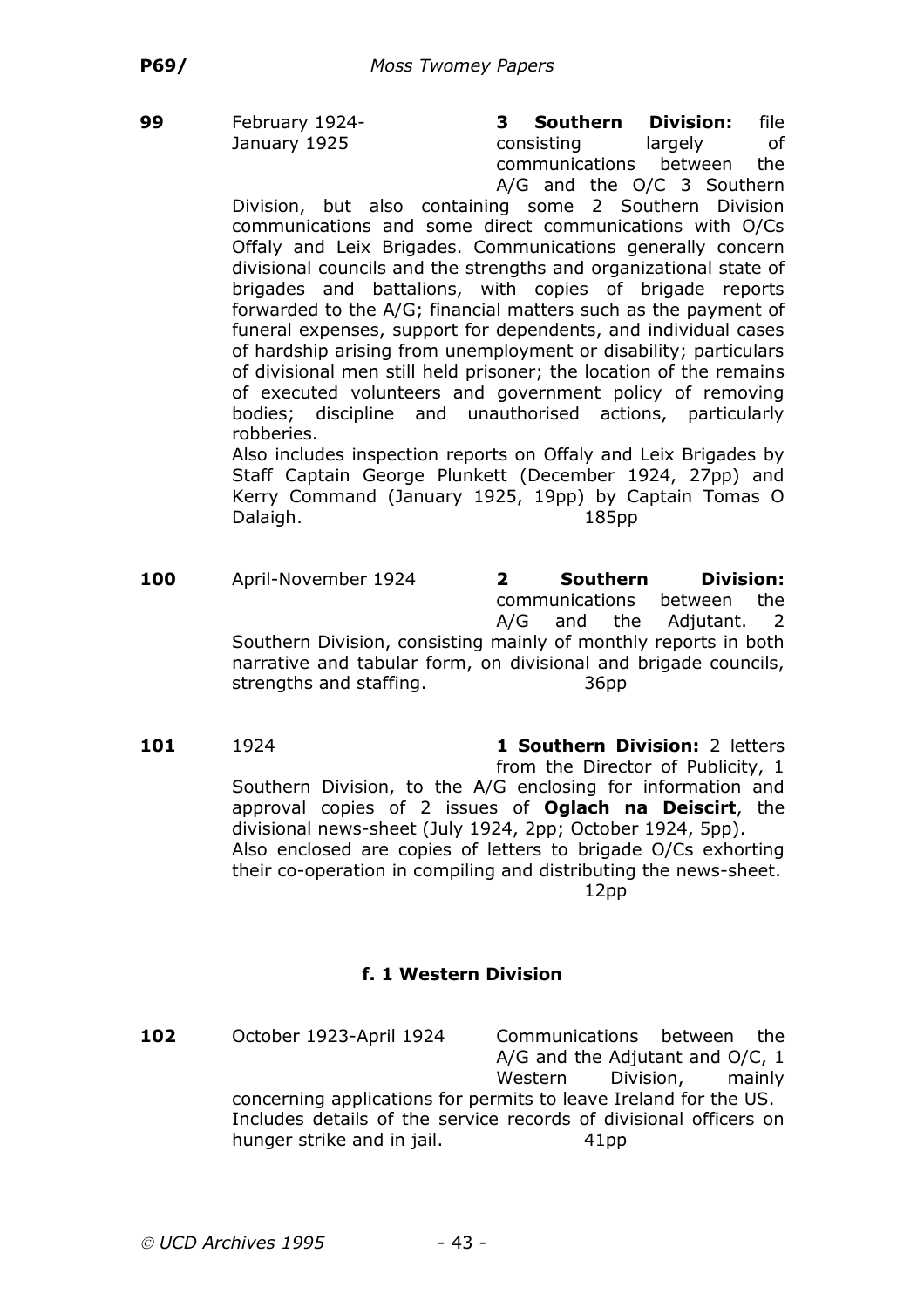#### **103** February-August 1924 **Court martial of Frank Barrett:** material relating to the court martial of Frank Barrett,

formerly O/C, 1 Western Division, on charges of contravening General Order 8 by signing a form of undertaking as a condition of his release from custody in Hare Park Internment Camp. Includes correspondence between Barrett and the O/C 1 Southern Division, responsible for arranging the court martial, and between the O/C Division and the A/G concerning arrangements for the trial; and a copy of the charge sheet and summary of evidence. 25pp

## **g. 2 Western Division**

**104** October 1923-March 1925 File consisting mainly of regular monthly handwritten and typescript reports (*c.*8pp each) from the O/C and Adjutant, 2 Western Division to the A/G,

concerning divisional councils, and organization and operations at brigade level; acknowledgements and comment from the A/G referring to matters such as the lack of intelligence activity and low standards of organization in certain brigades. Included is an inspection report by the Assistant C/S on the Midland Division (21 December 1923, 3pp) while on a joint tour of the Midland and 2 Western; and a report by Moss Twomey to the A/G on 2 Western (30 September 1924, 12pp).

- **105** October 1923-May 1924 Tabular reports on the 2 Western Division giving details of divisional councils and of brigade and battalion strengths on a monthly basis. 9pp
- **106** November 1923-<br>Service record of P Mullins, O/C, February 1924 No.3 Tintown; statement of payments made to the dependants of a volunteer wounded on active service. Submitted to the A/G by the O/C and Adjutant, 2 Western Division. 5pp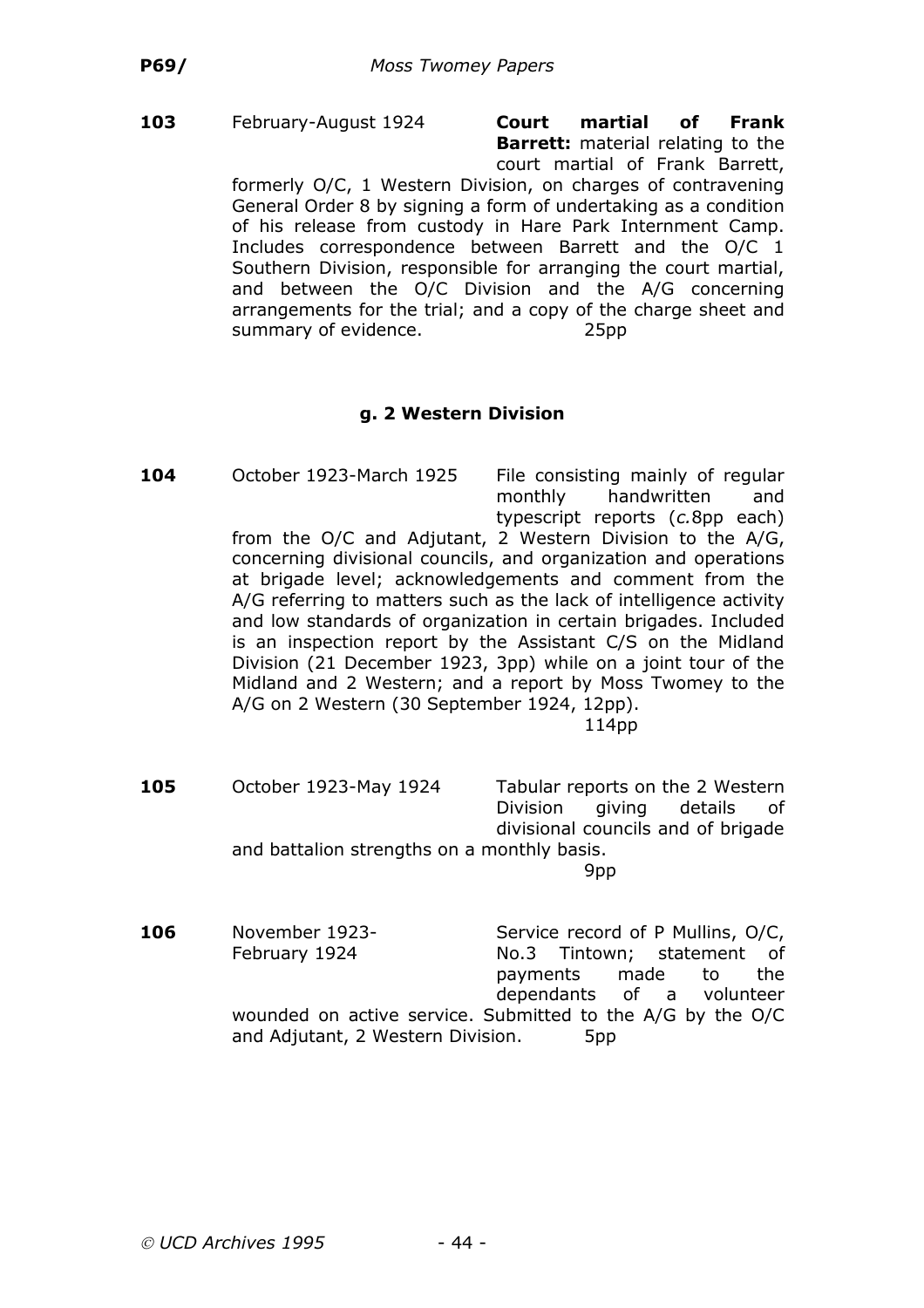## **h. 3 Western Division**

| 107 | October 1923-April 1924<br>divisional<br>Pilkington, O/C Division.                                            | Communications between<br>the<br>A/G and the O/C and Adjutant, 3<br>Western<br>Division,<br>mainly<br>concerning disciplinary matters and press reports of outrages<br>attributed to the IRA. Includes service records of 8 prominent<br>officers including Commandant-General<br>Liam<br>24pp                                                                                                                                                                           |
|-----|---------------------------------------------------------------------------------------------------------------|--------------------------------------------------------------------------------------------------------------------------------------------------------------------------------------------------------------------------------------------------------------------------------------------------------------------------------------------------------------------------------------------------------------------------------------------------------------------------|
| 108 | December 1923-July 1924<br>-[March 1925]<br>brigade<br>and the republican attitude towards Free State courts. | Communications between the<br>A/G and the Adjutant, 3 Western<br>Division, consisting mainly of<br>monthly reports on divisional and<br>councils, staffing and strengths, and general<br>organizational matters. Includes Inspection Officer's report on<br>civil and political matters in the divisional area with reference to<br>Sinn Féin and IRPDF activities; the position with regard to<br>released prisoners and the incidence of emigration; elections<br>56pp |
| 109 | December 1923-May 1924                                                                                        | Tabular reports on the 3 Western<br>Division giving details of councils<br>and of brigade and battalion<br>strengths on a monthly basis.<br>12pp                                                                                                                                                                                                                                                                                                                         |

#### **j. 4 Western Division**

**110** September 1923- Communications between the February 1924 A/G and the O/C and Adjutant, 4 Western Division, concerning disciplinary matters; communications difficulties; and the funeral expenses of divisional officers. Includes a report of a divisional council (September 1923, 6pp) and service records of a number of prominent divisional staff including Thomas Derrig. 31pp **111** September 1923-May 1924 Tabular reports on the 4 Western Division giving details of councils and of brigade and battalion strengths on a monthly basis. The 17pp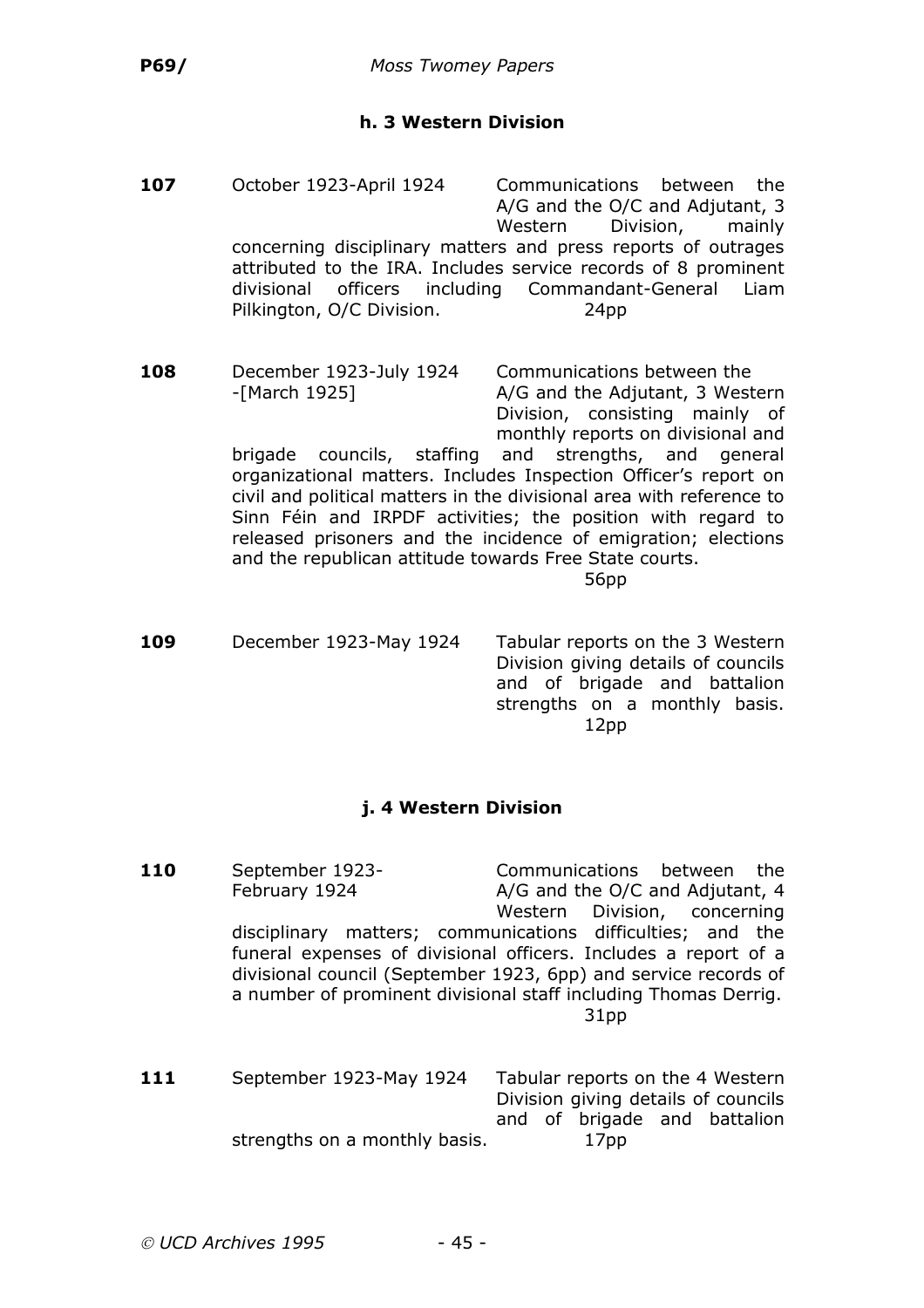**112** September 1923-March 1925 Communications between the A/G and the Adjutant, 4 Western Division, consisting mainly of reports on divisional and brigade councils, and reports from divisional staff on brigade organization. Matters reported include general organization and operations; canvassing and electioneering; arrests and trials of officers and men; released prisoners; brigade boundary reorganization; Sinn Féin organization; and munitions and finances. Included is an Inspection Officer's report on the division (November 1924, 14pp). 164pp

## **k. Limerick Brigades**

**113** April 1923-May 1924 File marked Limerick County but –[February 1925] containing material relating to a number of brigades in the Limerick area, including Limerick

City, and to the 3 Southern Division. Consists mainly of monthly reports from brigade O/Cs to the A/G on all aspects of military and political organization. Also included are brief records of prominent men from the area on hunger strike, in camps and prisons (October 1923); 2 handwritten reports to the C/S of inspections of Limerick Brigade and 3 Southern Division (December 1923, 18pp; May 1924, 10pp) with comments on organization, arms, the Fianna, Sinn Féin, IRPDF, emigration and employment, and including tables of strengths of staff and volunteers; and an Inspection Officer's report on the East Limerick Brigade including a brief history of the brigade and the Limerick area generally. The bulk of the file covers the period to May 1924 after which documents are sparse. 115pp

**114** May 1923-September 1924 Isolated unfiled documents relating to Limerick, Mid-Limerick and West–Limerick Brigades. Includes 2 monthly reports from the Adjutant, Limerick Brigade (November, December 1923, 9pp) and a letter from the A/G to the President enclosing material relating to the court martial of volunteers from the Mid-Limerick Brigade by the Free State Army (August-September 1924, 5 items). 27pp

**115** September 1923 Complete return of arms in the Mid-Limerick Brigade, including rifles, revolvers, automatic pistols and ammunition.  $1<sub>p</sub>$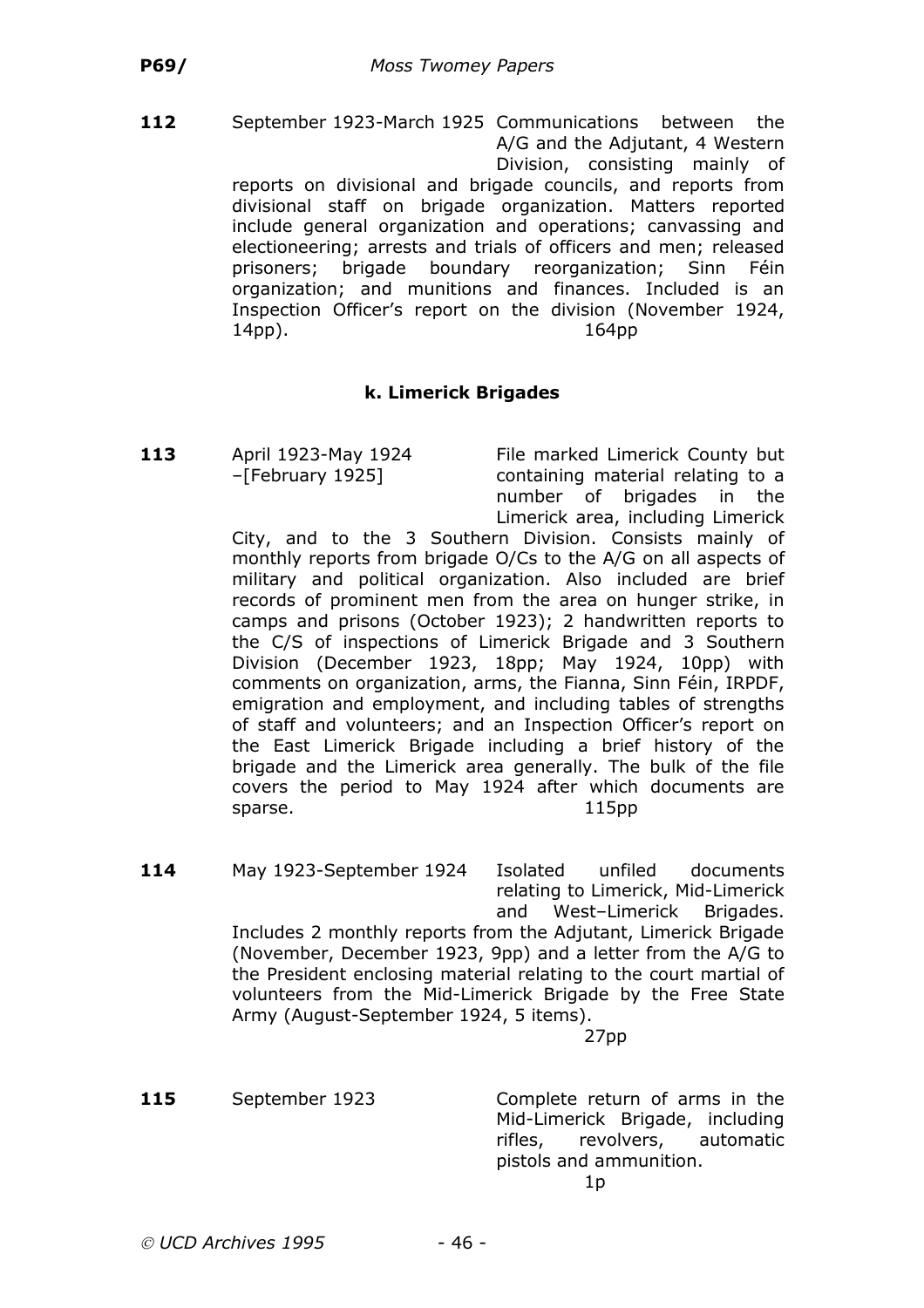# **l. North Clare Battalion**

**116** October- Communications between the

November 1932 A/G and the O/C North Clare Battalion, and other local activists concerning violent disruption in the area and physical attacks on the O/C by exvolunteers, arising from disagreements on the question of ownership of arms and surrender of arms by men resigning from the IRA. Includes communications with the O/C West Clare and reports from him on events in North Clare and attempts to resolve the situation.

19pp

## **m. Northern and Eastern Command**

**117** November 1922- Routine communications from January 1923 the Assistant A/G, Field HQ, Northern and Eastern Command, mainly to the Command Quartermaster, concerning imprests and allowances. Also contains material relating to Command Engineering Department records and dumps and seizures by the Free State authorities. 17pp

# **n. 4 Northern Division**

**118** September 1923- Communications between the November 1924 **A/G** and the Adjutant, 4 Northern Division, consisting mainly of regular monthly

reports on divisional councils; the state of brigade organization with details of brigade councils, staffing and activities; boundary reorganization within the division; the arrests and trials of men; and reports on robberies allegedly involving the IRA. Also included are applications for permits to leave Ireland; a tabular report on divisional organization, staff meetings, munitions, strengths, prisoners and men on the run; and enemy positions and strengths (*c.*January 1924, 16pp); Inspection Officer's report (January 1924, 4pp); A/G's copy of a bi-monthly summary from the D/I of reports from Northern Ireland (November 1924,6pp). 83pp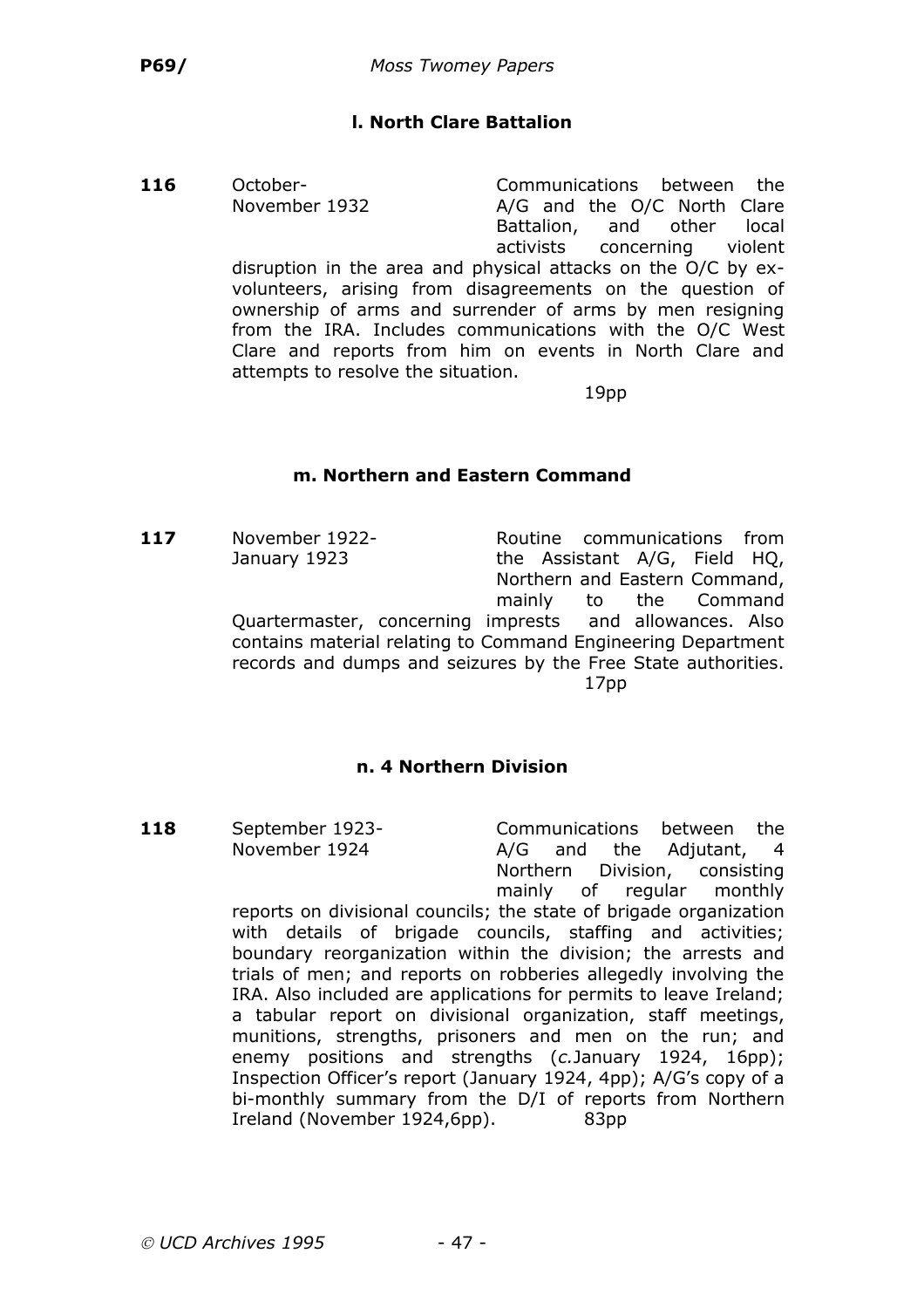**119** December 1923-<br>Report to the A/G from the January 1924 Adjutant, 4 Northern Division, of a divisional council (December 1923, 1p) with acknowledgement, comment and queries from the A/G (5 January 1924, 1p); report on civil organization within the divisional area (20 January 1924, 2pp); handwritten tabular report on Cavan Brigade analysing battalion and company strengths and organization (25 January 1924, 2pp). 6pp

#### **o. Britain**

**120** October-April 1923 Material relating to organization -[November 1924] in Britain including communications between the A/G and O/C Britain concerning

meetings and training, with details of officers, men, and arms held; specific locations include London, Newcastle, Liverpool, Swansea, Birmingham, Portsmouth, and Scotland; copy report from O/C Britain on the court martial of the O/C and Quartermaster, Scottish Brigade, on charges of misappropriation of funds (*c.*October 1923, 6pp); report by the I/0 Britain on the Irish Freedom League and Irish Self-Determination League (September 1924, 2pp); copy report by the A/G on organization in Britain with specific reference to Scotland, Liverpool and London (November 1924, 4pp).

46pp

**121** April-November 1932 Communications, statements and reports concerning events arising from a dispute in Manchester

between the Cathal Brugha Sinn Féin Club and the IRA [No. 2 Area, Britain] over the division of profits from social events organised by the club. Includes communications between the A/G and the Honorary Secretary, Sinn Féin, concerning the dispute and the holding of a joint inquiry into allegations of misappropriation of funds, physical attacks on individuals and threats by members of the army to organise their own Manchester Martyrs commemoration in opposition to the official ceremony. 28pp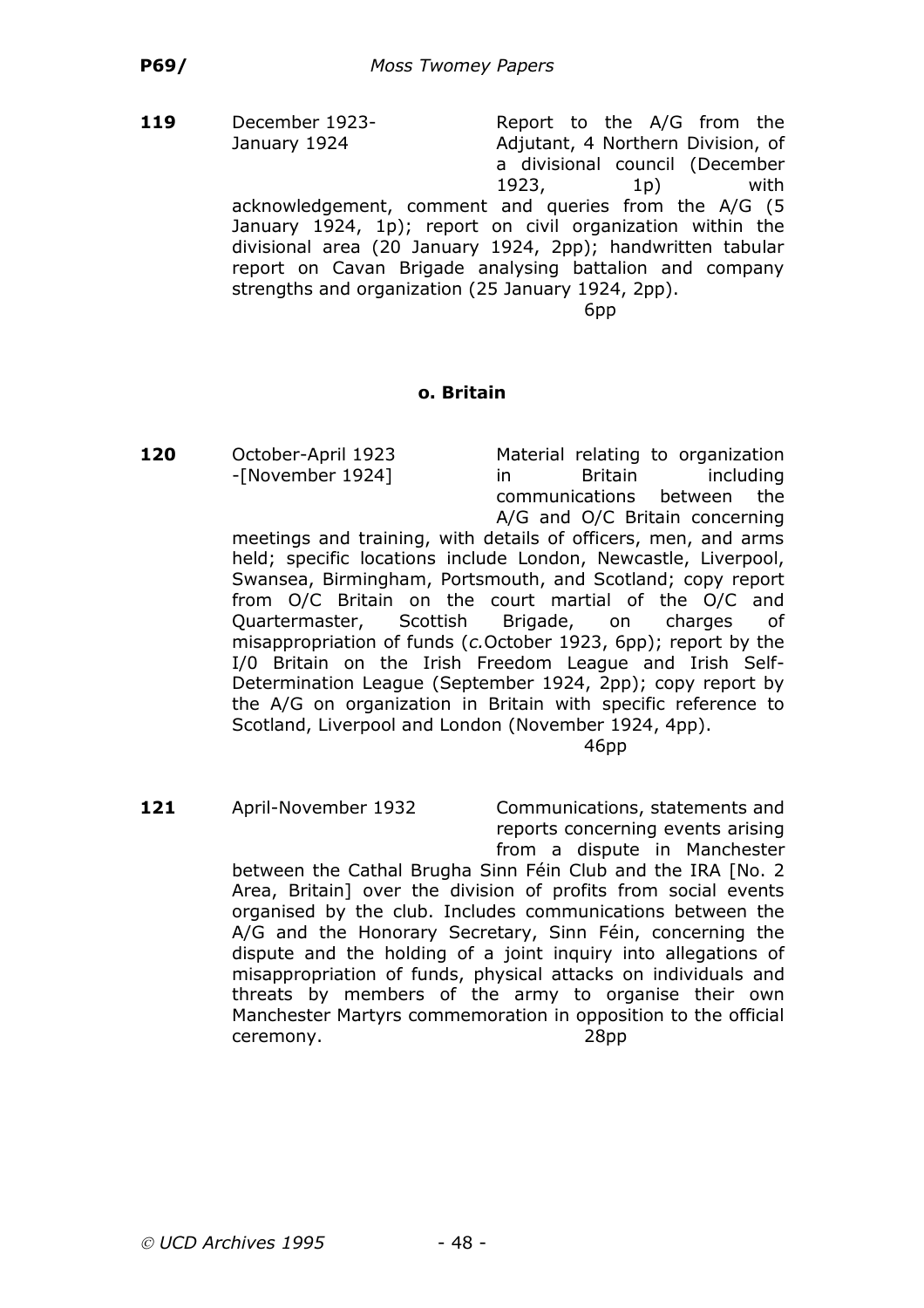# **iii. Consolidated communications, 1924-5**

21 files of communications between the A/G and Divisions, Independent Brigades and other

Headquarters Departments, taken from a disintegrated concertina file but retained in their original file units.

Regular divisional and brigade communications concern organizational and financial matters.

Organizational matters include: the reorganization of divisional and brigade boundaries; divisional and brigade staff appointments and resignations, and reports on divisional and brigade councils; reports from the Inspection Officer on individual divisions and brigades [see also P69/141]; strictures on the urgency of divisional and brigade staff submitting regular detailed reports and maintaining lines of communication; disciplinary matters including courts martial, especially of those volunteers signing a form of undertaking as a condition of their release from prison; the handing over by the Free State authorities of the remains of executed volunteers for reinterment, with reports on the attitude of clergy and on occasional disruption of funerals with intervention by the authorities to prevent military displays; the reinstatement of volunteers in their former employment, victimisation by former employers, and the work of divisional employment committees; requests from volunteers for permission to emigrate and requests from the US to verify the credentials of men who have emigrated and who are claiming republican antecedents; material relating to the implementation of the revised scheme of organization, the organization of the Fianna and recruitment to the Fianna of boys of military age; the position of men still in prison and for whom warrants are in force; Free State Army military and intelligence activity such as the seizure of IRA arms dumps; relations with the GAA and the possibility of gaining control of Central Council Boards.

Financial matters include: the circumstances of individual cases in need of assistance from the IRPDF or White Cross; applications to the Volunteer Students' Aid Committee to provide assistance to allow students whose university courses were interrupted by fighting, to resume and finish their studies; applications to the Reconstruction Committee from people who have been put out of work through imprisonment or active service and who have a business proposition; the payment of the legal expenses of men accused of crime as a result of their volunteer activities; the payment of outstanding funeral bills.

The content of communications with other HQ Departments [P69/136-142] is indicated in a specific description for each file.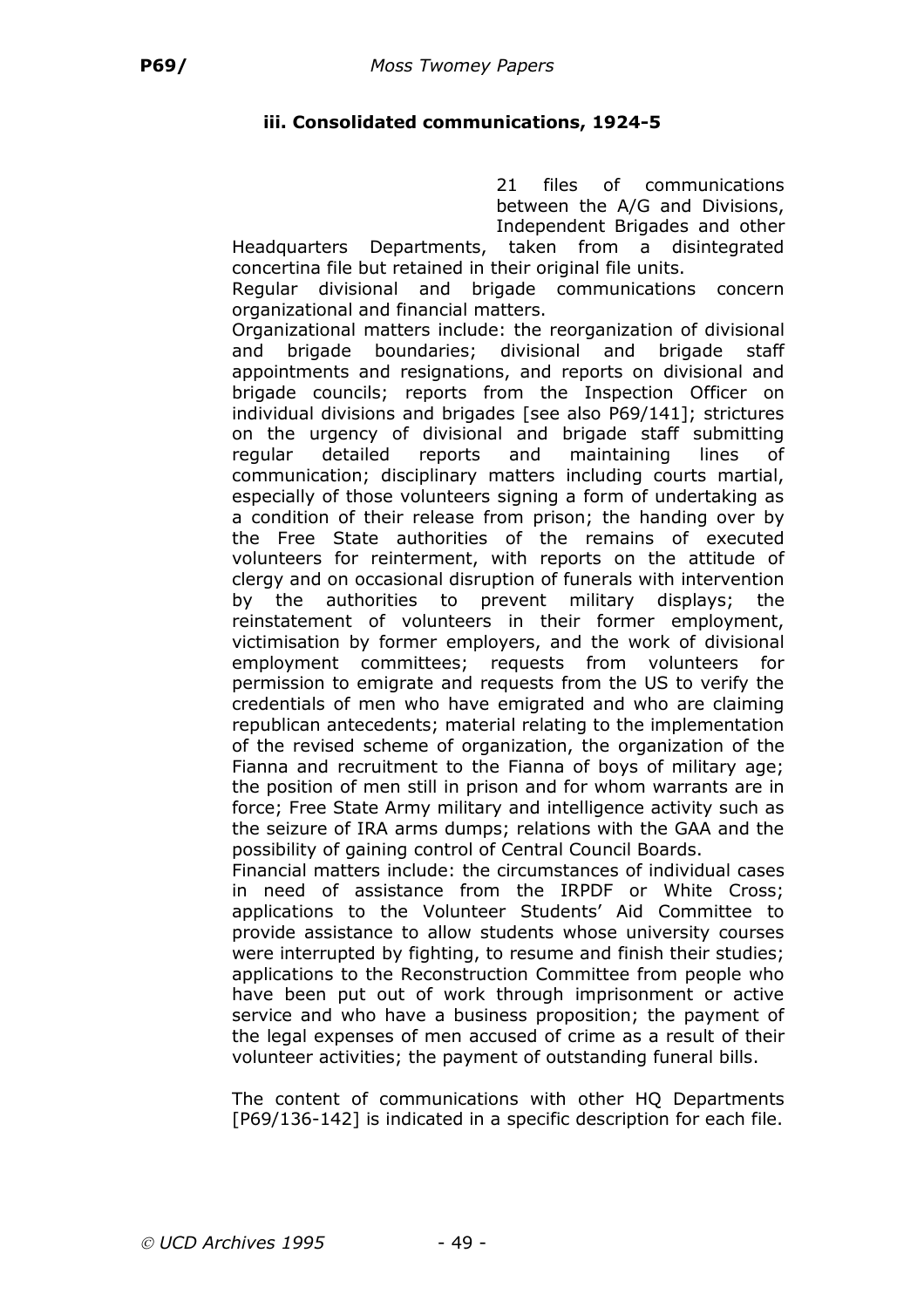| P69/ | <b>Moss Twomey Papers</b>            |                                                 |
|------|--------------------------------------|-------------------------------------------------|
| 122  | February 1924-<br>February 1925      | <b>1 Southern Division</b><br>154 <sub>pp</sub> |
| 123  | April 1924-<br>February 1925         | <b>2 Southern Division</b><br>57pp              |
| 124  | May 1924-<br>February 1925           | <b>3 Southern Division</b><br>86pp              |
| 125  | May 1924-<br>February 1925           | <b>1 Western Division</b><br>24pp               |
| 126  | September 1924-<br>February 1925     | <b>2 Western Division</b><br>46pp               |
| 127  | June 1924-<br>January 1925           | <b>3 Western Division</b><br>36pp               |
| 128  | February 1924-<br>January 1925       | <b>4 Western Division</b><br>22pp               |
| 129  | October 1924-<br><b>March 1925</b>   | <b>Eastern Division</b><br>28pp                 |
| 130  | September 1924-<br><b>March 1925</b> | <b>Midland Division</b><br>53pp                 |
| 131  | September 1924-<br><b>March 1925</b> | <b>Limerick County</b><br>40pp                  |
| 132  | April 1924-<br>February 1925         | <b>Dublin 1 Brigade</b><br>213pp                |
| 133  | February 1924-<br><b>March 1925</b>  | <b>Dublin 2 Brigade</b><br>52pp                 |
| 134  | September 1924-<br><b>March 1925</b> | <b>4 Northern Division</b><br>66pp              |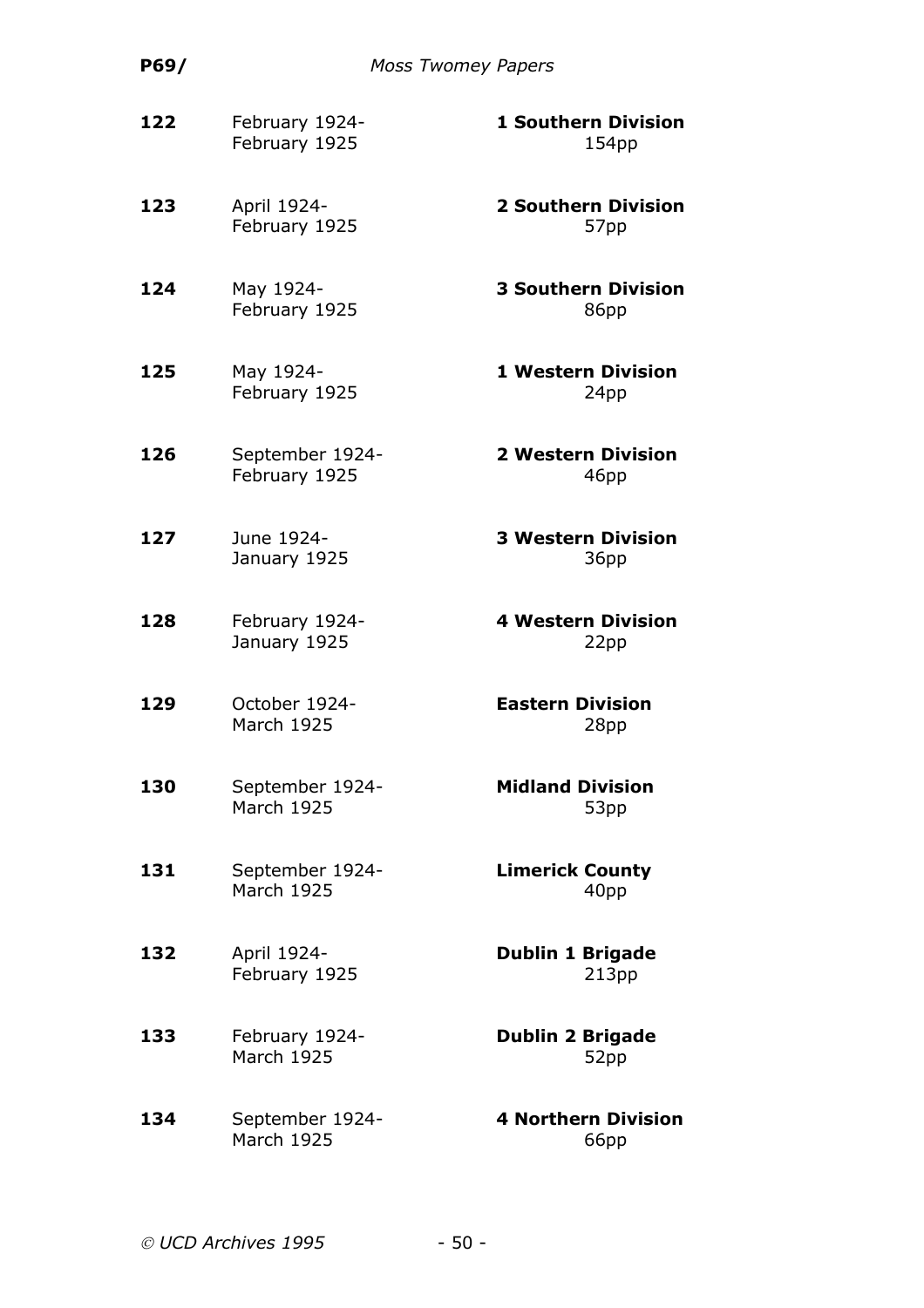- **135** August 1924- **Belfast Brigade** March 1925 90pp
- **136** [January]-October 1924- **Chief of Staff:** communications March 1925 between the A/G and the C/S, including A/G's copies of C/S communications to all GHQ

Departments on organizational matters including the relocation of divisional and brigade boundaries; direct communications between the A/G and the C/S on the general military situation, on discipline in the army, on the controversy surrounding the reinterment of the remains of volunteers, on the refusal of republican prisoners to accept criminal status, and on relations between the army and the Fianna; copy letter of resignation from the A/G (18 July 1924, 1p) recalling the circumstances of his appointment at a time of severe shortages of manpower. Now that prisoners, including former GHQ staff, have been released, he wishes to return to his division.

131pp

**137** September 1924- **Director of Intelligence:** March 1925 includes general communications from the D/I entitled 'Miscellaneous Items' consisting of irregular reports containing snatches of information on political and military matters such as a report (26 September 1924, 2pp) containing 'absolutely reliable information with regard to the Kerry murders', concerning the deaths of republican prisoners forcibly clearing mines at Ballyseedy Cross, 7 March 1923. Also includes copies of reports from I/O

> Britain (October, November 1924, 1p each). 58pp

- **138** [March]-October 1924; **Quartermaster General:** February 1925 communications concerning general arrangements for 'stuff' to be imported; lines of communication from British ports; and financial matters such as the distribution of monthly grants and the payment of army debts. 25pp
- **139** [July]-October 1924- **Director of Finance:** includes February 1925 **A/G's** Department monthly statement of accounts, communications concerning the distribution of monthly grants and more occasional financial matters such as legal expenses for representation at inquests and the expenses of **An tOglach**.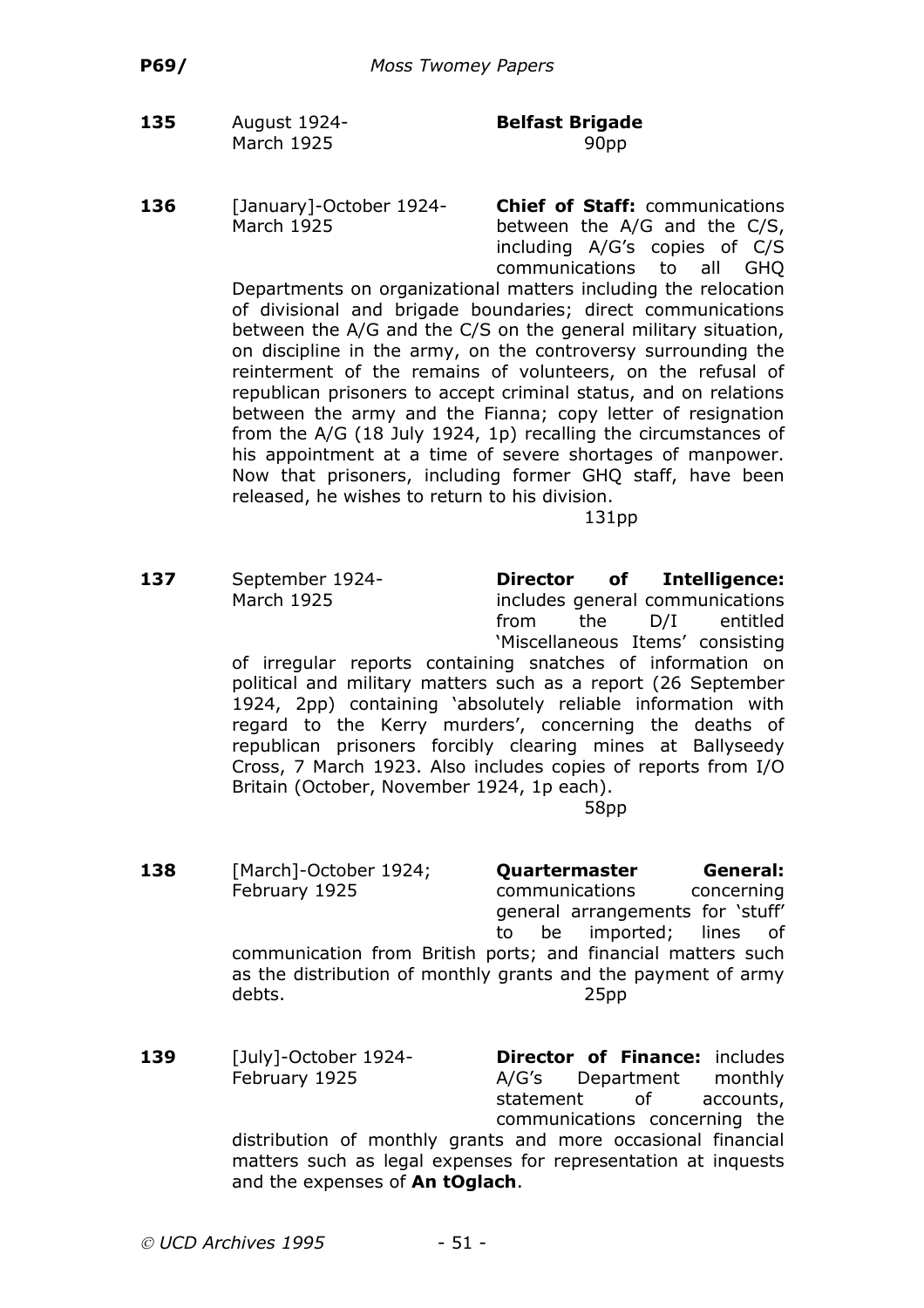**139 contd** Also includes copies of inspection reports by the D/F on Belfast and Tyrone Brigades (November 1924, 5pp) and material concerning proceedings of a court of inquiry into statements allegedly made by [Seán MacBride] the D/F at a Dublin 4 Battalion Council concerning a previous Battalion O/C recently released from imprisonment (November 1924, 7 items). 70pp

**140** September 1924-March 1925 **O/C Britain:** mainly routine communications requesting copies of military manuals, concerning applications to the O/C Britain for permission to transfer, on disputes between the Irish Freedom League and the Irish Self-Determination League, and the general state of organization and activities in Britain. File also includes very occasional communications with the Director of Engineering mainly concerning individual divisional and brigade engineering staff appointments; and a handwritten report from the Adjutant Dublin 1 Brigade of the handing over by the Free State authorities of the remains of executed men including Erskine Childers, Rory O'Connor, Liam Mellowes, Dick Barrett and Joe McKelvey (November 1924, 5pp). 63pp

**141** May 1924-February 1925 **Inspection Officer:** mainly handwritten reports from [Moss Twomey] the Inspection Officer

on courts of inquiry into the circumstances under which men were released from prison and whether they had signed forms of undertaking; on Sinn Féin organization in the localities; particularly Kilkenny, Cork and Tipperary; on general army organization, particularly in the mid- and south-west; on the state of Na Fianna Éireann; and on attitudes within the GAA and the possibility of gaining control of that organization.

75pp

**142** June 1924-January 1925 **Other Officers:** copy of A/G's circular to all released men concerning the circumstances of

their arrest, detention and release, with replies from George and Eoin Plunkett (June 1924, 5 items); routine messages to other officers such as the President, the Director of Purchases and the Director of Medical Services on routine matters such as hospital expenses and articles for **An tOglach.**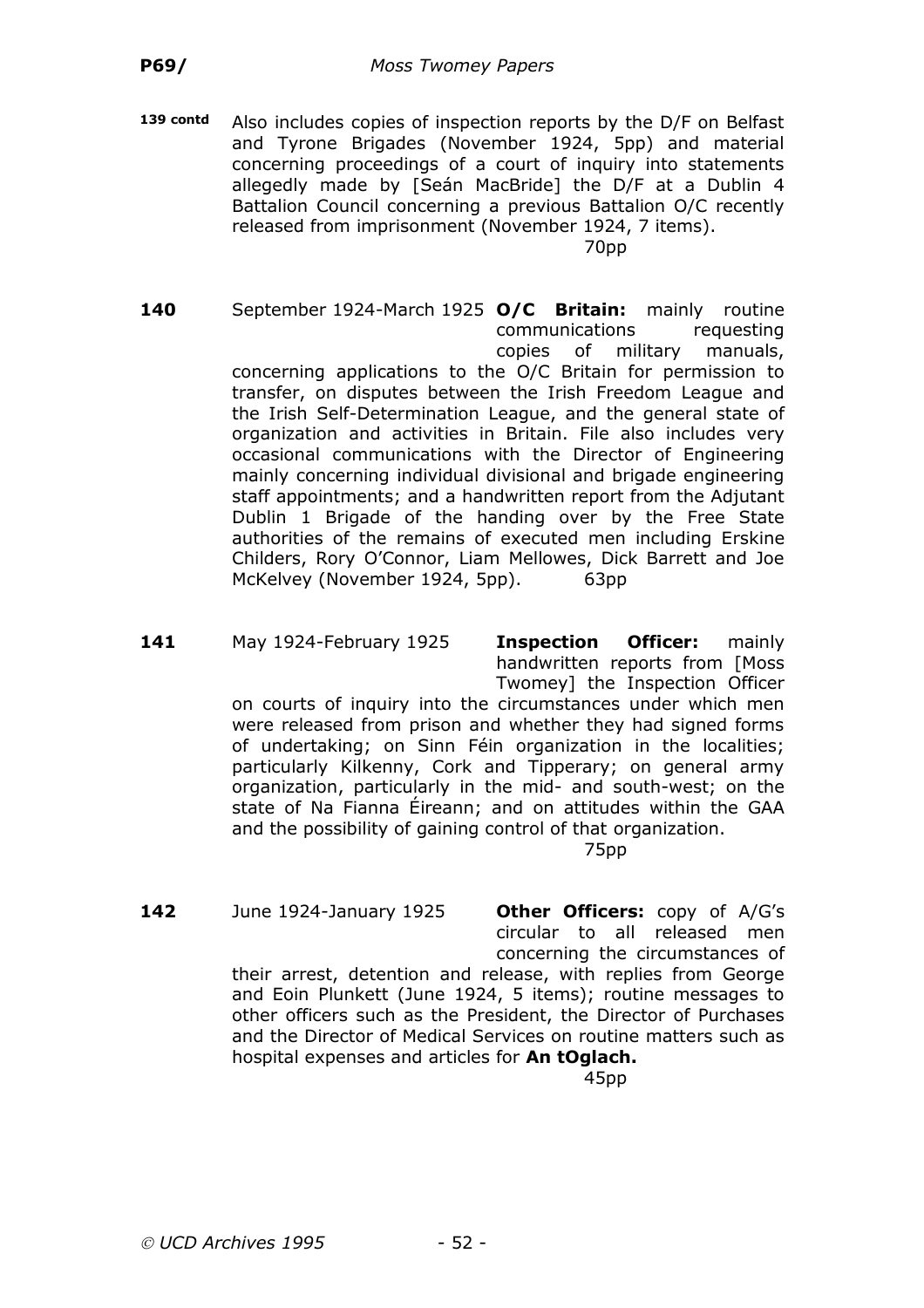# **iv. General and unsorted communications, 1922-32**

**143** August 1922-March 1923 Communications from the A/G to O/Cs Commands, Divisions and Independent Brigades concerning

procedural matters, such as staff meetings and the submission of reports; and the implementation of C/S Operations Orders. Includes routine communications with the Assistant A/G and a table of attacks on the Great Southern and Western Railway by the 3 Tipperary Brigade, together with a published newspaper plan 'showing malicious damage done to the company's system from 28 June 1922 to 5 January 1923'.

22pp

**144** [1922]-July 1923- A/G file marked 'miscellaneous' September 1924 but consisting mainly of lists and reports including: lists of affiliated Sinn Féin Cumainn

(1922, 21pp); lists of Executive members and substitutes at various times (March 1922–July 1923, 10pp) together with copy minutes of Executive meetings (July 1923, 4pp; August 1924, 3pp); lists of prisoners signing forms of undertaking as a condition of their release from custody (*c.*October 1923, 27pp); report on the 'Scartaglen Affair', the killing of two people including a Garda sergeant in Scartaglen, County Kerry, from Kerry 2 Brigade (14 December 1923, 3pp); lists of enemy posts and strengths in various places throughout the country (January 1924, 10pp); reports on Sinn Féin in 3 Eastern, 1 and 3 Western and 4 Northern Divisions (January 1924, 9pp); lists of sentenced prisoners (February 1924, 6pp) and of prisoners in Hare park (March 1924, 11pp), Tintown No. 2 (6pp) and the Curragh Isolation Hospital (5pp) with details of prisoners' illnesses; handwritten copies of final letters from executed volunteers to their family and friends (January 1924, 20pp). Occasional material includes a typescript copy of an account of the death of Liam Lynch. 180pp

**145** [August 1923-] Packet labelled 'A/G Department January 1924- misc[ellaneous] correspondence' January 1925 **consisting** largely of communications with other GHQ staff officers.

Includes communications relating to discipline and the holding of courts martial, particularly of men who had signed undertakings as a condition of their release from prison, or who had been involved in unauthorised operations, particularly robberies; the shooting, arrest or trials of volunteers; the release of prisoners by the government, the employment situation and the reinstatement of released men; reports on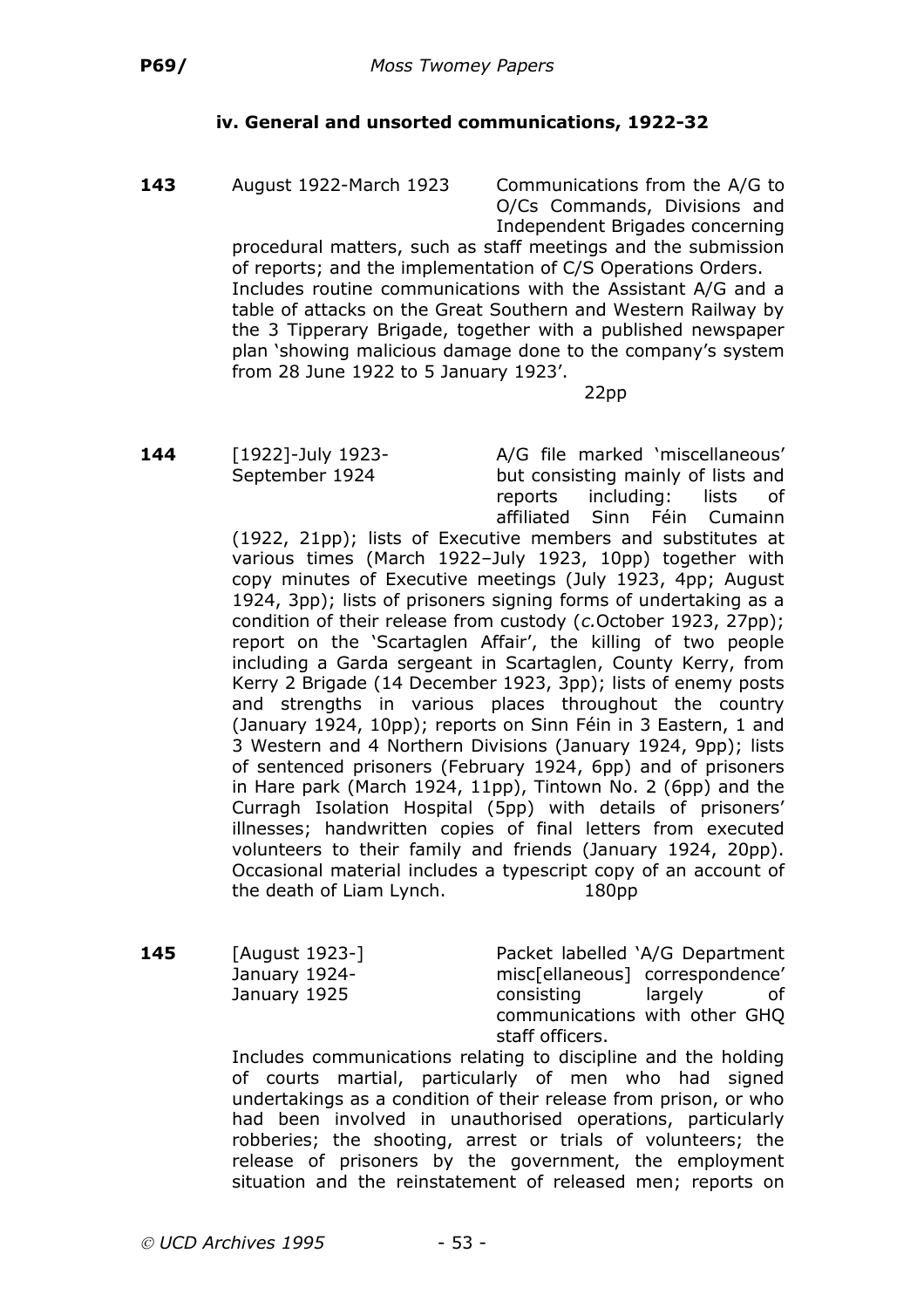**145 contd** men still in prison and queries as to the whereabouts or credentials of volunteers; policy towards applications for pensions under the Army Pensions Act, 1923; relations with the Fianna and Sinn Féin and infiltration of the GAA; the work of the White Cross Orphans' Committee.

> Also included are A/G's copies of memo from other staff officers to GHQ departments or O/Cs Divisions and Brigades; occasional minutes and decisions of GHQ staff meetings; material relating to financial matters including A/G Department monthly financial statements and communications with the Director of Finance on imprests and the payment of funeral and other expenses;; A/G's copy of a letter from Seán MacBride to GHQ staff members on the situation in Northern Ireland (15 April 1924, 2pp). Packet appears to contain at least two separate sections, consolidated at a later date. 366pp

**146** 1923-4 **Revised scheme of organization:** official published version and typescript copy of

the original scheme of organization of the IRA. A/G's copy of a memorandum from M[oss] T[womey] to the Director of Organization on the better use of existing officers and suggestions for a general reorganization of the IRA (February 1923, 4pp); A/G's copy of a memorandum from Twomey to the C/S on reorganization (November 1923,4pp); 2 handwritten copies of a scheme of organization (8pp, 6pp).

51pp

**147** April-June 1926 **Funeral expenses:** circulars and communications between the A/G and O/Cs Brigades and

Battalions, arising from proposals to pay outstanding funeral expenses for the burial of volunteers, from deposits to be refunded by the government to candidates in the 1921 general election. Included is correspondence concerning the proposal, with objections that the returned deposits should be used to pay debts incurred at subsequent elections; returns of debts outstanding in various areas; and bills and invoices.

[Researchers should note unreliability in the dating of some documents, particularly those originating in the A/G Department which are dated 1923; and those received by the A/G and dated 1926 by the sender, which are stamped 1923 as the year of receipt.] 68pp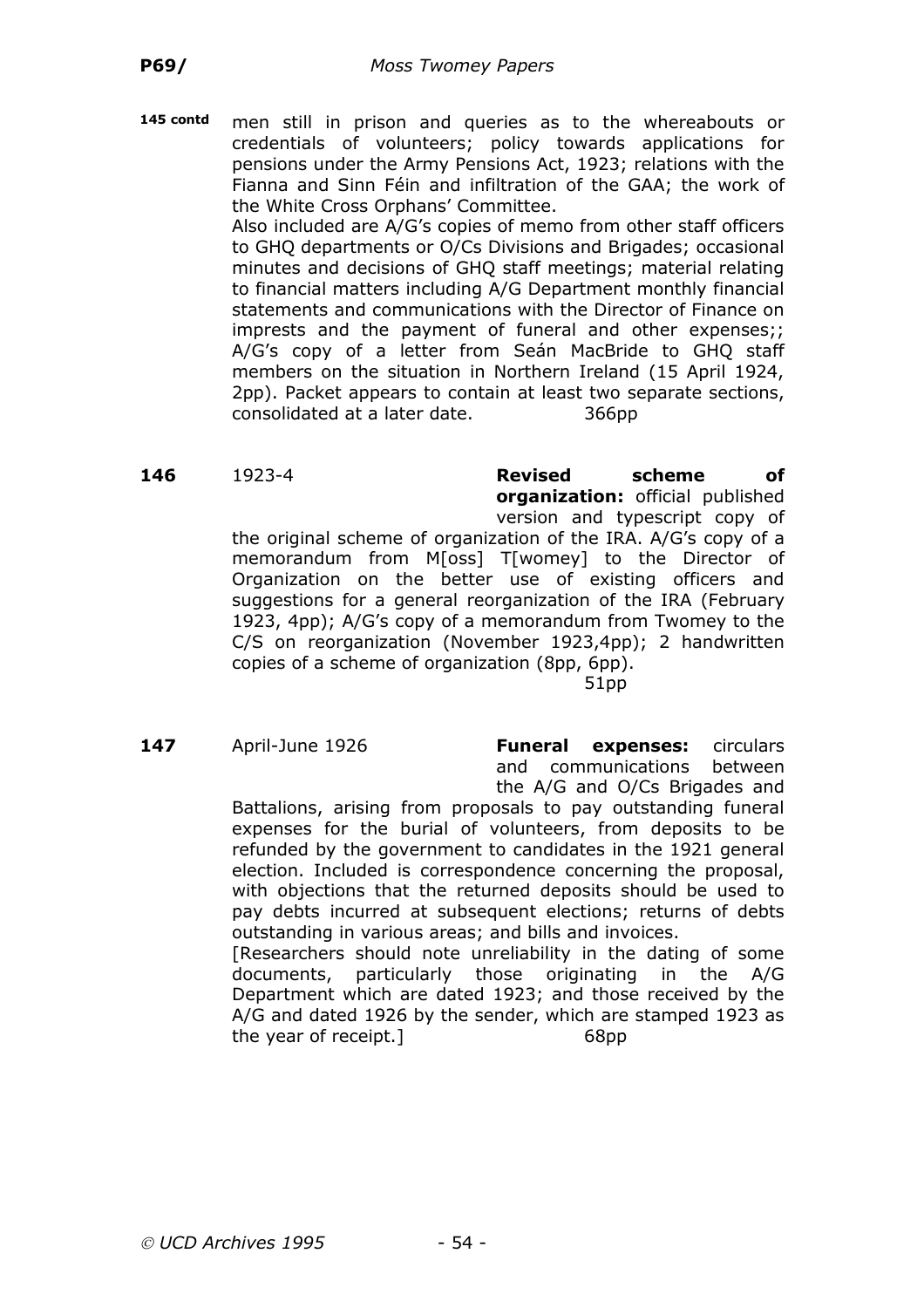**148** April-July 1926 **Unattached officers;** communications between the A/G and local O/Cs and Adjutants concerning the individual positions of unattached former senior officers and their present attitudes towards the IRA; and communications between the A/G and such former senior officers, mainly in the Dublin area. Replies from the former officers generally indicate a wish to be placed on the reserve list but occasionally sever all connection with the IRA. [Researchers should note that some documents from the A/G Department are dated 1923; and that documents received by the A/G and dated 1926 by the sender are stamped 1923 as the year of receipt by the  $A/G$ .  $\vert$  51pp

**149** April 1927-January 1928 File of A/G's communications with local O/Cs and adjutants mainly concerning the

implementation of General Order 28 prohibiting volunteers from standing as parliamentary candidates. Includes lists of candidates ratified by the Fianna Fáil National Executive; communications between the A/G and local officers concerning such candidates selected in their areas; and copy communications sent to those prospective candidates pointing out the terms of General Order 28 and demanding the withdrawal of their candidature; letters from candidates resigning from the IRA; lists of men disobeying General Order 28 who are to be court martialled and copy notification to such men of their dismissal from the IRA (April-October 1927).

General communications with local officers including brief inspection and organization reports from some units; enquiries about the credentials of volunteers who had emigrated;

14 completed application forms for enrolment on the Foreign Reserve List from men who were formerly members of the North Mayo Brigade and who had emigrated to the US (August 1927); communication concerning the trusteeship of the Republican Plot in Cork (January 1928, 1 item); communications with Cumann na mBan concerning a resolution of their Convention to withdraw from representation on the Political Prisoners' Committee given the presence on that body of Fianna Fáil members of the Free State Parliament (September-December 1927, 6 items). 149pp

**150** September 1927- **Communications with HS:** file January 1928 of communications between the A/G and HS. Communications are either coded or are curt and

factual. The uncoded communications and uncoded sections of coded communications concern routine matters such as delivery of books and packets and the transmission of money.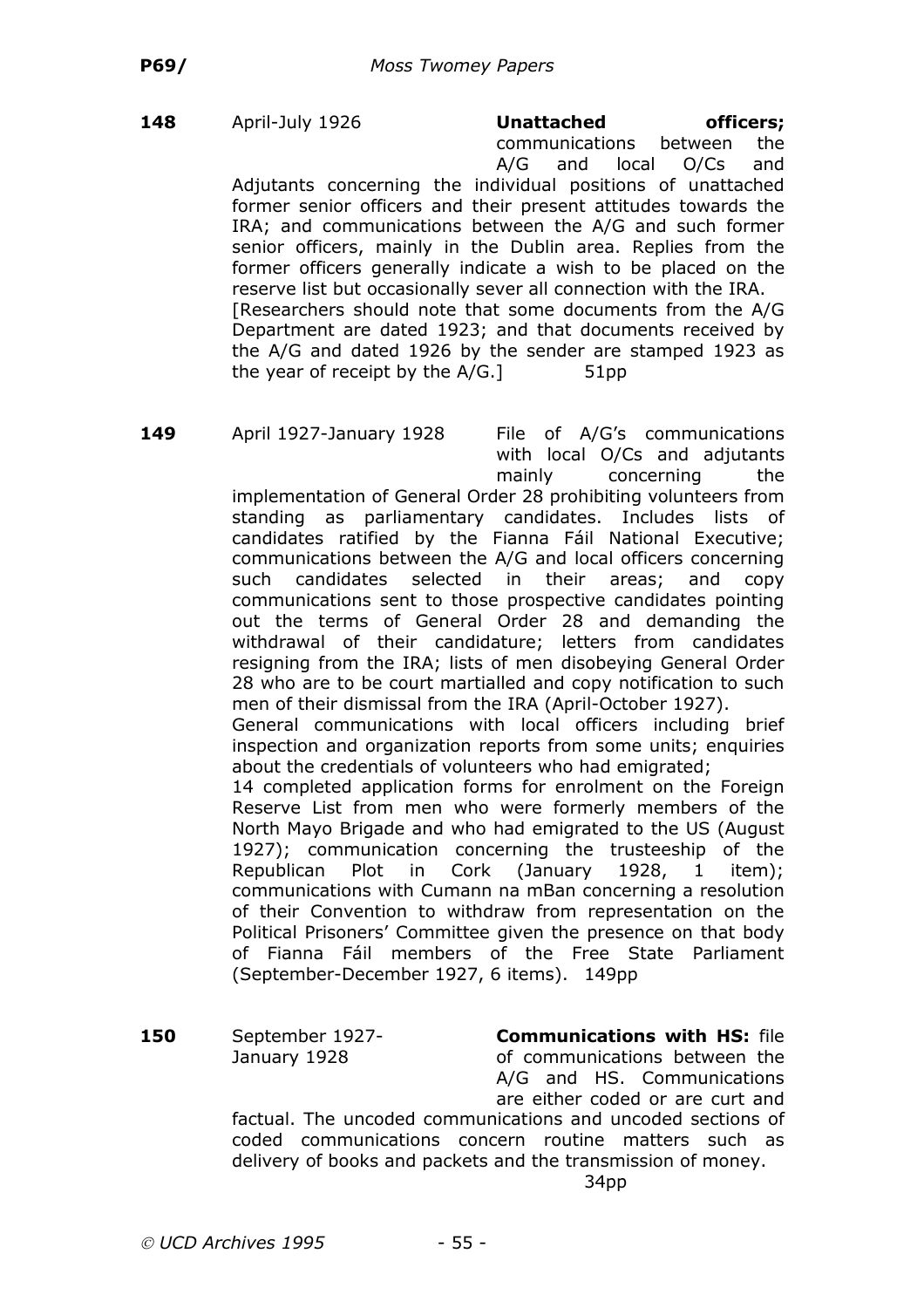### **151** July 1929-May 1931 **Correspondence and reports:**

file of this title consisting of routine communications between

the A/G and O/Cs and Adjutants, Battalions and Independent Companies.

Recurrent matters include: requests from the A/G for completed Roll of Honour returns for addition to the general Roll; reports on organization and recruiting and on Company Councils; Inspection Officer's reports on units; reports from units on drilling, parades and the progress of training; communications concerning arrangements for line of communication and the distribution of *An Phoblacht***;** requests from the A/G for the addresses in the US of former volunteers; written confirmation of the appointment of officers; material concerning the circulation and implementation of general orders; very routine financial matters such as monthly allowances. 408pp

**152** November 1929-June 1930 File of routine communications between the A/G and O/Cs battalions and independent units,

including Britain. Recurrent matters include: returns for the Roll of Honour and arrangements for Easter commemoration ceremonies including the supply of speakers and the organization of the Easter Lily collection. Less regular matters include requests for reports, with very occasional short reports in response; distribution of *An tOglach*; difficulties with lines of communication; transfers of volunteers. The same basic communication is often sent to a number of units. Also included are some communications with the Central Relief Committee, mainly concerning small grants. 255pp

**153** June 1930-March 1931 **Reports and communications:**

file of this title containing communications between the A/G and local O/Cs and adjutants, usually at battalion and company level.

Consists mainly of reports, irregular but usually extensive, from units throughout the country, on parades and councils, recruitment, morale and the general state of organization.

Also included are detailed inspection reports, usually from J J [Staff Captain Jones], in both narrative and tabular form, on the strength of units and general state of organization; such as a report on his tour of northern units (July 1930, 6pp), and observations by him on officer training classes organised at various locations. 256pp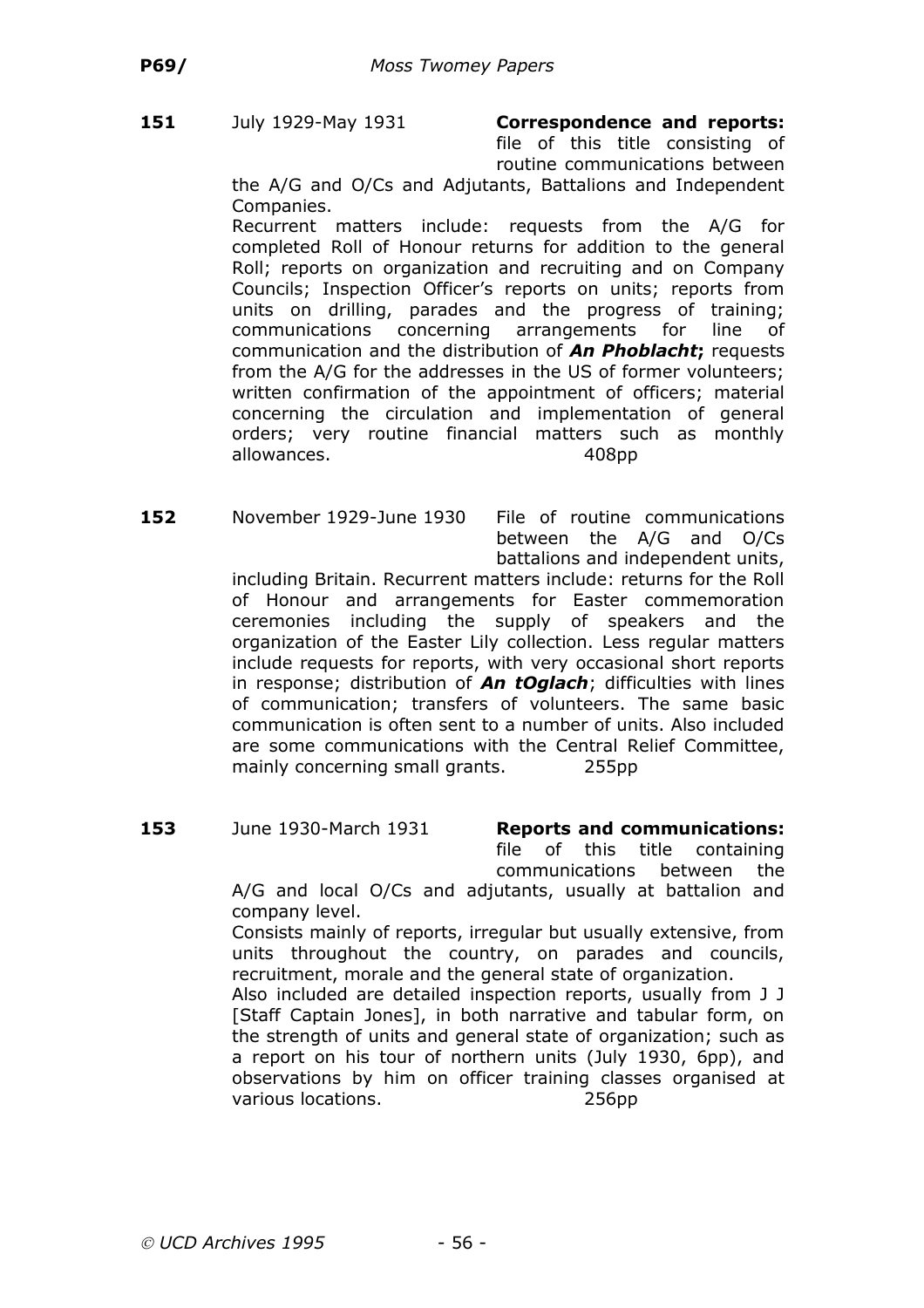**154** 1931 **Captured documents**: typescript inventory of GHQ documents captured in Kilkee

dump, 10 June 1931. Lists both files of communications with units and subject files, particularly from the Intelligence Department. Annotated 'None of the above correspondence is later than May

1928, and beyond American correspondence is of very little importance'. 1p

**155** [September-October 1931] **All units:** file of communications

January-December 1932 between the A/G and battalions and brigades throughout the country but most regularly in

Dublin, the South and West. Included are reports on battalion and brigade councils; reports on the general state of organization of units with details on reorganization of areas and the formation of new companies; monthly reports in tabular form of the strengths and activities of Dublin  $1 - 4$  Brigades (February-March 1932); reports on the holding of parades and training sessions, and the resignation or dismissal of officers; material relating to financial matters including responsibility for Army debts and payments to dependents; and organization of and participation in memorial services, particularly where representatives of Fianna Fáil are also participating.

Also includes some Army Council material including an unsigned copy letter on behalf of the Army Council, requesting the release of a Clare volunteer awaiting trial in Limerick Jail on charges of possessing arms, and outlining the facts of the case (25 November 1932, 1p); copy letter from Moss Twomey, Chairman, to members of the Army Council (18 November 1932, 1p) enclosing a memo (3pp) for discussion at a forthcoming meeting, mainly concerning the policy to be adopted in changing circumstances towards the government, on the land annuities question, and concerning meetings of the 'White Army'. 300pp

**156** May-November 1932 **Reports and strengths of units:** packet of this title

containing narrative and tabular reports on organization, training and battalion strengths, with details of battalion and company councils, parades and recruiting. Reports also include comment on peripheral matters such as the distribution of *An Phoblacht*. Reports are usually irregular and come from all areas of the country but most frequently the Kerry battalions, particularly Dingle, and the Ulster areas. Included are acknowledgements and comment on the content of reports by the A/G, on matters such as the necessity of avoiding clashes with the enemy 'at the present time'. 178pp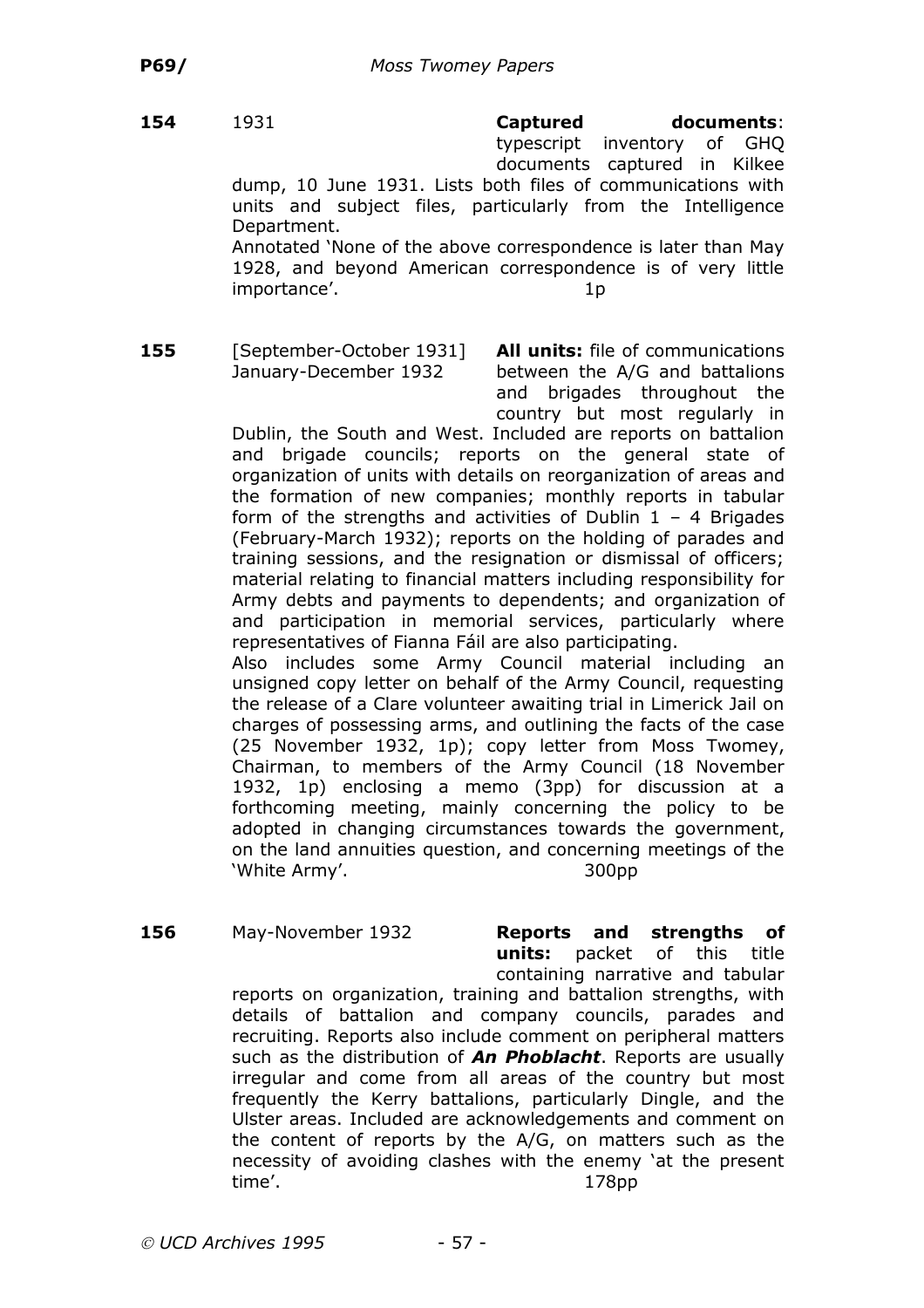- **157** May-November 1932 Dissociated A/G's documents consisting largely of communications with a small number of units, mainly Offaly Brigade, on routine matters such as land disputes. The same state of the state state state state state state state state state state state state
- **158** June-December 1932 **All units:** file of communications

between the A/G and O/Cs of all units including Britain. Regular

subjects of communications include local organization, morale and recruiting; the maintenance of reliable lines of communication; raids on volunteers' homes and arrests and trials; reports on raids by the IRA and on unauthorised operations by volunteers, with details of enquiries and disciplinary action; reports on the facts of local disputes, usually relating to land, threatened eviction or victimisation in employment of republican sympathisers, where assistance from GHQ is requested; and reports on condemnatory statements from the pulpit. There is a recurrence in communications of reference to the activities of Fianna Fáil supporters and local republican feeling towards Fianna Fáil. More routine matters include finances, the submission to the authorities of compensation claims; the appointment of officers and authorisation for the transfer of volunteers.

289pp

#### **C. Executions, casualties and the Roll of Honour, 1920-30**

**159** 1920-4 *c.*100 completed **Casualty Form No.1 (Deaths)** returned to the A/G, giving details of deceased men, including personal information, circumstances of death, date of death and service record. Returns were made in September and October 1924 but concern volunteers killed since 1920 both during the War of Independence and Civil War. Returns are mainly from the Eastern and 2 Western Divisions (*c.*50 each) but include some from 2 Southern (4) and Midland (3). The return from 3 Southern consists of a list of 21 volunteers (3pp) with relevant details of service record and death, rather than individual forms. 109pp

**160** 1 February 1923 Printer's plate containing the text of a letter from the Sub-District Q[uarter] M[aster], Quartermaster, Dublin Command, Collins Barracks.

'I enclose herewith Accounts for whiskey which was purchased on the order of General Hogan, and [supplied] to the firing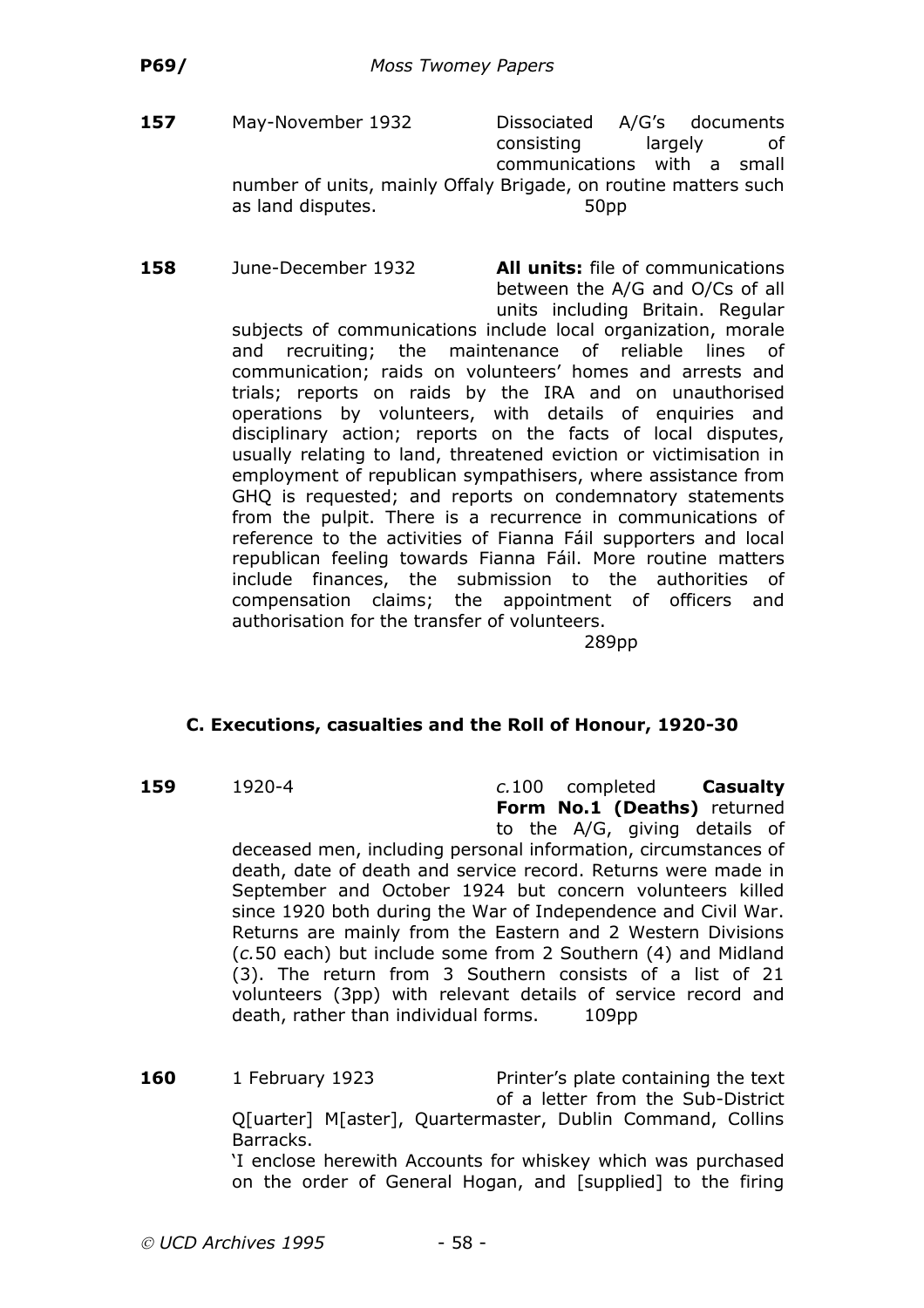160 contd squad who carried out the executions here. I have certified these accounts, and would be glad if you would arrange to have them paid'. In brown paper labelled 'Plate of document captured from Staters showing drink bought for executioners'. Together with a printed copy of the letter. 2 items

**161** October 1923- **Casualties, murders and** November 1924 **executions:** packet of this title consisting of communications between the A/G and local adjutants concerning submission of details of dead volunteers for commemorative purposes. Lists relate to the North Mayo, Kerry 1 and Dublin 1 Brigade areas. Also included is a handwritten list of men executed and killed in action throughout the country, November 1922–May 1923 (3pp). 20pp

**162** [1923]-1926-7 **Roll of Honour:** returns to the A/G for inclusion in the Roll of Honour of men killed on active

service, mainly during the Civil War period. Included are personal details including rank and unit, the circumstances of death and service record. Some returns are made on the official Roll of Honour Form C1 but more usually are informal returns. Returns are from Athlone Brigade (1p); Mid-Limerick Brigade (1p); West Mayo Brigade (21pp); 4 Northern Division (10pp); South Louth Brigade (4pp); Scotland (2pp); and No.3 Area Britain (1p). Included is a typescript list of executions by the Free State Government, November 1922–March 1923 (3pp).

42pp

**163** [1923] **Executed volunteers:** handwritten and typescript lists, arranged by unit, usually giving name, address, unit and place of execution. 14pp

**164** 1929-30 **Roll of Honour:** lists of officers and men killed during the entire period from the Easter Rising to the end of the Civil War, 1916-23. Details include name, rank, service record, circumstances of death, and sometimes name and address of nearest relative. Lists are for Dublin Brigade including 1, 2, 3, 4, 5 and Fingal Battalions, and Kerry Brigade. Rolls were compiled at the date indicated from casualty returns. 15pp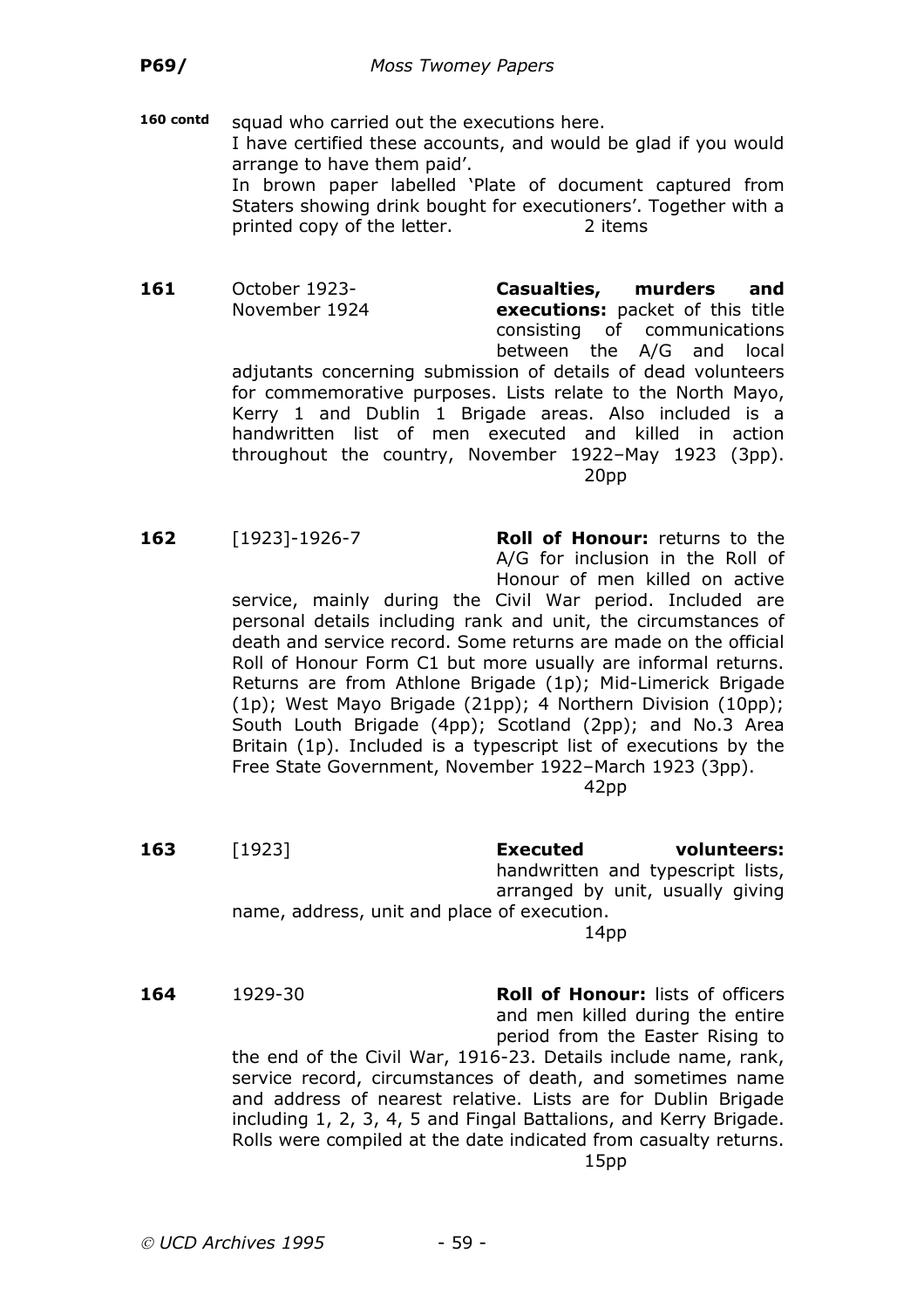**165** 1929-30 Communications between the A/G and O/Cs brigades concerning submission of accurate comprehensive lists of volunteers and civilians killed during the War of Independence or Civil War or dying at a later date as a result of wounds or illness sustained at the time. Included are handwritten lists submitted by local O/Cs and copies typed in the A/G's Department. Returns contain a very variable degree of detail and completeness but at the least will contain some personal details of each casualty and the circumstances of death. Areas given are contemporary brigade areas submitting lists, but such lists may cover extensive areas corresponding to former divisional organization; Antrim; Armagh/No.2 Area Ulster; Nos. 1 & 2 Areas Britain; Carlow; Carrick-on-Shannon; Connemara; Dundalk/4 Northern Division; Kilkenny North; Longford; South Louth; Midland; Offaly; Mid-Tipperary; North Wexford. 113pp

**166** 1929-30 **Roll of Honour:** lists of IRA fatalities, mainly from the Civil War but including some details of

men killed during the War of Independence. Includes lists submitted by individual units as well as general honour rolls compiled from these by the A/G. Detail given is variable but usually includes at least the circumstances and date of death. Includes some communications between the A/G and O/Cs Battalions and Brigades concerning the submission of lists and the detail required. The most extensive returns are from North Mayo Brigade, Kerry 1 Brigade, South Louth Brigade, Kilkenny Brigade, Claremorris Brigade, North Cork Battalion and South Galway Battalion.

#### 119pp

#### **D. Foreign Reserve List, 1925-7**

**167** August 1925- **Material relating to the Foreign** September 1926 Reserve List and procedures for the enrolment of volunteers who have emigrated. Includes

completed copies of Form FR1, Application for Transfer to Foreign Reserve List, giving each man's name, unit and appointment, and endorsed by a local officer; completed copies of Form FR2, Application for Enrolment on Foreign Reserve List, mostly completed by local officers, giving former units and present addresses overseas of volunteers; intended to facilitate the recruitment of volunteers to the list; correspondence between the A/G and O/Cs and Adjutants, Brigades and Battalions, concerning personal details and addresses of men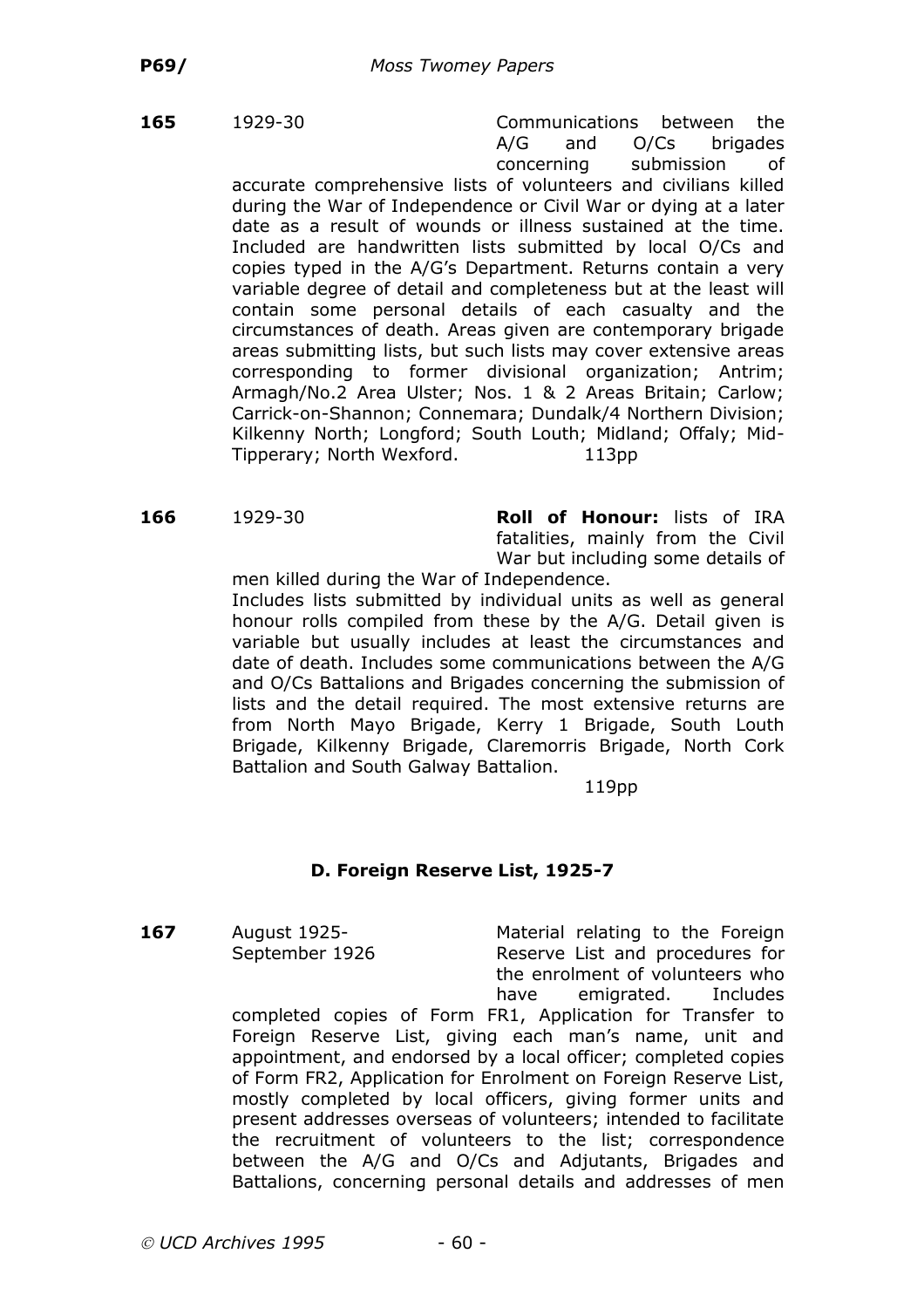**167 contd** who have emigrated; enquiries from the A/G to local officers on foot of enquiries from the US concerning former volunteers, seeking to verify their records; copies of lists of volunteers sent to the O/C Britain and the Military Attache to the USA. Volunteers are mainly from Waterford Battalion, North Mayo Brigade, 1 Battalion Kerry 1 Brigade, 6 Battalion Kerry 2 Brigade, and Arklow Company. [Researchers should note that the dating of documents is not wholly reliable; typescript copy documents dated 1923 should be dated 1926.] 149pp

**168** 1925–6 2 copies of Form FR1 and FR2 relating to transfer to the Foreign Reserve List of former volunteers who emigrated to Australia or New Zealand, together with a list of 7 names sent to New Zealand for the Foreign Reserve List. 5pp

**169** March-April 1926 Original file of *c.*220 copies of Form FR3, Approval of Transfer to Foreign Reserve List in the USA. Form lists name, rank and appointment, unit date of departure, and address in the US. A small number of completed copies of Form FR1. Application for Transfer, are included. Note attached indicates that these are duplicates of forms sent to M/A [Military Attache to the USA] on 1 April 1926. 225pp

- **170** April-August 1926 Unfiled lists and forms relating to applications for transfer or enrolment on the Foreign Reserve List. Included are lists of men who have signed forms or on whose behalf their former C/Os have signed forms; and completed or partially completed copies of Forms FR1, FR2 and FR3. Information given usually includes name, home address, present address abroad, date of leaving Ireland, and former unit. All of the material concerns men who went to North America. 138pp
- 171 May 1926-February 1927 Unfiled or dissociated communications between the A/G and local officers all concerning queries about the records of men who emigrated, either to the UK or US, and applications for enrolment on the Foreign Reserve List. Communications are with Dublin 1 Brigade, Leix Battalion and Boyne Battalion. [Researchers should note unreliability in the dating of many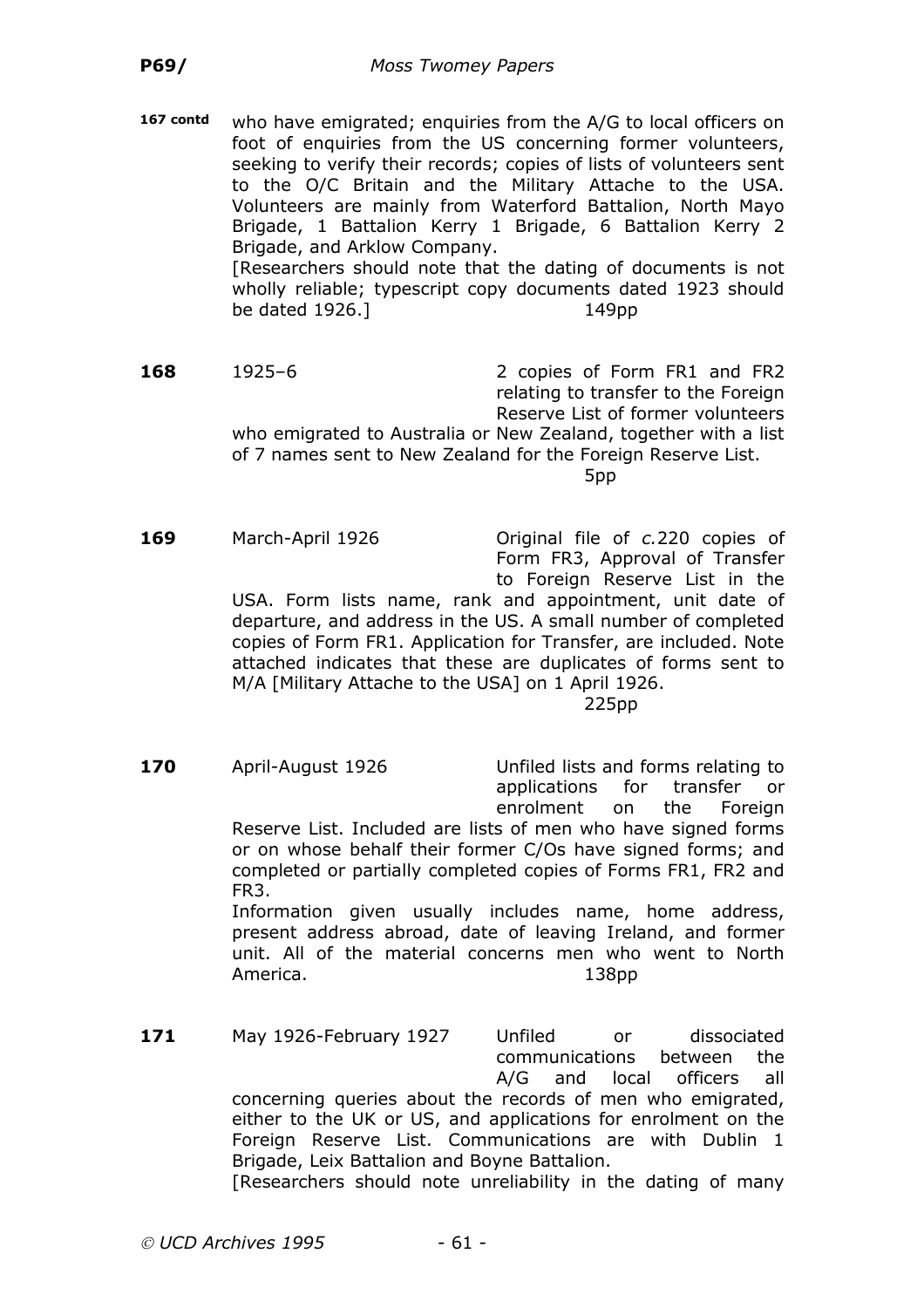- **171 contd** documents arising from the apparently deliberate practice of misdating documents in 1926 and 1927 as 1923 and 1924 respectively]. 26pp
- **172** 1926–7 Softcover notebook recording details of volunteers granted transfers to England, Scotland and Wales. Only 10 openings of the notebook have been used. Details recorded include name, unit, previously attached to, and occasionally an address in Britain, mainly in the context of queries received from Britain as to the bona fides of emigrants claiming to have been volunteers. 16x10cms

# **E. Communications with related organizations**

## **i. IRPDF, 1923-4**

**173** January-March 1923 Copies of 3 letters from Conn Ua Maoldomhnaigh, A/G and Deputy C/S, to [Caitlin de Barra],

Secretary, IRPDF, mainly concerning disbursement of funds (29 January–5 March 1923, 1p each). Letter from Caitlin de Barra to the A/G (19 February 1923, 1p) enclosing copies of 2 reports from the Secretary, IRPDF, to the Executive (9 February 1923, 2pp; 16 February 1923, 3pp) summarising the work of Command and Divisional Committees. Copy of the Secretary's report to the Executive (22 February 1923, 4pp) including draft Executive report to the Central Committee (3pp) for approval. Both reports summarise the formation and work of Command, Divisional and Brigade committees and secretaries and report from these. The same state of the set of the set of the set of the set of the set of the set of the set of the set of the set of the set of the set of the set of the set of the set of the set of the set of the set of the s

**174** October 1923-April 1924 Communications between the A/G and Caitlin de Barra, Secretary, IRPDF, including minutes of meetings of the IRPDF Executive Committee together with Secretary's reports and financial statements. Communications generally concern the payment of allowances to divisions and brigades; the payment of funeral expenses and allowances to dependents; and supervision of battalion committees and fundraising activities. Includes communications with the Prisoners' Dependents' Relief Committee and material relating to the integration of the PDRC with the IRPDF. Also includes copies of communications between the Secretary, IRPDF, and divisional committees. 133pp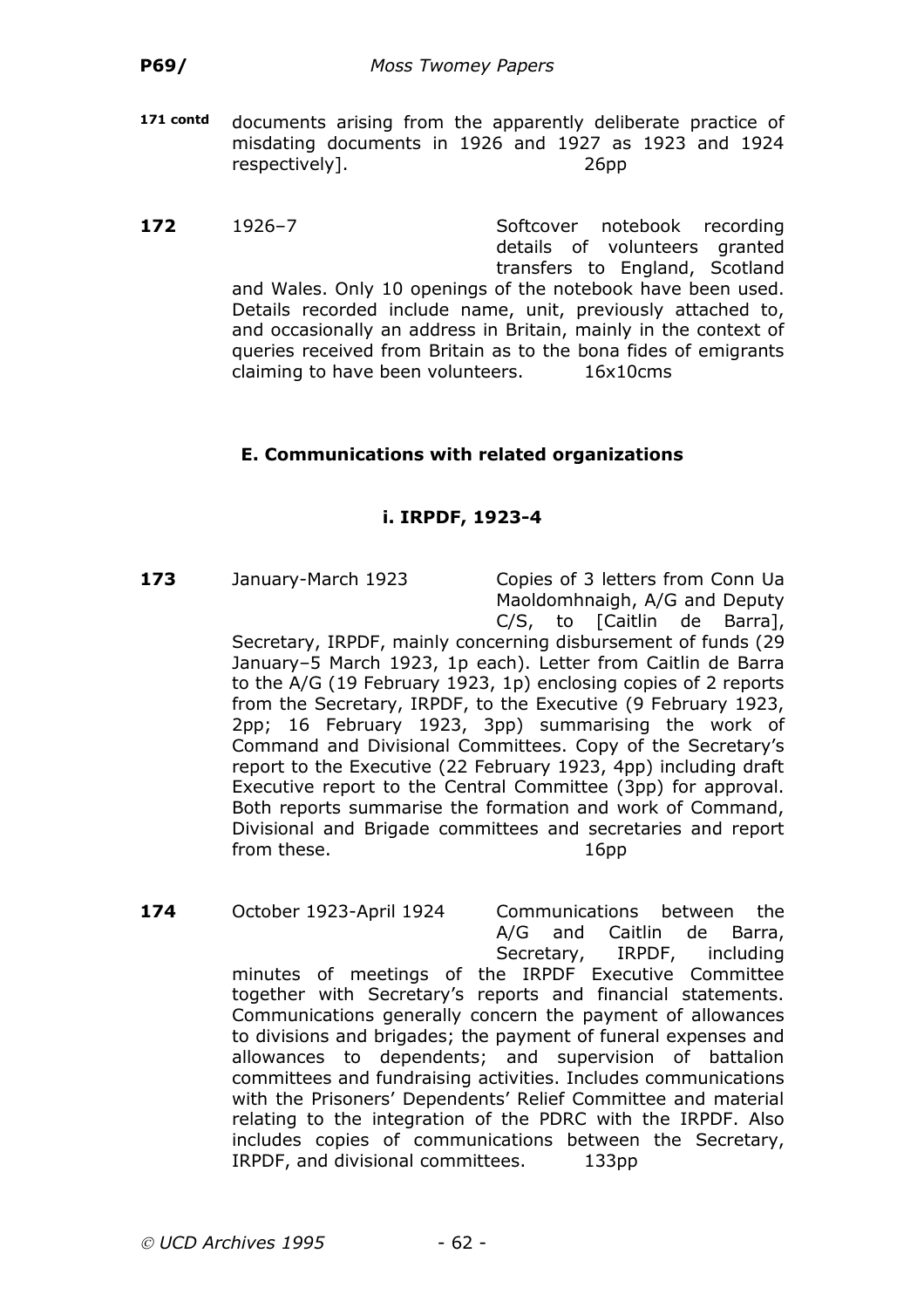### **ii. Irish White Cross, 1926**

**175** October-November 1926 **Irish White Cross (Winding-**

**Up) Association:** file of documents mainly relating to efforts by the A/G to ensure that all deserving cases are presented to the Association, set up in October 1926 to disburse residuary monies of the Irish White Cross Reconstruction Commission. Included are press cuttings concerning the registration of the Association, the funds to be disbursed, and the submission of applications; communications between the A/G and local officers concerning local cases in need; and lists of cases and supporting statement from local officers. Communications from the A/G to the Secretary, Irish White Cross Reconstruction Commission, forwarding applications. While lists of cases are spread evenly throughout the country, the file contains a number of original applications consisting mainly of a statement of service record and present circumstances. The majority of these are from Derry (*c.*35 items). 261pp

### **F. Postal Records, 1925-31**

**176** August 1925- **Communications outward:** 2 December 1926 hardcover notebooks marked Book 1 [P69/176(1)] and Book 2 [P69/176(2)] recording A/G's

> communications. Book 1 records communications with *c.*25 units; Book 2 a further *c.*15 units, government and GHQ departments, and staff officers. Details include reference number of communications; date sent and acknowledged; to whom sent; and a very brief indication of content. Communications are of a uniformly routine nature.

23x17x1cms

**177** 1926-31 Communications record book arranged by units and GHQ departments, listing communications both received and sent by the A/G. Record consists of a reference number, date, a one-line description of content, and date of acknowledgment.

32x30x2½cms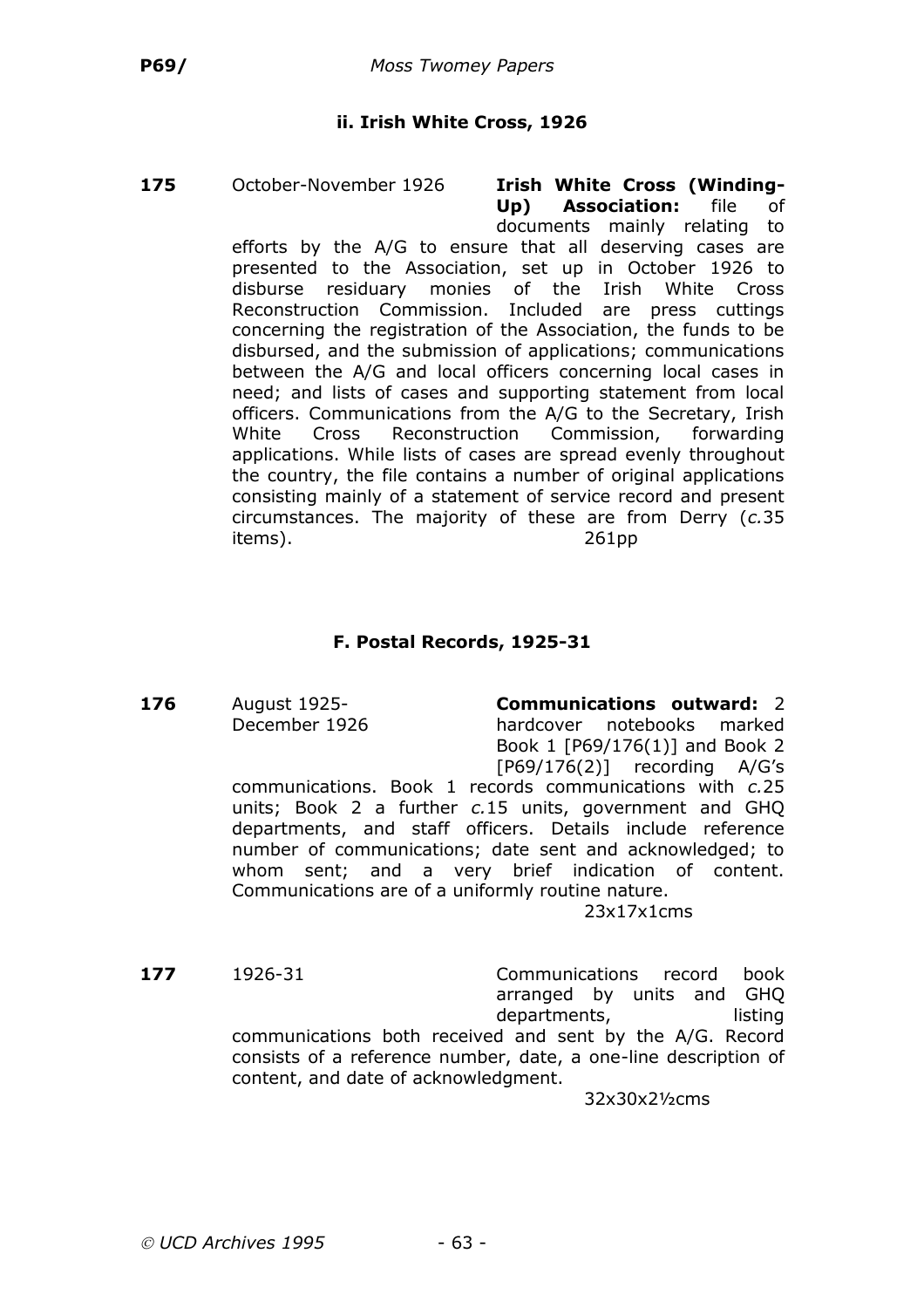# **G. Financial Records, 1925-7**

**178** September 1925-June 1927 A/G's Department cash account book listing items of income and expenditure on a monthly basis. Income is exclusively from the department's imprest. Expenditure is mainly of a routine administrative nature including office rent, typists' wages, printing, and occasional travelling expenses. 16x10x1cms

#### **III. EXECUTIVE, ARMY COUNCIL and GENERAL ARMY CONVENTIONS, 1922-33**

**179** 1922-5 **Executive:** file consisting mainly of typescript and handwritten minutes and related documentation, of 5 meetings of the Executive, October 1922– August 1924, and of 3 meetings of the Government and Army Council, April-June 1924. Supporting documents include an intelligence report (7pp) and C/S report (4pp) for the Executive meeting, August 1924; lists of Executive members and their substitutes at various times and for specific purposes, such as the framing of a constitution, March 1922 (March 1922–January 1924, 13pp); brief history of the Executive (March 1922– January 1924, 5pp); and copy documents concerning moves to secure terms for a ceasefire, May 1923 (10pp).

194pp

**180** January, August 1924 **Executive:** minutes, compiled by the A/G, of the Executive meeting, January 1924. Consists

mainly of summary of reports from the C/S, A/G, D/I and D/MS. Subjects discussed include the courts martial of men who had signed forms of undertaking as a condition of their release from prison; and the question of presenting a defence against charges in Free State courts (8pp). Handwritten and typescript copy of the A/G's report to the Executive meeting, August 1924. Deals with the state of the Army on a divisional and brigade basis with reference to staffing and strengths; relations with republican organizations; unemployment and discipline (10pp). 44pp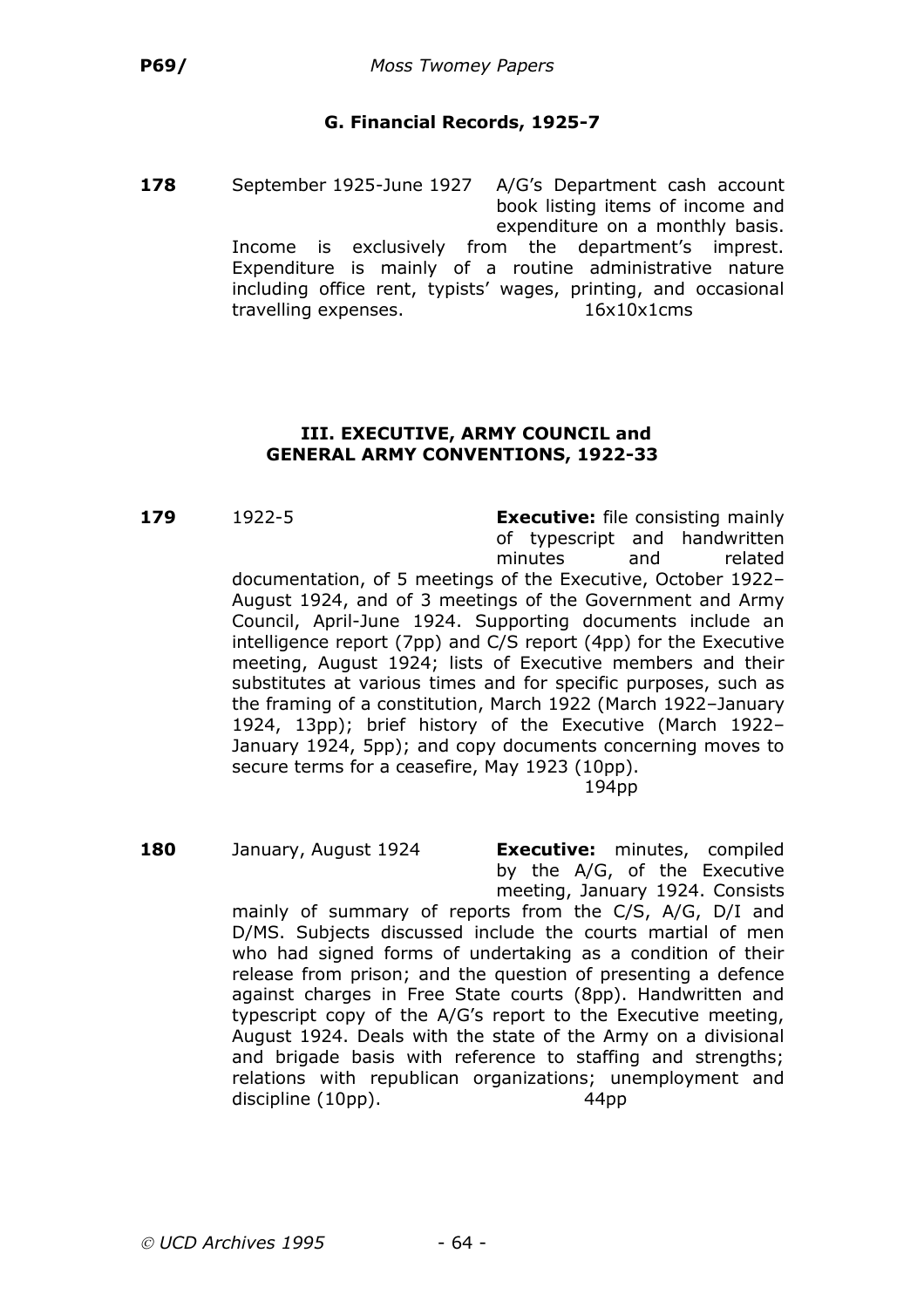**181** [January 1923]- **Army Council:** minutes and February 1925-<br>
related material concerning army January 1927 **bolicy** and organization: membership of the council and army appointments; the

> relationship between the army and the government; the general military situation and finances. Included is material predating the formation of the Army Council to control and administer the army (March 1925) and its ratification as the supreme authority by a General Army Convention (November 1925). Also included is correspondence and memoranda between senior army officers such as Frank Aiken, C/S and Minister for Defence, and Con Moloney, A/G; correspondence between Eamon de Valera, President, and Frank Aiken concerning Aiken's resignation as Minister for Defence (February 1925) and the separation of the positions of C/S and Minister For Defence; memorandum by Aiken on the duties and responsibilities of the Minister for Defence (February 1925, 2pp); copies of mema submitted to meetings of the Army Council on matters such as the distribution of the duties of the Army Council, the situation in Northern Ireland, organization in the US, and future policy in Britain; draft by the C/S of the Army Council report to the General Army Convention (September 1925, 10pp) reviewing events since the Treaty; drafts of the Army Constitution submitted to the Convention (August, November 1925, 4pp each); letter from Frank Aiken to the Chairman of the Army Council (18 November 1925, 2pp) concerning policy on the entry of TDs to the Dáil; correspondence between the Secretary of the Army Council and the Honorary Secretaries, Sinn Féin, on policy matters and the general coordination of republican organizations; draft agreement (June 1926, 3pp) on the establishment of a republican council, between Comhairle na dTeachtaí, Sinn Féin, the IRA and Cumann na mBan. 145pp

**182** January-June 1926 **Advisory Council:** material relating to the Advisory Council composed of representatives of

Comhairle na dTeachtaí, the Standing Committee of Sinn Féin, the Army Council and Cumann na mBan. Includes a signed copy of the agreement between the participating bodies delineating the constitution, powers, and financial administration of the council (1 January 1926, 3pp); correspondence mainly between the Chairman of the Advisory Council and the Secretary to the Army Council, concerning the functioning of the Advisory Council, and matters referred to it such as the admission of Fianna Fáil to membership, the disposal of returned 1921 general election deposits, and the recall of the mission to the US; memo from Art Ó Conchubhair, President, to M[oss] T[womey] concerning the withdrawal of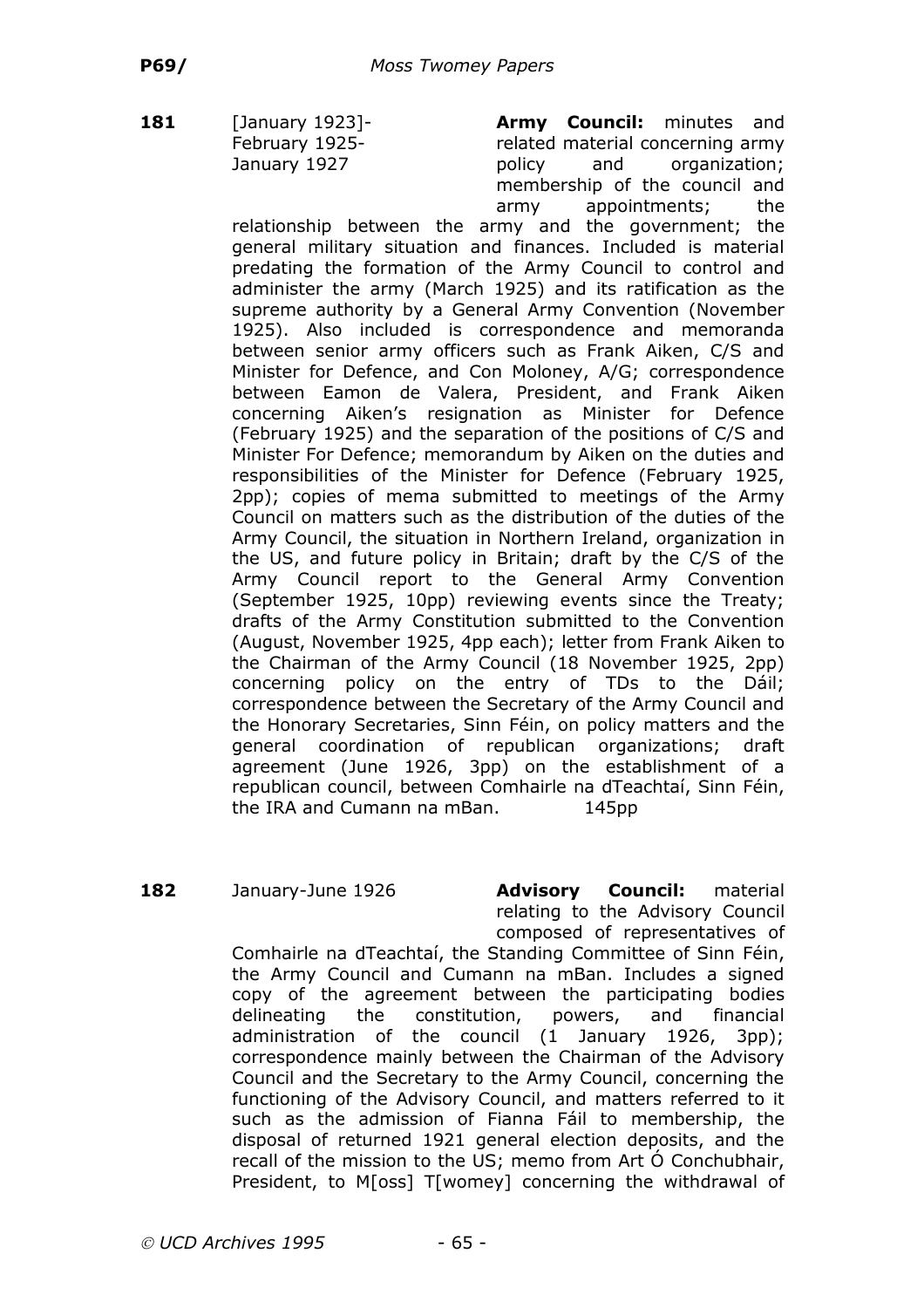**182 contd** Comhairle na dTeachtaí representatives and the consequent dissolution of the Advisory Council as previously constituted (26 May 1926, 2pp); correspondence between Sinn Féin and the Army Council concerning proposals for the formation of a republican council as a coordinating body similar to the dissolved Advisory Council. 43pp

# **183** October 1926-June 1927 **Communications with the US:**

file of communications mainly between the Chairman of the

Army Council and An Timthire [The organizer], Óglaigh na hÉireann, USA, mostly with Con Neenan, New York but also with J Browne and Mr Jones. Despatches are usually almost completely in code but with précis attached to both outgoing and incoming despatches, and occasional full transcripts. Regular subjects of despatches include establishing contact with men travelling to the US to ensure their enrolment on the Foreign Reserve List; the credentials of newly-arrived men; Clan na Gael and Republican Clubs fundraising; the procurement of arms and transmission of money; reaction in the US to events in Ireland and developments in the Irish-American community towards republican unity.

Includes completed copies of Form FR2, Application For Enrolment on the Foreign Reserve List, together with a consolidated list of applicants; predominantly former officers and volunteers in the Offaly Brigade, now resident in New York City (April-June 1927, 17 items). Also includes copy letter from the Chairman of the Army Council to Liam Dwyer, Detroit, Michigan [former O/C 5 Battalion, 5 Cork Brigade] defending the Clan na Gael organization against criticisms made by Dwyer. 'I am glad to say that large numbers of our men in America do not adopt this attitude. They have gone wholeheartedly into this organization' (13 January 1927, 3pp).

186pp

**184** September-October 1927 **Dáil Bonds:** 2 letters from the Chairman of the Army Council to

the President concerning the ultimate destination of money collected through Dáil Bond subscriptions in the US (5 September, 19 October 1927, 1p each); acknowledgement from the Secretary to the President (28 October 1927, 1p); copy of a memo (1p) on Dáil policy in relation to the money in the context of US court decisions that it be returned to the subscribers.  $\overline{4}$  items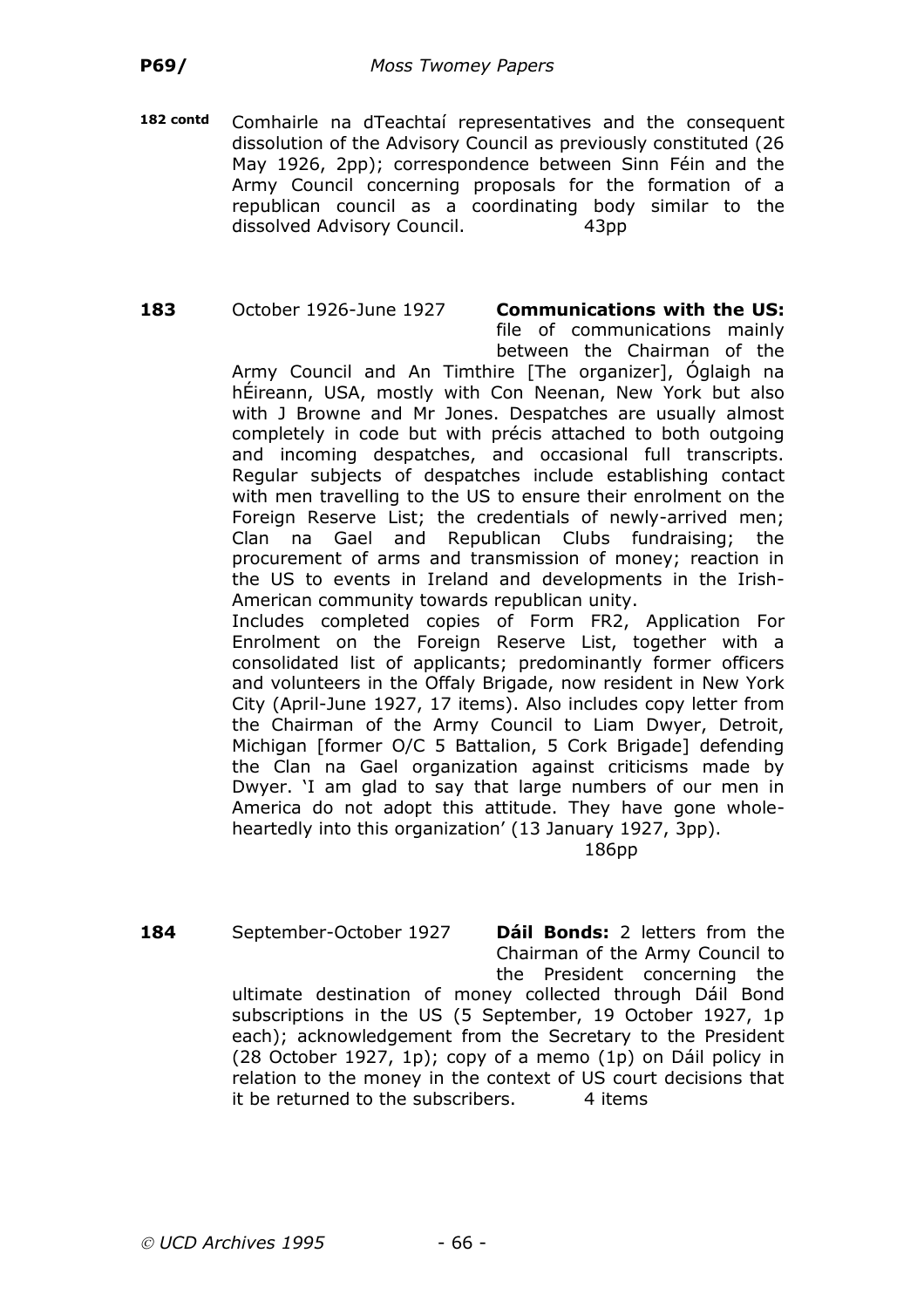**185** May 1932-May 1933 **Clan na Gael:** communications and despatches between the Army Council and Clan na Gael

mainly between the C/S and Chairman of the Army Council on the one hand, and the Secretary or Acting Secretary of Clan na Gael on the other. Substantial matters treated in the despatches include the political situation in Ireland in the after math of the formation of the Fianna Fáil government; IRA and Irish-American attitudes to the government on issues such as the annuities dispute and the Pensions Bill; support for Fianna Fáil in the US and its effect on Clan support and membership; factionalism in Irish-American organizations; breach of the 1926 agreement between the IRA and the Clan Executive defining the relationship between the two organizations by the suspension of General Order 29, effectively removing the ban on volunteers voting in elections; the origins and formation of Saor Éire; the activities of the Army Comrades' Association; the operation by the Clan of disablement support and training schemes for volunteers; the transfer of members back to Ireland; the supply of arms and financial support.

Included is some limited direct correspondence between Moss Twomey, C/S, and Joe McGarrity, Clan na Gael; copy of a memorandum for the Army Council envoy to the Clan (August 1932, 2pp) concerning the nature of the relationship between the two organizations; reports on Clan Executive meetings and conventions; and proposals for revision of the 1926 agreement. 302pp

**186** January 1933 **General election:** handwritten draft resolution of a General Army Convention (4pp) referring to the forthcoming general election and the decision to support, with reservations, the Fianna Fáil Party; longer handwritten text (7pp) on the same subject, reviewing Fianna Fáil's year in government and criticising economic policy, the continuing imprisonment of republicans, and the failure to abolish the oath of allegiance. 2 items

**187** February-March 1933 **General Army Convention:** material concerning the convention, 17-18 March 1933,

including notification from the A/G to the commander of each independent unit (18 February 1933, 3pp) containing comment on the significant aspects of the previous year, such as the Fianna Fáil government record in its treatment of republicans and its failure to revoke coercive legislation; the policy of the IRA towards Saor Éire; and the issue of republican candidates at the forthcoming Northern Ireland general election.

Also includes *c.*10 reports in narrative and tabular form of brigade conventions summoned to form and submit resolutions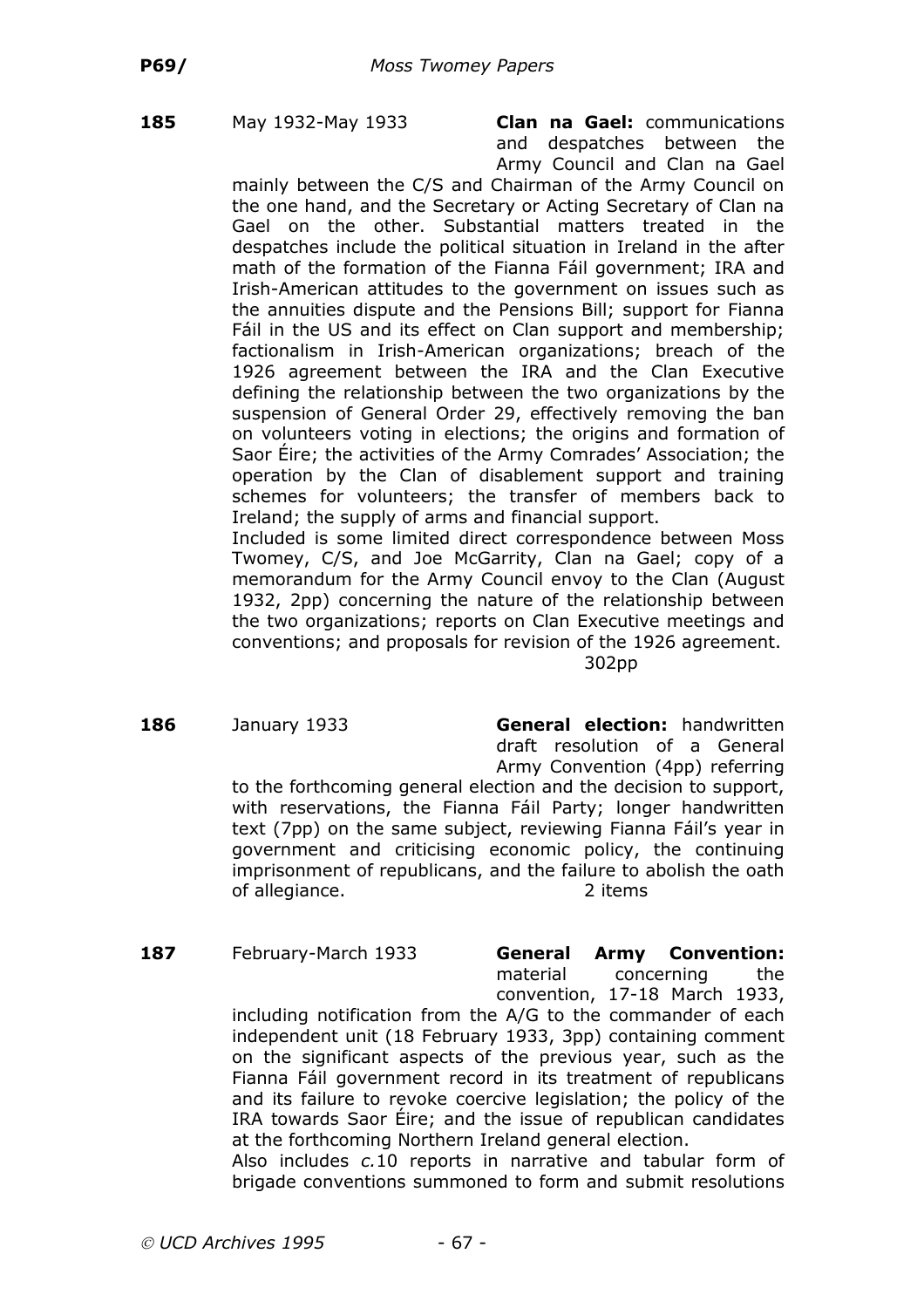**187 contd** to the General Army Convention; copy of the resolutions (13pp), the clár (14pp) and the report of the convention (33pp). 118pp

# **IV. MINISTER FOR HOME AFFAIRS, 1922-4**

**188** April 1922- July 1923 Material relating mainly to the

-[August 1924] drafting, approval and issuing of Dáil decrees, orders and proclamations relating to:

courts; the collection of revenue and taxes and general financial matters; the North-East and British boycotts; the prohibition of outdoor sports; action against robbers; and the registration of dogs.

Includes drafts and approved versions of proclamations; copy correspondence with the President, Minister for Finance and other ministers concerning drafts; correspondence between [Padraig Ó Ruithleis] Minister for Home Affairs and Michael Comyn KC concerning proclamations relating to courts; material relating to procedures for issuing decrees, orders and proclamations; typescript copies of Dáil Éireann decrees (1919- 21) and of memo and instructions issued by the C/S (May 1923-August 1924).

Also includes copies of a suggested scheme of economics and a suggested democratic programme (1923); material relating to the reorganization of Sinn Féin. 242pp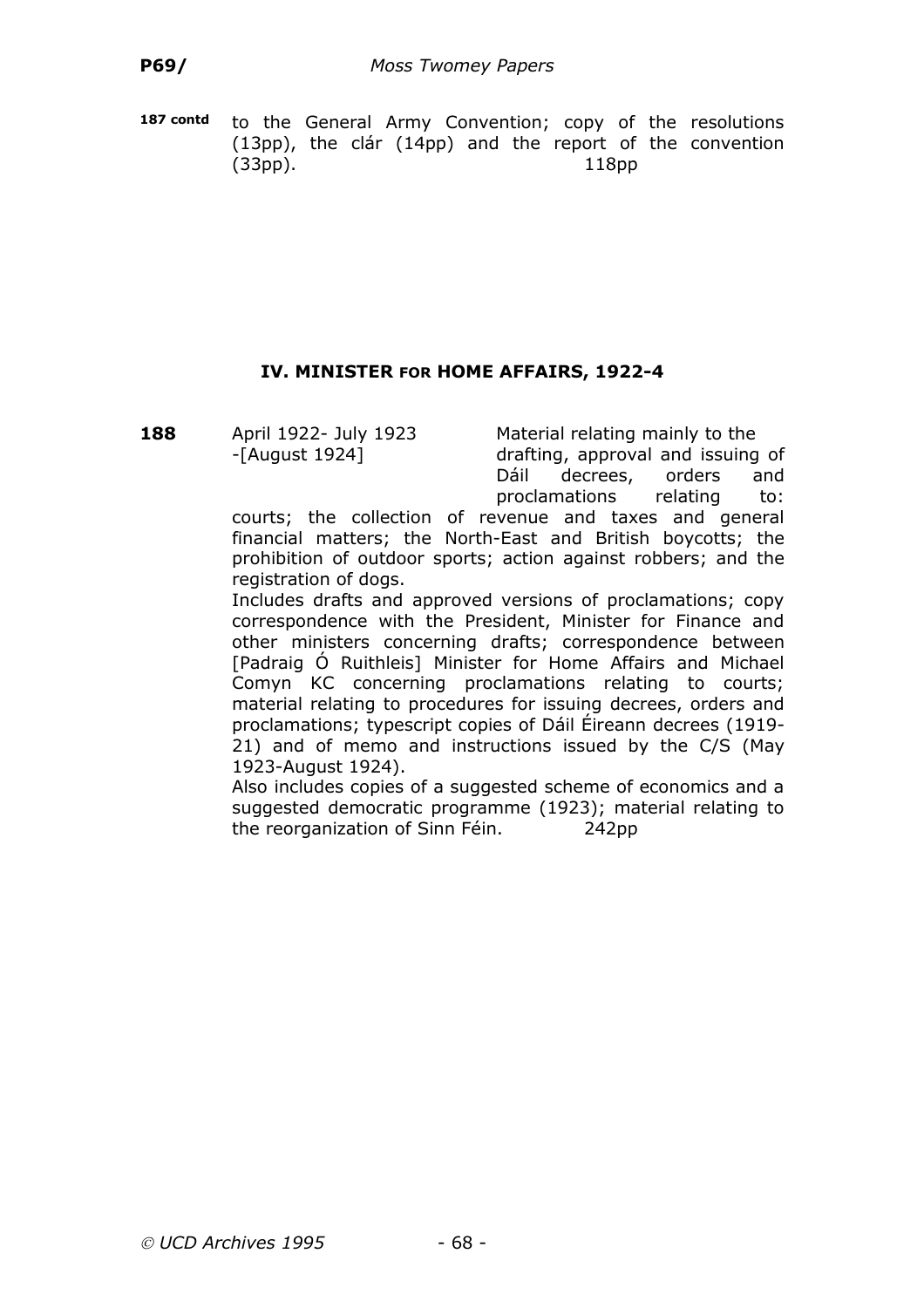# **V. DIRECTOR of INTELLIGENCE, 1922-32**

**189** December 1922-March 1923 **Southern Command:**

intelligence communications, initially between the A/G, C/O

Southern Command, and the D/I, GHQ; but after the appointment of a Command I/O in January 1923, between that officer and the D/I. Communications concern general arrangements for intelligence gathering, such as the appointment of divisional I/Os, but are most usually directed towards conveying or eliciting specific information on matters such as Free State intelligence moves, peace moves, allegations about members of the Garda Síochána carrying arms, and the ill-treatment of prisoners in custody.

Includes 2 communications from the D/I to the I/O Southern Command (10, 14 January 1923, 2pp each) concerning the taking of hostages to prevent the execution of prisoners, and the possibility of taking hostage the brother of General Mulcahy, in charge of troops in Roscrea.

Communications concerning Captain E Hanrahan, O/C Transport, Mid-Limerick Brigade, a prisoner in Limerick County Jail, including 3 reports from Hanrahan (February 1923, 9pp, 2pp, 3pp) outlining the circumstances in which he was allowed to 'escape' from custody to provide intelligence for the Free State Army, and subsequent meetings with his 'handler'.

72pp

**190** [1922/3] **Prisoners:** typescript lists by county of male volunteers imprisoned in Cork Female Prison. Includes names, town or area of origin and active service unit. Lists are for Kerry, Waterford and Cork City and County. 28pp

**191** 1923 **Prisoners:** returns to the D/I of prisoners in jails and detention camps, mainly Pump Square Detention Camp, Athlone, but also Finner Camp, Hare Park and the SS Argenta, Larne Harbour. Included are names of members of county committees elected in the camps on the instructions of the D/I; lists of prisoners who were delegates to the 1922 Sinn Féin Ard Fheis (1923, 9pp); and a list from

(25pp). 141pp

Dundalk Jail of 'outside helpers', people who are willing to help at elections, mainly from the border and midland counties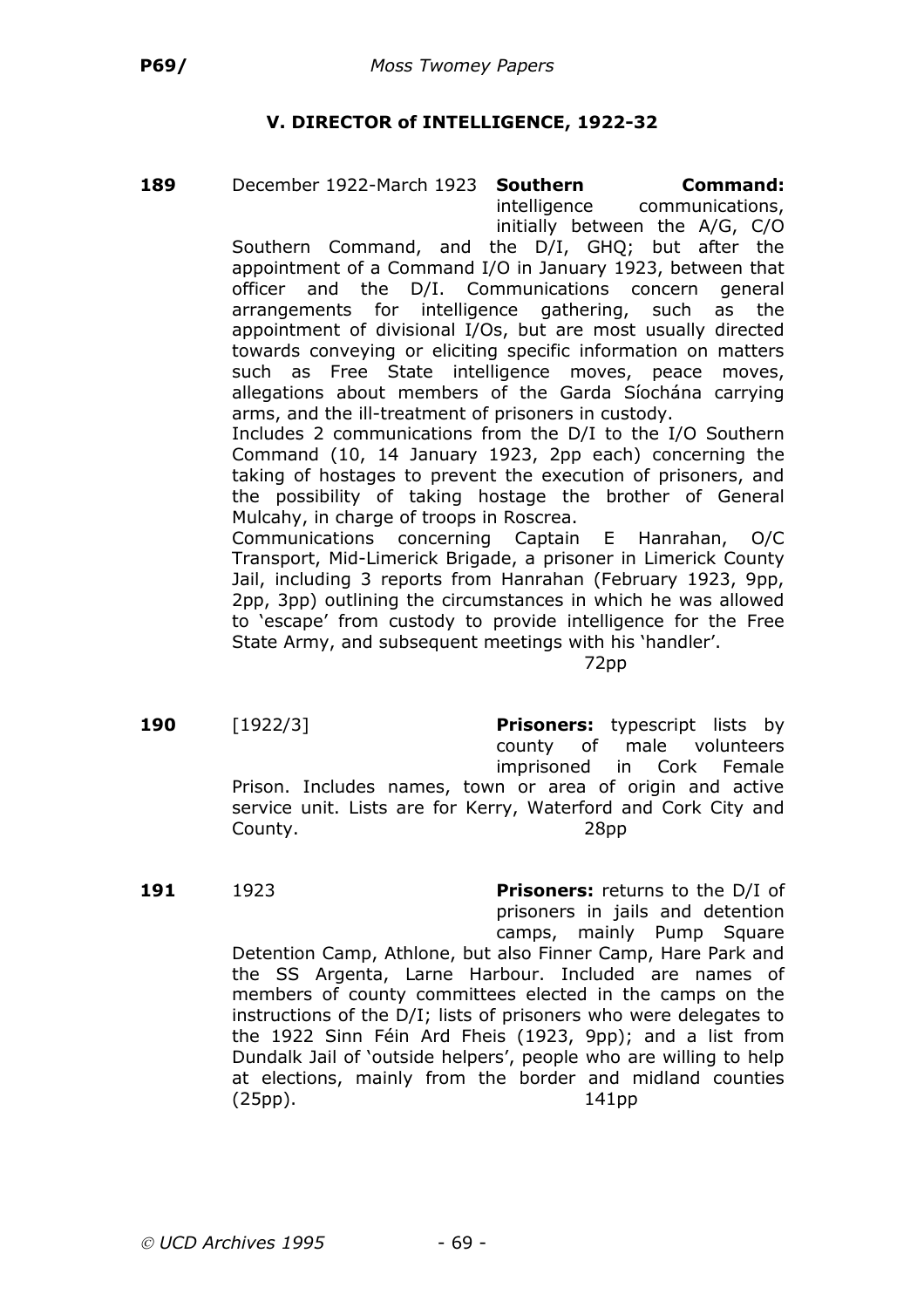**192** [*c.* 1923] **Prisoners:** notebook containing typescript lists of prisoners, giving names and addresses and amounts of money paid [for relief of distress?]. Lists are generally arranged by county, including counties Donegal, Cavan, Monaghan and Louth, but also contains list of 'miscellaneous' and 'Northern prisoners resident in Dublin'. 26x20cms; 48pp

**193** May 1926-February 1927 Packet of D/I communications with units and with other GHQ officers. Communications with

units relate to local intelligence gathering and include occasional brief reports and snippets of intelligence on local political activity, security force raids and arrests, queries concerning the service history and credentials of men who had gone abroad; and communications with prisoners with specific reference to the condition of hunger strikers.

Also includes is a copy of a memo from the Department of Intelligence on the elements of intelligence work (May 1926, 5pp); a list of French and German addresses, post to and from which was being intercepted by a Special Branch officer at the GPO (October 1926, 10pp); report from the I/O, 1 Area Ulster (November 1926, 10pp); extracts from reports on raids and arrests, forwarded for publication to *An Phoblacht*; a list, from an earlier period, of female prisoners in Kilmainham Jail (17 March 1923, 5pp).

[Researchers should note unreliability in dating arising from the apparently deliberate subterfuge of dating 1926 documents as 1923]. 137pp

**194** October-November 1926 **Corruption in National Army administration:** handwritten and typescript copies of a

statement by Hugh Callan, a former Land Commission official seconded in 1923 to the Army Accounts Department, Cork Command, to investigate allegations of corruption and misappropriation of funds, by means of submission and payment of fraudulent accounts by local traders. Callan details his findings, subsequent action by the army authorities and the Department of Defence, and official instructions to him to pay all accounts to avoid repercussions on government candidates in the constituency in the 1923 general election; subsequent charges brought against him of conspiracy to defraud public funds; statement made from Maryborough Jail while serving 5 years penal servitude on the charges (5 October 1926, 10pp, 6pp).

Handwritten and typescript copies of a statement by R B Harold, a former sergeant in the Quarter Master's Department, Accounts Branch, Cork Command, and a co-defendant of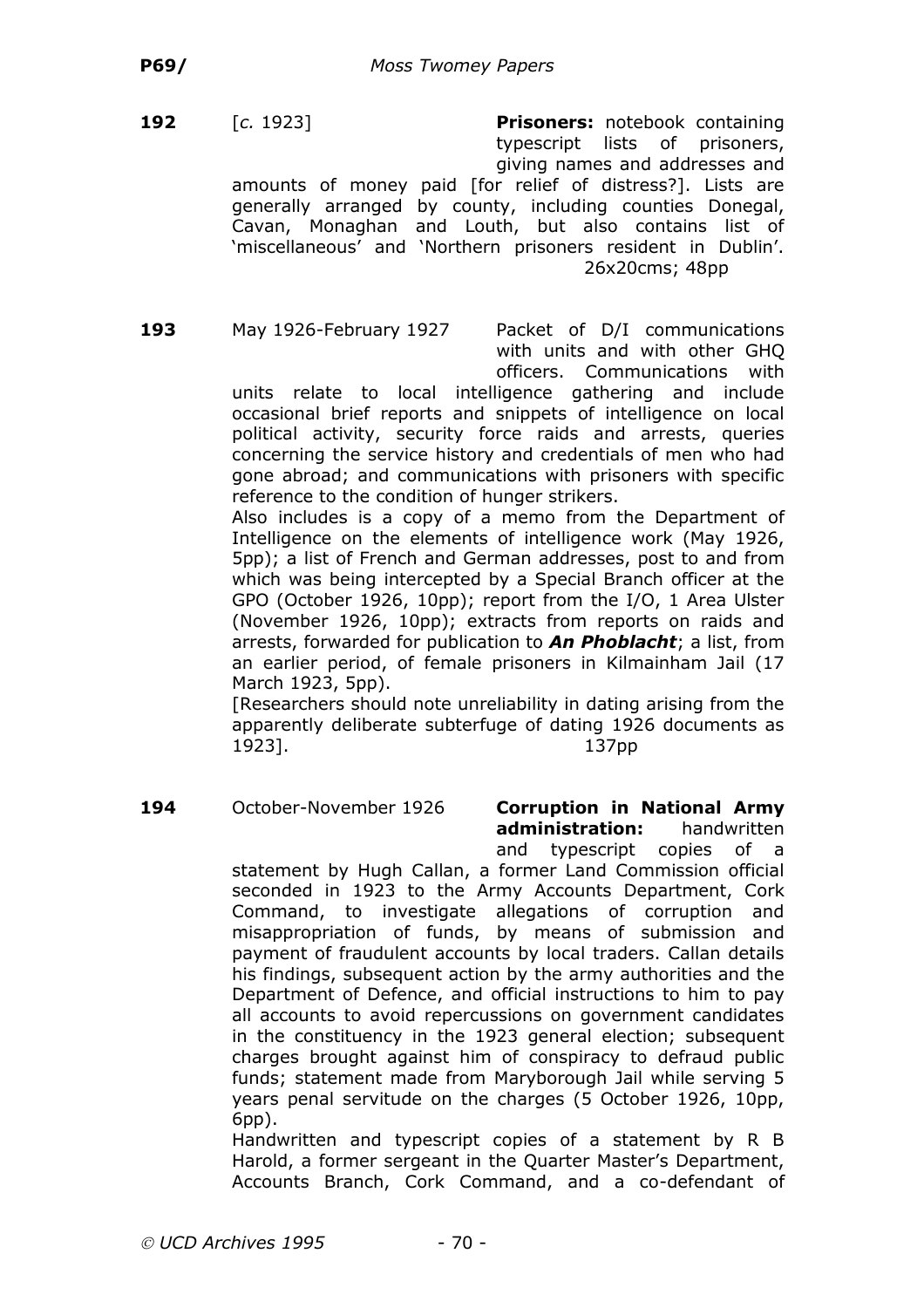**194 contd** Callan's. Harold recounts his experience of corruption in the discharging of accounts for services to the Army; irregularities in the requisitioning of supplies; the bribery of officers; payment of non-existent accounts; and the refusal by the banks to honour army cheques; insists on his and Callan's innocence as scapegoats for corrupt officers; statement made from Maryboro Jail (13 October 1926, 8pp, 4pp); Typescript copy of a letter from Harold to his mother describing the harsh and demeaning nature of the prison regime and the false nature of the charges against him and Callan (November 1926, 3pp). 23pp

- **195** 1926-31 **Communications record book** containing separate chronological lists of communications sent by or received by Intelligence. Record includes reference number, date, sender or recipient, a brief description of content, and date of acknowledgement. 32x20x2½cms
- **196** April 1927-January 1928 Packet of D/I communications

mainly with I/Os at area, brigade and battalion level. Includes:

short reports on police raids, arms seizures, and the arrest, interrogation and ill-treatment of republican activists; regular enquiries about men, their activities, records and general trustworthiness, usually concerning men who have moved away, and directed at their former O/Cs; reports on the activities of suspected informants; requests from the D/I for regular reports on Free State police and military positions and activities; Intelligence Department memo on 'What Intelligence Means' including 'an outline of the duties of the intelligence service in peacetime' (25 May 1926, 5pp); handwritten note from 'Your fond brother Paddy' [Waterford] but passed to the A/G's Department from the O/C Dundalk, recounting a story told by a Dr McGuinness, temporarily resident in Waterford, who had attended Kevin O'Higgins after his shooting and before his death, that O'Higgins had identified one of his assailants as Emmet Dalton (September 1927, 2pp).

176pp

**197** [1924]-1927-28 **Prisoners:** file consisting of three sections, each section concerning prisoners in different custodies and the circumstances of their imprisonment. 2 sections are D/I records, the third from the A/G's Department, presumably given to the D/I as being responsible for prisoners.

**Maryboro prisoners:** communications between S O'S [aka John Hogan], O/C Political Prisoners, Maryboro Prison and Jack Jones; between Jack Jones and the D/I; and some few direct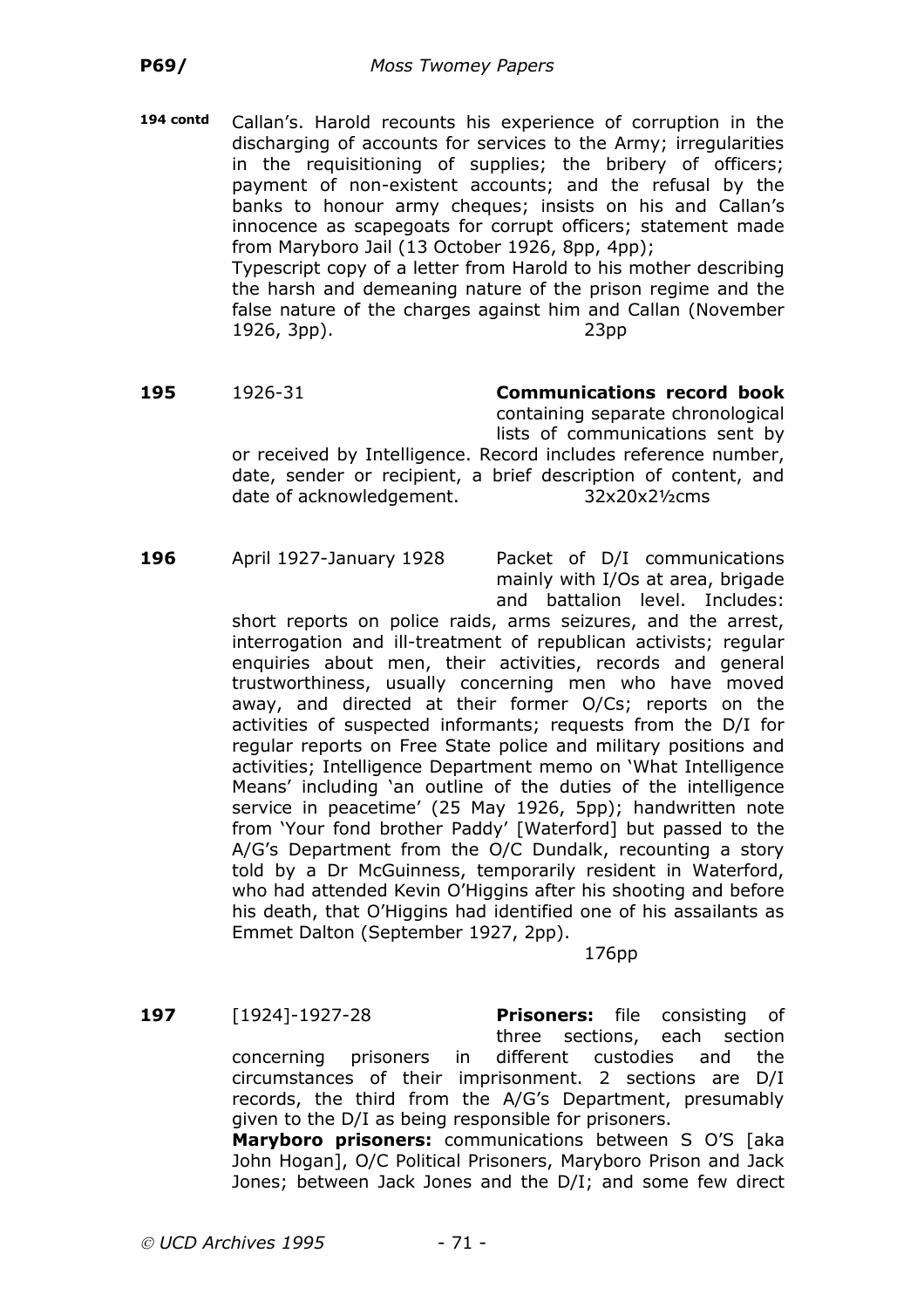**197 contd** communications between S O'S and the D/I. Those from S O'S to Jack Jones consist of regular extensive handwritten reports on conditions inside the prison with specific reference to the political prisoners' demands for unconditional release, for political treatment prior to their release, and to their striking in the face of the authorities' refusal of their demands, by refusing to obey orders, work or wear prison clothing; and to disciplinary action taken against the strikers. Early communications contain much speculation as to possible changes in the prisoners' position brought about by the changed circumstances after the general election. Also included are communications between the D/I and Madame Maud Gonne MacBride, Political Prisoners' Committee, with reference to the Maryboro prisoners and to political prisoners generally (April 1927–January 1928).

**Waterford prisoners:** material concerning the alleged torture by the police in Waterford of men arrested following armed raids on Garda Síochána barracks in the county in November 1926. Includes communications between the A/G and O/C Waterford Battalion; extracts from statements by victims, mainly Crotty, O'Doherty and Healy, with a handwritten statement by Crotty (29 July 1927, 2pp); copy of a report by Maud Gonne MacBride on the situation in Waterford in the aftermath of the incidents, her interviews with the alleged victims and their solicitors, and the holding of a Commission of Enquiry into the incidents by the authorities. Much of the material relates to a legal case being taken against the authorities on foot of the allegations (January-October 1927).

**Crumlin Road prisoners:** incomplete file of material relating to Frank O'Boyle, William Conlon and Hugh Rogers, serving life sentences in Crumlin Road for the murder of William McDowell in September 1920. Includes communications with the I/O, 1 Area Ulster, and other officers as to whether the men were members of the IRA at the time of the alleged murder, their status within the organization, and the names of senior officers prepared to vouch for them; statements from the men themselves; and material relating to the ill-treatment of associates of theirs in Maidstone Prison, England (March 1924- April 1927). 176pp

**198** May-October 1931 **Enemy posts:** intelligence reports on Free State Army barracks with reference to security, patrols, personnel, stores and equipment. Copies of 11 Dublin Military District Battalion Routine Orders giving details of army postings, strengths, parades, men on leave, and other particulars of staff. 44pp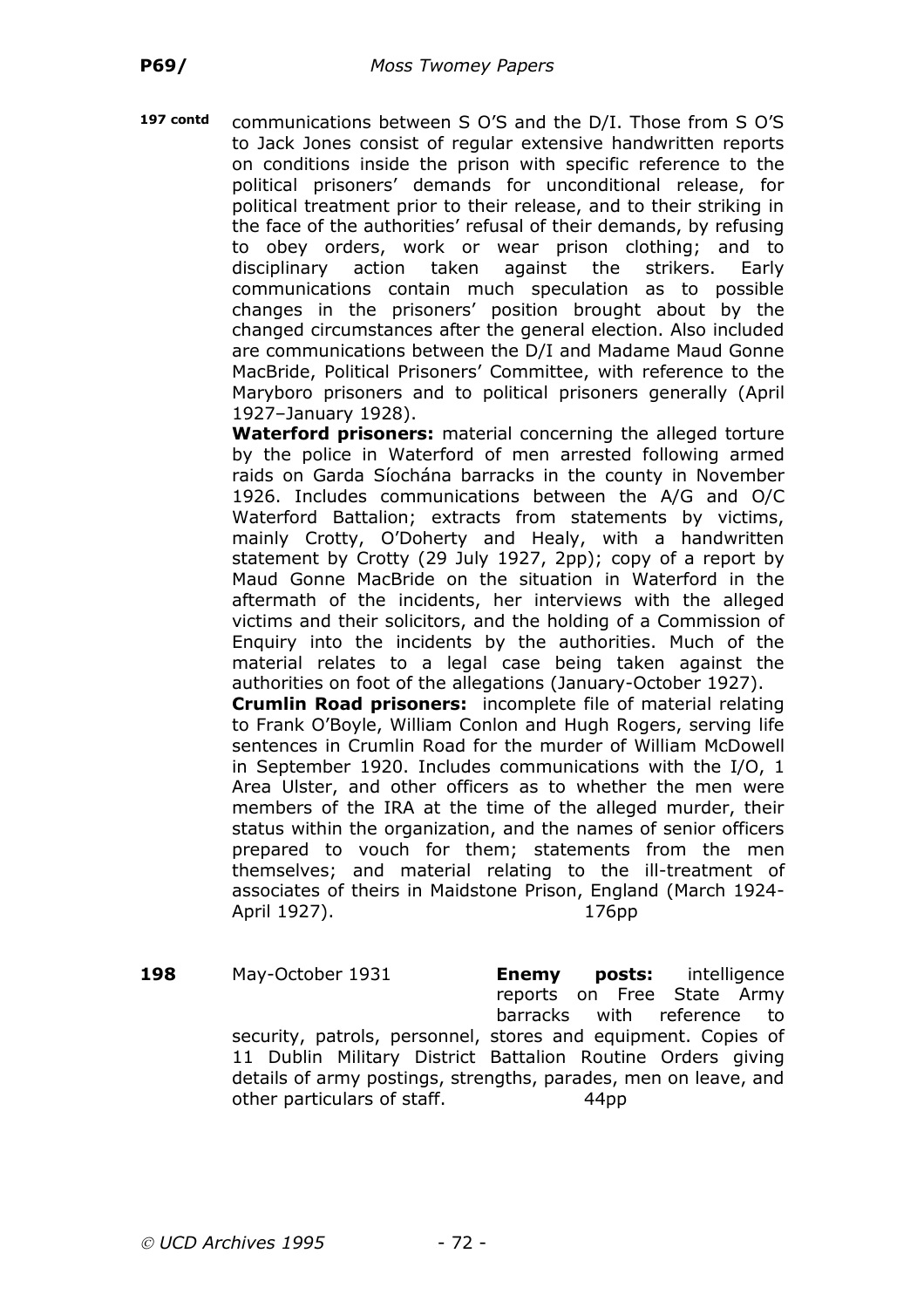**199** March-October 1932 Packet of D/I communications with I/Os and O/Cs areas, brigades and battalions.

Communications are usually concerned with the provision of information on individuals, with the D/I acting as a clearing house for requests for information; reports from I/Os and O/Cs on alleged CID assaults on civilians, arrests, the treatment of prisoners, charges, trials and sentences; dismissal from employment because of republican sympathies; results of surveillance on suspected individuals and other local intelligence gathering activities; reports on well positioned sympathisers whose services can be used.

After August communications are increasingly concerned with requests for reports on the recruitment and organization activities of the Army Comrades' Association.

Communications are mainly with the Dublin Brigade, 1 Area Ulster, and the West Clare Battalion, though more occasional reports from other areas, including Britain are included.

203pp

# **VI. DIRECTOR of PUBLICITY, 1922–4-[31]**

**200** July-September 1922 Army publicity reference copies of 3 mema; 2 from the Director of Medical Services (25 July

1922, 1p; 25 September 1922, 3pp) dealing with Red Cross activities and the health and hygiene of men; and 1 from the C/S dealing with general operational matters.

3 items

**201** 1922 Texts and drafts of 4 articles,

reviews and proposed publications, mainly of a cultural and educational nature; handwritten draft text of Rev Patrick S Dineen, 'The Irish language in the New Ireland' (9pp); typescript text of a review by Eithne Ni Pheadair of Dr Anne Patterson, *Music in Ireland: past, present and future* (8pp); typescript text of Elizabeth Bloxham, 'The educational aspect of domestic science' (10pp); typescript scheme of a book, *Ireland a Nation*, with outline chapters and proposed authors (*c.* 1922, 14pp). 4 items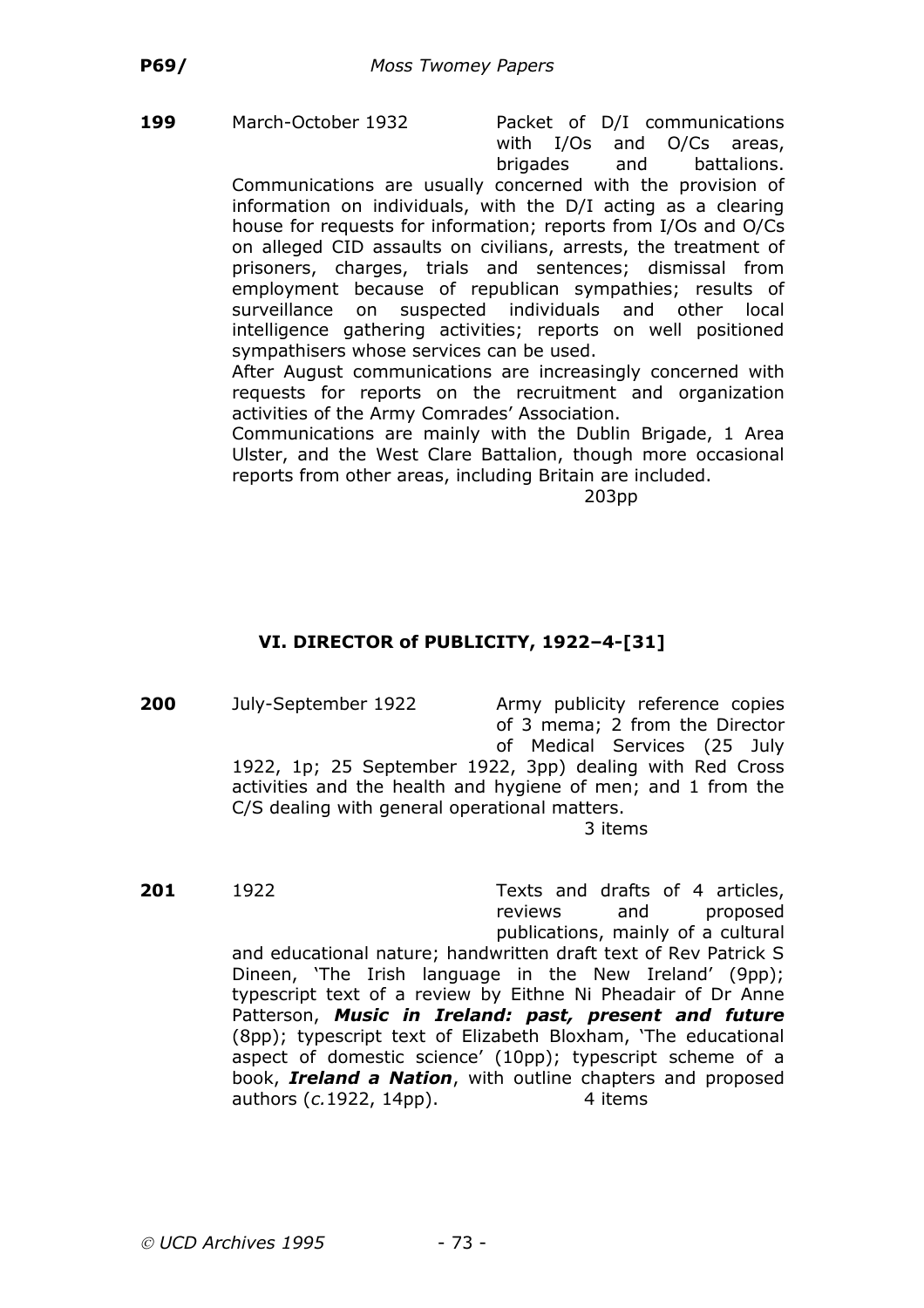**202** 1922-3 File of dissociated documents intended primarily for use for publicity purposes. Includes public statements on the republican position; copies of resolutions passed by sympathetic meetings; short articles on the functioning of the IRA. Includes a copy of Publicity Department Memo 1 on 'Army Publicity' (6 December 1922, 3pp) and typescript text with manuscript corrections of 'A call to Irish women' by Katherine Tynan (11pp).

11 items

**203** 1923 Annotated copy of the *Summary of Proceedings* of the Imperial Conference 1923. Annotations consist mainly of underlining. Copy marked 'Return to D'. Marginalia indicate the use of underlined passages in republican propaganda material. 24pp

**204** January-March 1924 File of 4 letters to the press from the Acting President; the Director of Publicity, Sinn Féin; the C/S; and the Acting A/G. Letters seek to rebut government statements and press reports concerning IRA activities; to dissociate the IRA from individuals claiming to act as spokesmen; and to make public the intimidation of arrested republicans by the Free State Army. 6pp

**205** 1929, 31 Handwritten and typescript texts for publication [in *An tOglach*?] of articles on army matters, specifically training.

Includes some related correspondence. Articles have been submitted by GHQ officers. Also includes *GHQ Notes* containing directions for the running of units. 25pp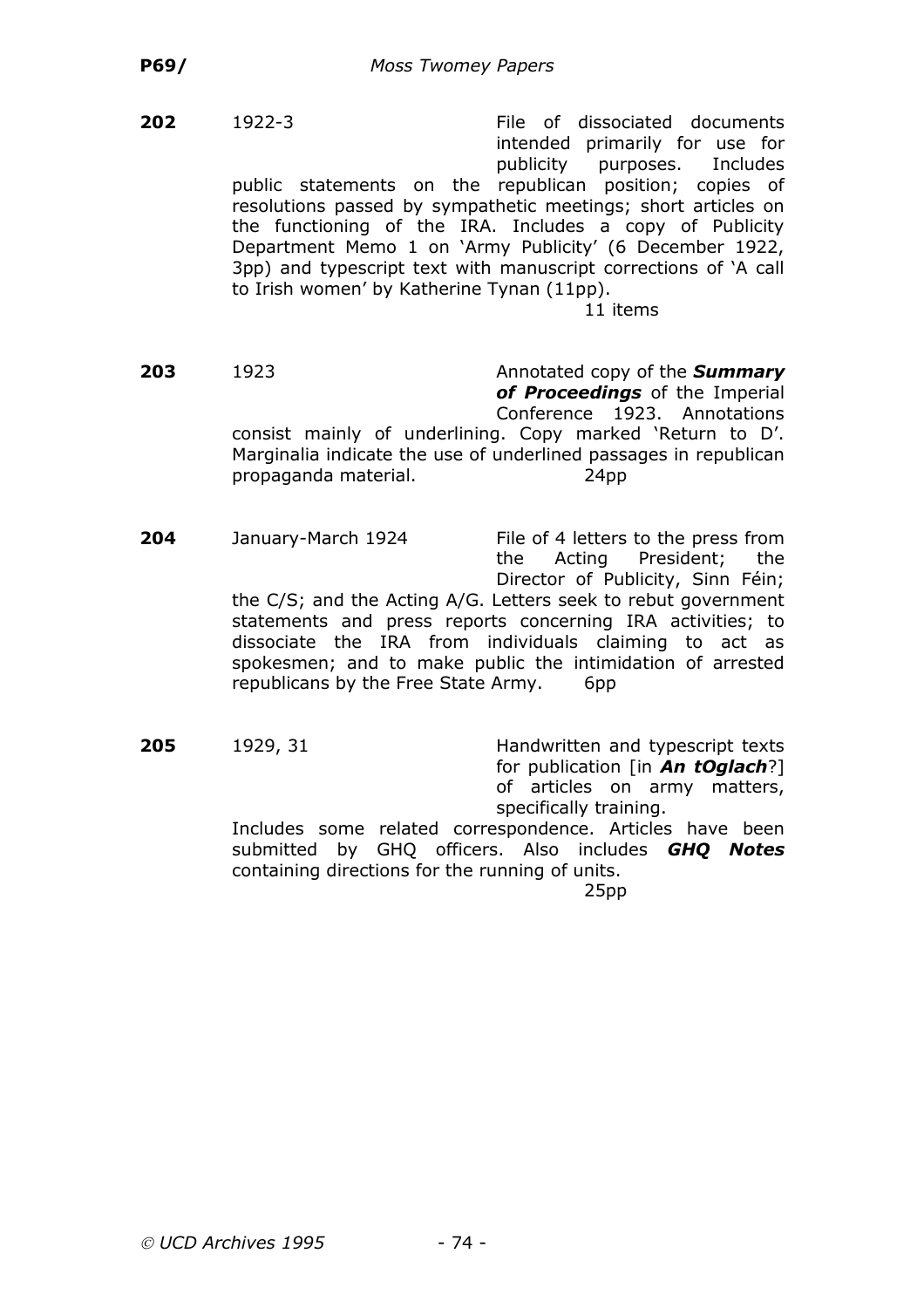# **VII. QUARTERMASTER GENERAL, 1922-4**

Series of 11 file units taken from a disintegrated concertina file holder, consisting of QMG's communications with other general staff officers. Files have been maintained as originally created but some reorganization has taken place in consolidating a number of items into P69/216.

**206** [June 1924]- **C/S:** material concerning the January-October 1925 formation and purpose of a Volunteer Reserve and Foreign Reserve List, including drafts of a

general order on the reserve list; QMG's copies of relevant communications between the C/S and other staff officers including copies of reports on Northern Ireland from Commandant Moss Twomey, Inspection Officer, to the C/S (May 1925, 11pp) and to the Minister for Defence (May 1925, 5pp); communications from the C/S concerning the redistribution of the duties of the Finance and Accounts Branch, and changes in the QMG's responsibilities as a result (May 1925, 5pp) with supplementary material concerning the distribution of divisional grants; general material concerning the supply of books, arms and machinery and occasional reports on the capture of arms by the Free State Army.

119pp

**207** [April 1924]- **A/G:** QMG's copies of April-October 1925 communications issued by the A/G to O/Cs Independent Units mainly concerning the holding of

brigade conventions; copies of brigade resolutions for the General Army Convention (September 1925, 14pp) and further supplementary resolutions (September-October 1925, 6pp); copy draft army constitution (September 1925, 4pp); QMG's copies of relevant reports received by the A/G, mainly inspection reports, such as a report on 4 Western Division (May 1925, 6pp) and copy of a revised scheme of organization of the Midland Division (late 1924, 3pp); statement by the A/G for the QMG consisting of a rough outline of the duties of adjutants (October 1924, 3pp); material relating to the Court of Inquiry into the affairs of the Purchases Department, including copies of financial statements and related correspondence, mainly concerning transactions in Germany (October 1925, 30pp); material concerning the case of Frank McGough, former proprietor of the Irish Chemical Manufacturing Company, North Summer Street, Dublin, who had lost his business and done hard labour on conviction for importing explosives, and was now in dire straits (May-December 1924, 8pp).

119pp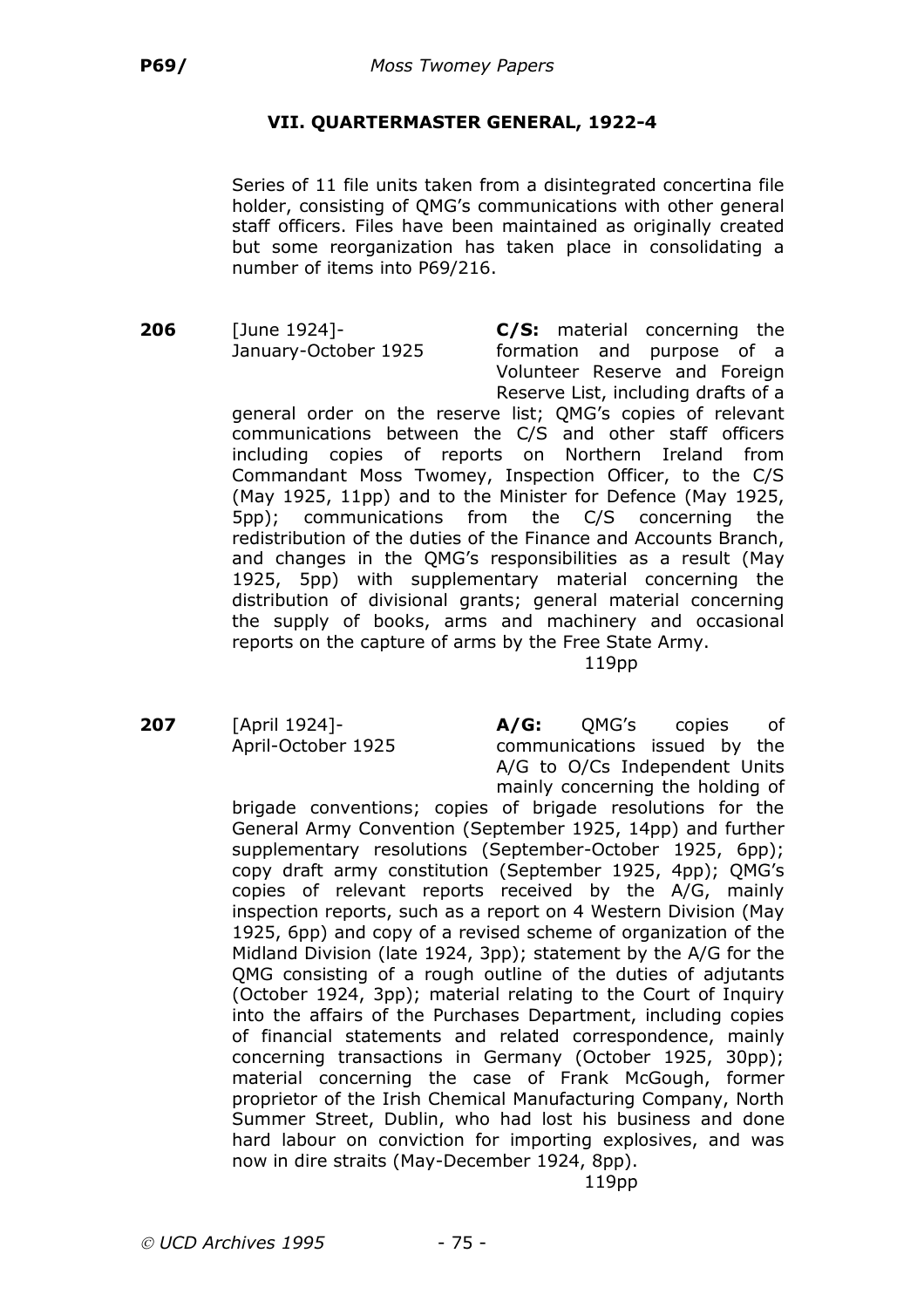**208** April-October 1925 **Minister for Defence:** QMG's copies of M/D's circulars to all headquarters departments; draft

army constitution; communications concerning specific army debts and communications with O/C Finance and Accounts Branch concerning general financial matters; material relating to QMG's Department monthly imprest.

45pp

- **209** October 1924- **Director of Engineering:** September 1925 communications mainly concerning the procurement of arms and equipment including galvanometers, compasses and revolvers, and military engineering manuals; includes copies of Engineering Training Memo 1 (4 November 1924, 3pp) containing a general scheme of training for the engineering service, and of a memo on engineering organization (4 November 1924, 2pp) both from the Director of Engineering. 43pp
- **210** [July 1924]- **Director of Purchases:** some February-May 1925 routine communications concerning outstanding debts and the purchase of equipment;

material primarily concerning the QMG's attempts to clarify the workings of the Purchases Department particularly in relation to transactions in Germany, with a copy of a memo from Commandant Seán MacBride, Officer-in-Charge, Finance and Accounts Branch, describing investigations into the financial transactions of the Director of Purchases in Germany, together with copies of related documents (May 1925, 16pp).

38pp

- **211** April-October 1925 **Director of Communications:** QMG's copies of D/Communications' directives to all headquarters departments mainly concerning the *modus operandi* for issuing despatches; copy of a report from the D/Communications to a number of general staff officers, including the QMG, listing papers captured in his files during a recent raid (3 April 1925, 1p). 7pp
- **212** February-March 1925 **Director of Medical Services:** communications mainly concerning expenses for hospital treatment and money grants to disabled and invalid men; copies of 2 White Cross reports (February 1925, 1p each) consisting of lists of cases of injured men placed before the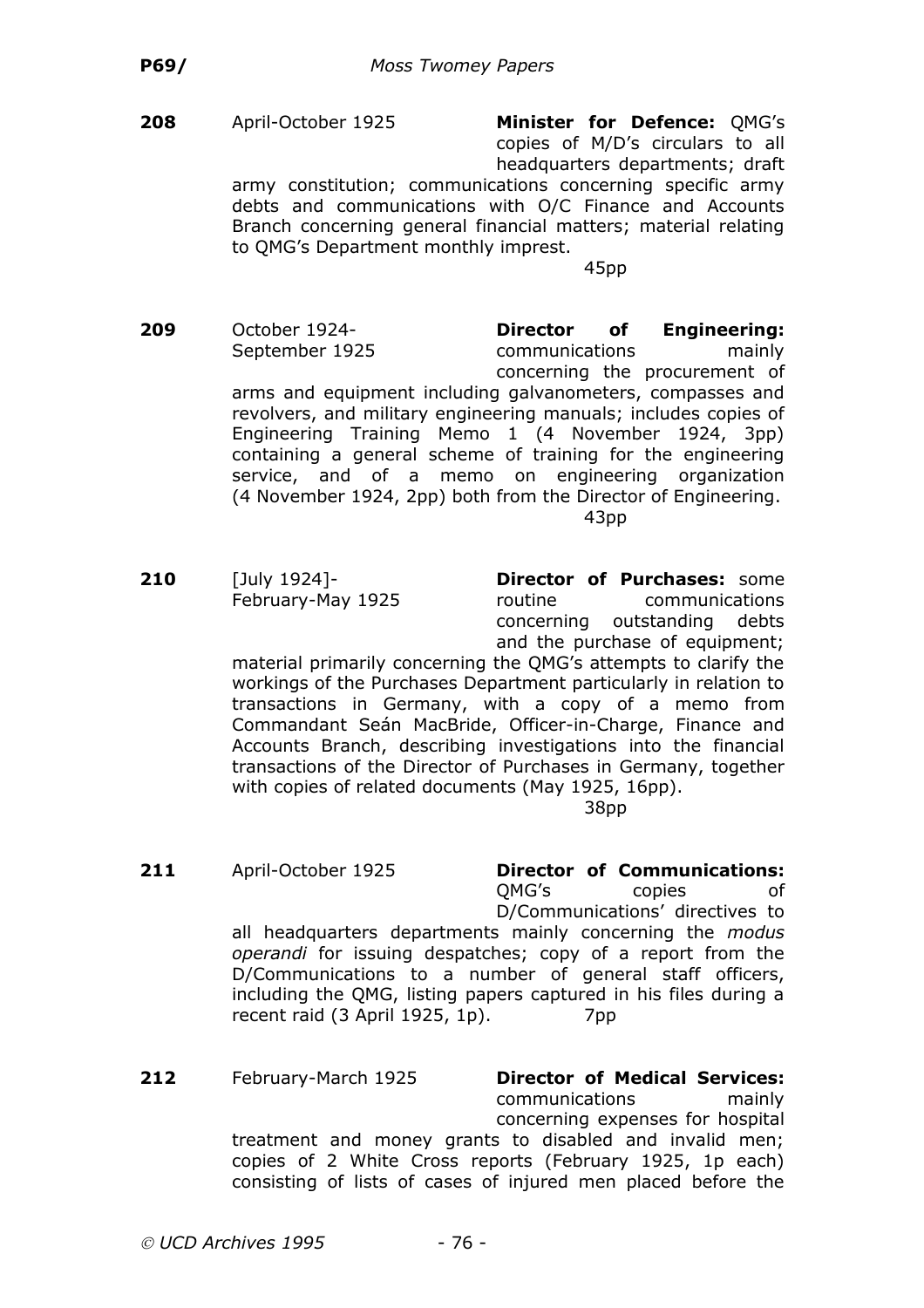**212 contd** Committee by the DMS; material relating to the situation arising from the White Cross decision to cease dealing with cases of disablement and disease arising from war conditions. 10pp

**213** [August]-December 1924- **Military Attaché to the USA:** April 1925 communications, usually in cipher, concerning the procurement and transportation of arms and ammunition and related matters such as safe covering addresses. The coded sections of those communications received from the military attaché have been deciphered and annotated by the QMG. 17pp

**214** August-December 1924 **'Dennis':** communications [-May 1925] between the QMG and 'Dennis' [a member of the QMG Department staff] on matters concerning arms; their arrival from abroad; their location and quantity with particular reference to No.1 Dump, the necessity for its removal and suggestions for an alternative location. Consits mainly of handwritten communications from 'Dennis' with key words in cipher. Includes a list of supplies in the QMG's stores at 20 December 1924. 26pp

**215** [October 1924-] **Communications with units:** February-November 1925 communications mainly with the QMs of divisions and brigades, mostly concerning the distribution of war materials including armaments, manuals and maps. Includes communications with QM, 4 Northern Division, concerning the importation of 'stuff' from Liverpool; and a Dublin 1 Brigade report (11 November 1925, 4pp) on operations including the seizure of unspecified reels of film from the Masterpiece Theatre. 75pp

**216** August 1924- **General communications** November 1925 mainly of a routine nature. Includes forms, mostly blank, with a few entries in cipher, for

details of workers on various ferry lines (*c.*1924, 6pp); forms and invoices relating to the importation of goods and equipment (August 1924, 5 items); communications concerning army debts (*c.*10 items); copy of a memo from the President to the A/G sent to the QMG for his information, confirming Oscar Traynor as republican candidate in the North Dublin by-election in spite of the expressed views of the Army Council (13 January 1925, 1p). 55pp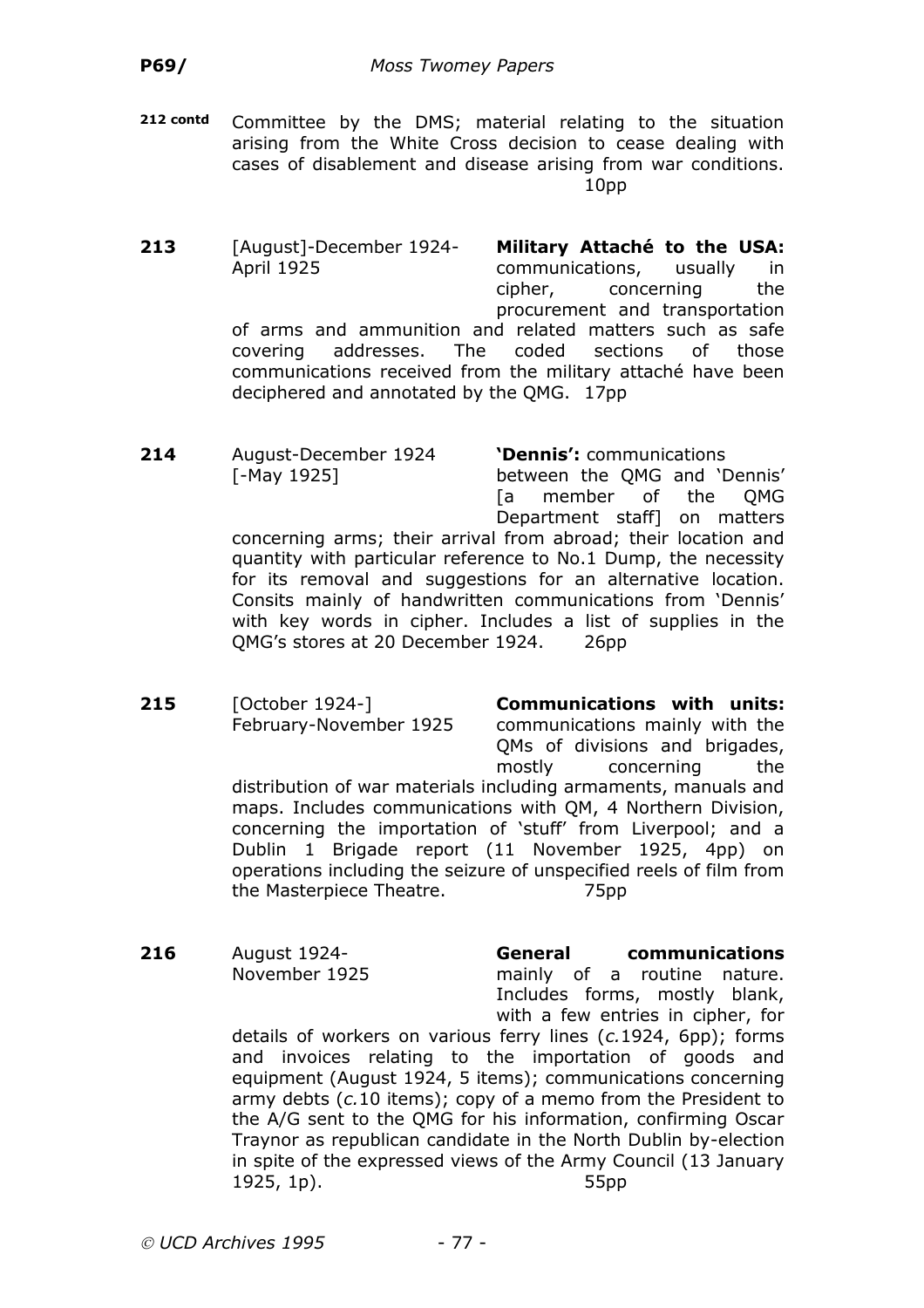# **VIII. DIRECTOR of PURCHASES, 1921 [-5]**

**217** June-November 1921 Material relating mainly to the

-[1925] purchase and clandestine shipping of arms from the US including notes detailing a

scheme for shipping 125 Thomson machine guns inside bales of peeler comber (June 1921); copy letter from the Director of Purchases to the Military Attaché, New York, appointing him agent for the Purchases Department and enclosing orders for arms and equipment and directions for shipping (September-November 1921); original authorisation from Cathal Brugha, Minister for Defence, for \$50,000 to be spent on arms and ammunition (10 September 1921) and scheme for shipping; letters from prospective suppliers and sympathisers to Harry Boland (June-July 1921, 7 items); typescript copy notes from a later period (1925) concerning maritime communications, relating mainly to possibly useful sympathetic seamen, shipping routes and US ports. 51pp

# **IX. DEPARTMENT of COMMUNICATIONS, 1925-7**

**218** September 1925-June 1927 Cash account book recording Communications Department income and expenditure under broad headings on a monthly basis. 16x20x1cms

# **X. DEPARTMENT of FINANCE and ACCOUNTS, 1924-7**

**219** September 1924-June 1927 IRA cash accounts maintained by the Department of Finance and Accounts on a monthly basis. Income is generally recorded as transferred from the Ministry of Defence. Expenditure is recorded usually as itemised grants and imprests to staff officers, HQ departments, areas, battalions and brigades. Monthly accounts are usually certified correct. Inserted is some unfiled correspondence and vouchers (28 items) mainly from the C/S to the O/C Finance and Accounts concerning reimbursement for expenditure.

32x20x1cms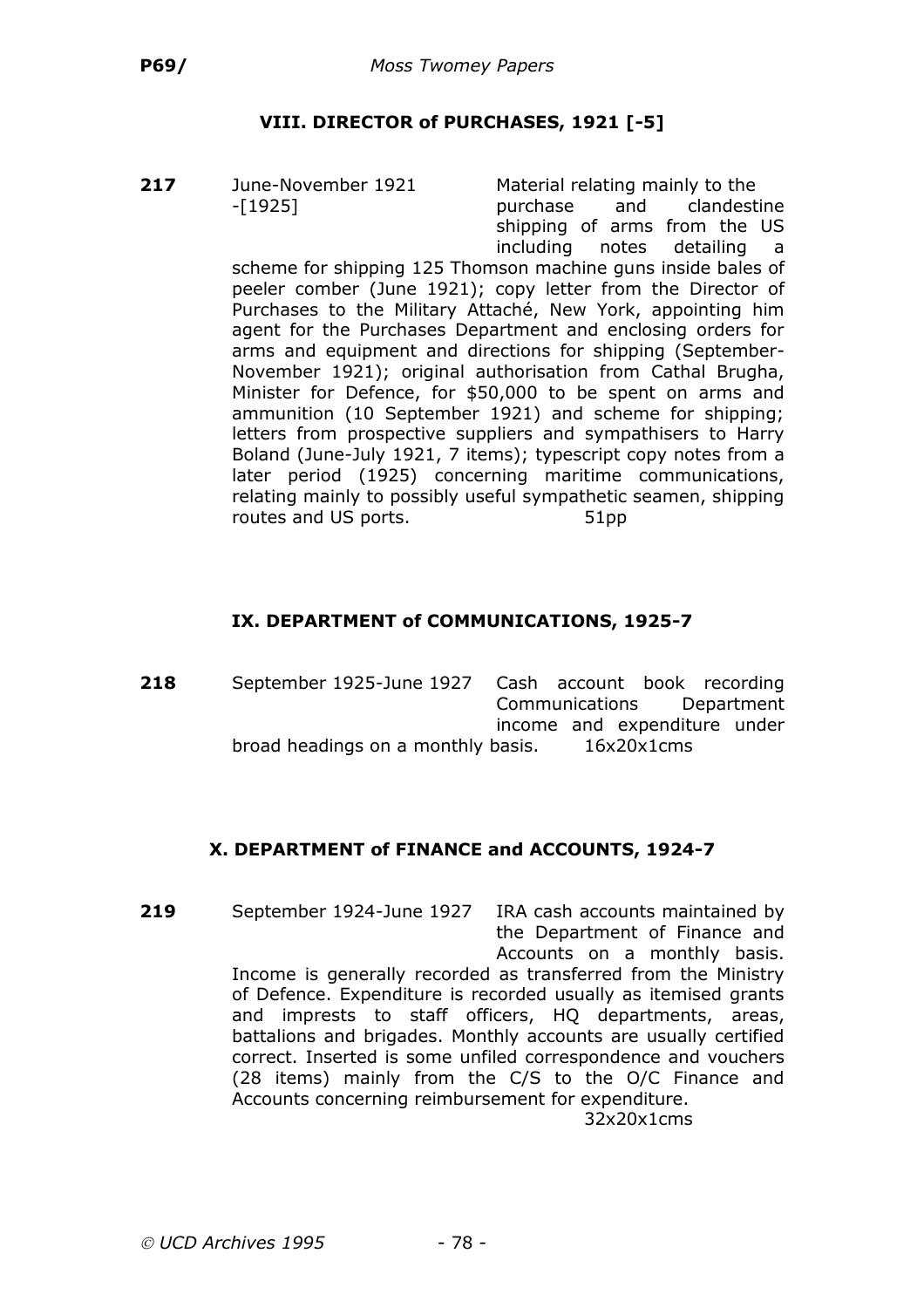### **XI. COMMISSION on DISCIPLINE, 1924**

**220** 1924 **Handwritten** and typescript proposal documents relating to disciplinary regulations; the convening, composition and procedures of various types of courts of enquiry and courts martial; and the oaths to be taken. Documents relate mainly to the work of Committee C of Committees A-D of the Commission on Discipline. Also includes correspondence between the secretary to the Commission and Seorsa Ó Pluingcead [George Count Plunkett], secretary to Committee D, concerning critical comments by Ó Pluingcead on the work of the other committees and proposals produced by them. 99pp

### **XII. MOSS TWOMEY, 1925-32**

**221** 1925 Envelope marked Packet No. 128 containing a letter from Seán Lehane, Scart, Bantry, to Moss

Twomey enclosing the registration book for a Monarch motor bike together with a letter from A D MacNamara, The Rectory, Doneraile, County Cork, the former owner of the bike (1 June 1925, 3 items); receipted bill from the Royal Exchange Hotel, Parliament Street, Dublin, to Moss Twomey (November 1925, 1 item); schedule of Cooks sailings and fares to North American ports (December 1925, 1 item); blank cheque drawn on the Castleisland Branch of the National Bank (1 item).

6 items

**222** November-December 1930 **American Tour:** material relating to a promotional and speaking tour of the US, August-

September 1930, by Twomey as an IRA envoy. Includes a list of contacts and people to meet and statement of travelling and living expenses (9pp); 11 letters, mostly from E O'Callaghan, San Francisco, California, commenting in a very unstructured fashion on various aspects of American and Irish-American life, such as the news media and anti-Irish propaganda; the general state of Irish-American organizations; the need to enlist organised labour and international sympathy to the Sinn Féin cause. Press cuttings from US newspapers, mostly forwarded by O'Callaghan, relating to the content of his letters, such as US foreign policy, events in Ireland and Europe, and unemployment and poverty in the US (*c.*20 items).

57pp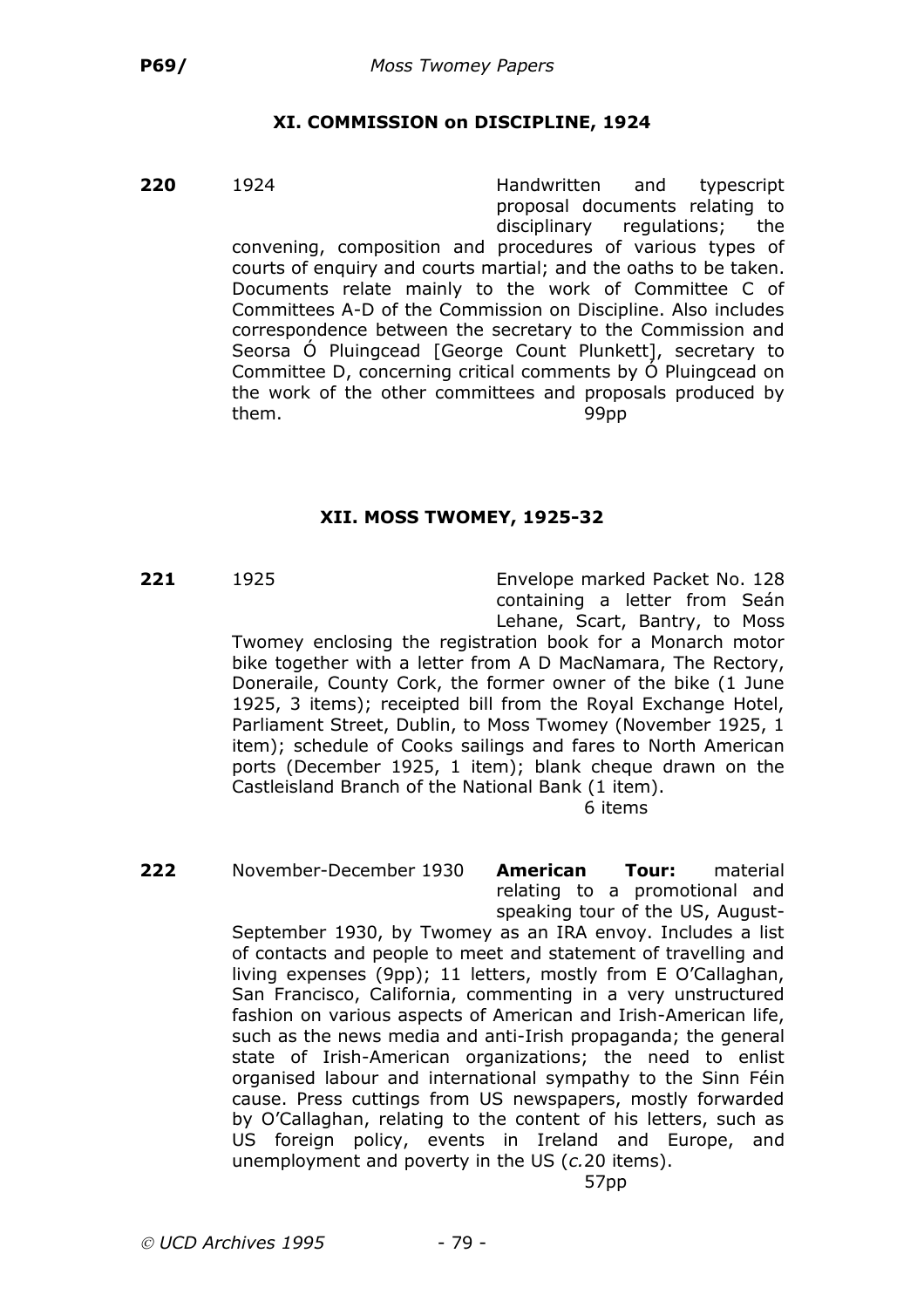**223** November 1932 2 personal letter from Connie [Neenan, An Timthire, agent for sales of *An Phoblacht* in the

US] to Moss Twomey, mainly concerning events in republican circles with reference to disagreements and dissension, as well as news of mutual friends (10 November 1932, 2pp; 22 November 1932, 1p). Also contains a circular referring to a meeting of the James Connolly IRA Club (US) (1p).

3 items

# **XIII. RELATED ORGANIZATIONS**

# **A. Republican Press Limited, 1929-36**

1929-36 *An Phoblacht:* 18 files of correspondence, invoices and statements of account relating to

the sale and distribution of *An Phoblacht*, mainly in the US but also in Australia and New Zealand.

Correspondence is between the Republican Press Ltd, 12 St Andrew Street, Dublin and Irish clubs and organizations such as the Irish American Club, United Irish Societies of Chicago, Irish Freedom League Montreal, and the Irish National Association of Australia; subscription agencies, newsagents, newspapers and distributors, and individual subscribers and organizers.

The correspondence is overwhelmingly of a routine nature concerning orders, conditions for sale or return, non-receipt of papers, invoices and statements, and settlement of accounts.

Letters from individual subscribers tend to be rather more discursive, with comment on recession and unemployment in the US, the state of organization of the Irish-American population, and views from the US on developments in Ireland. Letters from the Republican Press contain occasional reference to raids on its offices, the seizure of papers and the arrest of Frank Ryan, the editor. 2 files in particular [P69/233, 235] contain more narrative matter on Irish-American affairs though this is relative. Matters referred to include the almost complete lack of coverage of Irish affairs in US newspapers, with some reports for publication of republican events, usually commemorative in the US.

Dates given are earliest and latest. Individual files usually cover a much shorter period.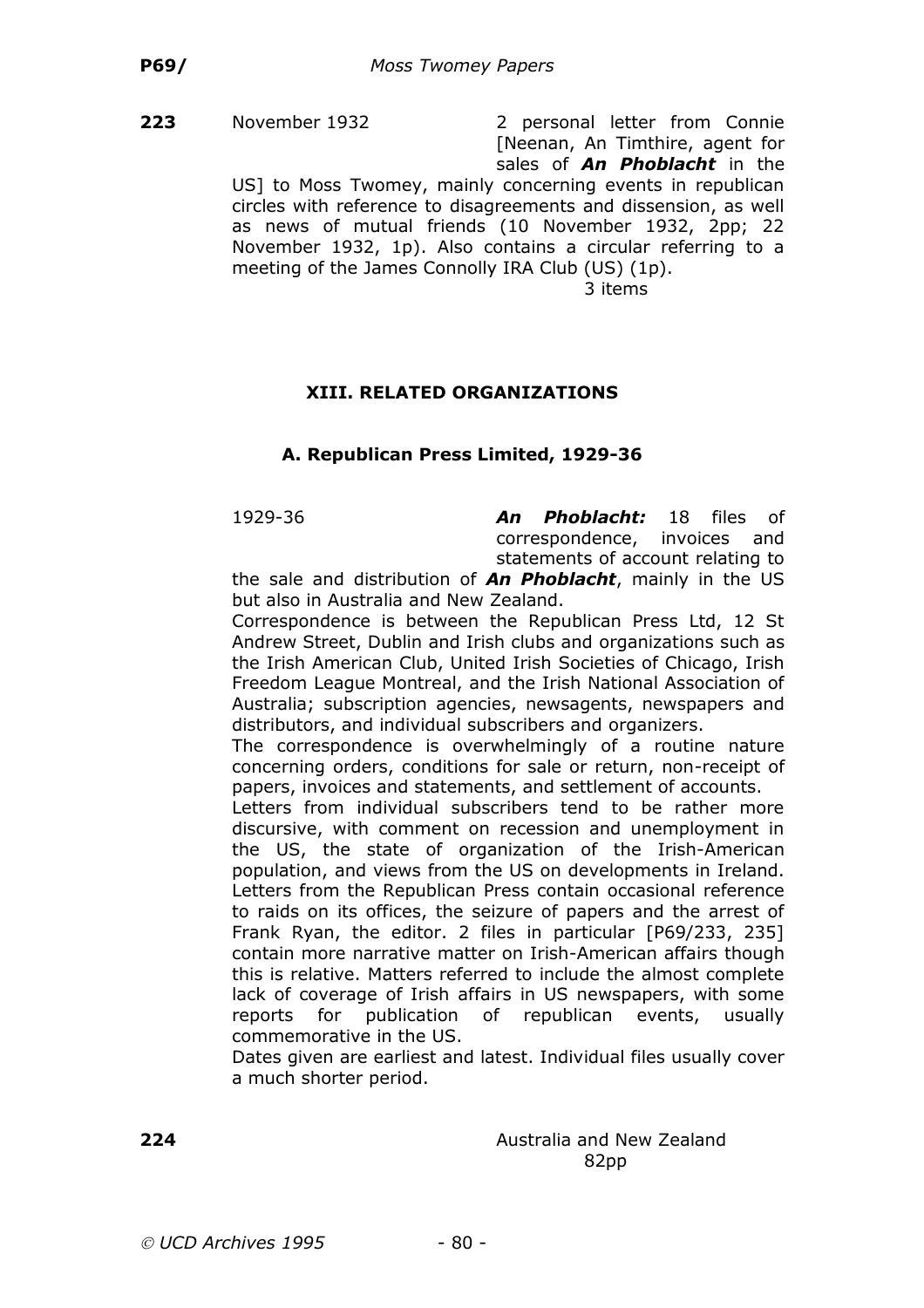| P69/ | <b>Moss Twomey Papers</b> |                                                                                             |
|------|---------------------------|---------------------------------------------------------------------------------------------|
| 225  |                           | Unsorted American and Canadian<br>correspondence<br>145pp                                   |
| 226  |                           | Butte, Montana<br>9pp                                                                       |
| 227  |                           | Chicago, Illinois<br>78pp                                                                   |
| 228  |                           | Cincinnati, Ohio<br>8pp                                                                     |
| 229  |                           | Cleveland, Ohio<br>21pp                                                                     |
| 230  |                           | Hartford, Connecticut<br>25pp                                                               |
| 231  |                           | Holyoke, Massachusetts<br>19pp                                                              |
| 232  |                           | Massachusetts<br>27pp                                                                       |
| 233  |                           | Cathal<br>MacFhionnachtaigh<br>[Charles McGennity, agent for<br>sales in New York]<br>194pp |
| 234  |                           | Conn Neenan [An Timthire/The<br>Organizer, agent for sales<br>outside New York]<br>73pp     |
| 235  |                           | New York (Publicity)<br>46pp                                                                |
| 236  |                           | Providence, Detroit, Portland<br>10pp                                                       |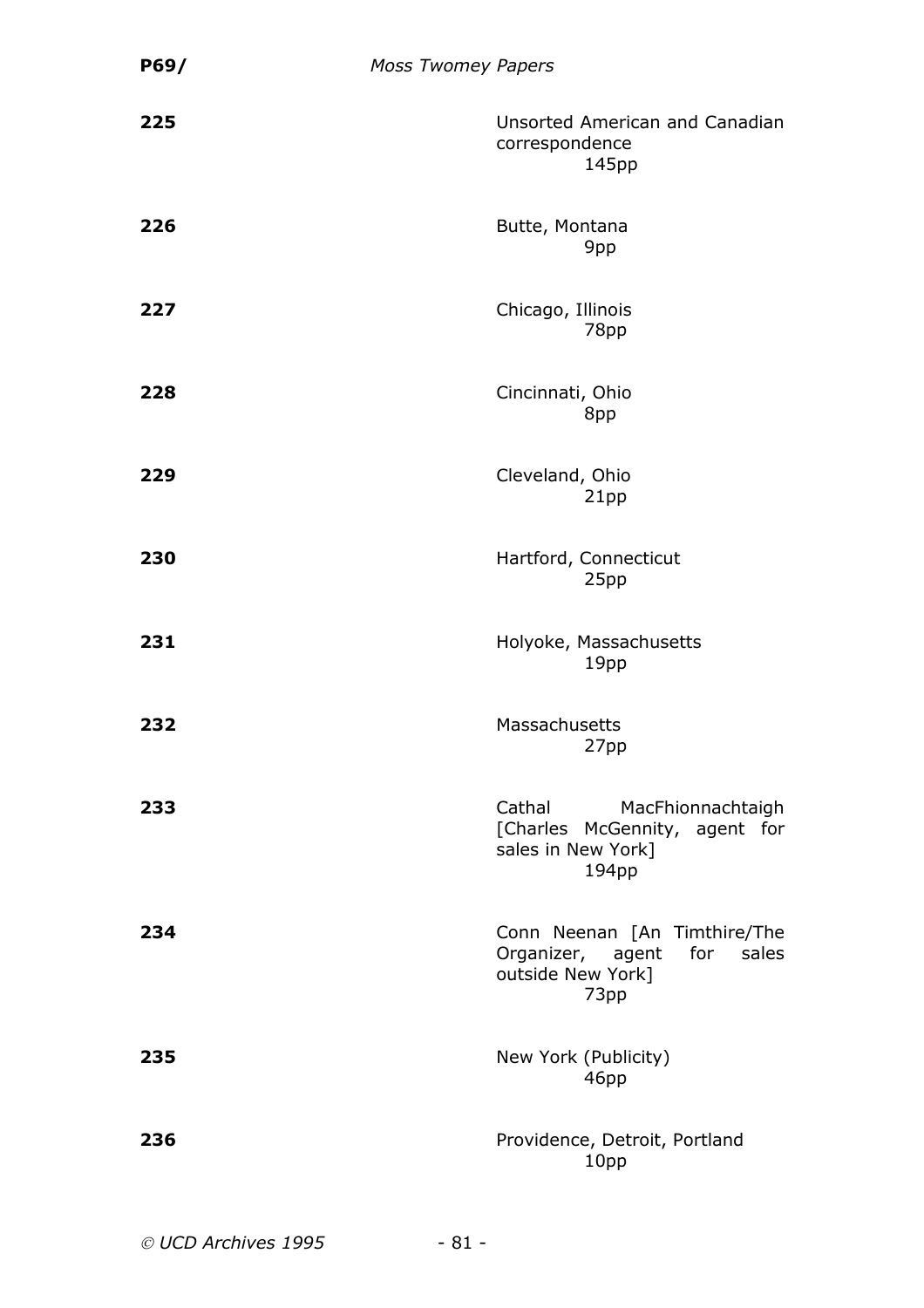| P69/ | <b>Moss Twomey Papers</b>                                                                                                                                                                                                                                                                                                                                                                                                                                                                                                                                                                                                                                                                                                                                                                                                                                        |               |                                                                       |
|------|------------------------------------------------------------------------------------------------------------------------------------------------------------------------------------------------------------------------------------------------------------------------------------------------------------------------------------------------------------------------------------------------------------------------------------------------------------------------------------------------------------------------------------------------------------------------------------------------------------------------------------------------------------------------------------------------------------------------------------------------------------------------------------------------------------------------------------------------------------------|---------------|-----------------------------------------------------------------------|
| 237  |                                                                                                                                                                                                                                                                                                                                                                                                                                                                                                                                                                                                                                                                                                                                                                                                                                                                  | Roxbury       | 16pp                                                                  |
| 238  |                                                                                                                                                                                                                                                                                                                                                                                                                                                                                                                                                                                                                                                                                                                                                                                                                                                                  | San Francisco | 47pp                                                                  |
| 239  |                                                                                                                                                                                                                                                                                                                                                                                                                                                                                                                                                                                                                                                                                                                                                                                                                                                                  |               | Seattle, Bloomfield, Minneapolis<br>14pp                              |
| 240  |                                                                                                                                                                                                                                                                                                                                                                                                                                                                                                                                                                                                                                                                                                                                                                                                                                                                  | Waterbury     | 31pp                                                                  |
| 241  |                                                                                                                                                                                                                                                                                                                                                                                                                                                                                                                                                                                                                                                                                                                                                                                                                                                                  |               | Worcester, Massachusetts<br>5 <sub>pp</sub>                           |
|      | Republican Press Ltd [usually Annie O'Farrell], 12 St Andrew<br>Street, Dublin, and agents and subscribers to An Phoblacht<br>concerning all aspects of ordering, delivery, sale and payment<br>for the paper.<br>Includes notification of changes of address for delivery, often<br>due to security force surveillance; changes to orders due to<br>fluctuations in demand; queries about accounts and attempts<br>to have outstanding accounts settled. One file [P69/242]<br>relates to the supply of the paper to London and consists<br>mainly of correspondence with the secretaries of Sinn Féin<br>cumainn. Occasional reference is made to the submission for<br>publication of reports on club activities, with comment on Irish<br>community matters. The other file [P69/243] relates to the<br>supply of the paper to Northern Ireland subscribers. |               | 2 files of routine correspondence<br>and related material between the |
| 242  | June 1929-August 1934                                                                                                                                                                                                                                                                                                                                                                                                                                                                                                                                                                                                                                                                                                                                                                                                                                            |               | 147 <sub>pp</sub>                                                     |
| 243  | October 1929-May1935                                                                                                                                                                                                                                                                                                                                                                                                                                                                                                                                                                                                                                                                                                                                                                                                                                             |               | 172pp                                                                 |
|      |                                                                                                                                                                                                                                                                                                                                                                                                                                                                                                                                                                                                                                                                                                                                                                                                                                                                  |               |                                                                       |

**244** 1929-36 Republican Press Ltd ledger detailing supplies and services accounts in connection with office administration and printing and distribution of *An Phoblacht*. Inserted are *c.*20 invoices, mostly bills for printing. 33x22x2½cms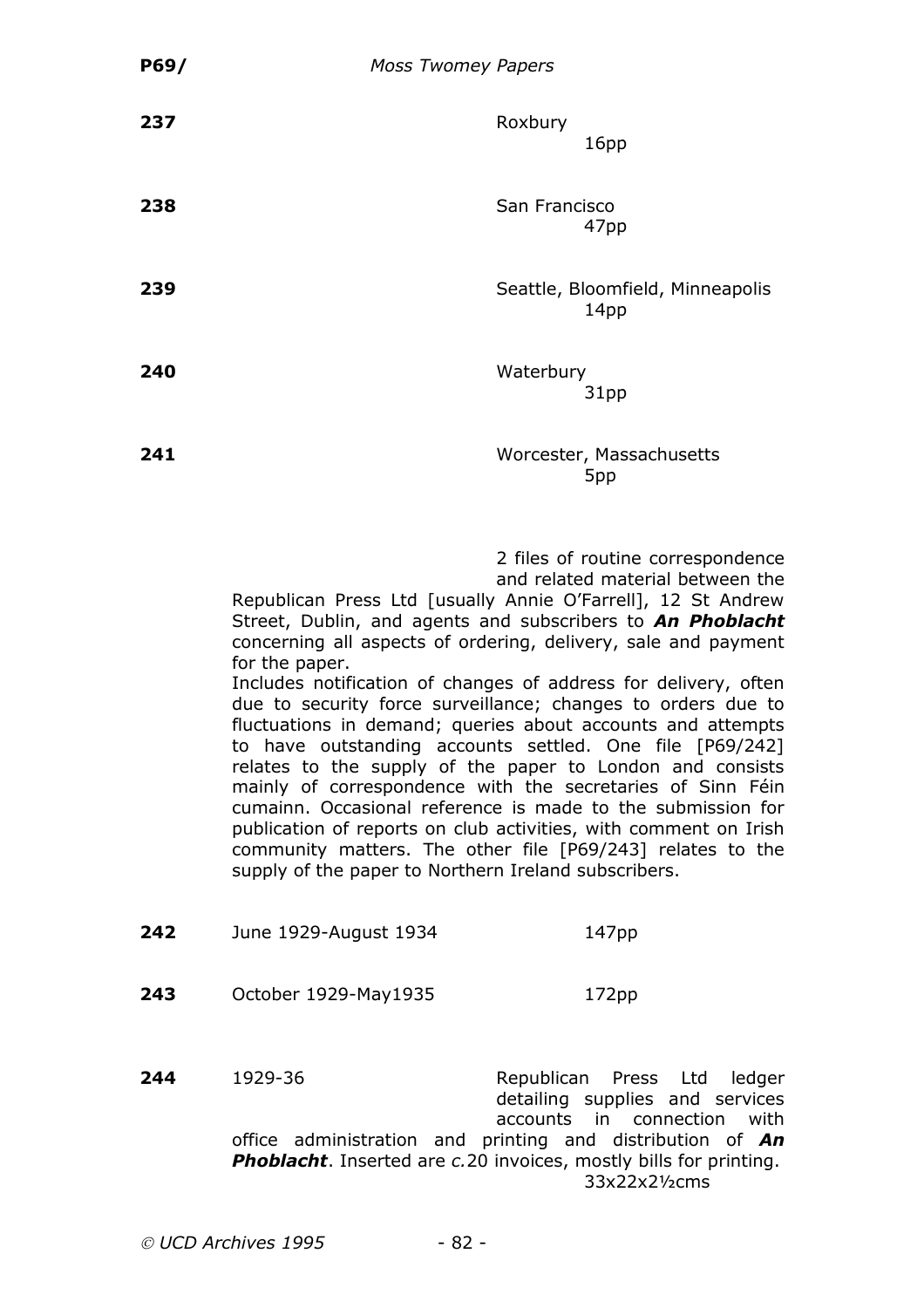**245** December 1934- Republican Press Ltd bank pass October 1936 book for an account held at the Munster and Leinster Bank Ltd, O'Connell Street, Dublin. Brought forward from a previous book, records date of transaction, cheque number and amount. 32pp

### **B. Irish Volunteer Students' Aid committee, 1924**

**246** [1924] Completed copies of Form B, form of application to the committee for assistance in returning to college, from volunteers who had interrupted their college studies to fight. The form includes name and address, brigade and division, rank and unit, reason for leaving college, and volunteer record. More than half the applications are from the Cork area, the rest scattered throughout the country. 17 items

# **C. Boycott British League, 1932**

**247** October-November 1932 Publicity material relating to the aims and methods of the Boycott British League; correspondence between the C/S and the National Executive Committee of the League concerning the progress and effectiveness of the campaign; handwritten report by Con Lehane, secretary, Boycott British League, 44 Parnell Square, Dublin, in response to a request from the A/G, on League organization and activities on a county basis. 22pp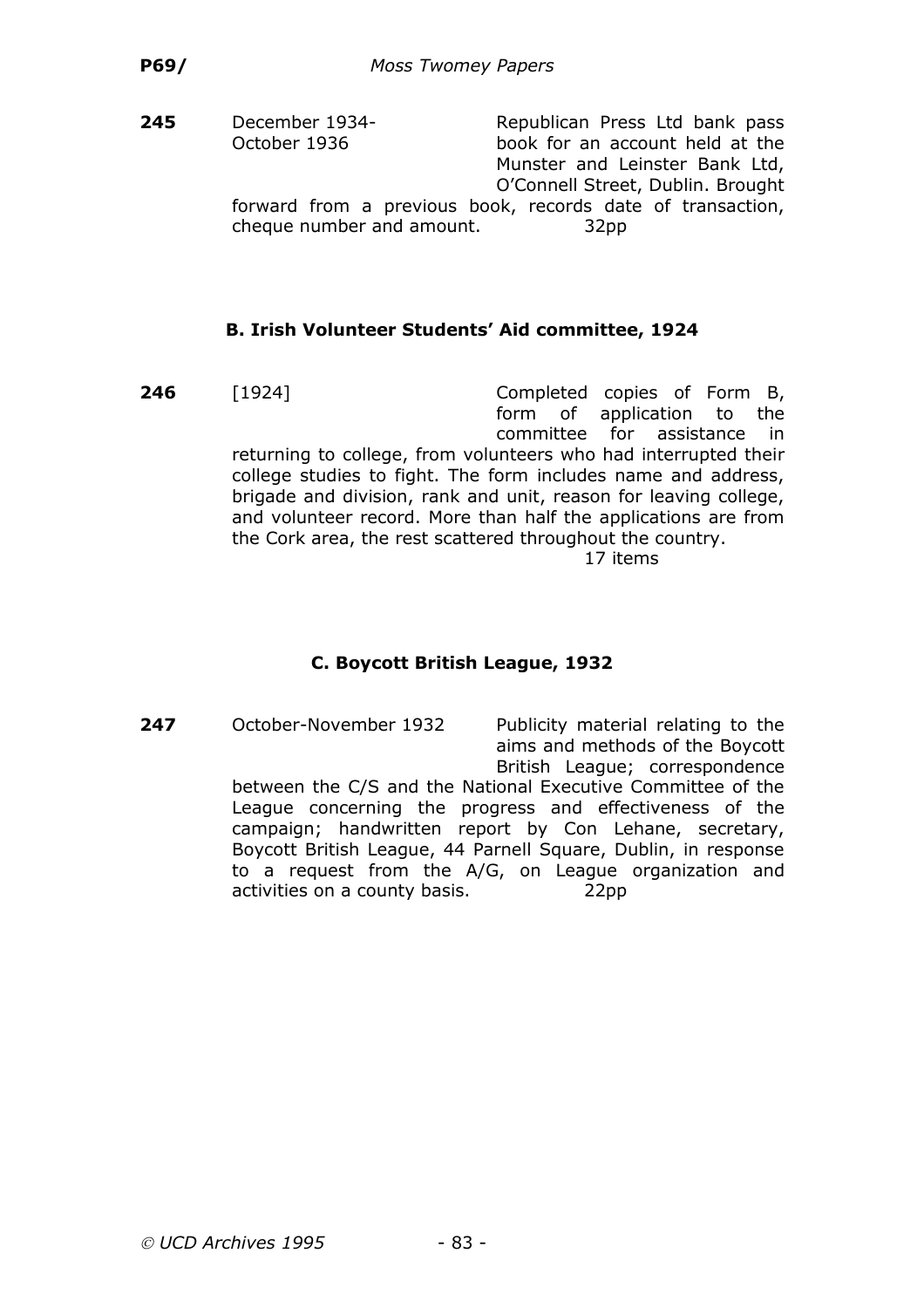# **XIV. PRINTED MATTER**

#### **A. Handbills, 1922–5 [-37]**

**248** 12 November 1922 Typescript copy letter for general circulation entitled 'The Bishops' Pastoral. A prisoner's letter to His Grace the Archbishop of Dublin. Proinnsias Ó Gallchobhair [Frank Gallagher] has addressed the following letter to His Grace'. The letter is in response to the bishops' pastoral of 22 October 1922 condemning the anti-Treaty campaign and excluding republican soldiers from the sacraments. 10pp **249** [1922] Handbill entitled 'The Pen is mightier than the Sword' condemning the operation of press censorship and reprinting the censorship orders issued by the Provisional Government. 4pp **250** 1922 Handbill headed 'Do you know Joe Clark?' consisting of an account by Clark of the illtreatment of himself and other prisoners by CID in Wellington Barracks on 8 November 1922. 33x20cms **251** 1923 **Handbill, 'To the memory of five** brave Irishmen who died for Ireland. Leo Dowling, Laurence Sheehy, Sylvester Heaney, Anthony O'Reilly, Terence Brady. Executed in Kilmainham Jail on 8 January 1923. 21x13cms **252** 1923 **7 handbills relating to aspects of** the death of republican soldiers in Kerry including the circumstances of their death and the treatment of their corpses. 7 items 18x12cms **253** August 1925 List of Irish prisoners of war and political prisoners in English, Scotch (sic) and Irish Free State Jails, 1 August 1925. Published by the Political Prisoners' Committee as Official Statement No. 4. 4pp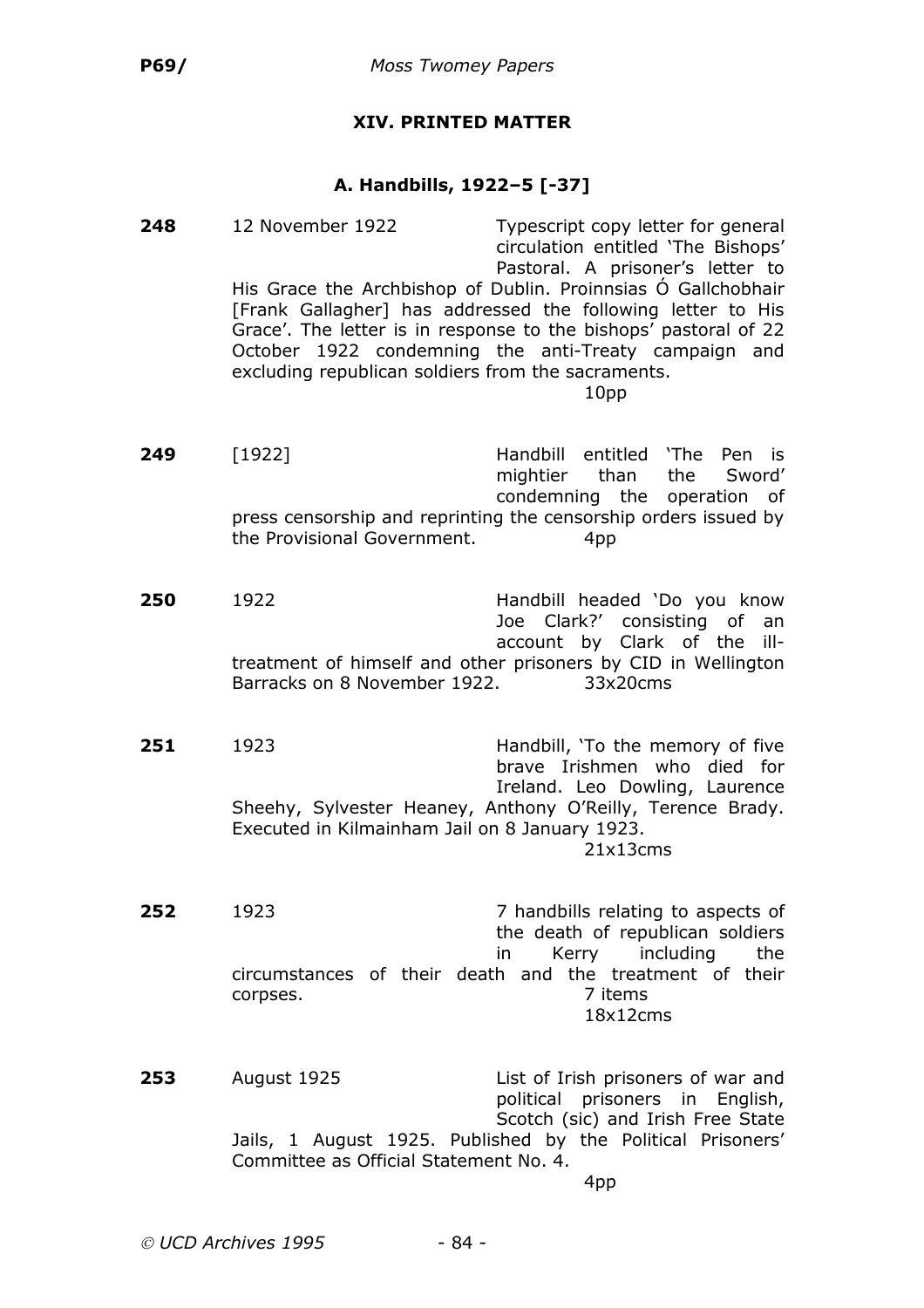**254** [1937] Election manifesto of George Noble, Count Plunkett, republican candidate in the Galway constituency in the general election [1937], sponsored by Sinn Féin and Cumann Poblachta na hÉireann.

> '…I take my stand uncompromisingly on the republic as proclaimed in 1916, established in 1919, and never since disestablished.' 10

### **B. Press cuttings, 1923**

**255** January-February 1923 Original packet of unsorted press cuttings mainly relating to: official notices and proclamations

on matters such as the offer of an amnesty and the release of prisoners; reports on military actions and court proceedings; the reorganization of the Irish Army; peace moves and public statements on the republican position.

19 items

#### **C. Serial Publications, 1915-31**

#### *Chun An Lae*

Here's to the day Republican broadsheet.

| 256 | $(1)$ 7 January       | - 1923 | no.4    |
|-----|-----------------------|--------|---------|
|     | $(2)$ 14 January 1923 |        | no. 5   |
|     | $(3)$ 4 February 1923 |        | no. $7$ |

#### *Daily Bulletin*

**257** (1) 16 November 1922 no.41 2pp (2) 24 November 1922 no.48 2pp (3) 27 November 1922 no.50 2pp (4) 28 November 1922 no.51 4pp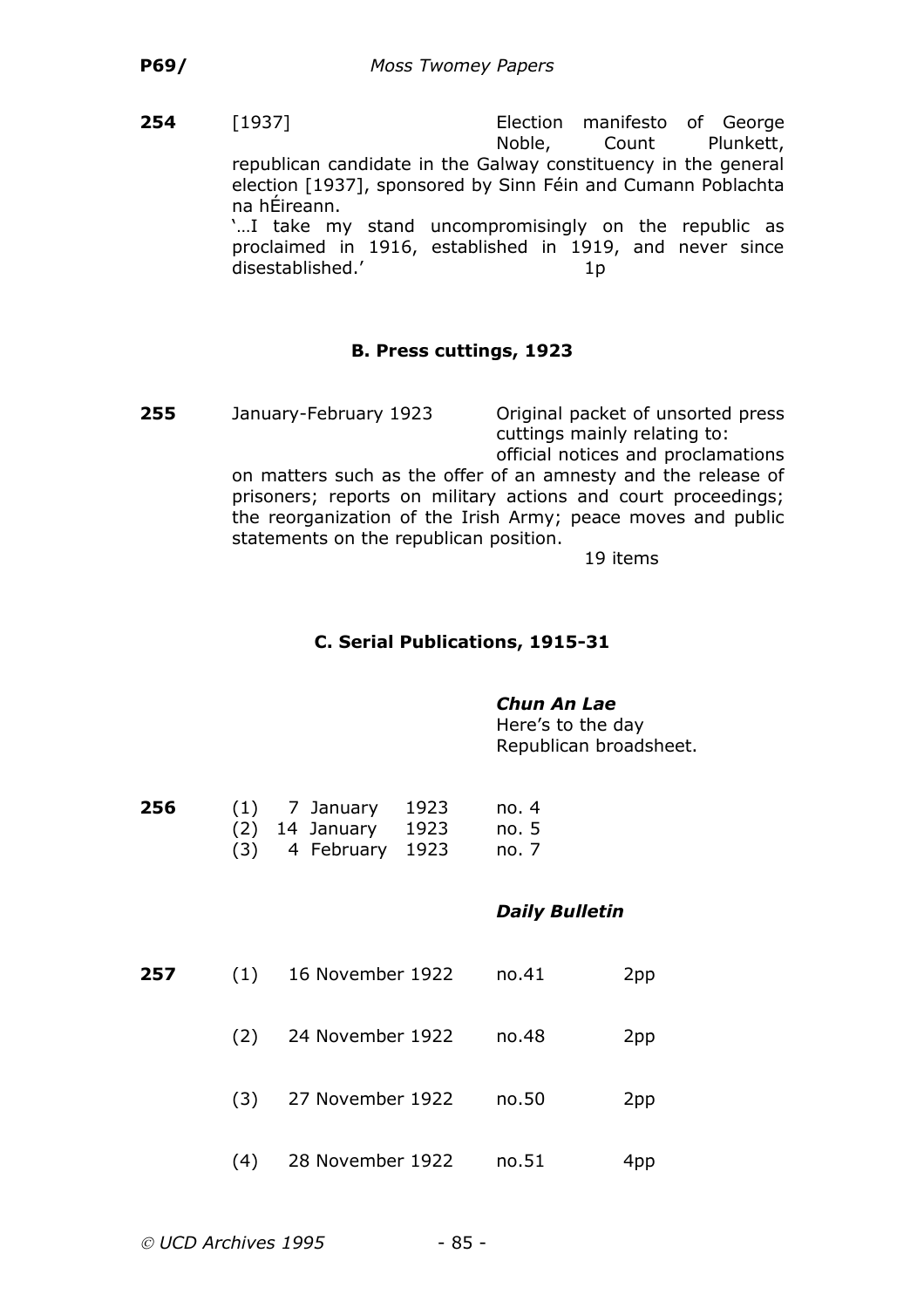| 257 contd |     |                             | <b>Daily Bulletin contd</b> |                |
|-----------|-----|-----------------------------|-----------------------------|----------------|
|           | (5) | 29 November 1922            | no.52                       | 2pp            |
|           | (6) | 30 November 1922            | no.53                       | 2pp            |
|           | (7) | 1 December 1922             | no.54                       | 3pp            |
|           | (8) | 2 December 1922             | no.55                       | 3pp            |
|           | (9) | 4 December 1922             | no.56                       | 3pp            |
|           |     | (10) 5 December 1922        | no.57                       | 2pp            |
|           |     | $(11)$ 6 December 1922      | no.58                       | 2pp            |
|           |     | (12) 7 December 1922        | no.59                       | 2pp            |
|           |     | (13) 8 December 1922        | no.60                       | 3pp            |
|           |     | (14) 9 December 1922        | no.61                       | 1p             |
|           |     | (15) 11 December 1922       | no.62                       | 1p             |
|           |     | (16) 12 December 1922 no.63 |                             | 2pp            |
|           |     | (17) 13 December 1922       | no.63(sic)                  | 1 <sub>p</sub> |
|           |     | (18) 14 December 1922       | no.64                       | 1 <sub>p</sub> |
|           |     | (19) 15 December 1922       | no.64(sic)                  | 1 <sub>p</sub> |
|           |     | (20) 16 December 1922       | no.65                       | 1 <sub>p</sub> |
|           |     | (21) 18 December 1922       | no.68                       | 1p             |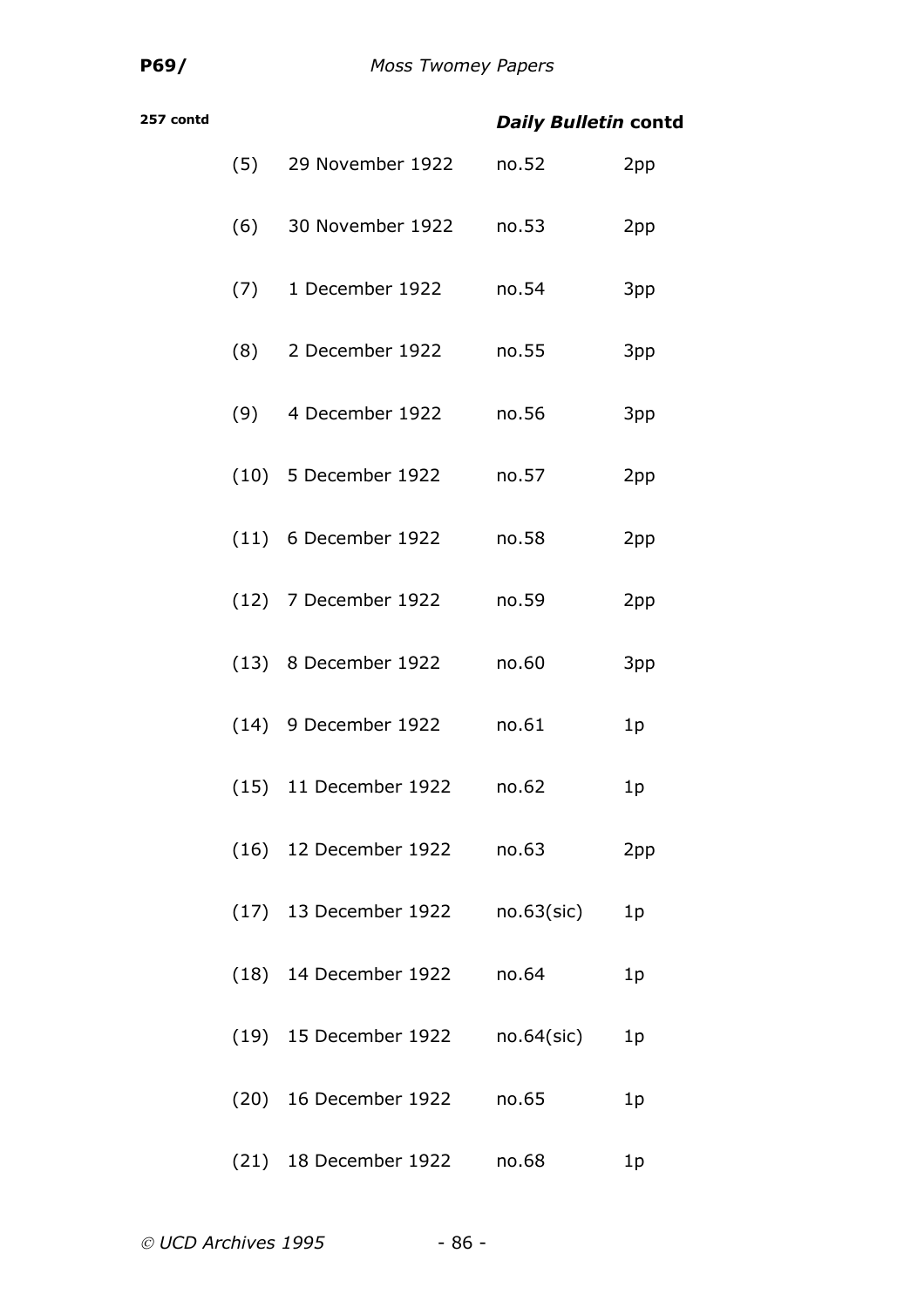| 257 contd |                             | <b>Daily Bulletin contd</b> |                |
|-----------|-----------------------------|-----------------------------|----------------|
|           | (22) 19 December 1922       | no.69                       | 1 <sub>p</sub> |
|           | (23) 20 December 1922 no.70 |                             | 1p             |
|           | (24) 22 December 122        | no.72                       | 1 <sub>p</sub> |
|           | (25) 23 December 1922       | no.73                       | 1p             |
|           | (26) 27 December 1922 no.74 |                             | 2pp            |
|           | (27) 28 December 1922       | no.75                       | 3pp            |
|           | (28) 29 December 1922       | no.76                       | 1 <sub>p</sub> |
|           | $(29)$ 1 January 1923       | no.78                       | 1 <sub>p</sub> |
|           | $(30)$ 2 January 1923       | no.79                       | 1 <sub>p</sub> |
|           | $(31)$ 4 January 1923       | no.81                       | 2pp            |
|           | $(32)$ 5 January 1923       | no.82                       | 1p             |
|           | (33) 9 January 1923         | no.85                       | 2pp            |
|           | (34) 10 January 1923        | no.86                       | 1 <sub>p</sub> |
|           | (35) 12 January 1923        | no.89                       | 1 <sub>p</sub> |
|           | $(36)$ 13 January 1923      | no.90                       | 2pp            |
|           | (37) 15 January 1923        | no.91                       | 2pp            |
|           | (38) 16 January 1923        | no.92                       | 2pp            |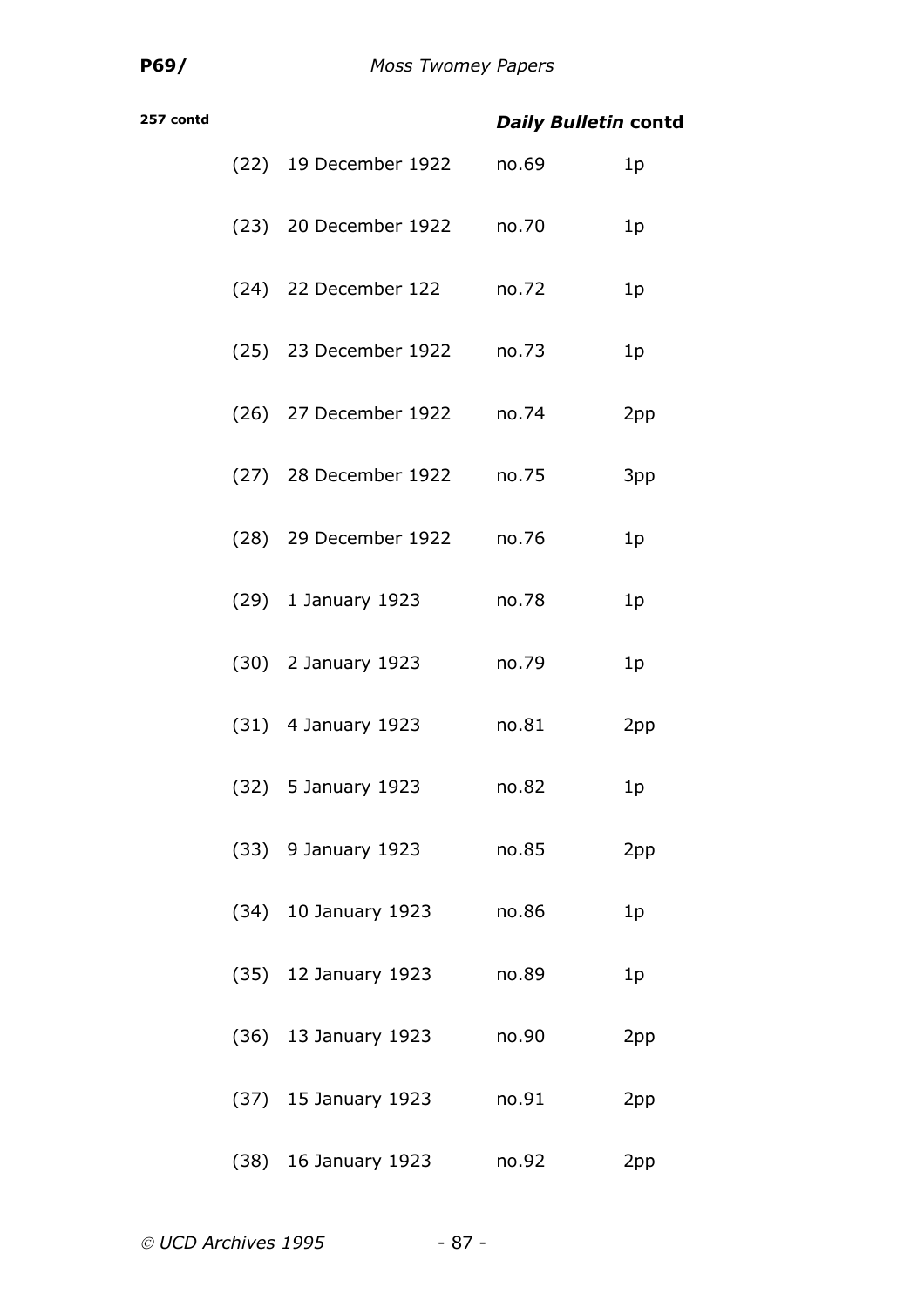| 257 contd |  |                        | <b>Daily Bulletin contd</b> |                |  |
|-----------|--|------------------------|-----------------------------|----------------|--|
|           |  | (39) 17 January 1923   | no.93                       | 2pp            |  |
|           |  | (40) 18 January 1923   | no.94                       | 1 <sub>p</sub> |  |
|           |  | $(41)$ 19 January 1923 | no.95                       | 1 <sub>p</sub> |  |
|           |  | (42) 20 January 1923   | no.96                       | 2pp            |  |
|           |  | (43) 22 January 1923   | no.97                       | 2pp            |  |
|           |  | (44) 23 January 1923   | no.98                       | 2pp            |  |
|           |  | (45) 24 January 1923   | no.99                       | 1 <sub>p</sub> |  |
|           |  | (46) 25 January 1923   | $no.99$ (sic)               | 1 <sub>p</sub> |  |
|           |  | (47) 26 January 1923   | no.100                      | 3pp            |  |
|           |  | (48) 27 January 1923   | no.101                      | 2pp            |  |
|           |  | (49) 29 January 1923   | no.102                      | 2pp            |  |
|           |  | (50) 30 January 1923   | no.103                      | 2pp            |  |
|           |  | (51) 1 February 1923   | no.105                      | 4pp            |  |
|           |  | (52) 2 February 1923   | no.106                      | 1 <sub>p</sub> |  |
|           |  | (53) 3 February 1923   | no.107                      | 1 <sub>p</sub> |  |
|           |  | (54) 5 February 1923   | no.108                      | 1 <sub>p</sub> |  |
|           |  | (55) 6 February 1923   | no.109                      | 1p             |  |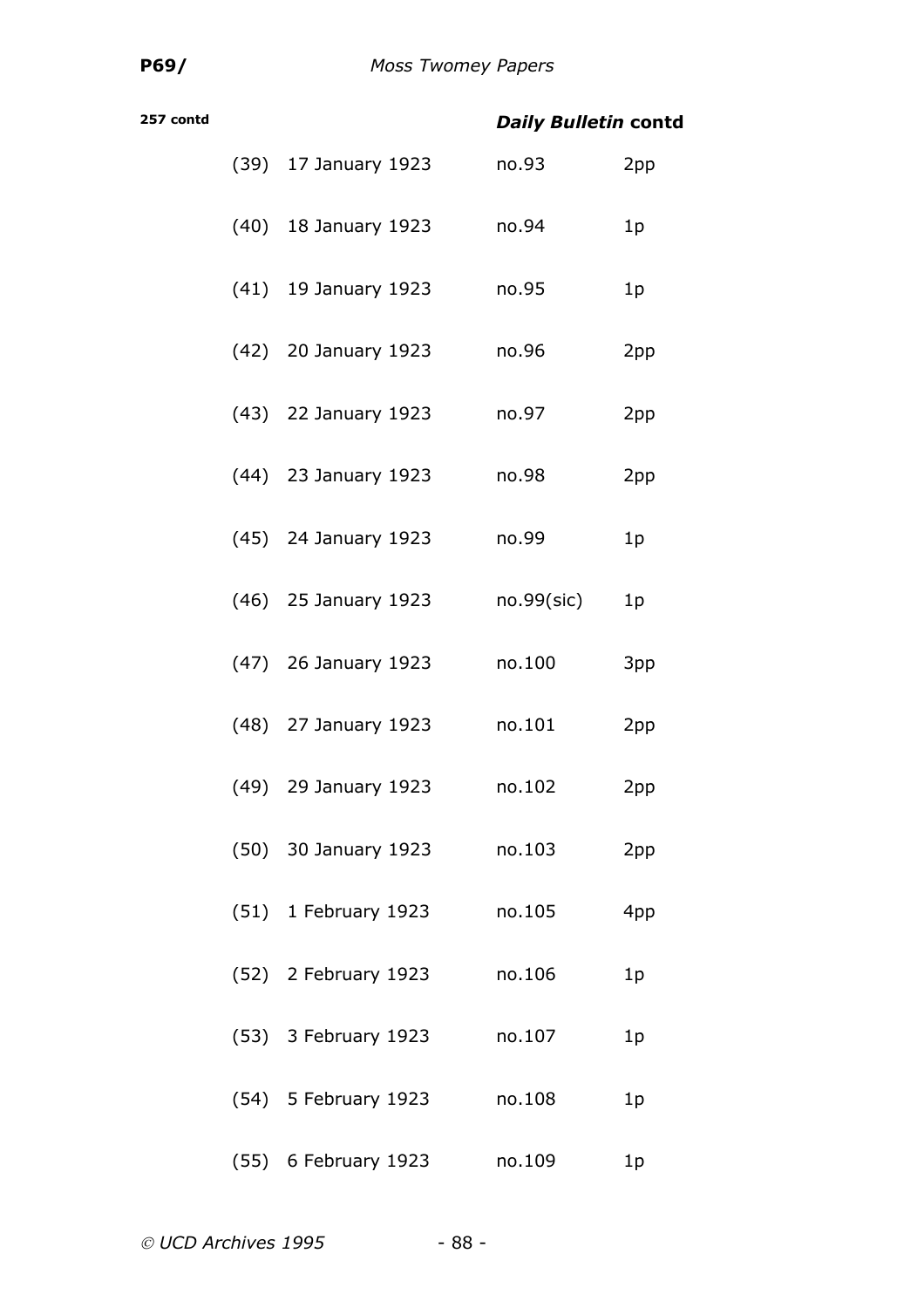| 257 contd |                       | <b>Daily Bulletin contd</b> |                |
|-----------|-----------------------|-----------------------------|----------------|
|           | (56) 7 February 1923  | no.110                      | 1 <sub>p</sub> |
|           | (57) 8 February 1923  | no.111                      | 1p             |
|           | (58) 9 February 1923  | no.112                      | 3pp            |
|           | (59) 13 February 1923 | no.115                      | 2pp            |
|           | (60) 15 February 1923 | no.117                      | 1 <sub>p</sub> |
|           | (61) 16 February 1923 | no.118                      | 3pp            |
|           | (62) 17 February 1923 | no.119                      | 2pp            |
|           | (63) 19 February 1923 | no.120                      | 1 <sub>p</sub> |
|           | (64) 20 February 1923 | no.121                      | 3pp            |
|           | (65) 22 February 1923 | no.122                      | 1p             |
|           | (66) 23 February 1923 | no.124                      | 2pp            |
|           | (67) 24 February 1923 | no.125                      | 2pp            |
|           | (68) 26 February 1923 | no.126                      | 1 <sub>p</sub> |
|           | (69) 27 February 1923 | no.127                      | 2pp            |
|           | (70) 28 February 1923 | no.128                      | 2pp            |
|           | (71) 1 March 1923     | no.129                      | 2pp            |
|           | (72) 3 March 1923     | no.131                      | 2pp            |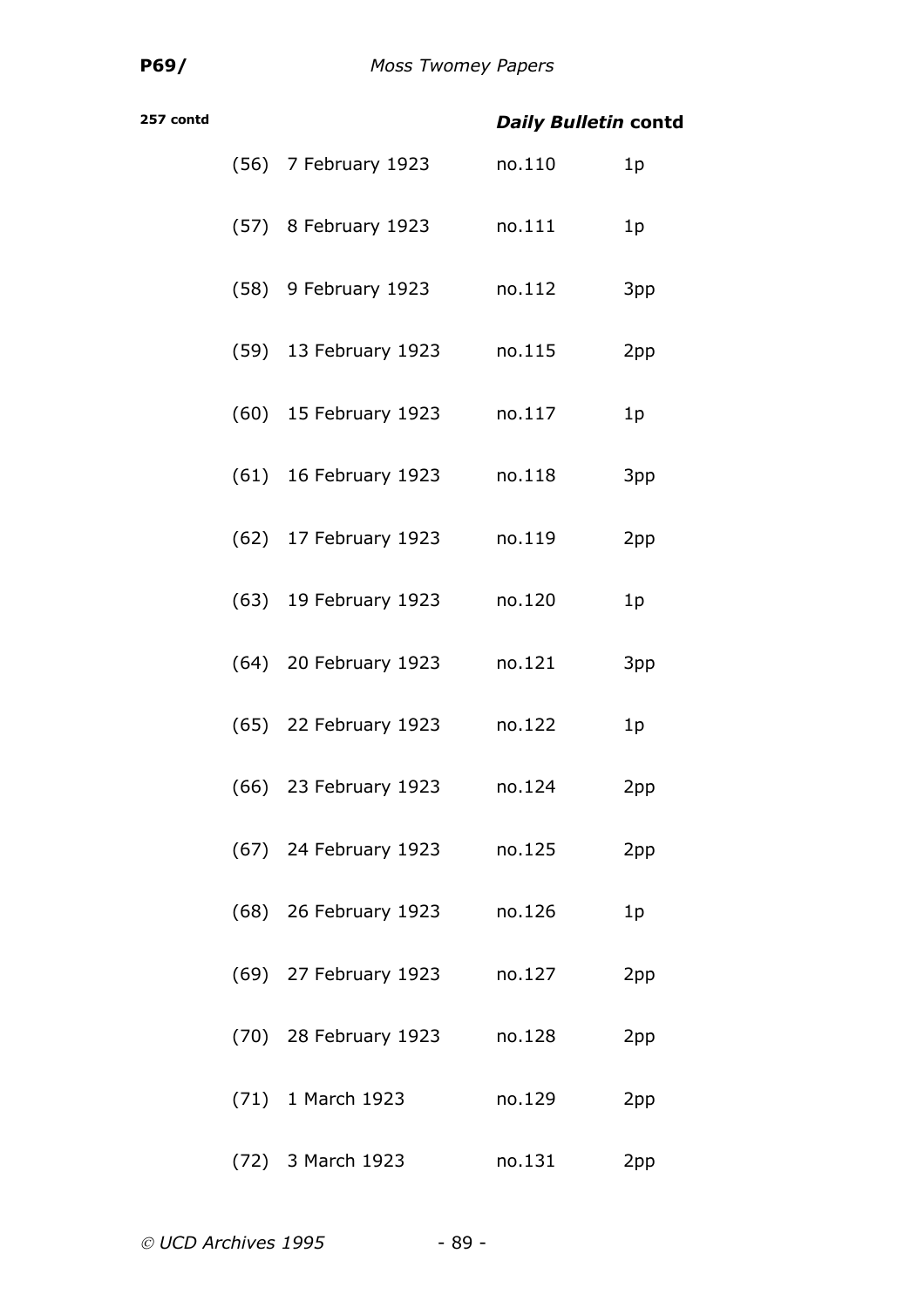| 257 contd |                    | <b>Daily Bulletin contd</b> |                |
|-----------|--------------------|-----------------------------|----------------|
|           | (73) 5 March 1923  | no.132                      | 1 <sub>p</sub> |
|           | (74) 6 March 1923  | no.133                      | 1 <sub>p</sub> |
|           | (75) 8 March 1923  | no.135                      | 2pp            |
|           | (76) 10 March 1923 | no.137                      | 1 <sub>p</sub> |
|           | (77) 12 March 1923 | no.138                      | 1 <sub>p</sub> |
|           | (78) 15 March 1923 | no.141                      | 4pp            |
|           | (79) 16 March 1923 | no.142                      | 1 <sub>p</sub> |
|           | (80) 17 March 1923 | no.143                      | 3pp            |
|           | (81) 19 March 1923 | no.144                      | 1 <sub>p</sub> |
|           | (82) 23 March 1923 | no.148                      | 2pp            |
|           | (83) 24 March 1923 | no.149                      | 2pp            |
|           | (84) 3 April 1923  | no.156                      | 2pp            |
|           | (85) 14 April 1923 | no.166                      | 2pp            |
|           | (86) 17 April 1923 | no.168                      | 2pp            |
|           | (87) 18 April 1923 | no.169                      | 1 <sub>p</sub> |
|           | (88) 19 April 1923 | no.170                      | 2pp            |
|           | (89) 20 April 1923 | no.171                      | 1p             |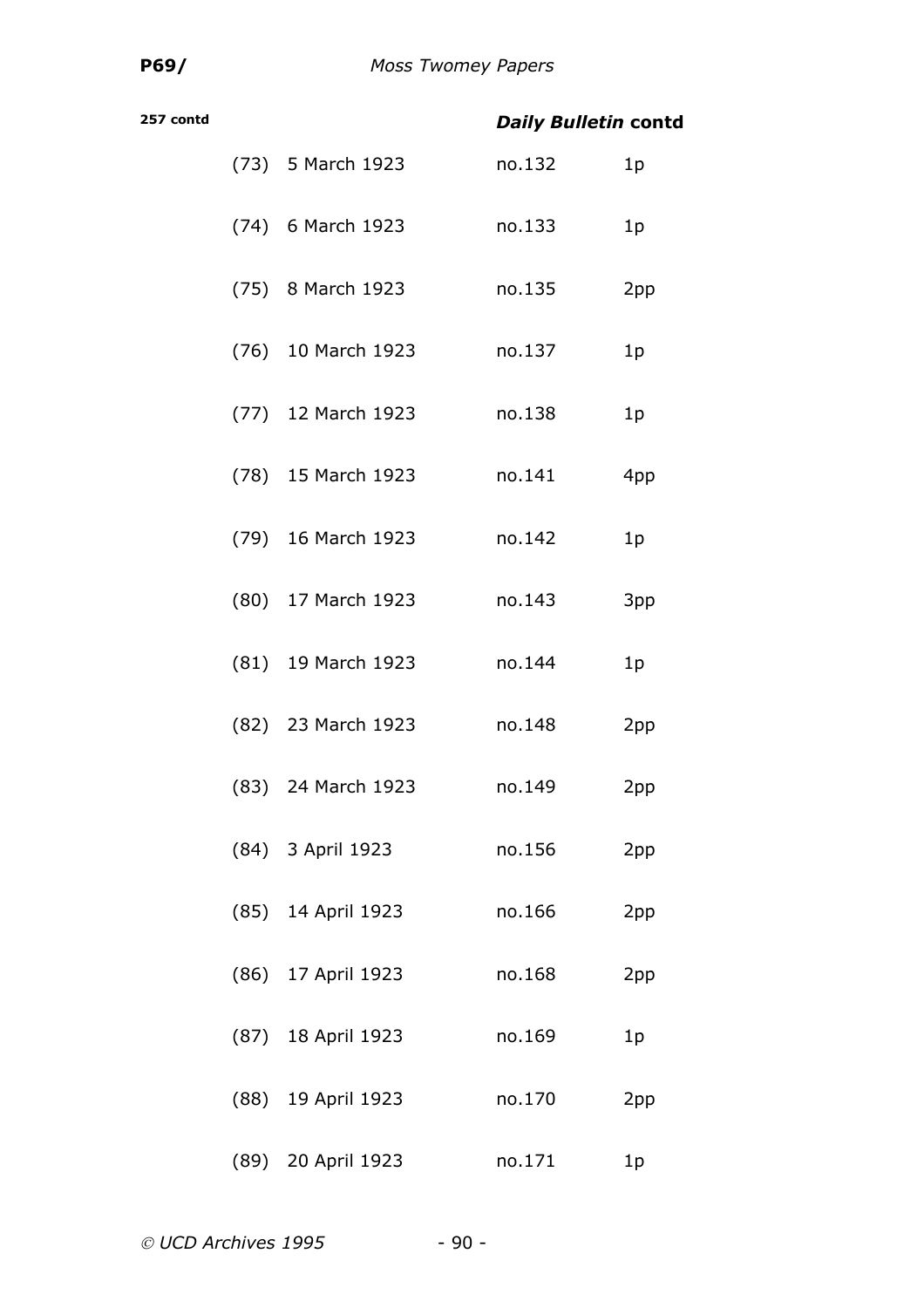| 257 contd |                         | <b>Daily Bulletin contd</b> |                |
|-----------|-------------------------|-----------------------------|----------------|
|           | (90) 21 April 1923      | no.172                      | 2pp            |
|           | (91) 23 April 1923      | no.173                      | 1p             |
|           | (92) 24 April 1923      | no.174                      | 2pp            |
|           | (93) 26 April(sic) 1923 | no.175                      | 2pp            |
|           | (94) 26 April 1923      | no.176                      | 2pp            |
|           | (95) 27 April 1923      | no.177                      | 2pp            |
|           | (96) 28 April 1923      | no.178                      | 2pp            |
|           | (97) 30 April 1923      | no.179                      | 2pp            |
|           | (98) 1 May 1923         | no.180                      | 1p             |
|           | (99) 2 May 1923         | no.181                      | 1 <sub>p</sub> |
|           | $(100)$ 3 May 1923      | no.182                      | 2pp            |
|           | $(101)$ 4 May 1923      | no.183                      | 1p             |
|           | $(102)$ 5 May 1923      | no.184                      | 1p             |
|           | $(103)$ 7 May 1923      | no.185                      | 2pp            |
|           | $(104)$ 8 May 1923      | no.186                      | 2pp            |
|           | $(105)$ 10 May 1923     | no.189                      | 5pp            |
|           | $(106)$ 11 May 1923     | no.190                      | 1p             |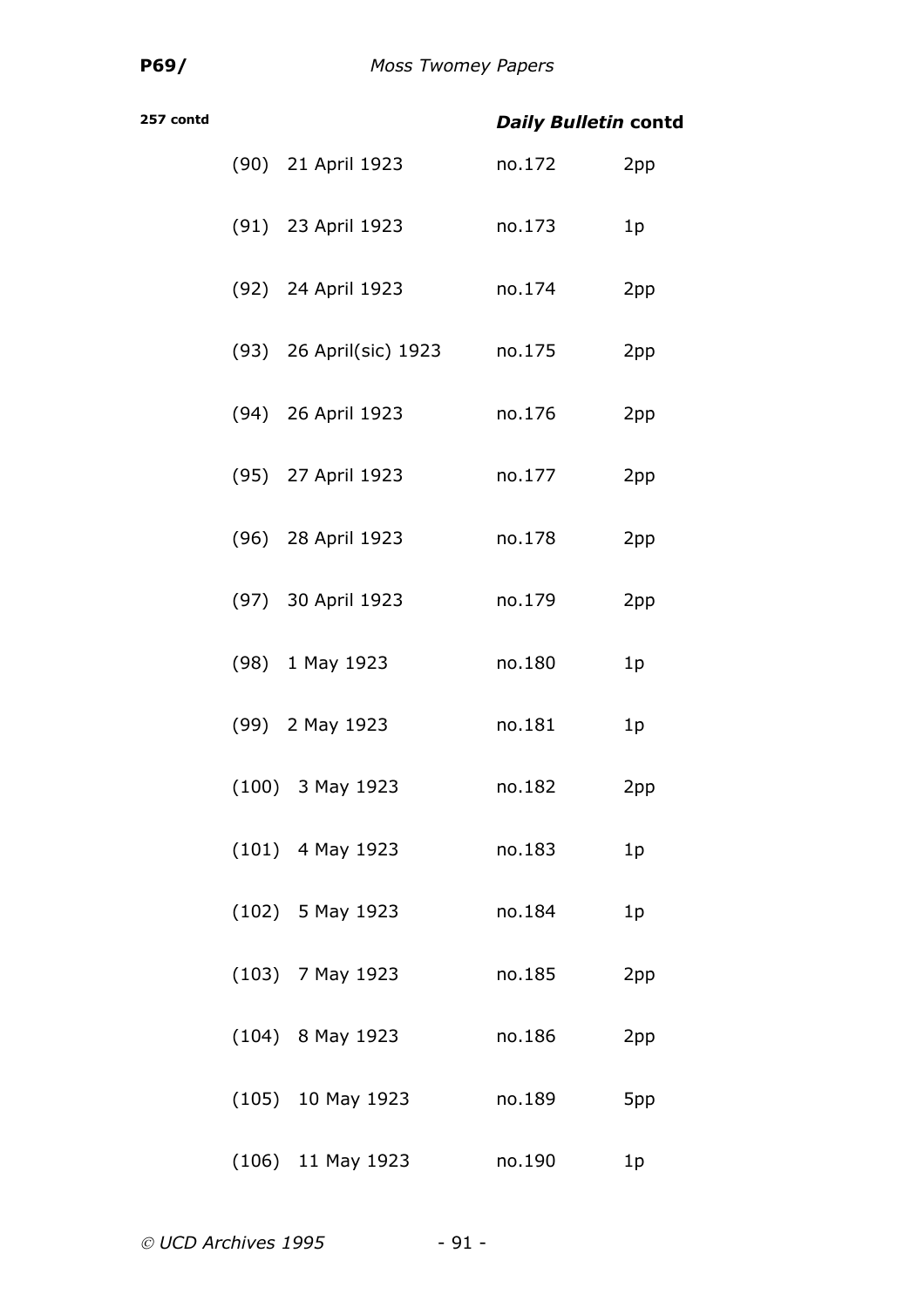| 257 contd |                     | <b>Daily Bulletin contd</b> |                |
|-----------|---------------------|-----------------------------|----------------|
|           | $(107)$ 12 May 1923 | no.191                      | 1 <sub>p</sub> |
|           | $(109)$ 15 May 1923 | no.193                      | 2pp            |
|           | $(110)$ 17 May 1923 | no.195                      | 2pp            |
|           | $(111)$ 18 May 1923 | no.196                      | 1 <sub>p</sub> |
|           | $(112)$ 19 May 1923 | no.197                      | 1p             |
|           | $(113)$ 23 May 1923 | no.199                      | 1p             |
|           | $(114)$ 23 May 1923 | no.200                      | 1 <sub>p</sub> |
|           | $(115)$ 24 May 1923 | no.201                      | 1 <sub>p</sub> |
|           | $(116)$ 25 May 1923 | no.202                      | 1 <sub>p</sub> |
|           | $(117)$ 28 May 1923 | no.204                      | 1p             |
|           | $(118)$ 30 May 1923 | no.206                      | 1p             |
|           | $(119)$ 31 May 1923 | no.207                      | 2pp            |
|           | (120) 1 June 1923   | no.208                      | 1 <sub>p</sub> |
|           | $(121)$ 2 June 1923 | no.209                      | 1 <sub>p</sub> |
|           | $(122)$ 4 June 1923 | no.210                      | 1 <sub>p</sub> |
|           | $(123)$ 5 June 1923 | no.211                      | 1 <sub>p</sub> |
|           | $(124)$ 6 June 1923 | no.212                      | 1 <sub>p</sub> |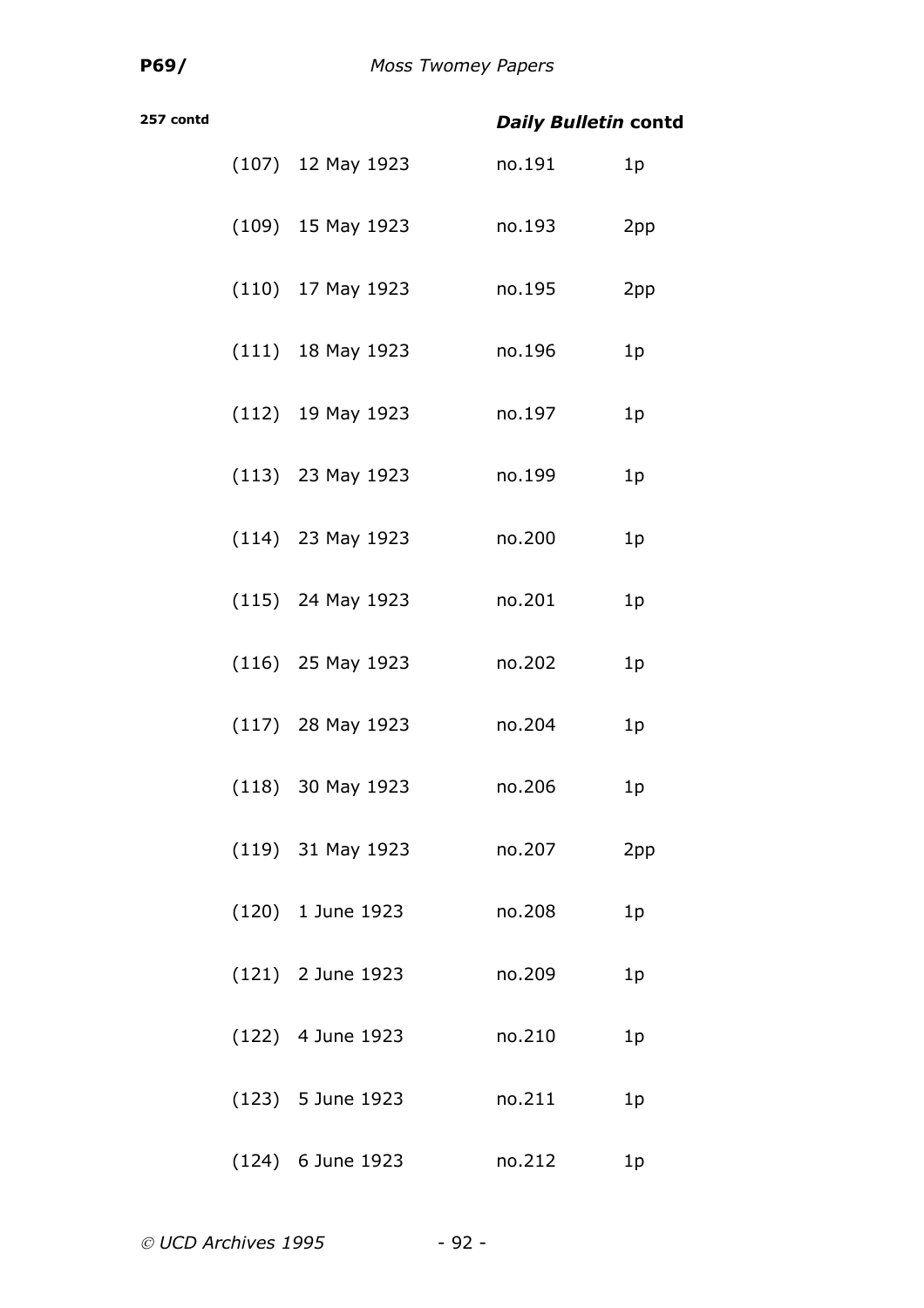| 257 contd |                      | <b>Daily Bulletin contd</b> |                |
|-----------|----------------------|-----------------------------|----------------|
|           | $(125)$ 7 June 1923  | no.213                      | 1p             |
|           | (126) 8 June 1923    | no.214                      | 2pp            |
|           | $(127)$ 9 June 1923  | no.215                      | 1 <sub>p</sub> |
|           | (128) 11 June 1923   | no.216                      | 1 <sub>p</sub> |
|           | (129) 12 June 1923   | no.217                      | 2pp            |
|           | $(130)$ 13 June 1923 | no.218                      | 1p             |
|           | $(131)$ 18 June 1923 | no.222                      | 1 <sub>p</sub> |
|           | (132) 19 June 1932   | no.223                      | 1 <sub>p</sub> |
|           | $(133)$ 22 June 1923 | no.226                      | 1p             |
|           | $(134)$ 26 June 1923 | no.229                      | 2pp            |
|           | (135) 3 July 1923    | no.235                      | 1p             |
|           | (136) 6 July 1923    | no.238                      | 1p             |
|           | (137 7 July 1923     | no.239                      | 3pp            |

#### *Eire/ The Irish Nation*

Published by the Irish National Committee, 6 Harcourt Street, Dublin.

- **258** (1) 27 January 1923 vol.1, no.2
	- (2) 3 February 1923 vol.1,no.3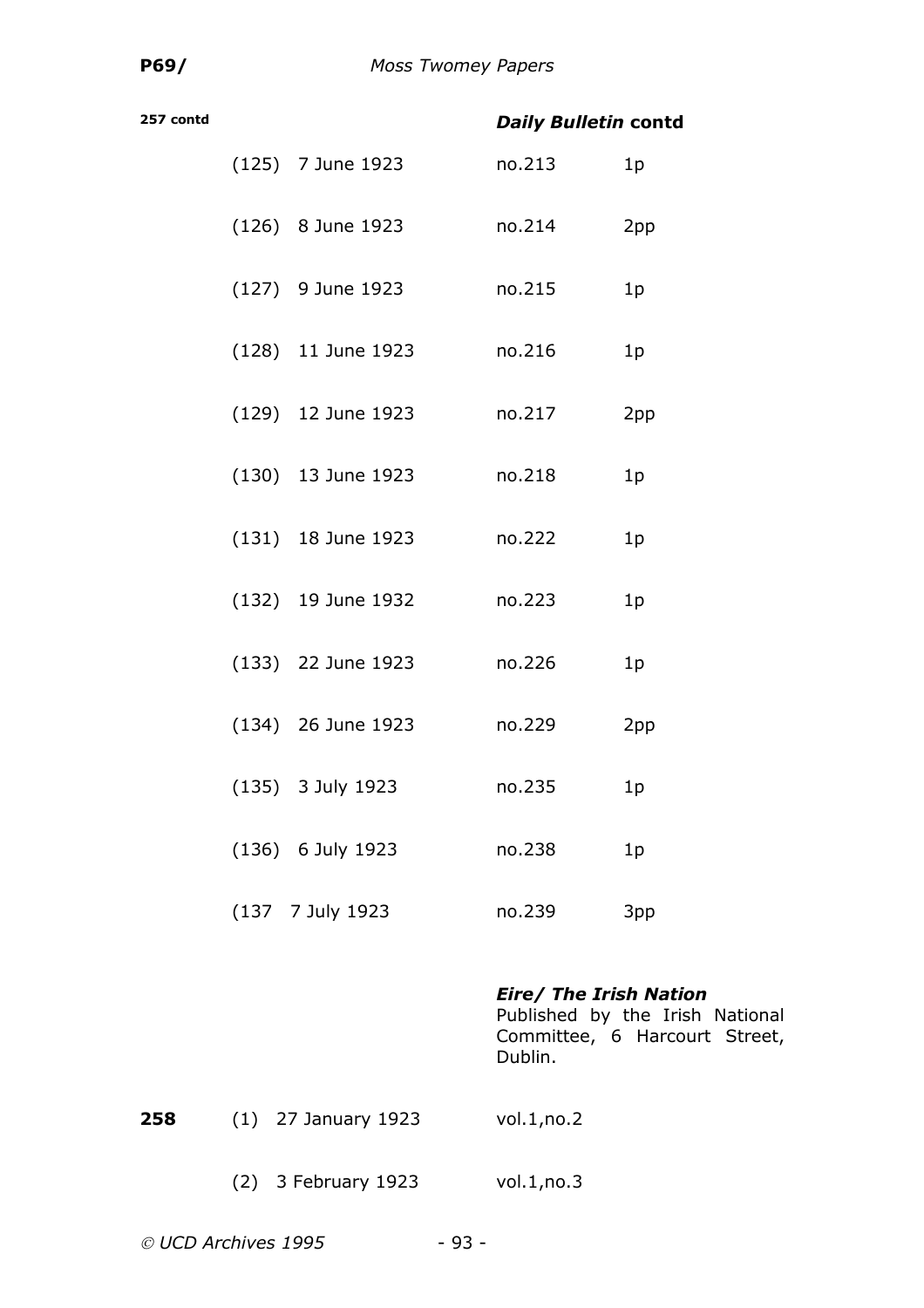| 258 contd |                      | Eire/ The Irish Nation contd                                            |
|-----------|----------------------|-------------------------------------------------------------------------|
|           | (3) 24 February 1923 | vol.1, no.6                                                             |
|           | (4) 10 March 1923    | vol.1, no.8                                                             |
|           | (5) 14 April 1923    | vol.1,no.13                                                             |
|           |                      | <b>Eire Og/ Young Ireland</b>                                           |
| 259       | 15 March 1919        | vol.4, no.7                                                             |
|           |                      | <b>The Irish Volunteer</b><br>Edited by Eoin MacNeill<br>new<br>series. |
| 260       | $(1)$ 27 March 1915  | vol.2, no.16                                                            |
|           | $(2)$ 15 May 1915    | vol.2, no.23                                                            |
|           | (3) 25 March 1916    | vol.2, no.68                                                            |
|           |                      | <b>The Nation</b>                                                       |
| 261       | 12 December 1922     | War issue, no.18                                                        |
|           |                      | An tÓglach<br>Official organ of the Irish<br>Volunteers.                |
| 262       | (1) 18 November 1921 | vol.3, no.35                                                            |
|           | (2) 13 January 1922  | vol.3, no.42                                                            |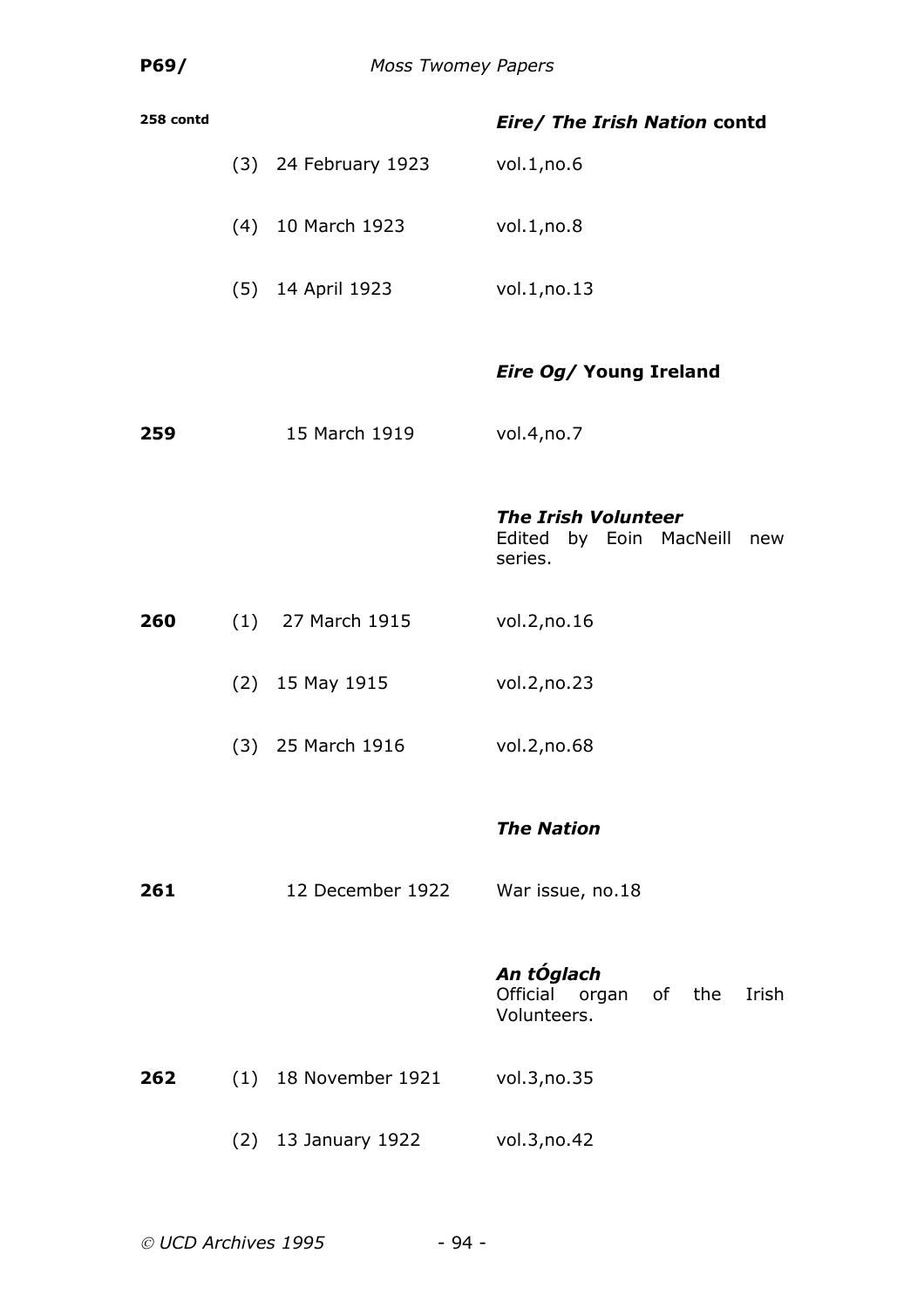# *An tÓglach*

Official organ of the Irish Republican Army.

| 263 | (1) | November | 1924 | vol.4, no.51     |
|-----|-----|----------|------|------------------|
|     | (2) | January  | 1925 | vol.4, no.53     |
|     | (3) | March    | 1925 | vol.4, no.54     |
|     | (4) | April    | 1925 | vol.4, no.55     |
|     | (5) | June     | 1926 | vol.5, no.1      |
|     | (6) | June     | 1927 | new series no.7  |
|     | (7) | March    | 1931 | new series no.15 |
|     | (8) | July     | 1931 | new series no.16 |
|     | (9) | October  | 1931 | new series no.17 |

*An tÓglach*

Official organ of the [National] Army.

| 264 |          |      |             |
|-----|----------|------|-------------|
|     | February | 1923 | vol.4,no.34 |

*Poblacht na hÉireann* **War News**

| 265 — 1 | $(1)$ 9 November 1922      | no.88 |  |
|---------|----------------------------|-------|--|
|         | (2) 10 November 1922       | no.89 |  |
|         | (3) 11 November 1922       | no.90 |  |
|         | (4) 13 November 1922 no.91 |       |  |
|         |                            |       |  |

(5) 15 November 1922 no.92

(6) 16 November 1922 no.93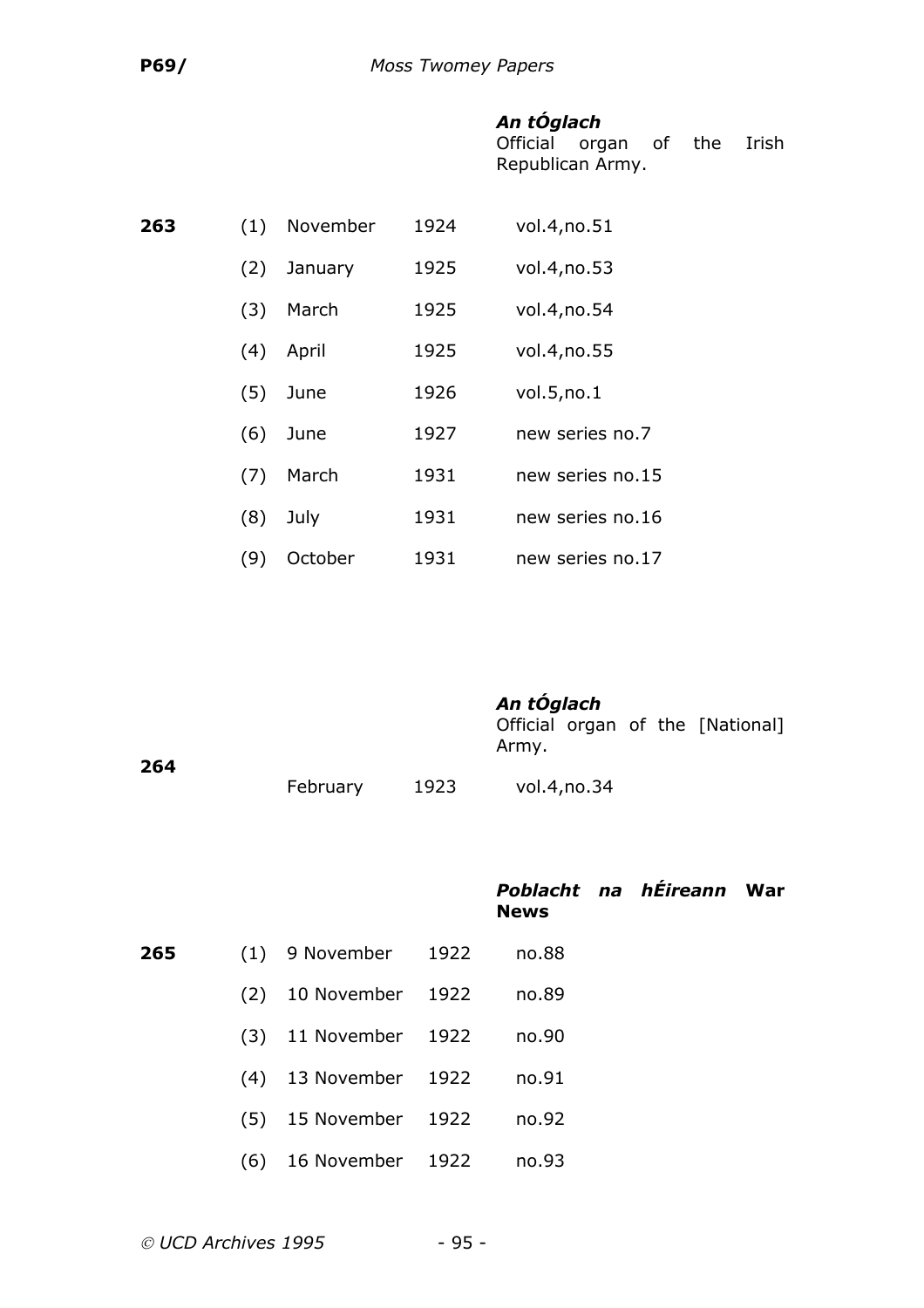| 265 contd |                              | Poblacht na hÉireann War<br><b>News contd</b> |  |
|-----------|------------------------------|-----------------------------------------------|--|
|           | (7) 17 November 1922 no.94   |                                               |  |
|           | (8) 18 November 1922 no.95   |                                               |  |
|           | (9) 20 November 1922 no.96   |                                               |  |
|           | (10) 21 November 1922 no.97  |                                               |  |
|           | (11) 22 November 1922 no.98  |                                               |  |
|           | (12) 24 November 1922 no.100 |                                               |  |
|           | (13) 28 November 1922 no.102 |                                               |  |
|           | (14) 29 November 1922 no.103 |                                               |  |
|           | (15) 30 November 1922 no.104 |                                               |  |
|           | (16) 1 December 1922 no.105  |                                               |  |
|           | (17) 2 December 1922 no.106  |                                               |  |
|           | (18) 4 December 1922 no.107  |                                               |  |
|           | (19) 5 December 1922 no.108  |                                               |  |
|           | (20) 6 December 1922 no.109  |                                               |  |
|           | (21) 8 December 1922 no.110  |                                               |  |
|           | (22) 9 December 1922 no.111  |                                               |  |
|           | (23) 11 December 1922        | no.112                                        |  |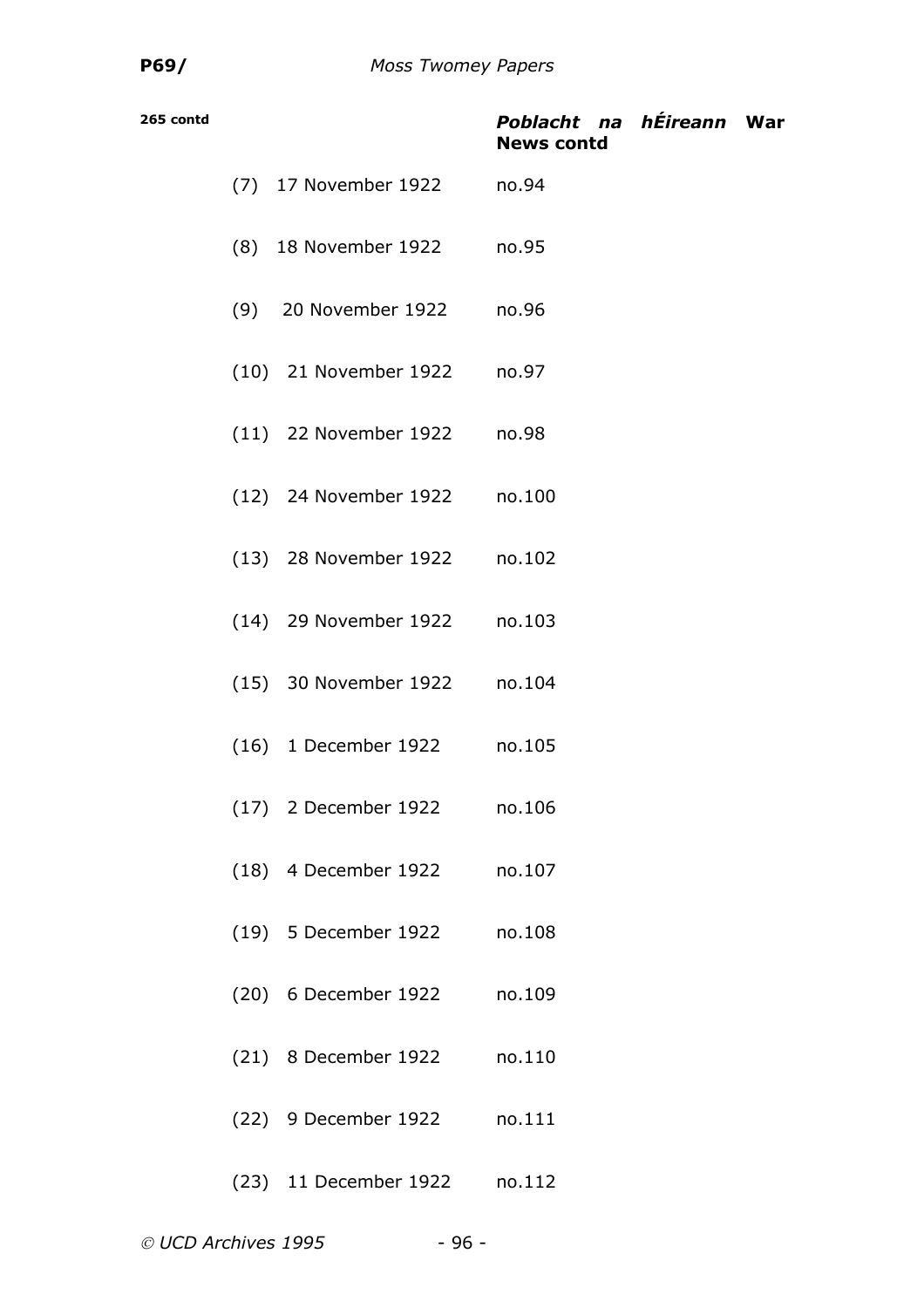| 265 contd |                                | Poblacht na hÉireann War<br><b>News contd</b> |  |
|-----------|--------------------------------|-----------------------------------------------|--|
|           | (24) 12 December 1922 no.113   |                                               |  |
|           | (25) 13 December 1922 no.114   |                                               |  |
|           | (26) 15 December 1922 no.115   |                                               |  |
|           | (27) 16 December 1922 no.116   |                                               |  |
|           | (28) 18 December 1922 no.117   |                                               |  |
|           | (29) 19 December 1922 no.118   |                                               |  |
|           | (30) 20 December 1922 no.119   |                                               |  |
|           | (31) 21 December 1922 no.120   |                                               |  |
|           | (32) 22 December 1922 no.121   |                                               |  |
|           | (33) Christmas 1922 unnumbered |                                               |  |
|           | (34) 28 December 1922          | no.122                                        |  |
|           | (35) 1 January 1923            | no.125                                        |  |
|           | (36) 2 January 1923            | no.126                                        |  |
|           | (37) 3 January 1923            | no.127                                        |  |
|           | (38) 4 January 1923            | no.128                                        |  |
|           | (39) 6 January 1923            | no.129                                        |  |
|           | (40) 9 January 1923            | no.131                                        |  |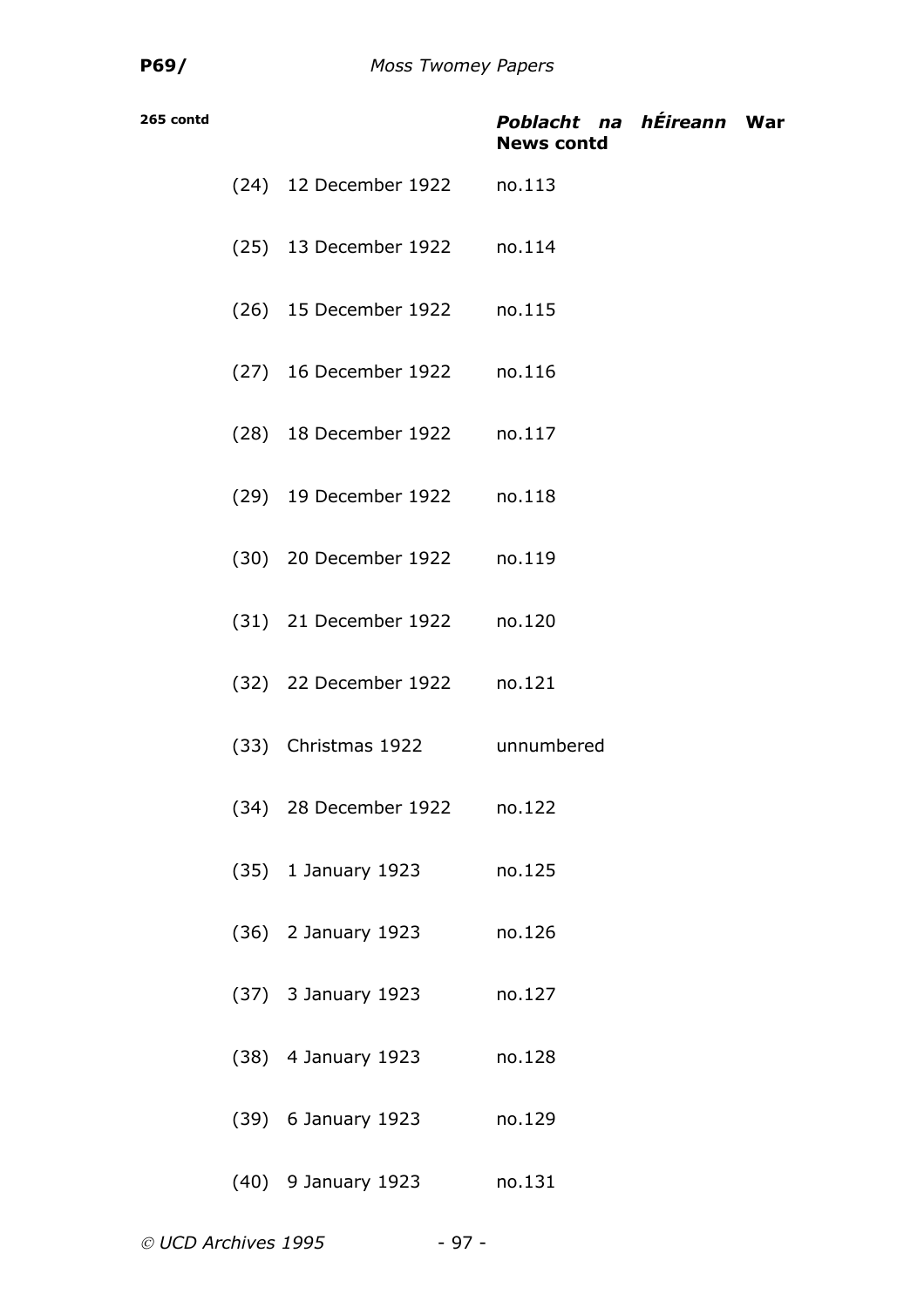| 265 contd |                             | Poblacht na hÉireann War<br><b>News contd</b> |  |
|-----------|-----------------------------|-----------------------------------------------|--|
|           | (41) 11 January 1923        | no.132                                        |  |
|           | (42) 12 January 1923 no.133 |                                               |  |
|           | (43) 13 January 1923 no.134 |                                               |  |
|           | (44) 15 January 1923 no.135 |                                               |  |
|           | (45) 16 January 1923 no.136 |                                               |  |
|           | (46) 17 January 1923        | no.137                                        |  |
|           | (47) 18 January 1923 no.138 |                                               |  |
|           | (48) 19 January 1923 no.139 |                                               |  |
|           | (49) 20 January 1923 no.140 |                                               |  |
|           | (50) 22 January 1923 no.141 |                                               |  |
|           | (51) 23 January 1923        | no.142                                        |  |
|           | (52) 24 January 1923 no.143 |                                               |  |
|           | (53) 25 January 1923        | no.144                                        |  |
|           | (54) 26 January 1923        | no.145                                        |  |
|           | (55) 27 January 1923        | no.146                                        |  |
|           | (56) 30 January 1923        | no.147                                        |  |
|           | (57) 31 January 1923        | no.148                                        |  |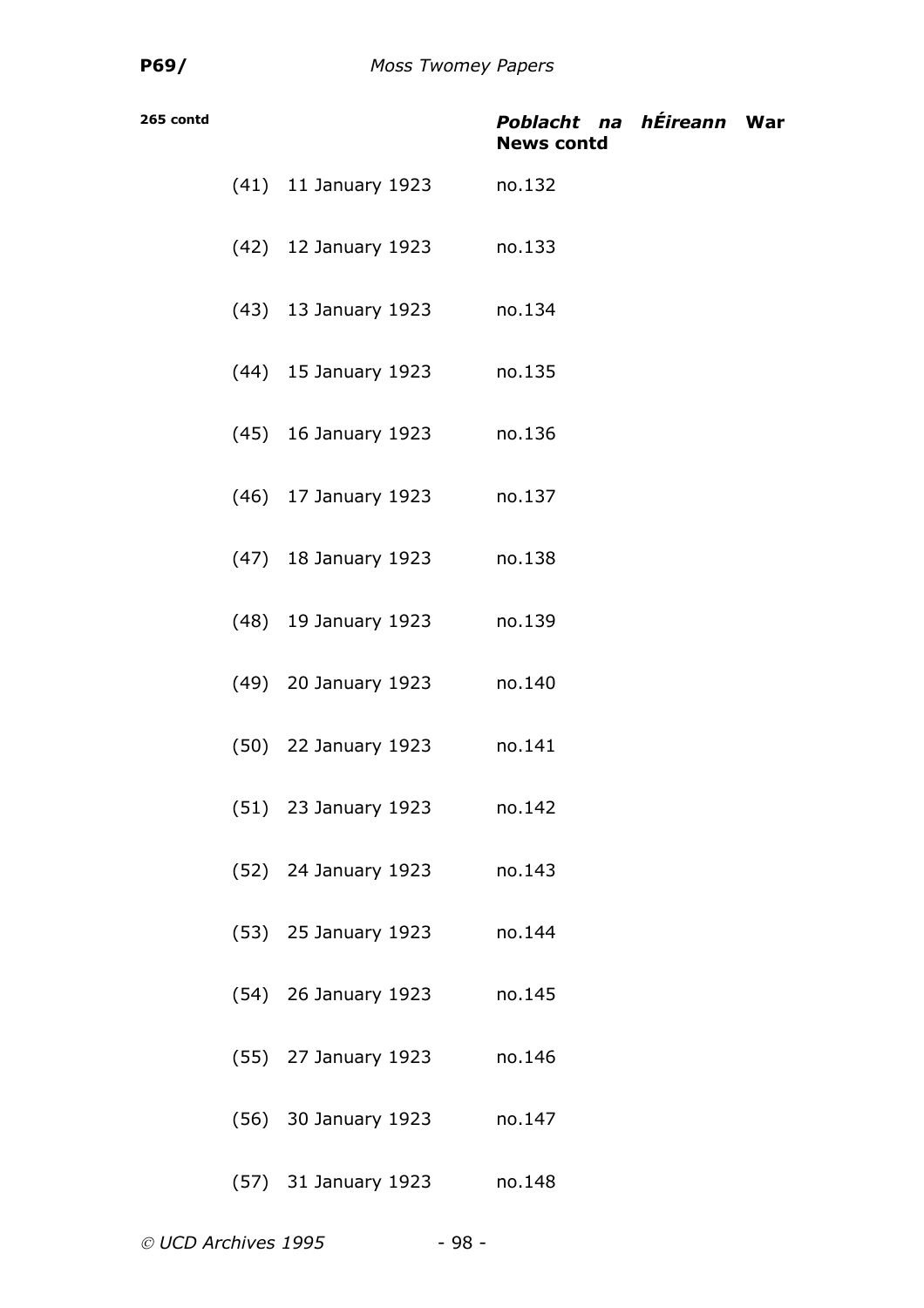| 265 contd |                       | Poblacht na hÉireann War<br><b>News contd</b> |  |
|-----------|-----------------------|-----------------------------------------------|--|
|           | (58) 1 February 1923  | no.149                                        |  |
|           | (59) 2 February 1923  | no.150                                        |  |
|           | (60) 5 February 1923  | no.152                                        |  |
|           | (61) 6 February 1923  | no.153                                        |  |
|           | (62) 7 February 1923  | no.154                                        |  |
|           | (63) 8 February 1923  | no.155                                        |  |
|           | (64) 9 February 1923  | no.156                                        |  |
|           | (65) 10 February 1923 | no.157                                        |  |
|           | (66) 14 February 1923 | no.158                                        |  |
|           | (67) 16 February 1923 | no.159                                        |  |
|           | (68) 17 February 1923 | no.160                                        |  |
|           | (69) 27 February 1923 | no.168                                        |  |
|           | (70) 28 February 1923 | no.169                                        |  |
|           | (71) 5 March 1923     | no.173                                        |  |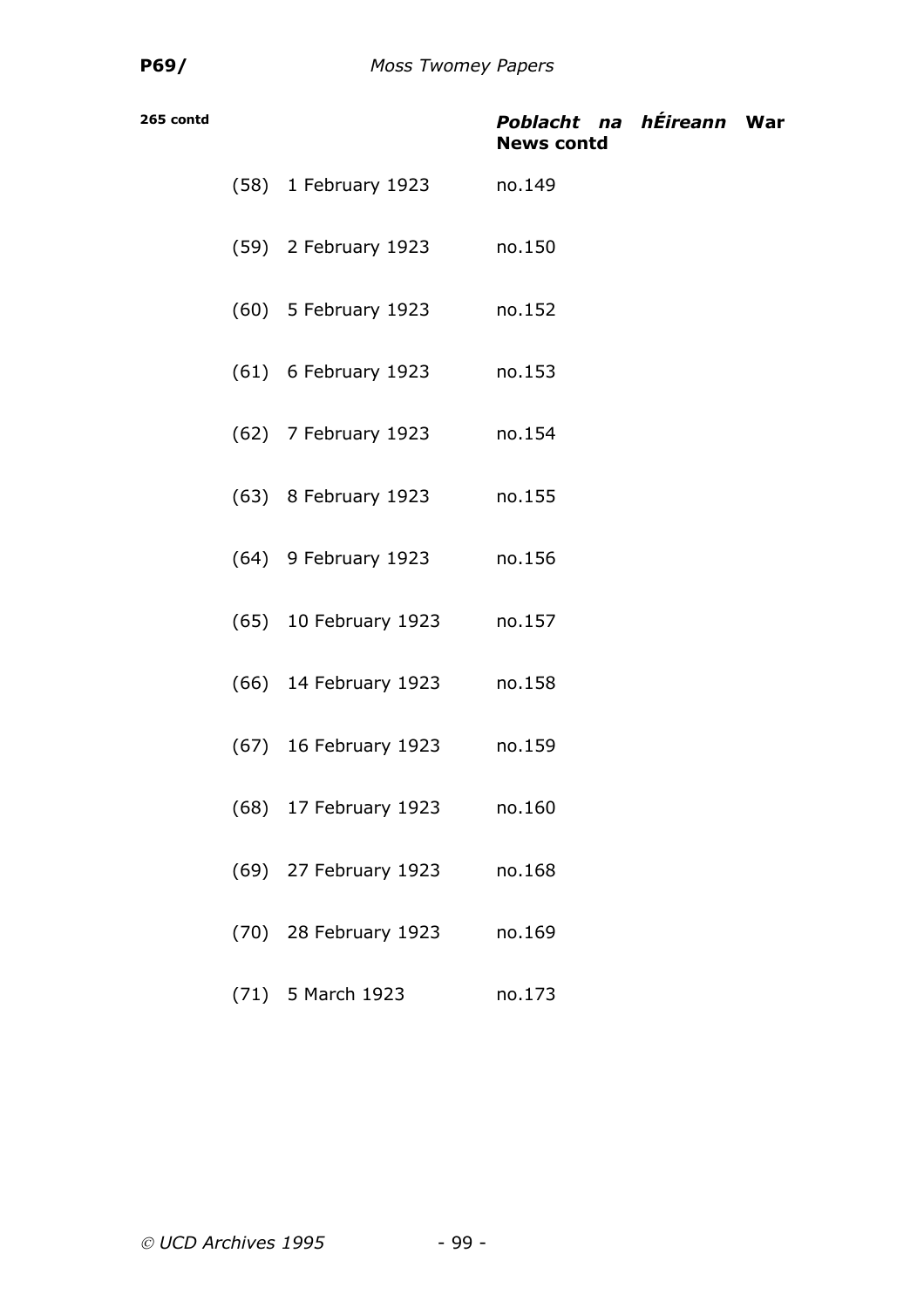|     |     |                         | hÉireann<br><b>Poblacht</b><br>na<br>Southern Edition.                         |
|-----|-----|-------------------------|--------------------------------------------------------------------------------|
| 266 |     | $(1)$ 11 August 1922    | no.1                                                                           |
|     |     | (2) 23 August 1922      | no.7                                                                           |
|     |     | (3) 25 August 1922      | no.8                                                                           |
|     |     |                         | <b>The Republican Leader</b><br>Sinn Féin general election daily<br>newspaper. |
| 267 |     | (1) 24 August 1923      | no.5                                                                           |
|     |     | (2) 25 August 1923      | no.6                                                                           |
|     |     |                         |                                                                                |
|     |     |                         | <b>The Republican War Bulletin</b>                                             |
| 268 |     | (1) 22 November 1922    | vol.1, no.36                                                                   |
|     | (2) | 9 December 1922         | vol.1, no.38                                                                   |
|     |     | (3) 30 December 1922    | vol.1, no.40                                                                   |
|     |     |                         | <b>Sinn Féin</b>                                                               |
| 269 |     | $(1)$ 15 September 1923 | vol.1, no.20                                                                   |
|     |     | (2) 6 October 1923      | vol.1, no.23                                                                   |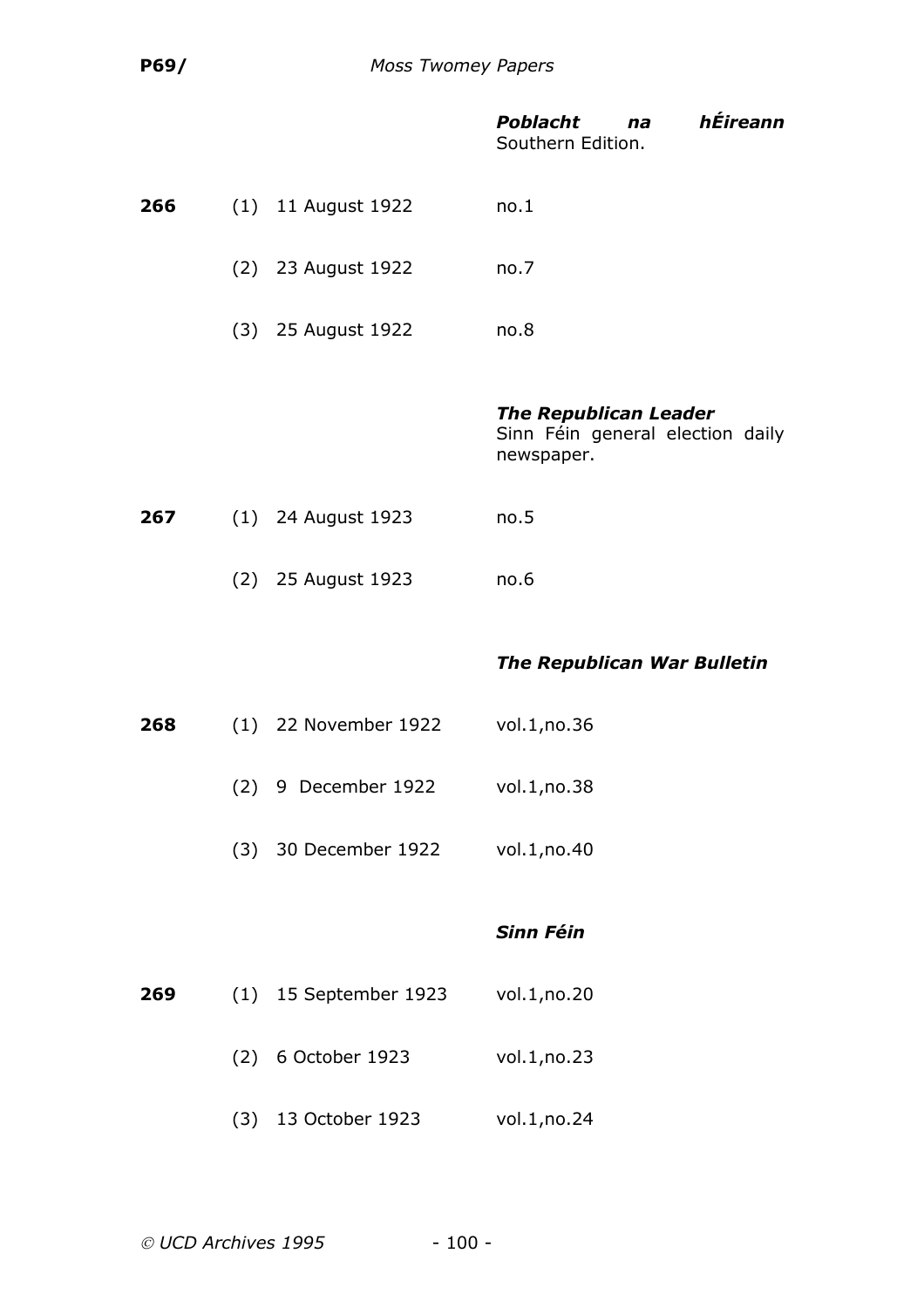## *Sinn Féin Notes*

Circulated weekly to provincial newspapers by the Sinn Féin Publicity Department containing material for publication on the Sinn Féin position. The first edition is accompanied by an explanatory letter (3 September 1924, 1p).

| 270 | $(1)$ 13 September 1924 no.1 |       |
|-----|------------------------------|-------|
|     | (2) 20 September 1924        | no.2  |
|     | (3) 27 September 1924 no.3   |       |
|     | (4) 4 October 1924           | no.4  |
|     | (5) 11 October 1924          | no.5  |
|     | (6) 18 October 1924          | no.6  |
|     | (7) 25 October 1924          | no.7  |
|     | (8) 1 November 1924          | no.8  |
|     | (9) 8 November 1924          | no.9  |
|     | (10) 15 November 1924        | no.10 |
|     | (11) 22 November 1924 no.11  |       |
|     | (12) 29 November 1924 no.12  |       |
|     | (13) 6 December 1924         | no.13 |
|     | (14) 13 December 1924        | no.14 |
|     | (15) 20 December 1924 no.15  |       |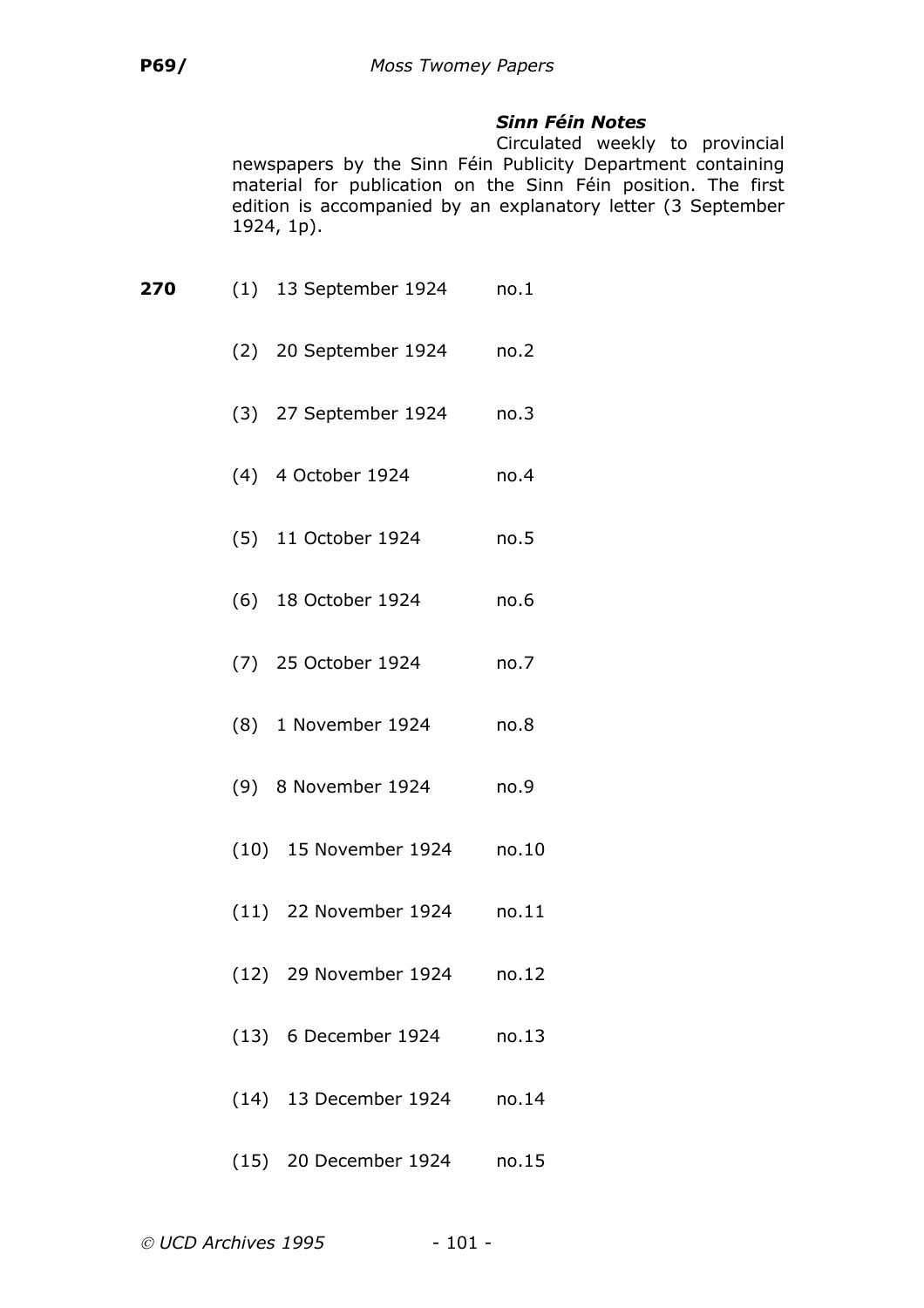| 270 contd | (16) 27 December 1924      | Sinn Féin Notes contd<br>no.16 |
|-----------|----------------------------|--------------------------------|
|           | (17) 10 January 1925 no.17 |                                |
|           | (18) 24 January 1925       | no.19                          |
|           | (19) 31 January 1925       | no.20                          |
|           | (20) 7 February 1925       | no.21                          |
|           | (21) 14 February 1925      | no.22                          |
|           | (22) 21 February 1925      | no.23                          |
|           | (23) 28 February 1925      | no.24                          |
|           | (24) 7 March 1925          | no.25                          |
|           | (25) 14 March 1925         | no.26                          |
|           | (26) 21 March 1925         | no.27                          |
|           | (27) 28 March 1925         | no.28                          |
|           | (28) 4 April 1925          | no.29                          |
|           | (29) 11 April 1925         | no.30                          |
|           | (30) 25 April 1925         | no.31                          |
|           | $(31)$ 2 May 1925          | no.32                          |
|           | $(32)$ 9 May 1925          | no.33                          |